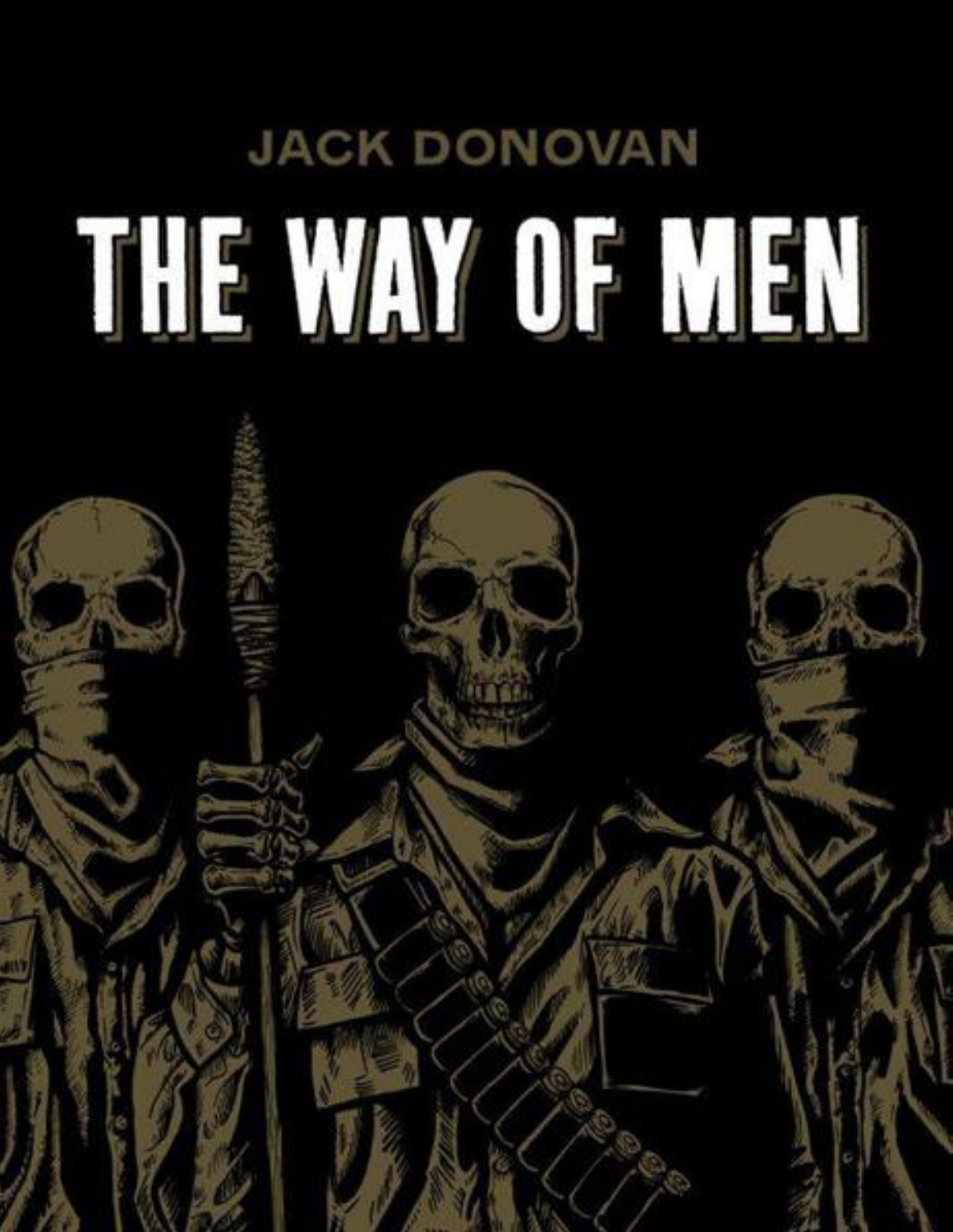## **Table of Contents**

**Front [Matter](#page-3-0) [Preface](#page-5-0)** The Way of Men is The Way of The [Gang](#page-6-0) The [Perimeter](#page-8-0) The [Tactical](#page-15-0) Virtues **[Strength](#page-19-0) [Courage](#page-23-0) [Mastery](#page-30-0) [Honor](#page-34-0)** On [Being](#page-42-0) A Good Man Thug Life: The Story of [Rome](#page-51-0) A Check to [Civilization](#page-55-0) The Bonobo [Masturbation](#page-64-0) Society [What](#page-77-0) is Best in Life? Start the [World](#page-83-0) How To Start A [Gang](#page-91-0) **[Acknowledgments](#page-96-0)**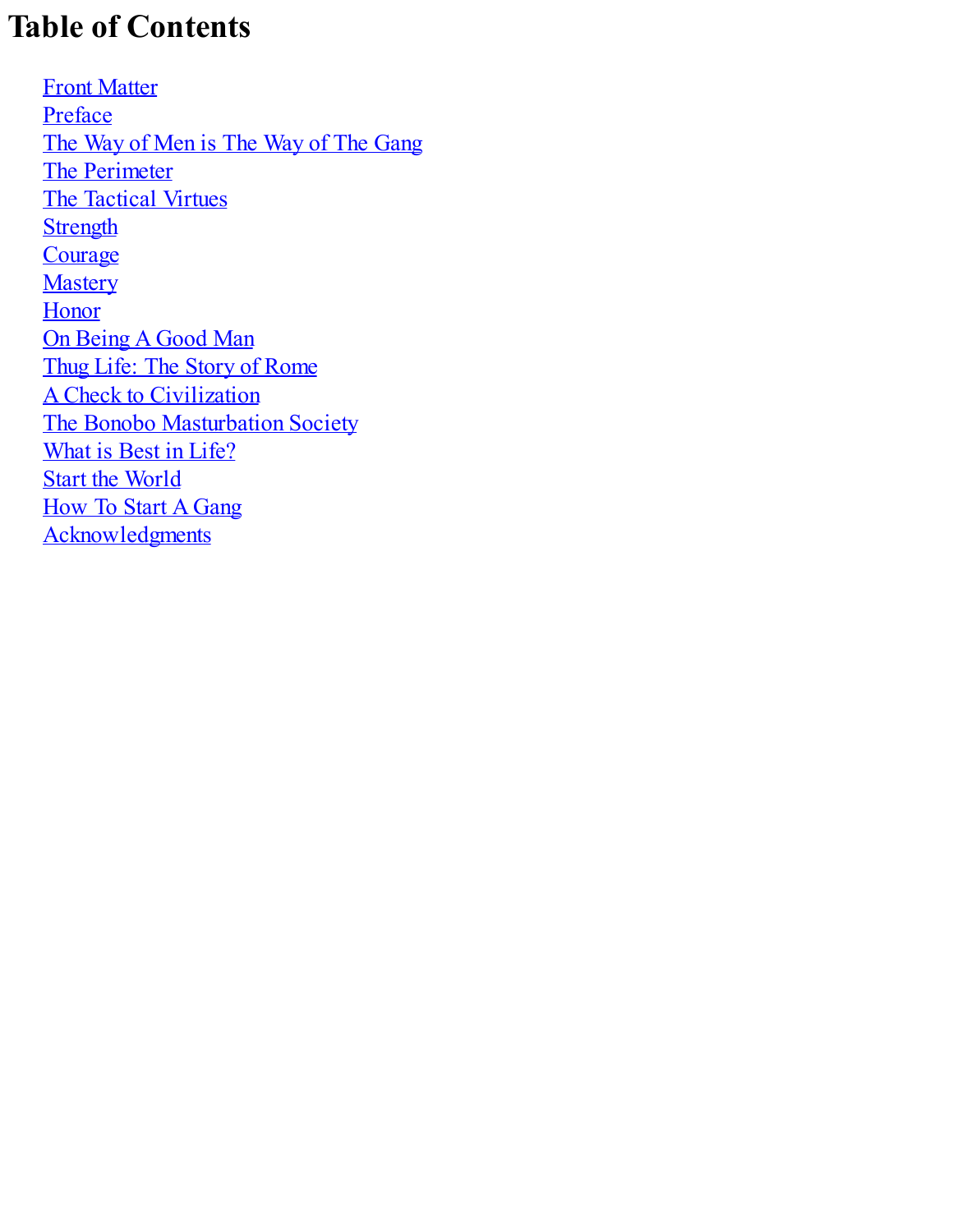## THE WAY OF MEN

**JACK DONOVAN** 

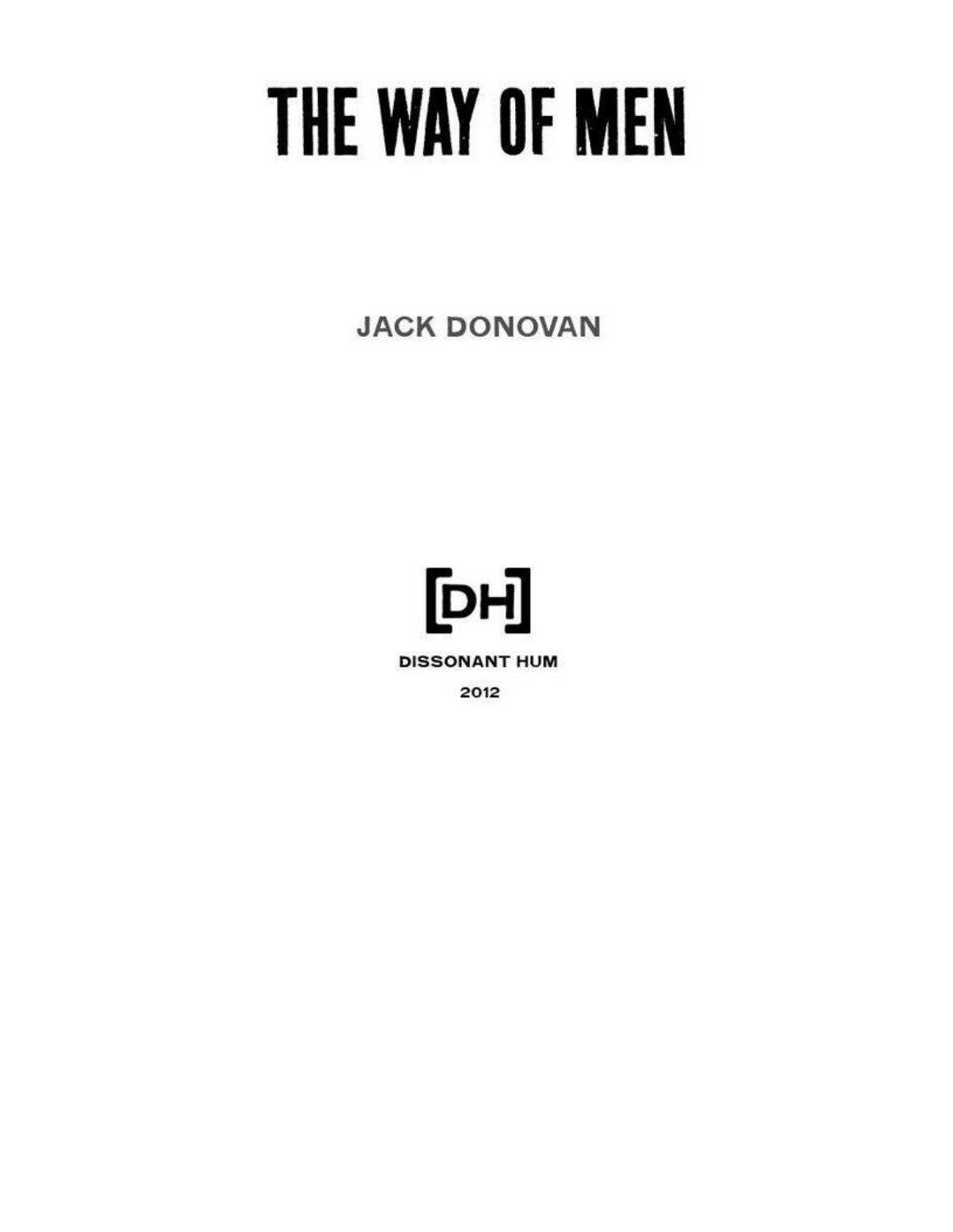## <span id="page-3-0"></span>**Front Matter**

#### **Copyright © 2012 by Jack Donovan.**

*All rights reserved.*

Cover Design and Artwork by Jack Donovan.

First electronic edition.

Released March 26, 2012.

Published by Jack Donovan via [DISSONANT HUM]

Milwaukie, Oregon. USA.

<http://www.dissonant-hum.com/>

#### **Also by Jack Donovan:**

*Blood-Brotherhood and Other Rites of Male Alliance*

(Co-authored with Nathan F. Miller)

ASIN: [B005FLU4ZA](http://www.amazon.com/Blood-Brotherhood-Other-Rites-Alliance-ebook/dp/B005FLU4ZA/)

**For more information, news, new essays, and to contact the author, visit:** <http://www.jack-donovan.com/>

<https://www.facebook.com/pages/Jack-Donovan/125037104227038>

**To like** *The Way of Men* **on Facebook:** <https://www.facebook.com/TheWayOfMen>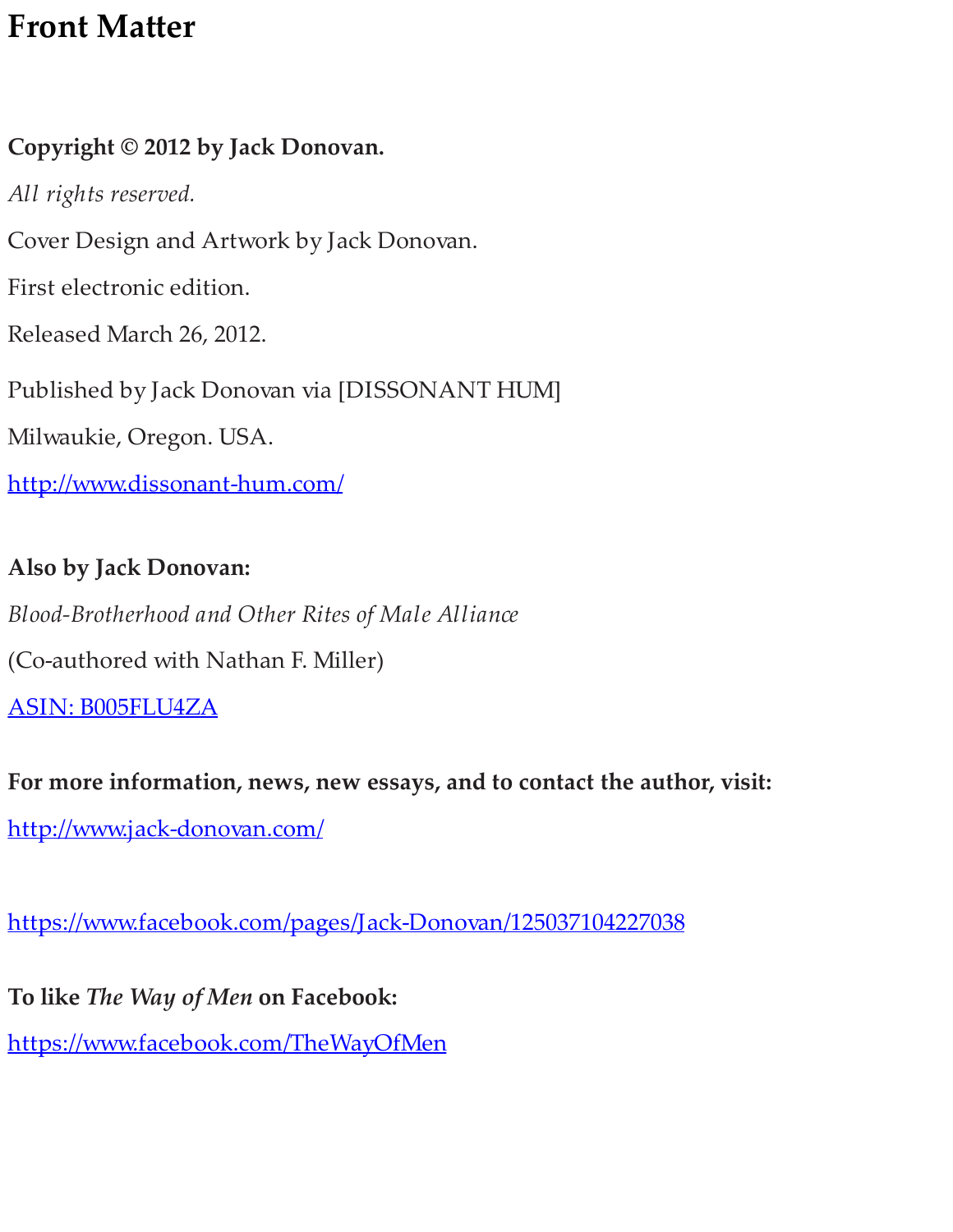*"…gangsta culture is the essence of patriarchal masculinity."* —bell hooks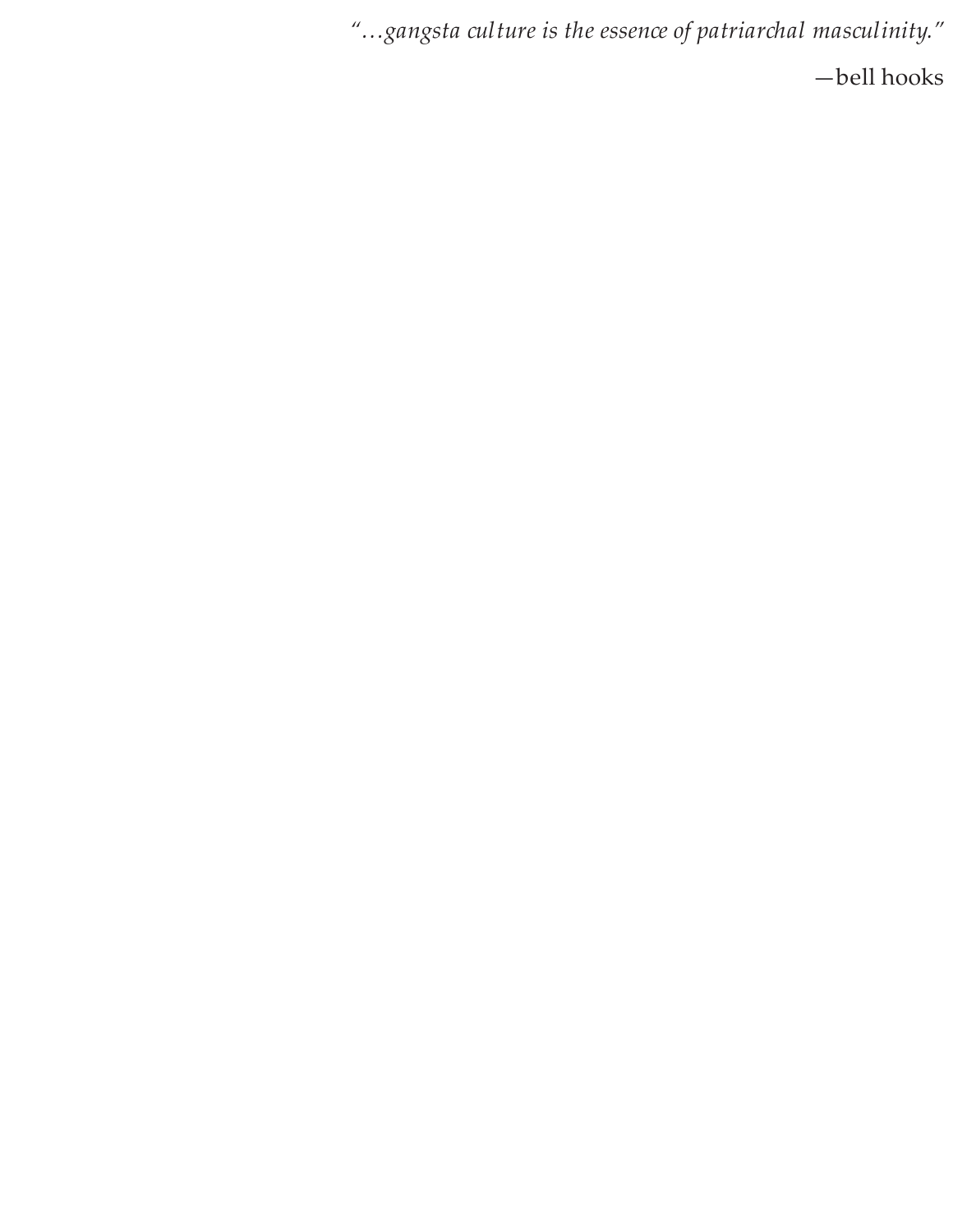## <span id="page-5-0"></span>**Preface**

*I present this book to you without ego.*

It is not an advertisement for my own manhood or a boast to flatter the men of my own tribe.

This book is my answer to the question: "What is masculinity?"

If men are a certain way, and there is a way to be manly, then: "What is The Way of Men?"

For decades, people have been talking about a "crisis" of masculinity. Our leaders have created a world in spite of men, a world that refuses to accept who men are and doesn't care what they want. Our world asks men to change "for the better," but offers men less of value to them than their fathers and grandfathers had. The voices who speak for the future say that men must abandon their old way and find a new way. But what is that way and where does it lead?

As I came to understand The Way of Men, I became more concerned about where men are today, and where they are headed. I wondered if there was a way for men to follow their own way into a future that belongs to men.

That's the path of this book. My answers may not be the kind of answers you want to hear, but they are the only answers that satisfied my inquiry.

Jack Donovan

March 2012

Milwaukie, Oregon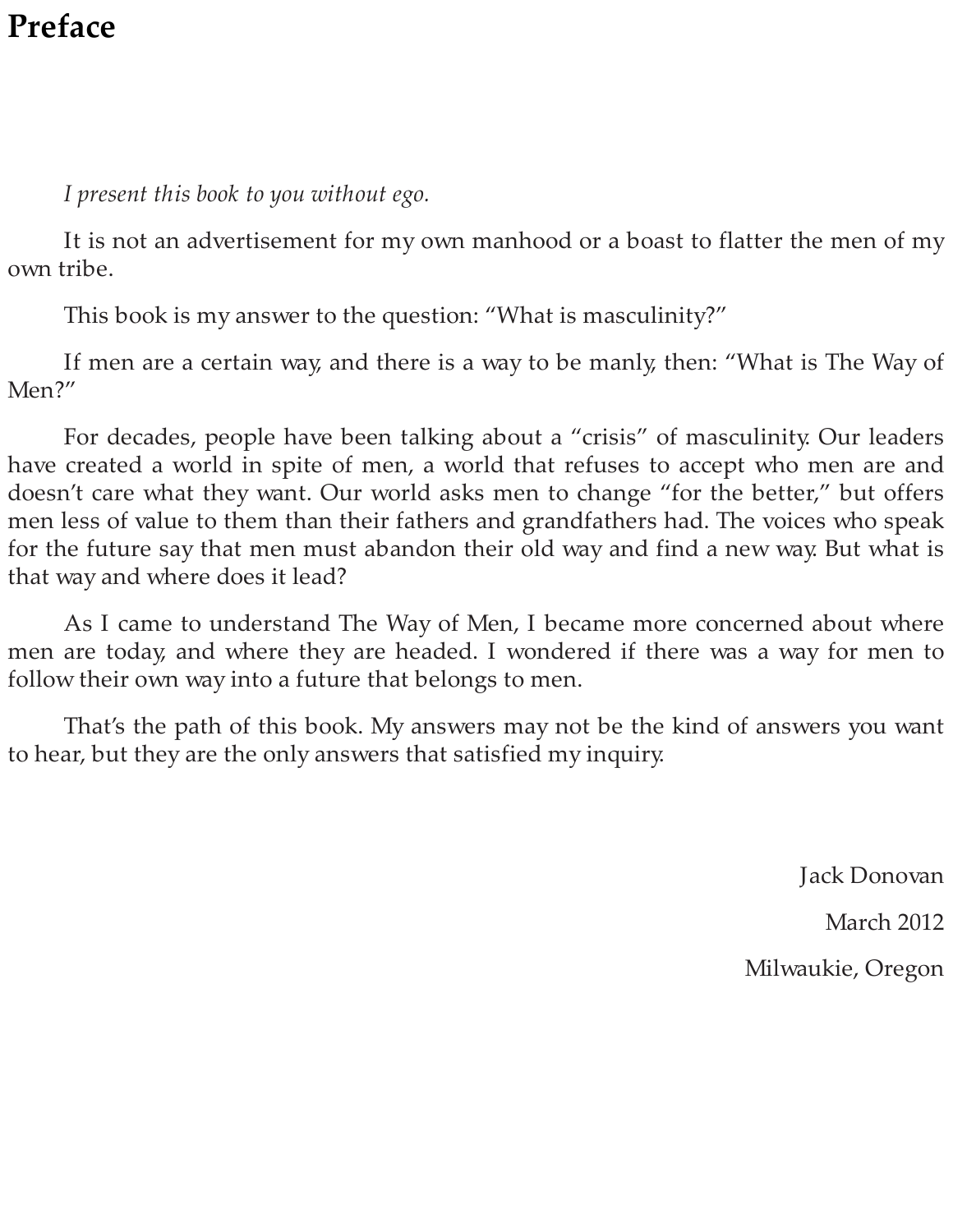## <span id="page-6-0"></span>**The Way of Men is The Way of The Gang**

When someone tells a man to be a man, they mean that there is a *way* to be a man. A man is not just a thing to be—it is also a way to be, a path to follow and a way to walk. Some try to make manhood mean everything. Others believe that it means nothing at all. Being good at being a man can't mean everything, but it has always meant something.

Most traditions have viewed masculinity and femininity as complementary opposites. It makes sense to say that masculinity is that which is least feminine and femininity is that which is least masculine, but saying that doesn't tell us much about The Way of Men.

Boys and girls don't pair off at birth and scurry off to a dank cave together. Humans have always been social animals. We live in cooperative groups. Our bodies sort us into groups of males or females. We interact socially as members of one group or the other. These groups aren't arbitrary or cultural—they're basic and biological. Males have to negotiate male and female groups as males. Males aren't simply reacting to females. We react to other males, as males. Who we are has a lot to do with how we see ourselves in relationship to other males, as members of the male group.

A man is not merely a man but a man among men, in a world of men. Being good at being a man has more to do with a man's ability to succeed with men and within groups of men than it does with a man's relationship to any woman or any group of women. When someone tells a man to be a man, they are telling him to be more like other men, more like the majority of men, and ideally more like the men whom other men hold in high regard.

Women believe they can improve men by making masculinity about what women want from men. Men want women to want them, but female approval isn't the only thing men care about. When men compete against each other for status, they are competing for *each other's* approval. The women whom men find most desirable have historically been attracted to—or been claimed by—men who were feared or revered by other men. Female approval has regularly been a consequence of male approval.

Masculinity is about being a man within a group of men. Above all things, **masculinity is about what men want from each other**.

If The Way of Men seems confusing, it is only because there are so many different groups of men who want so many different things from men. Established men of wealth and power have always wanted men to believe that being a man was about duty and obedience, or that manhood could be proved by attaining wealth and power through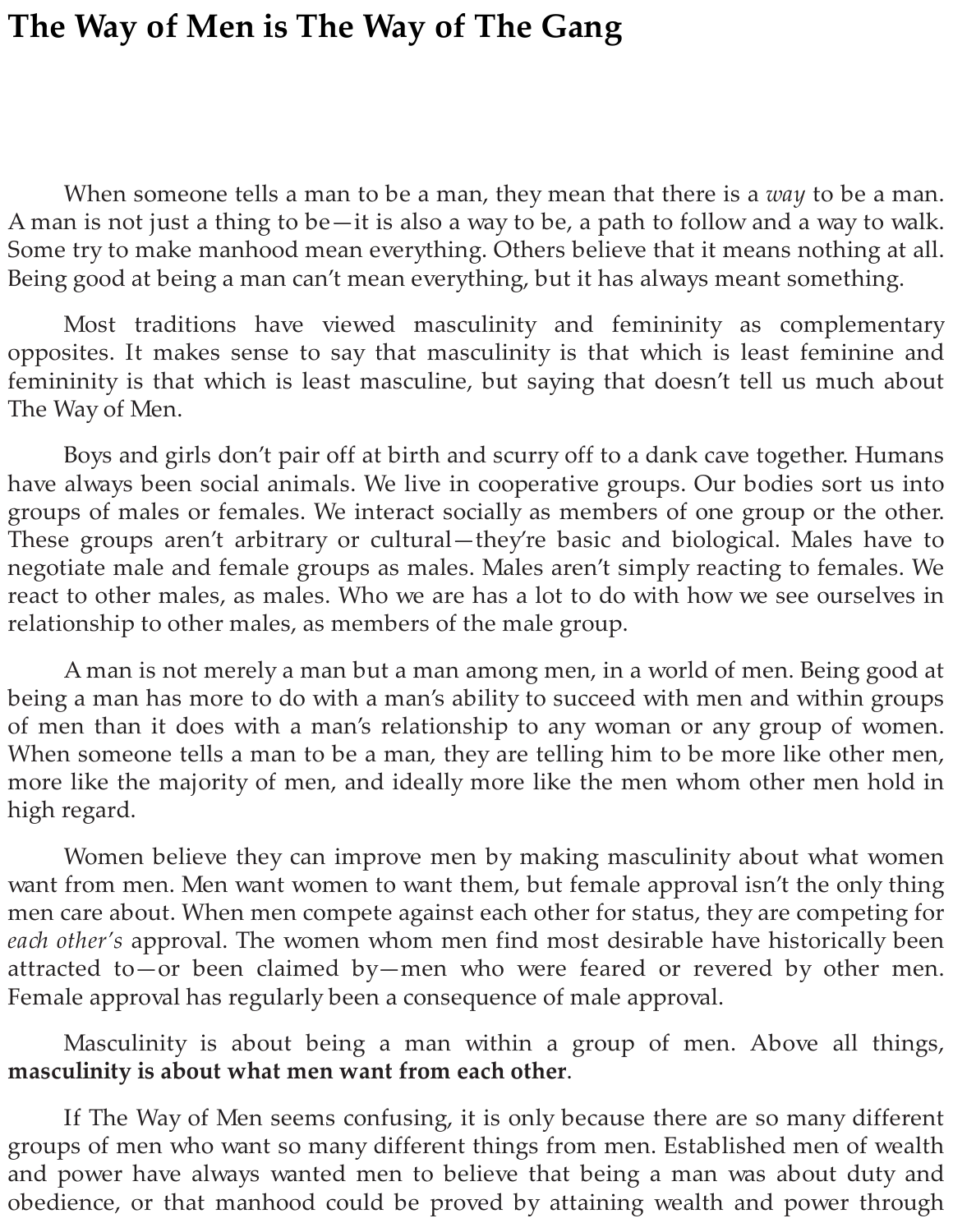established channels. Men of religion and ideology have always wanted men to believe that being a man was a spiritual or moral endeavor, and that manhood could be proved through various means of self-mastery, self-denial, self-sacrifice or evangelism. Men who have something to sell have always wanted men to believe that masculinity can be proved or improved by buying it.

In a united tribe with a strong sense of its own identity, there is some harmony between the interests of male groups, and The Way of Men seems straightforward enough. In a complex, cosmopolitan, individualistic, disunited civilization with many thin, à la carte identities, The Way of Men is unclear. The ways touted by rich and powerful men are tossed with the ways of gurus and ideologues and jumbled with the macho trinkets of merchants in such a mess that it's easy to see why some say masculinity can mean anything, everything, or nothing at all. Add to that the "improvements" suggested by women and The Way of Men becomes an unreadable map to a junkyard of ideals.

To understand who men are, what they have in common and why men struggle to prove their worth to each other, reduce male groups to their nucleic form. Sprawling, complex civilizations made up of millions of people are relatively new to men. For most of their time on this planet, men have organized in small survival bands, set against a hostile environment, competing for women and resources with other bands of men. Understanding the way men react to each other demands an understanding of their most basic social unit. Understanding what men want from each other requires an understanding of what men have most often needed from each other, and a sense of how these needs have shaped masculine psychology.

Relieved of moral pretense and stripped of folk costumes, the raw masculinity that all men know in their gut has to do with being good at being a man within a small, embattled gang of men struggling to survive.

The Way of Men is the way of that gang.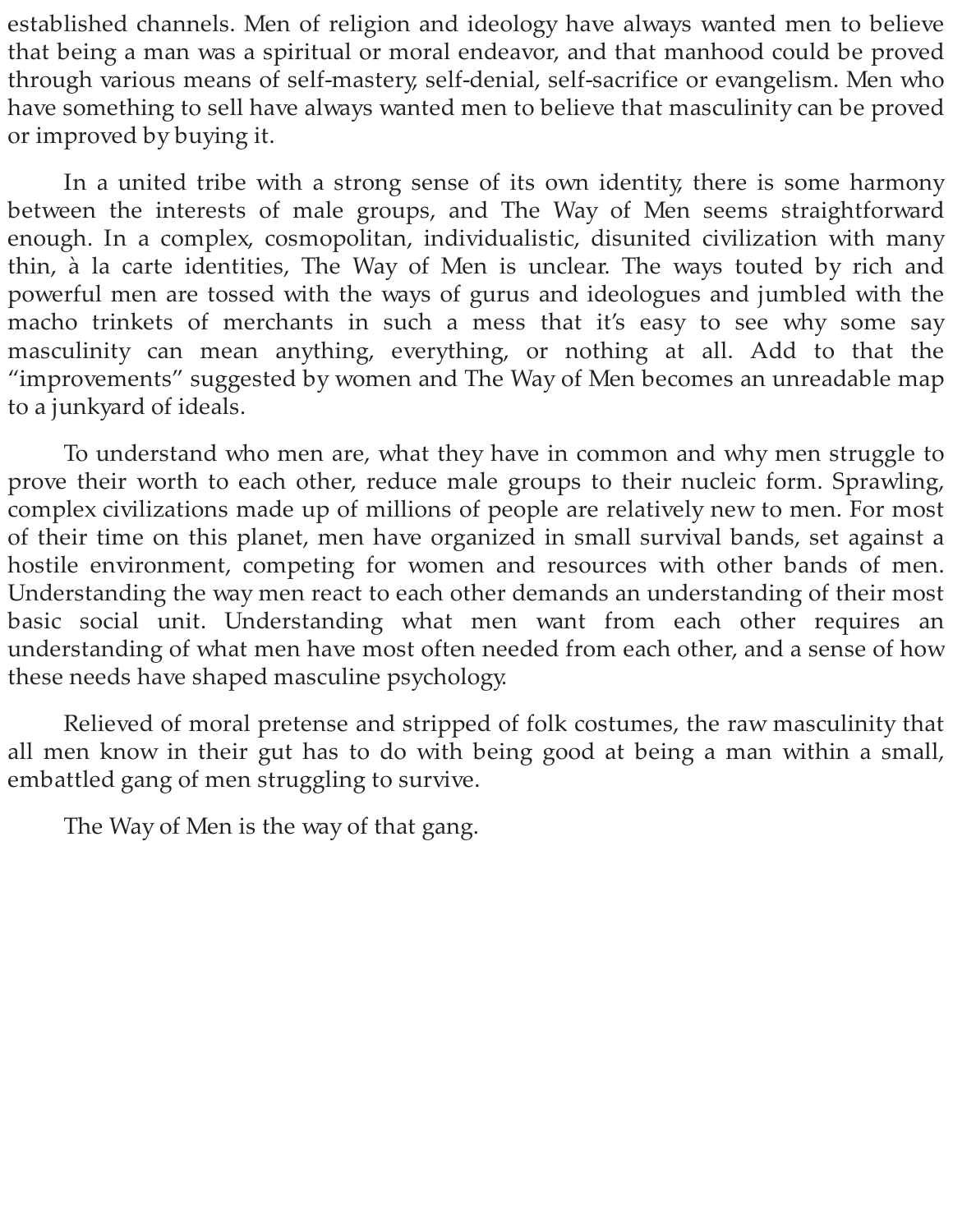## <span id="page-8-0"></span>**The Perimeter**

You are part of a small human group fighting to stay alive.

The reason why doesn't matter.

Conquest, war, death, hunger or disease—any of The Horsemen will do.

You could be our primal ancestors, you could be pioneers, you could be stranded in some remote location, you could be survivors of a nuclear holocaust or the zombie apocalypse. Again, it doesn't matter. For humans without access to advanced technology, the scenario plays out more or less the same way.

You have to define your group. You need to define who is in and who is out, and you need to identify potential threats. You need to create and maintain some sort of safe zone around the perimeter of your group. Everyone will have to contribute to the group's survival in some way unless the group agrees to protect and feed someone who can't contribute due to age or illness. For those who can work, you'll need to decide who does what, based on what they are good at, who works well together, and what makes the most practical sense.

#### **Hunting and Fighting**

Hunting and fighting are two of the most dangerous jobs you'll need to do to stay alive.

To thrive, humans need protein and fat. You can get enough protein and fat from vegetables, but without an established farm you're going to be hard pressed to gather enough vegetables to meet your nutritional needs. A large animal can provide protein and fat for days—longer if you know how to preserve the meat.

The problem with big, protein-rich animals is that they don't want to die. Meat is muscle, and muscle makes animals strong—often stronger than men. Wild beasts come equipped with tusks, antlers, hooves, claws and sharp teeth. They're going to fight for their lives. Taking down a big, protein-rich animal is going to be dangerous. It will require strength, courage, technique, and teamwork. Finding food also requires exploring —venturing out into the unknown—and who knows what lurks *out there*?

If you are going to survive, your group will need protection from predators animal, human, alien, or undead. If there is someone or something *out there* who wants what you have and is willing to fight for it, you're going to need to figure out who in your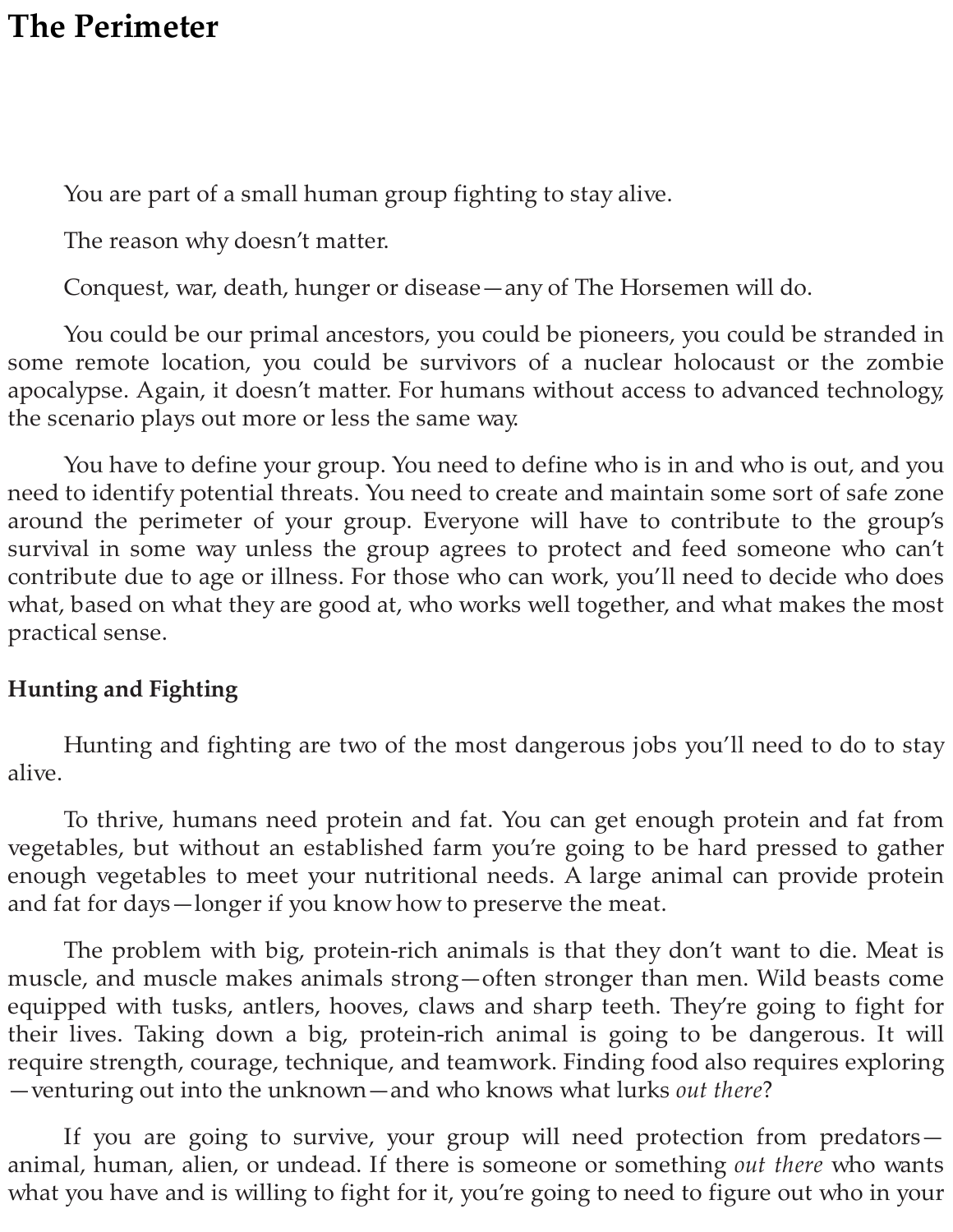group is going to be willing to fight back. You'll want the people who are best at fighting to stand watch, to defend everything you care about, or to go out and eliminate a potential threat. If someone or something has something that you need, the best way to get it may be to take it. *Who in your group will be willing and able to do that?*

Maybe females are part of your group. Maybe they aren't. If females are with you, they won't have access to reliable birth control. Males and females won't stop having sex, and females will get pregnant. Humans are mammals, and like most mammals, a greater part of the reproductive burden will fall on women. That's not fair, but *nature isn't fair*. Even strong, aggressive women become more vulnerable and less mobile during pregnancy. Even tough women will nurse their young. They'll bond with their offspring and take to caring for them quickly. Babies are helpless, and children are vulnerable for years.

If there were no other physical or mental differences between women and men, in a hostile environment the biological realities of human reproduction would still mean that over time more men would be charged with exploring, hunting, fighting, building, and defending. Men would have more time to specialize and develop the necessary skills to excel at those tasks. They wouldn't have a good excuse not to.

Men will never get pregnant, they will never be nursing, and they will be less encumbered by their children. They may not even know who their children are. *Women know who their kids are*. Children don't depend on their fathers in the same way that they depend on their mothers. Men are freer to take risks for the good of the group, believing that their offspring will live on.

As things are, there are biological differences between men and women that have little to do with pregnancy or breastfeeding. On average, men are bigger and stronger than women. Men are more daring, probably more mechanically inclined, and generally better at navigating. Men are hard wired for aggressive play. High testosterone men take more risks and seek more thrills. Men are more interested in competing for status, and when they win, their bodies give them a dopamine high and *more testosterone.* [\[1\]](#page-97-0)

Because your group is struggling to survive, every choice matters. If you give the wrong person the wrong job, that person could die, you could die, another person could die, or you could all die. Because of the differences between the sexes, the best person for jobs that involve exploring, hunting, fighting, building, or defending is usually going to be a male. This is not some arbitrary cultural prejudice; it is the kind of vital strategic discrimination that will keep your group alive.

Humans, like chimpanzees, will often hunt in teams because cooperative hunting is more effective than hunting alone. When you put together a team—any kind of team the raw skills of your candidates aren't the only factors you have to consider. You also have to consider the team's social dynamic. Which people will work best together? As a leader, you want to create synergy, reduce distractions, and avoid conflicts within the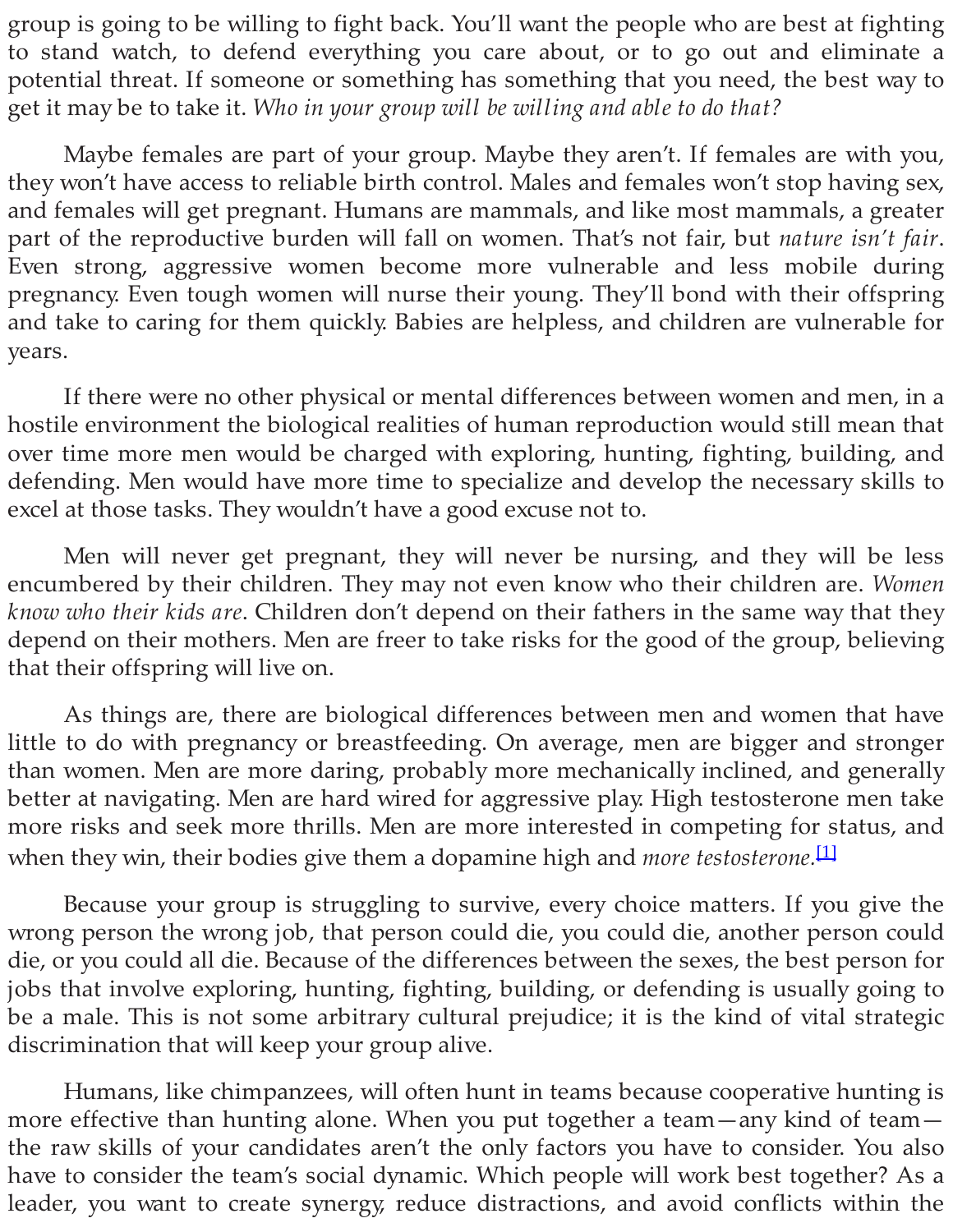group. Males will compete for status within any group, but they will also compete for females. Eliminating a second layer of potential jealousy and antagonism may be reason enough to choose a male over a female.

If there are females in your group, they will have plenty of hard and necessary work to do. Everyone will have to pull their own weight, but the hunting and fighting is almost always going to be up to the men. When lives are on the line, people will drop the etiquette of equality and make that decision again and again because it makes the most sense.

That practical division of labor is where the male world begins.

#### **The Party-Gang**

Thomas Hobbes wrote that when men live without fear of a common power, they live in a state of "*warre*." In *warre*, every man is against every other man.

Hobbes' idea of *warre* is interesting on a theoretical level, but his *warre* of all against all is not the state of nature for men. It's natural for a man to look after his own interests, but those interests drive men together—*quickly*. A loner has no one to ask for help, no one to watch his back, no one to guard him when he sleeps. Men have a greater chance of survival together than they do apart. Men have always hunted and fought in small teams. The natural state of *warre* is ongoing conflict between small gangs of men.

Chimpanzees organize on a party-gang basis, which means they change the size of their groups depending on the circumstances. Chimps gather together in large parties and build alliances for strategic reasons, for mating, and for the sharing of resources. When circumstances change, they break into smaller groups and hunting parties. The smaller groups—the gangs—are the tightest and most stable. The males are loyal and rarely move from gang to gang. Females sometimes join the males in hunting activities, but they are more likely to move from one gang to another over time.

Men organize the same way.

For example, take military units.

Army: 80,000 – 200,000 members

Corps: 20,000 – 45,000 members

Division: 10,000 – 15,000 members

Brigade: 3,000 – 5,000 members

Regiment: 3,000 – 5,000 members

Battalion: 300 – 1,300 members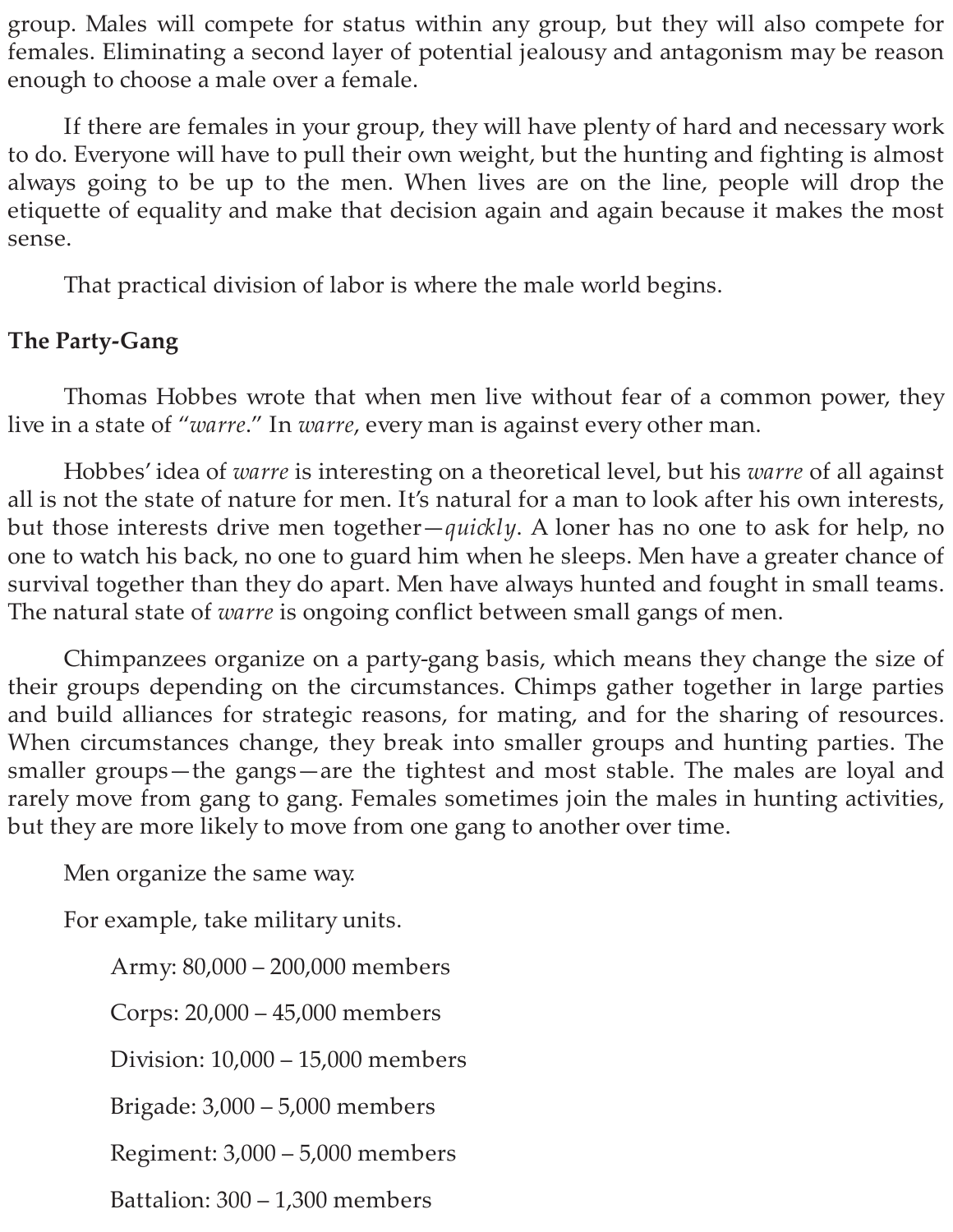Company: 80 – 225 members

Platoon: 26 – 55 members

Section/Patrol/Squad: 8 – 13 members

Fireteam: 2 – 4 members

All of the men in a given army are part of the same big team, but the strength of the bonds between men will increase as the size of the unit decreases. In smaller groups, men are more loyal to one another.

When writer Sebastian Junger asked US soldiers in Afghanistan about their allegiances, they told him that, "they would unhesitatingly risk their lives for anyone in the platoon or company, but that sentiment dropped off pretty quickly after that. By the time you got to brigade level—three or four thousand men—any sense of common goals or identity was pretty much theoretical." $[2]$  There is frequently rivalry between the groups. Each group has its own regalia, its own traditions, its own symbolism, and a common history.

Some researchers believe that the human brain can only process enough information to maintain meaningful relationships with 150 or so people at any given time.<sup>[3]</sup> That's about the size of a military company, but also about the size of a typical primitive human tribe, and roughly the number of "friends" most people contact regularly through social networking sites.

Within that tribe of 150, people form even smaller groups. How many people would you loan a lot of money to? How many people could you depend on in an emergency? How many people could depend on you?

If you're like most, that number drops to the size of a platoon, a squad, or even a fireteam. The team size for most group sports is somewhere between the fireteam number and the platoon number. American football teams have around 50 members on a roster, but only 11 are on the field at one time. Baseball teams keep 25 members on their rosters, with 9 on the field. Soccer teams play between 7 and 11 members. Basketball teams play 5. Water polo teams put 7 in the pool.

Men revert back to this archetypal gang size, even for recreation and storytelling. How many main characters are there in your favorite films, books, or television shows? The number works for religion and myth, too. Jesus had 12 apostles. How many Greek gods can you name? Norse?

The group of 2 to 15 men is a comfort zone. It's an effective team size for tactical maneuvers, but it's also socially manageable. You can *really know* about that many guys at one time. You can maintain a good working relationship and a meaningful social history with 100 or so more. Beyond those numbers, connections become extremely superficial,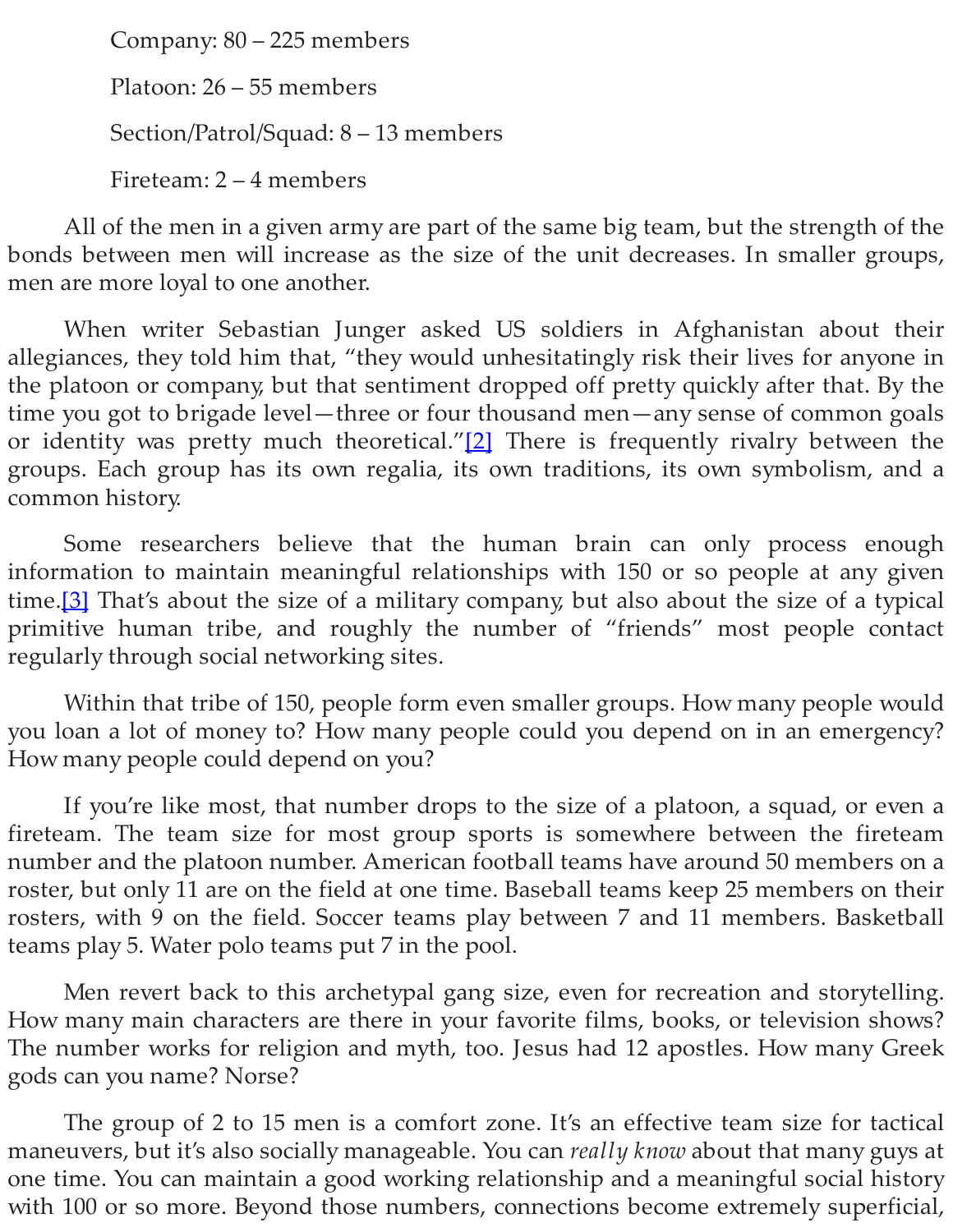trust breaks down, and more rules and codes—always enforced by the threat of violence —are required to keep men "together." In times of stress—when resources are scarce, when the system of rules and codes breaks down, when there is a lapse in enforcement, or when men have little to lose and more to gain by breaking the law—it is The Way of Men to break off from large parties and operate in small, nimble gangs.

The fireteam-to-platoon sized gang is the smallest unit of *us*. Beyond *us* is *them,* and the line that separates *us* from *them* is a circle of trust.

#### **Drawing the Perimeter**

The first job of men in dire times has always been to establish and secure "the perimeter."

Imagine yourself again in our survival scenario. People can't fight and hunt and kill all day and all night forever. Humans have to sleep, they have to eat, and they need downtime. You need to create a safe space and set up camp somewhere.

You'll also have to identify some desirable resources, like access to water and food. One of the first things you have to consider is whether the spot makes you vulnerable to attack from predators or unknown groups of men. Then you do some basic recon—you check out the surrounding area to see if there is evidence of another tribe, or undesirable beasts. Tired and satisfied, you and your pals set up a base camp and keep an eye on a rudimentary perimeter.

The survival of your group will depend on your ability to successfully claim land and keep it safe.

When you claim territory and draw a perimeter, that line separates your group from the rest of the world. The people inside the perimeter become *us* and everything known and unknown outside the perimeter becomes *them*.

Beyond the light of your night fire, there is darkness. *They* lie just beyond the flicker of your fire, *out there* in the dark. *They* could be wild animals, zombies, killer robots, or dragons. *They* could also be other men. Men know what men need, and what they want. If your men have something that men want or need, you'll have to be wary of other men. The things that have value to men—tools, food, water, women, livestock, shelter or even good land—will have to be protected from other men who might be desperate enough to harm you to get those things. The perimeter separates men you trust from men you don't trust, or don't know well enough to trust.

People like to make friends. Being on the defensive all the time is stressful. Most people want to trust other people. Most people want to be able to relax. If you are smart, until you know *them*, *they* will remain *out there* on the other side of the perimeter. Even if you let your guard down to cooperate or trade with them, *they* may or may not be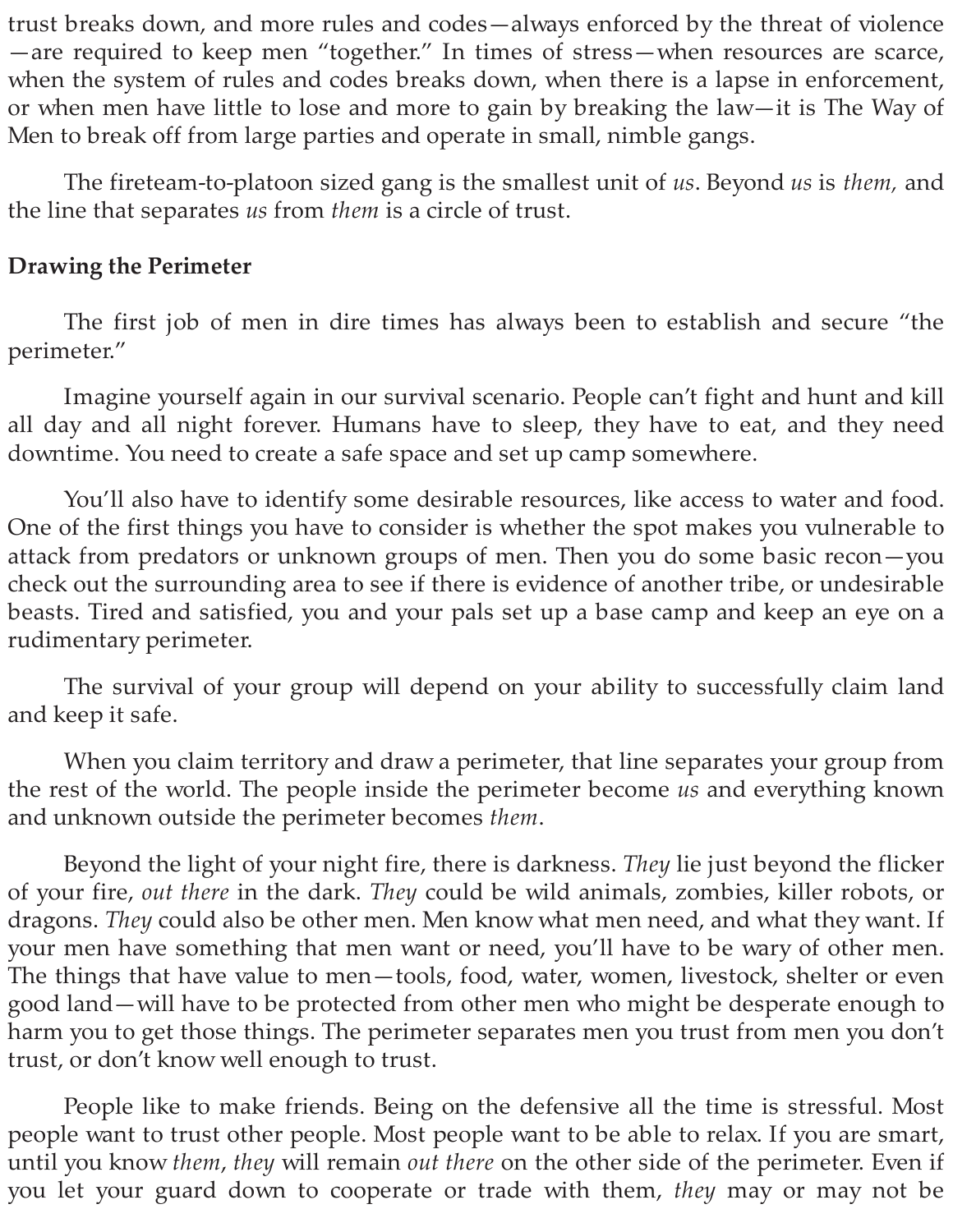absorbed into *us.* As long as other men maintain separate identities, there is always the chance that *they* will choose to put the interests of *their own* ahead of your interests. In hard times, agreements between groups fall apart. Competition creates animosity, and men will dehumanize each other to make the tough decisions necessary for their own group to survive.

If you put males together for a short period of time and give them something to compete for, they will form a team of *us* vs. *them.* This was famously illustrated by Muzafer Sherif's "Robbers Cave Experiment." Social psychologists separated two groups of boys and forced them to compete. Each group of boys created a sense of *us* based on what they liked about themselves or how they wanted to imagine themselves. They also created negative caricatures of the other group. The groups became hostile toward each other. However, when the researchers gave them a good enough reason to cooperate, the competing gangs were able to put aside their differences and join together in a larger party.

It has always been the job of men to draw the perimeter, to establish a safe space, to separate *us* from *them* and create a circle of trust.

The discovery of new land in the Americas made it possible for men to do this again in recent human history. Small groups of men ventured out into unknown territory because they believed they had more to gain from risk than they could expect to gain through established channels in the old world. They braved the wild, set up camps, and reinvented civilization as the rest of the world looked on. Out there in the dark there were Injuns, bears, snakes, and other gangs of men willing to use violence to take whatever they wanted. Both the settlers and the natives were men under siege, and they had to harden themselves against external forces. They had to decide who they could trust, who they couldn't, and what they needed from the men around them.

The story of the American West is only one story. How many gangs, families, tribes and nations have been founded by a small group of men who struck out on their own, claimed land, defended it, made it safe and put down roots? If men had never done this, there would not be people living on every continent today.

#### **A Role Apart**

You've decided who is in and who is out. You've decided who you trust, and who you don't. You are watching the perimeter, protecting what is inside the circle of flickering light, defending everything that means anything to you and the men who stand with you. It all comes down to you, the guardians, because you know that if you fail at your jobs there can be no human happiness, no family life, no storytelling, no art or music. Your role at the bloody edges of the boundary between *us* and *them* supersedes any role you have within the protected space. Yours is a role apart, and your value to the other men who share that responsibility will be determined by how well you are willing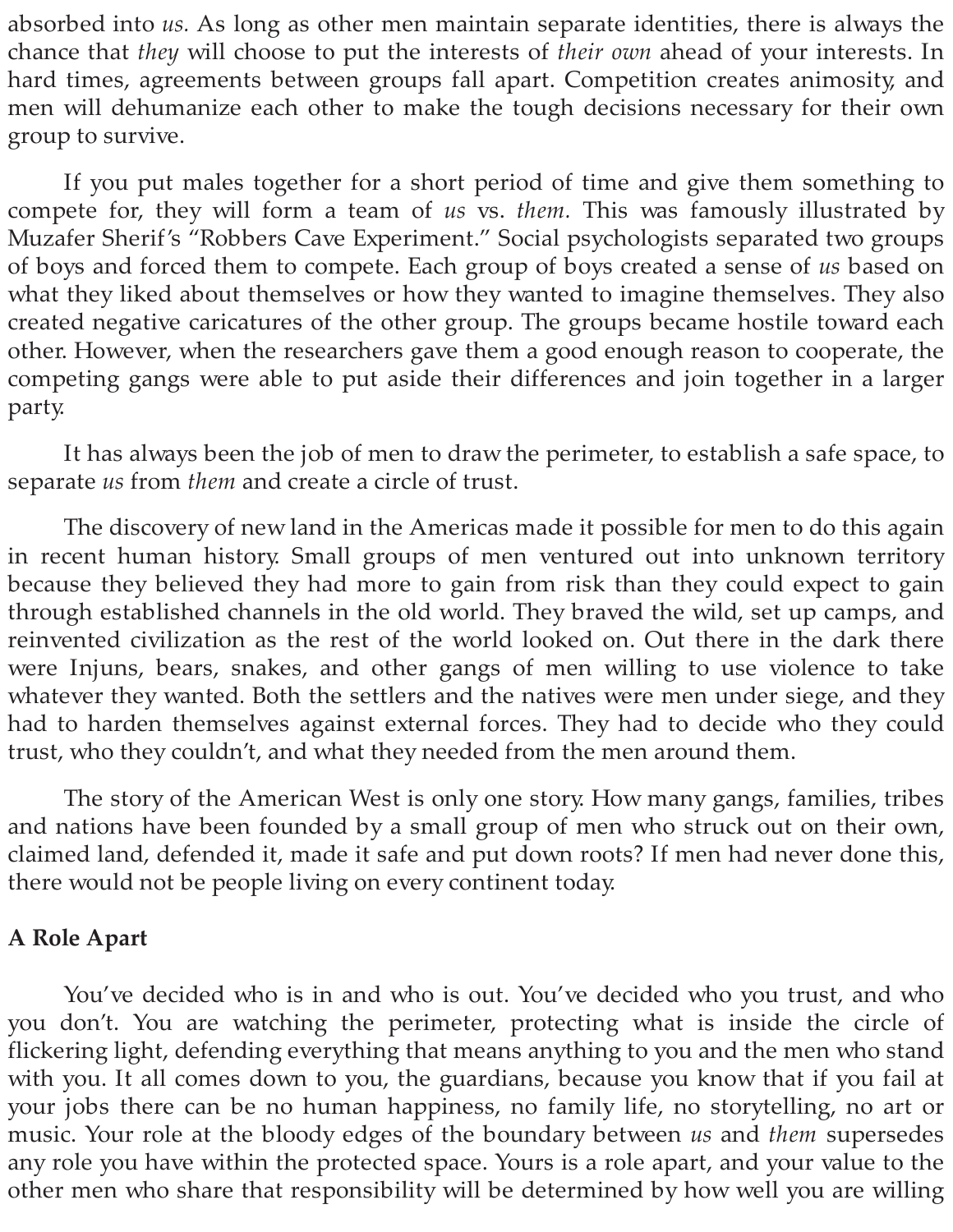and able to fulfill that role.

Other men will need to know that they can depend on you, because everything matters, and your weakness, fear or incompetence could get any one of them killed or threaten the whole group. Men who are good at this job—men who are good at the job of being men—will earn the respect and trust of the group. Those men will be honored and treated better than men who are disloyal or undependable. The men who deliver victory at the moments of greatest peril will attain the highest status among men. They will be treated like heroes, and other men—especially young men—will emulate them.

In a complex society, almost all of us live deep within the perimeter. We create our own circles and cliques, and we defend them metaphorically. We include people or exclude them for all kinds of reasons. Far from any boundary between threat and safety, people celebrate qualities that have almost nothing to do with survival. The flock bleats for singers, designers, smooth talkers, and people whose only talents are being witty or pretty. The shepherds drive them round to more of the same.

When men evaluate each other *as men*, they still look for the same virtues that they'd need to keep the perimeter. Men respond to and admire the qualities that would make men useful and dependable in an emergency. Men have always had a role apart, and they still judge one another according to the demands of that role as a guardian in a gang struggling for survival against encroaching doom. Everything that is specifically about being a man—not merely a person—has to do with that role.

As you stand back to back, fending off incoming oblivion, what do you need from the men in your group? As you close a circle tighter around dangerous game that could feed you all for a week, what kind of men do you want at your flank?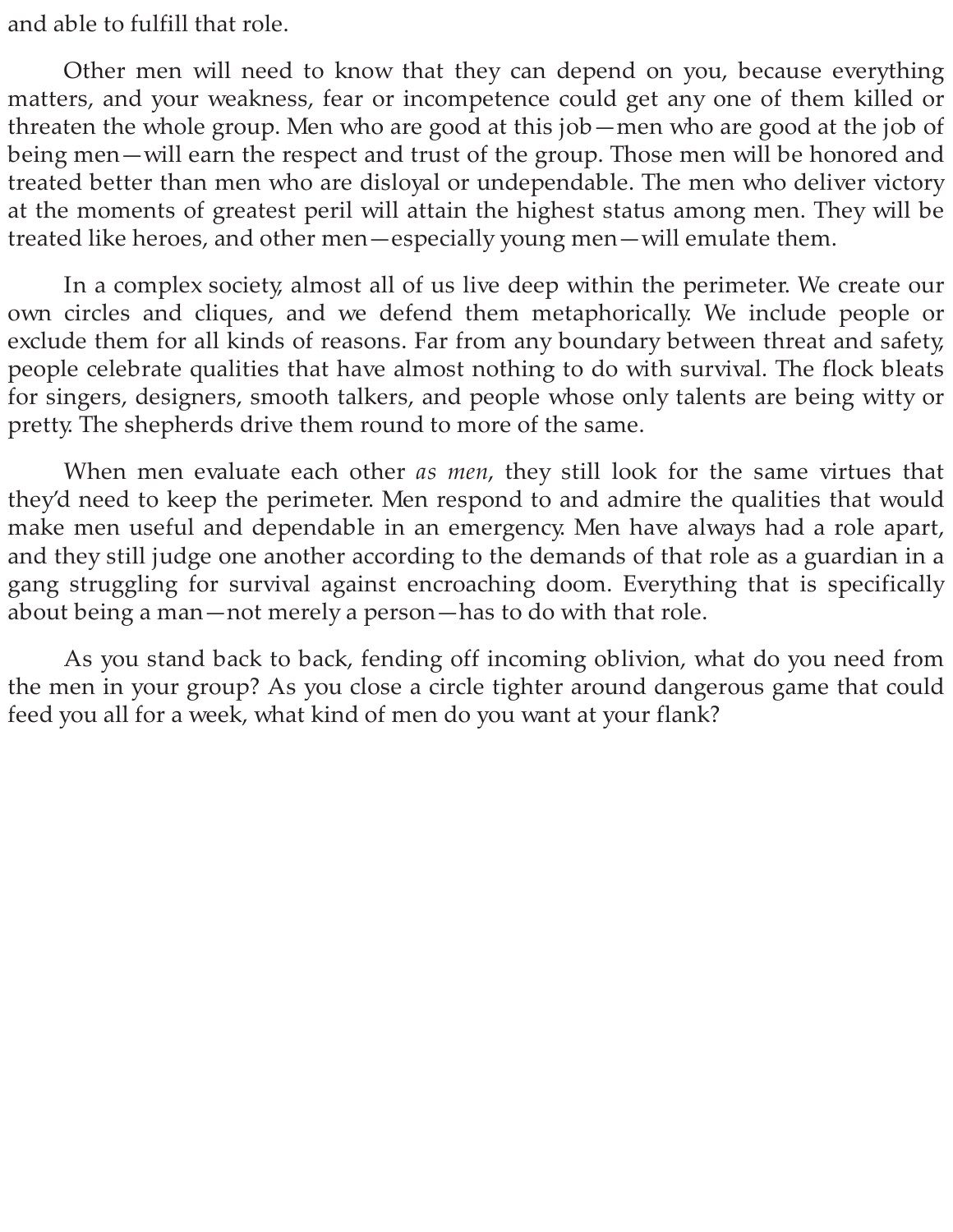## <span id="page-15-0"></span>**The Tactical Virtues**

*Vir* is the Latin word for "man." The word "virtue" comes from the Latin "*virtus.*" To the early Romans, *virtus* meant manliness, and manliness meant martial valor[.\[4\]](#page-97-3) Demonstrating *virtus* meant showing strength and courage and loyalty to the tribe while attacking or defending against the enemies of Rome.

As the Romans became more successful and their civilization became more complex, it was no longer necessary for all men to hunt or fight. The fighting happened at the edge of the perimeter, and the fighting edge of Roman civilization moved outward. For men deep inside the circle, manliness became increasingly metaphorical[.\[5\]](#page-97-4) Men who did other work could satisfy their need to be seen as men among men by fighting metaphorically, showing social courage, mastering their desires, and behaving ethically. The meaning of the word virtus and the Roman idea of manliness expanded to include values that were not merely survival virtues, but also civic and moral virtues.

Definitions of manliness expand to include other virtues as civilizations grow. However, these other virtues are less specific to men than the fighting virtues, and they vary more from culture to culture. "Civilized" virtue is about being a good person, a good citizen, a good member of a particular society. Manly virtues should be virtues directly related to manhood. The virtues that men all over the world recognize as manly virtues are the fighting virtues. Epics and action movies translate well because they appeal to something basic to the male condition—a desire to struggle and win, to fight for something, to fight for survival, to demonstrate your worthiness to other men.

The virtues associated specifically with being a man outline a rugged philosophy of living—a way to be that is also a strategy for prevailing in dire and dangerous times. The Way of Men is a tactical ethos.

If you are fighting to stay alive and you are surrounded by potential threats, what do you need from the men fighting with you?

What do you need from *us* to fend off *them*?

If eating means facing danger together, who do you want to take with you?

What virtues do you need to cultivate in yourself and the men around you to be successful at the job of hunting and fighting?

When your life and the lives of people who you care about depend on it, you'll need the men around you to be as strong as they can be. Living without the aid of advanced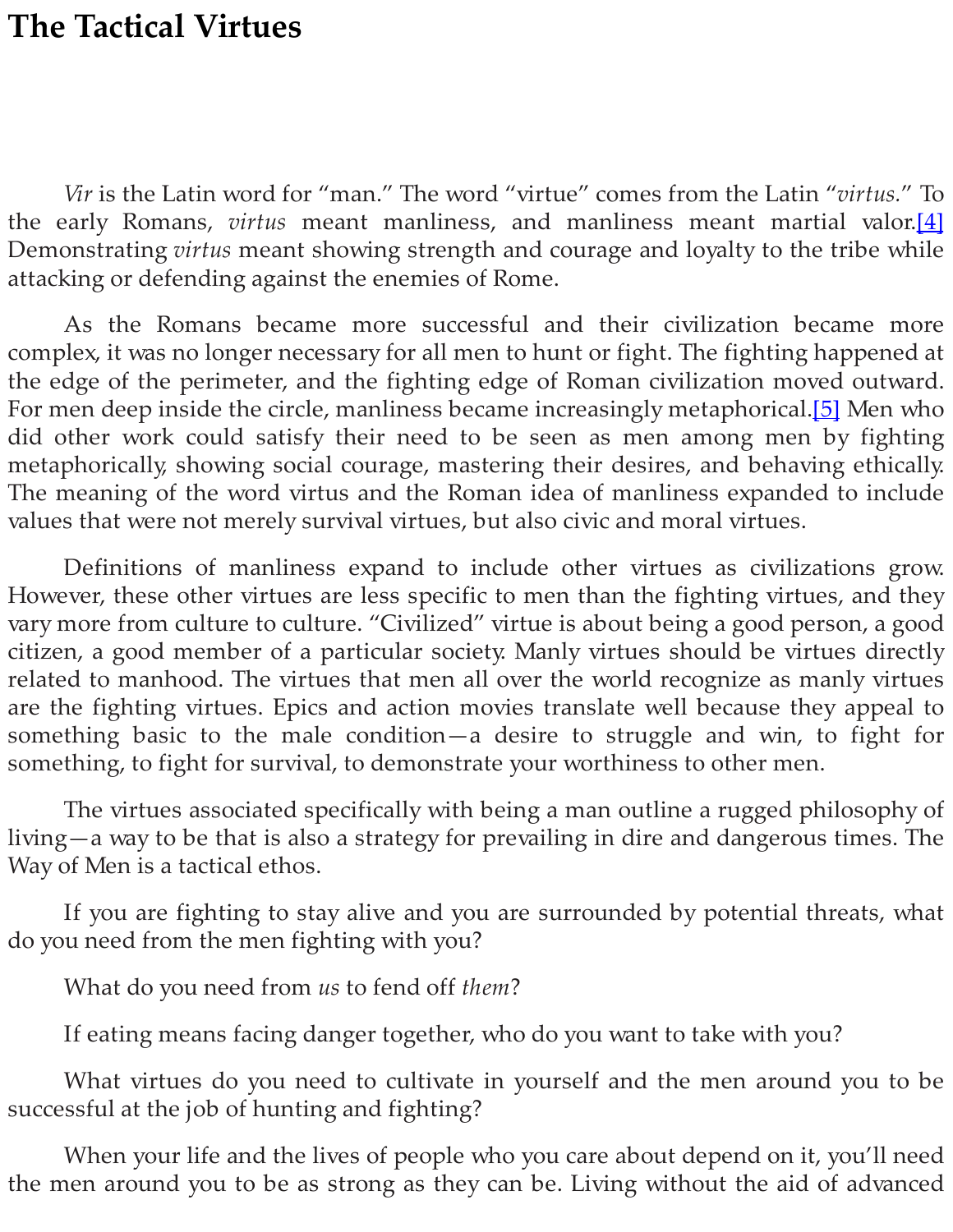technology requires strong backs and elbow grease. You'll need strong men to fight off other strong men.

You won't want the men in your gang to be reckless, but you'll need them to be courageous when it matters. A man who runs when the group needs him to fight could put all of your lives in jeopardy.

You'll want men who are competent, who can get the job done. *Who wants to be surrounded by morons and fuck-ups?* The men who hunt and fight will have to demonstrate mastery of the skills your group uses to hunt and fight. A little inventiveness couldn't hurt, either.

You'll also need your men to commit. You will want to know that the men beside you are *us* and not *them*. You'll need to be able to count on them in times of crisis. You want guys who have your back. Men who don't care about what the other men think of them aren't dependable or trustworthy. If you're smart, you will want the other men to prove they are committed to the team. You'll want them to show that they care about their reputation within the gang, and you'll want them to show that they care about your gang's reputation with other gangs.

#### **Strength, Courage, Mastery, and Honor.**

These are the practical virtues of men who must rely on one another in a worst-case scenario. Strength, Courage, Mastery, and Honor are simple, functional virtues. They are the virtues of men who must answer to their brothers first, whether their brothers are good or unscrupulous men. These tactical virtues point to triumph. They are amoral, but not immoral. Their morality is primal and it lives in a closed circle. The tactical virtues are unconcerned with abstract moral questions of universal right or wrong. What is right is what wins, and what is wrong is what loses, because losing is death and the end of everything that matters.

Strength, Courage, Mastery, and Honor are the virtues that protect the perimeter; they are the virtues that save *us.* These are the virtues that men need to protect their interests, but also the virtues they must develop to go after what they want. They are the virtues of the defender and the attacker. Strength, Courage, Mastery, and Honor belong to no one god, though many gods claim them. Whatever men fight for, Strength, Courage, Mastery, and Honor are what they must demand of each other if they are going to win.

Strength, Courage, Mastery, and Honor are the *alpha* virtues of men all over the world. They are the fundamental virtues of men because without them, no "higher" virtues can be entertained. You need to be alive to philosophize. You can add to these virtues and you can create rules and moral codes to govern them, but if you remove them from the equation altogether you aren't just leaving behind the virtues that are specific to men, you are abandoning the virtues that make civilization possible.

The men who are strong, courageous, competent and loyal will be respected and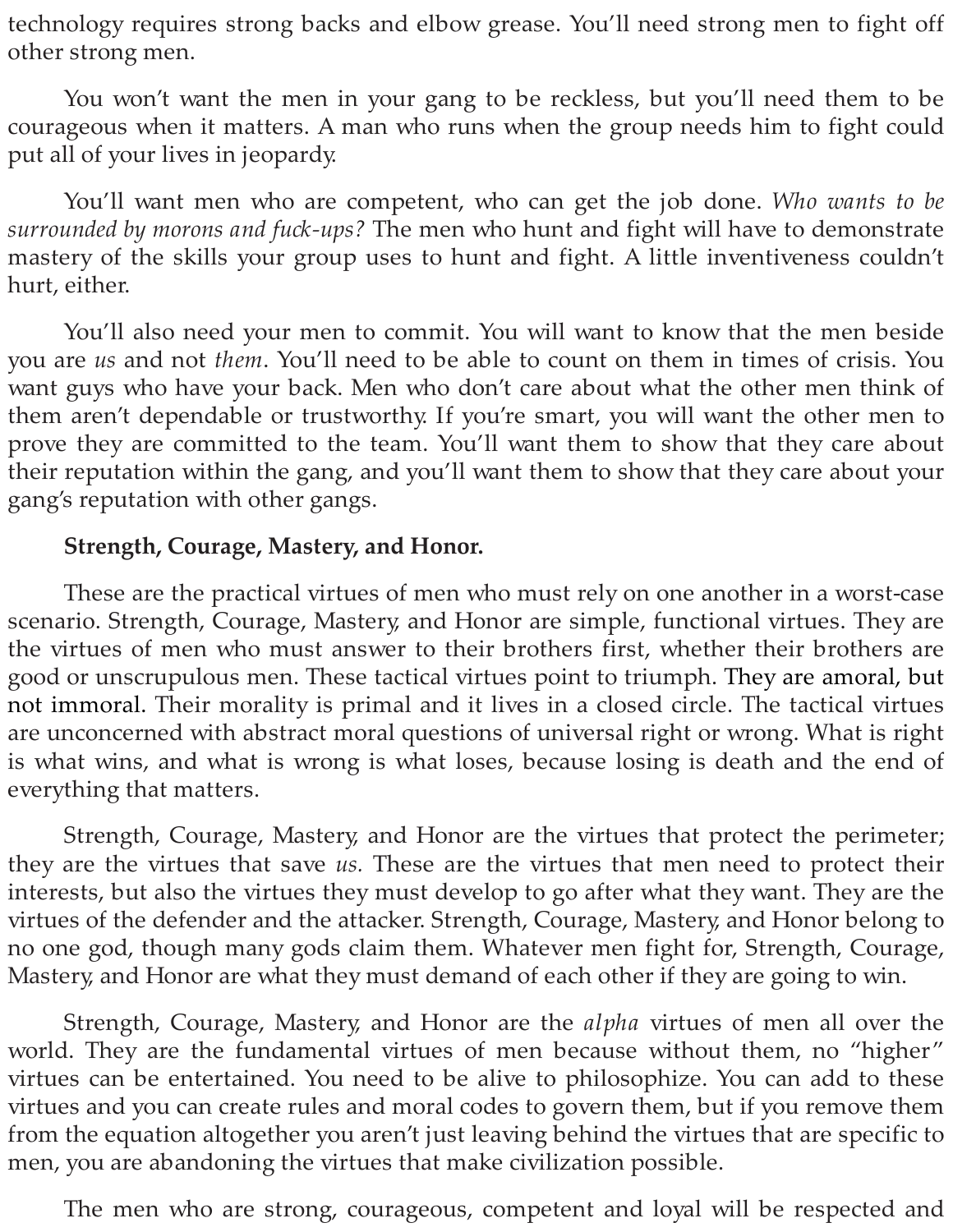honored as valuable members of team "us."

Men who are exceptionally weak or fearful can't be counted on. Men who are inept in some important way must either find a way to compensate—and they will try if they are loyal and honorable, if they *want* to help with the hunting and fighting—or find other work to do in the tribe. A man of questionable loyalty, who doesn't seem to care what the other men think of him or how their tribe is perceived, will not be trusted by the hunting and fighting gang. Men who are not up to the job of fulfilling the first role of men for one or all of these reasons will be pushed out of the hunting and fighting group and sent to work with the women, the children, the sick and the elderly.

Men have different drives, aptitudes and temperaments. Most men have the ability to adapt to the hunting and fighting role, to life at the edge of the perimeter, but some men won't be able to cut it. They will be regarded as less manly and thought of as lesser men. Some men are going to get their feelings hurt. That's not fair, but *fairness is a luxury* that men can ill afford in dire times.

Men who want to avoid being rejected by the gang will work hard and compete with each other to gain the respect of the male gang. Men who are stronger, more courageous and more competent by nature will compete with each other for higher status within that group. As long as there is something to be gained by achieving a higher position within the gang—whether it is greater control, greater access to resources or just peer esteem and the comfort of being higher in the hierarchy than the guys at the bottom—men will compete against each other for a higher position. However, because humans are cooperative hunters, the party-gang principle scales down to the individual level. Just as groups of men will compete against each other but unite if they believe more can be gained through cooperation, individual men will compete within a gang when there is no major external threat but then put aside their differences for the good of the group. Men aren't wired to fight *or* cooperate; they are wired to fight *and* cooperate.

Understanding this ability to perceive and prioritize different levels of conflict is essential to understanding The Way of Men and the four tactical virtues. Men will constantly shift gears from in-group competition to competition between groups, or competition against an external threat.

It is good to be stronger than other men within your gang, but it is also important for your gang to be stronger than another gang. Men will challenge their comrades and test each other's courage, but in many ways this intragroup challenging prepares men to face intergroup competition. Just as it is important for men to show their peers they won't be pushed around, the survival of a group can depend on whether or not they are willing to push back against other groups to protect their own interests. Men love to show off new skills and find ways to best their pals, but mastery of many of the same skills will be crucial in battles with nature and other men. The sports and games men play most demand the kind of strategic thinking and/or physical virtuosity that would be required in a survival struggle. A man's reputation may keep men in his group from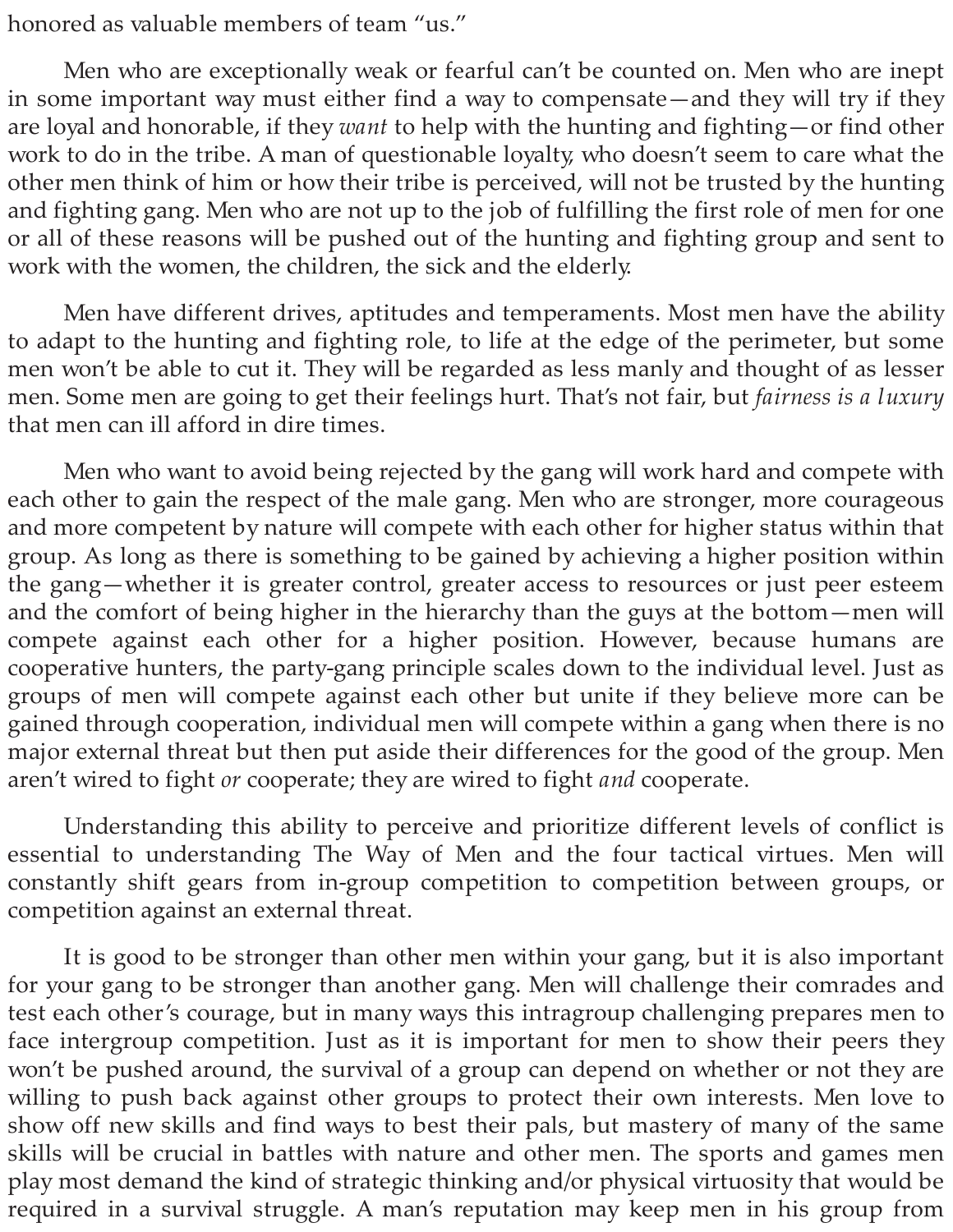messing with him, and a group's reputation may make its enemies think twice about creating animosity.

Sociologists and street gang experts typically write about an excessive concern with reputation or a desire to avenge "disses" with confused, haughty contempt. But the truth is that men have behaved this way for most of human history, and the strategic reasons why should be obvious to anyone who doesn't feel he can rely on police protection. If no one is coming to save you, you'd better be tough or look tough, and you'll probably want some tough guys ready and willing to get your back.

I have no idea how people manage to be confused about something that simple and obvious, but I'm pretty sure our ancestors would have killed them and taken their stuff.

\* \* \*

The next four chapters will elaborate on what I mean by Strength, Courage, Mastery and Honor. These simple words have many meanings, and they mean different things to different people. The manly virtues represent concepts so universally appealing that even the weak, cowardly, inept, and dishonorable struggle to find ways in which they too can feel that they embody these virtues. With each of the four, I will show why they relate specifically to men, how women fit into the picture, and how the virtues relate to each other. Some of the virtues also have multiple aspects worth parsing out.

After we have examined each of the tactical virtues and considered them amorally, I'll address issues of morality and ethics again, and explain what I think the difference is between being a good man and being good at being a man—and why they're not the same thing.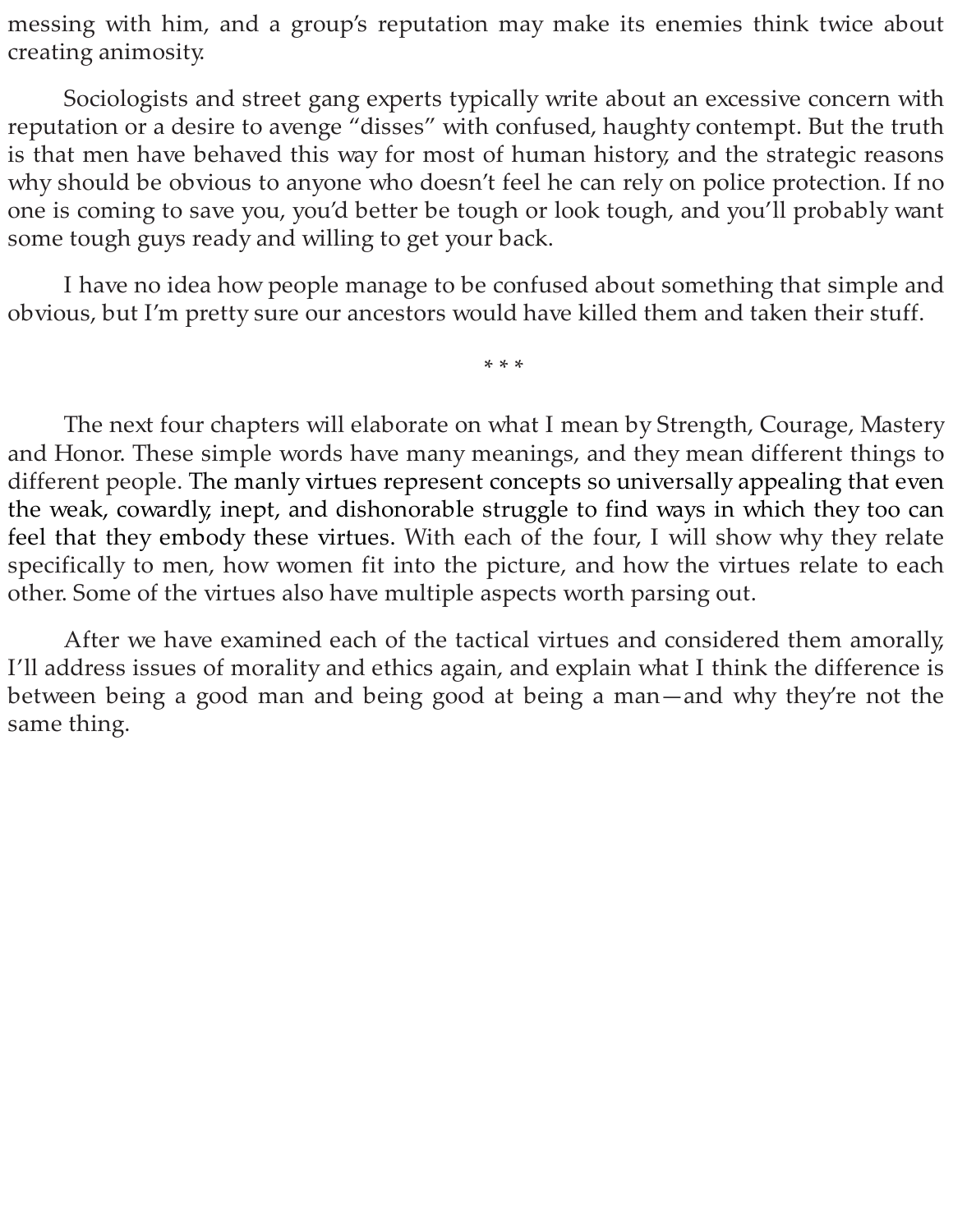## <span id="page-19-0"></span>**Strength**

If you take a thing apart or modify it, there are certain aspects which must remain intact or be replaced for it to retain its identity. Without certain parts, it becomes something else.

Without strength, masculinity becomes something else—a different concept.

Strength is not an arbitrary value assigned to men by human cultures. Increased strength is one of the fundamental biological differences between males and females. Aside from basic reproductive plumbing, greater strength is one of the most prominent, historically consequential and consistently measurable physical differences between males and females.

It is fashionable today to put the word "weaker" in quotations to avoid offending women when they are referred to as the "weaker" sex. Quotation marks will not alter the basic human truth that men are still on average significantly physically stronger than women. Serious people should be able to admit that something is generally true when it is a verifiable fact. There is no good reason to be coy about it.

Strength isn't the only quality that matters. Sometimes it doesn't matter at all. Strength is rarely a disadvantage. However, in our mechanically-assisted modern world, physical strength is often less consequential than it used to be. Of consequence or not, it is what it is.

Women can demonstrate strength, but strength is a quality that defines masculinity. Greater strength *differentiates* men from women. Weak men are regarded as less manly, but no one really cares or notices if a woman is physically weaker than her peers. In a way this is truer—or truer across classes—than it ever has been. Women living on farms (or in primitive hunter-gatherer societies) were expected to do far more demanding physical labor than any work required of the average woman today.

We admire strength in female athletes, but a beautiful woman who can't lift a bag of groceries will still have many admirers and plenty of men will be willing to help carry her groceries. Many female celebrities who are considered beautiful by both men and women are so thin that they look starved and brittle. Collectively, we don't care whether a woman is strong or not. A woman is not considered less womanly if she is physically weak.

Many may consider a woman less womanly if she is too strong. Specifically, a woman tends to look more like a man if she has a conspicuously high level of muscle mass and unusually low body fat. Precisely because of the physiological differences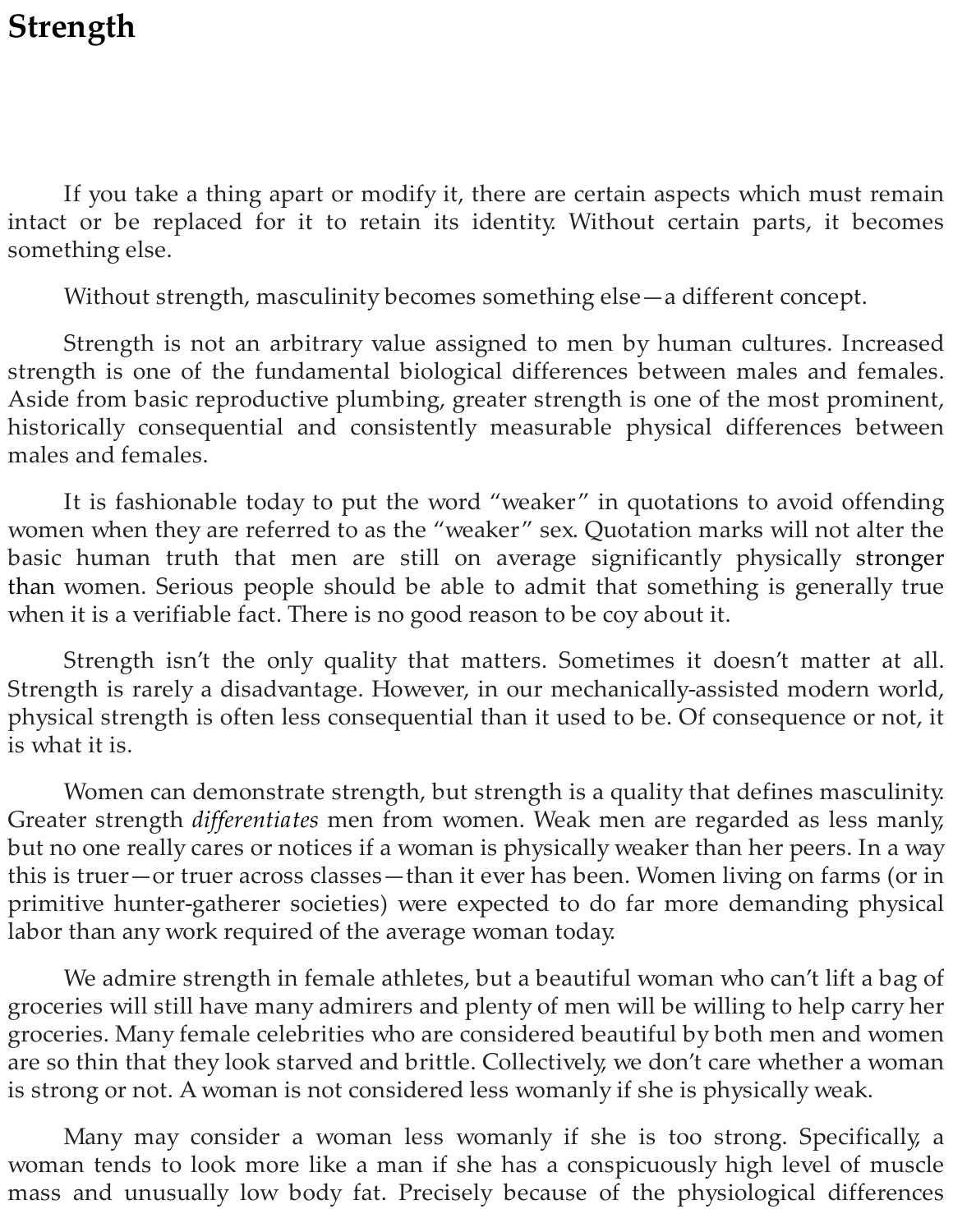between males and females, only the most dedicated and disciplined female bodybuilders ever manage to look like He-Man action figures with Barbie doll heads. Average women who train with weights will increase strength and overall health, but most will still look like women. Testosterone may or may not play an important role in female muscular development[.\[6\]](#page-97-5) However, in men, testosterone—the most recognized androgen—has a complementary relationship with increased strength and muscle mass. Men who have more muscle tend to have and maintain higher testosterone levels, and men who have higher testosterone levels tend to have an easier time getting bigger and stronger. Men who increase their testosterone levels—either through training and diet or via artificial means—tend to look *more* masculine. Put differently, men with more muscle look less like most women, and more like the least androgynous men. This has absolutely nothing to do with culture. There is no human culture where men who are weak are considered manlier while women who are more muscular are considered more womanly. The importance of strength varies from society to society (usually in some relationship to available technologies and the kind of work that is required of average people) but strength has been a masculinity defining quality always and everywhere.

If we are making an honest attempt to understand and define masculinity or manliness[\[7\]](#page-97-6) as that which pertains to or is characteristic of men, physical strength must figure prominently in that definition. The Way of Men is the Way of the Strong—or at least the *stronger*.

As I and many others have mentioned, strength is not always a great advantage in the modern world. However, if we go back to our primal gang—our band of brothers fighting for survival—the value of strength to the group increases substantially. Where there is work and fighting to be done, the advantages of being stronger are obvious. A man who can hit twice as hard is also, other variables aside, worth more to the gang. In addition to giving a man the ability to *take* a position of greater prominence in a gang, strength made him more valuable overall. A man who can carry twice as much as another man, other variables aside, is worth more to the gang.

One evolutionary biologist recently suggested that humans stood up because standing up gave human males a greater mechanical advantage when clobbering each other.<sup>[8]</sup> They may have started walking upright for other reasons as well. On a long enough timeline, "both A and B" is a reasonable explanation, if both explanations are reasonable. As a natural advantage, pummeling power matters. It is also generally believed that fighting is one of the reasons why males have greater upper body strength than females. In the primal gang, the man who is substantially stronger than all of his peers is a juggernaut *capable* of crushing everyone in his path. He is *capable* of exerting his *will* in any way he sees fit. (The will itself is our second manly virtue.)

#### **Strength, in the strictest physical sense, is the muscular ability to exert pressure.**

Putting aside the workings of involuntary muscles, for conscious beings strength is the ability to exert force in accordance with one's will. This can be as simple as forcing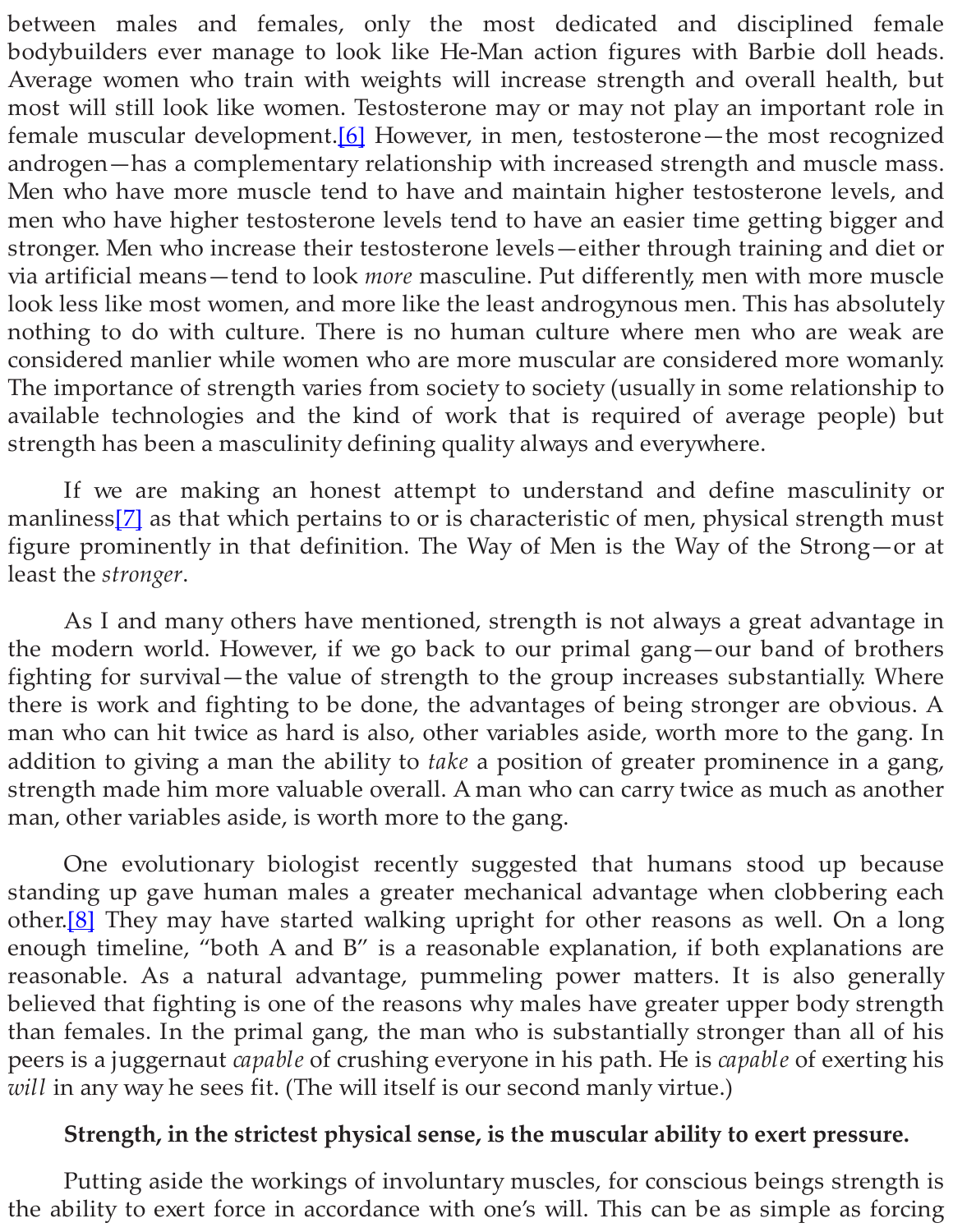one bone toward another and releasing it. A certain amount of strength is required to wiggle your finger.

Strength is an aptitude. Strength is an ability that can be developed, but as with intelligence, most people will have a certain natural range of potential beyond which they will be unable to progress. Some individuals will have a greater aptitude for developing strength than others. Humans are unequal in their aptitudes. This is one of the cruel but fundamental truths of human life.

It takes a certain amount of strength to reach for a piece of fruit and yank it away from a plant. Strength is required to build and to farm and to hunt and to carry groceries from the store and put them in your car. Ask an old person if loss of strength has impacted their lives in a negative or positive way. A weaker person is more vulnerable. Less strength means it is less likely that you will be able to push someone away who wants to take something from you, and on a strictly physical level, reduced strength means a diminished ability to take what you want from someone else. A person who is too weak simply cannot survive. It is strength that makes all other values possible.

#### **Strength is the** *ability* **to exert one's will over oneself, over nature and over other people.**

As we move from the dire circumstances of the survival gang to luxurious life in a civilized society, the concept of strength doesn't change so much as it expands and becomes a metaphor. The word strength can describe a wide range of abilities and powers without losing its primal meaning or cachet. Strength is the corporeal equivalent of power. Strength is having 300 tanks to use against your enemy's 200 tanks. Strength is the arsenal, but no guarantee that the arsenal will be used. Strength, in this broader sense, is a desirable commodity. Getting stronger—increasing strength—means increasing your ability, as an individual, a gang or a nation, to do as you wish with relative impunity. What is freedom, if not the ability to do what one wishes?

Strength is the ability to move, and greater strength moves more. However, just as muscles can make isometric contractions, strength can also be the ability to stand against outside pressure. Strength is also the ability to HOLD FAST—a tattoo once found on the knuckles of sailors whose lives (and the lives of the gang of men on their ship) depended on their ability to hold on and weather a storm. That strength means both the ability to move and the ability to become immovable is no more a contradiction than the mechanics of a muscle are a contradiction.

Physical strength is the defining metaphor of manhood because strength is a defining characteristic of men. An increased aptitude for physical strength differentiates most males from most women, and this difference, though less important in times of safety and plenty, has defined the role of men for all of human history.

Strength can be put to a variety of uses, but when it is put to no use, it is like a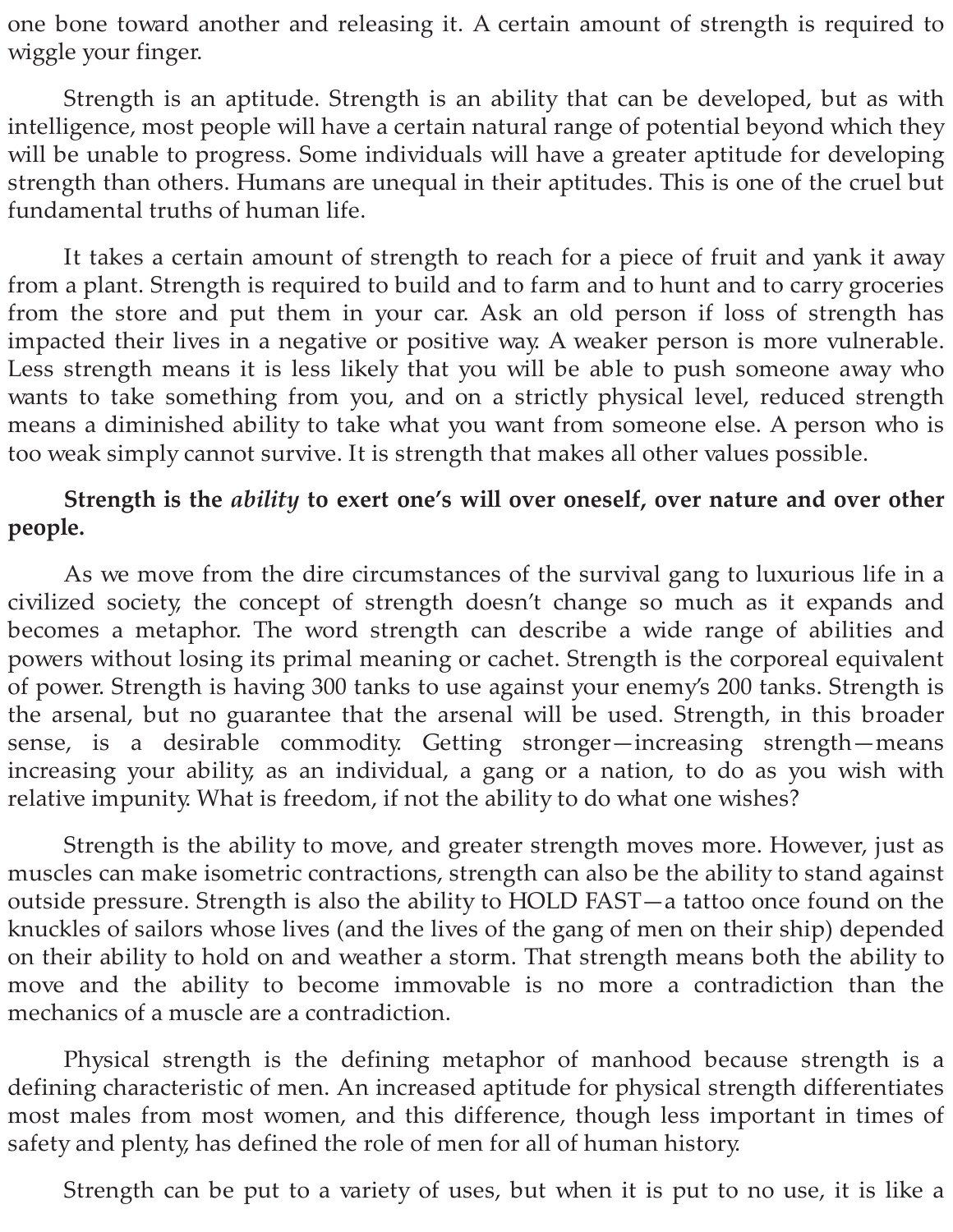powerful engine collecting dust in a garage or a beautiful singing voice that no one ever hears. A sports car that never puts rubber to the road is just a pretty hunk of metal. To experience the joy of his natural talent, a singer must sing. The experience of being male is the experience of having greater strength, and strength must be exercised and demonstrated to be of any worth. When men will not or cannot exercise their strength or put it to use, strength is decorative and worthless.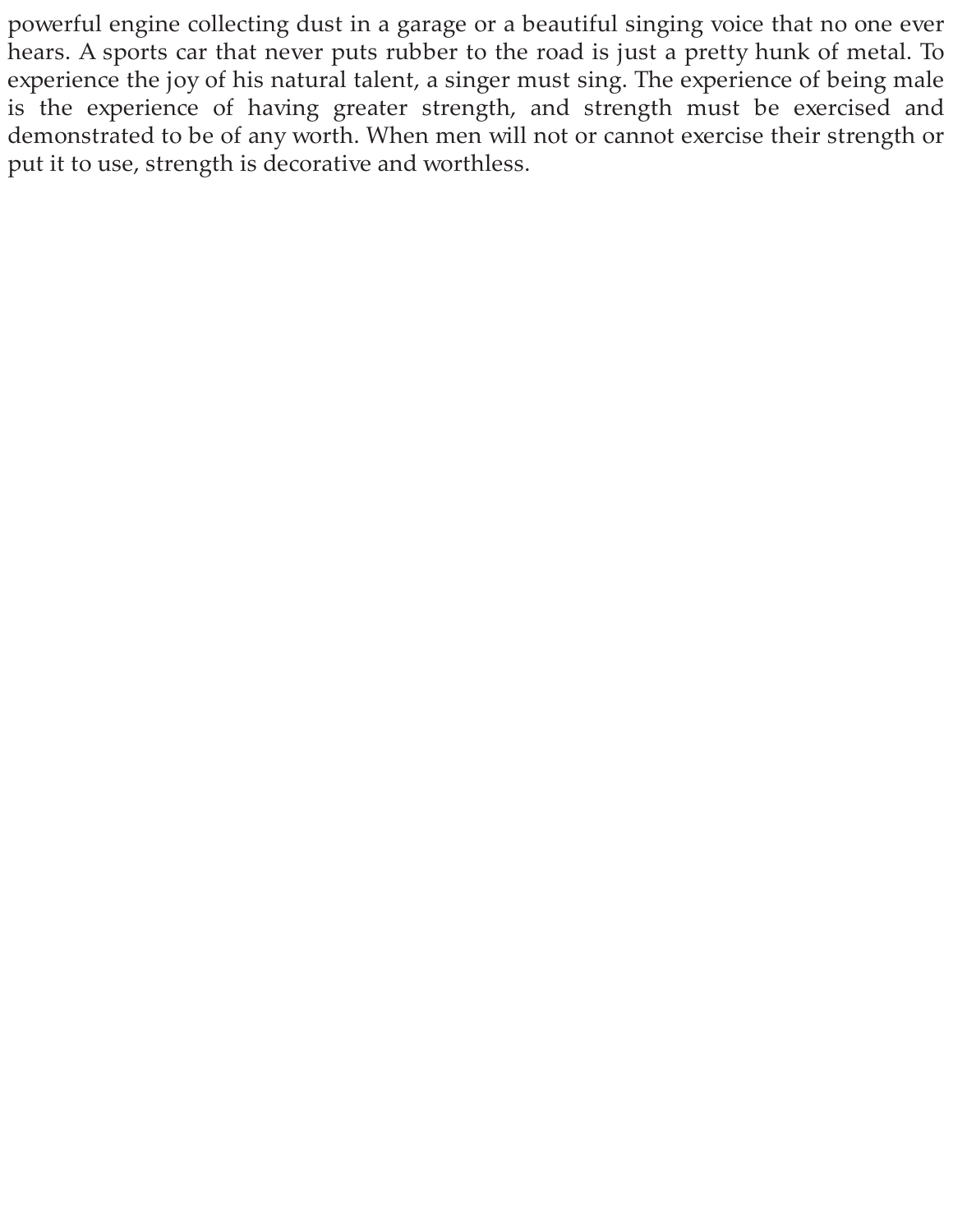## <span id="page-23-0"></span>**Courage**

Strength is a straightforward, physical concept.

Courage has many names, and has been defined in many ways.

Strength is the ability to move or stand against external forces. Courage is kinetic. Courage initiates movement, action or fortitude. Courage exercises strength. The "cowardly lion"—the tough looking guy who stands aside as weaker men fight the fight, take the risks and do the work— is worth less than the men who step into the arena.

I will not claim that all exertions of will are courageous, but all acts which require courage are exertions of will. It does not take courage to use strength to pick up a glass and lift it to your mouth. Courage implies a risk. It implies a potential for failure or the presence of danger. Courage is measured against danger. The greater the danger, the greater the courage. Running into a burning building beats telling off your boss. Telling off your boss is more courageous than writing a really mean anonymous note. Acts without meaningful consequences require little courage.

Aristotle believed that courage was concerned with fear, and that while there were many things to fear in life, death was the most fearful thing of all. In his *Nicomachean Ethics*, the brave man is a man who, "is fearless in the face of a noble death, and all of the emergencies that involve death; and the emergencies of war are in the highest degree of this kind." He also made the point that men who are forced to fight are less courageous than those who demonstrate courage in battle of their own free will. Aristotle framed courage as a moral virtue, as a will to noble action. He questioned the courage of those who are confident due to success in battle, though I wonder how such success can be earned, except through some initial show of courage. While it is true that the chests of strong and experienced men often swell when threats are minor, and such men have been known to back down in the face of a legitimate challenge, a certain amount of courage is the product of a successful track record. Is a man who has never won a fight more courageous for taking on an experienced fighter—no matter how noble the cause or is he simply a fool? Aristotle's mean of courage is not the wild, "rash" confidence of a passionate man who fights in the heat of the moment out of fear or anger. Rather, he suggests that "brave men act for honor's sake, but passion aids them." He does allow that men who act from strength of feeling possess "something akin to courage." [\[9\]A](#page-97-8)ristotle's formulation of courage, while admirable, is so conditional and lashed to a slippery, high-minded ideal of noble action that trying to determine who is truly courageous becomes a bit of a game.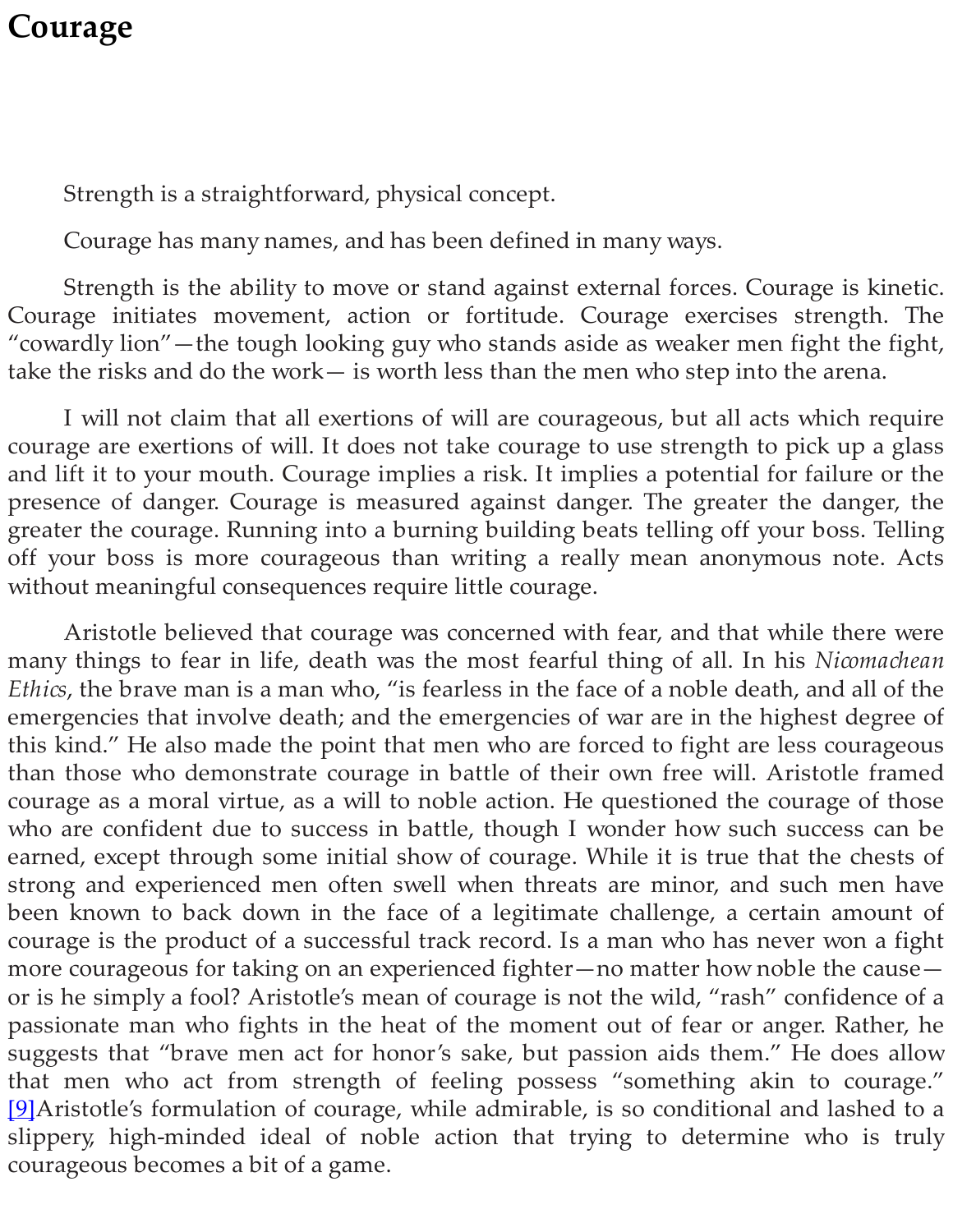*Andreia*, the word Aristotle used for courage, was also synonymous with manliness in ancient Greece. *Andreia* is derived from "andros," which connotes "male" or "masculine." In his book *Roman Manliness*, classicist Myles McDowell argued that the word *virtus[,\[10\]](#page-97-9)* which "struck the ear of an ancient Roman much as 'manliness' does that of an English speaker,["\[11\]](#page-97-10) meant courage—specifically in battle—in pre-Classical Latin. The word *vir* meant "man," and the *virtus* meant courage.[\[12\]](#page-97-11) McDonnell wrote:

"In military contexts *virtus* can denote the kind of courage required to defend the homeland, but more often it designates aggressive conduct in battle. In non-military situations courageous *virtus* usually refers to the capacity to face and endure pain and death."[\[13\]](#page-97-12)

Courageous manliness is personified in the story of Gaius Mucius, a noble Roman youth from the early Republic. An Etruscan king named Porsenna had besieged Rome by garrisoning his soldiers around the city. Gaius Mucius asked the Roman senators for permission to slip into the Etruscan camp and kill Porsenna. He killed Porsenna's secretary by mistake, and he was captured by the king's bodyguards. Gaius Mucius said to the king:

"I am Gaius Mucius, a citizen of Rome. I came here as an enemy to kill my enemy, and I am as ready to die as I am to kill. We Romans act bravely and, when adversity strikes, we suffer bravely. Nor am I the only one who feels this way; behind me stands a line of those who seek the same honour."[\[14\]](#page-97-13)

Porsenna threatened to throw Gaius Mucius into the fire. Gaius Mucius responded by thrusting his own hand into the fire. As his hand burned, he said:

"Look upon me and realize what a paltry thing the body is for those who seek great glory.["\[15\]](#page-97-14)

Porsenna told Gaius Mucius that, were he a member of his own tribe, he would commend him for his bravery. Gaius Mucius was released, but he told Porsenna that there were three hundred other Romans who would be willing to sacrifice themselves as he had to save their city, and that if the siege of Rome persisted, sooner or later one of them would manage to succeed in killing the king. Porsenna sent an envoy to the Romans, offering peace terms. Gaius Mucius earned the nickname "Scaevola," meaning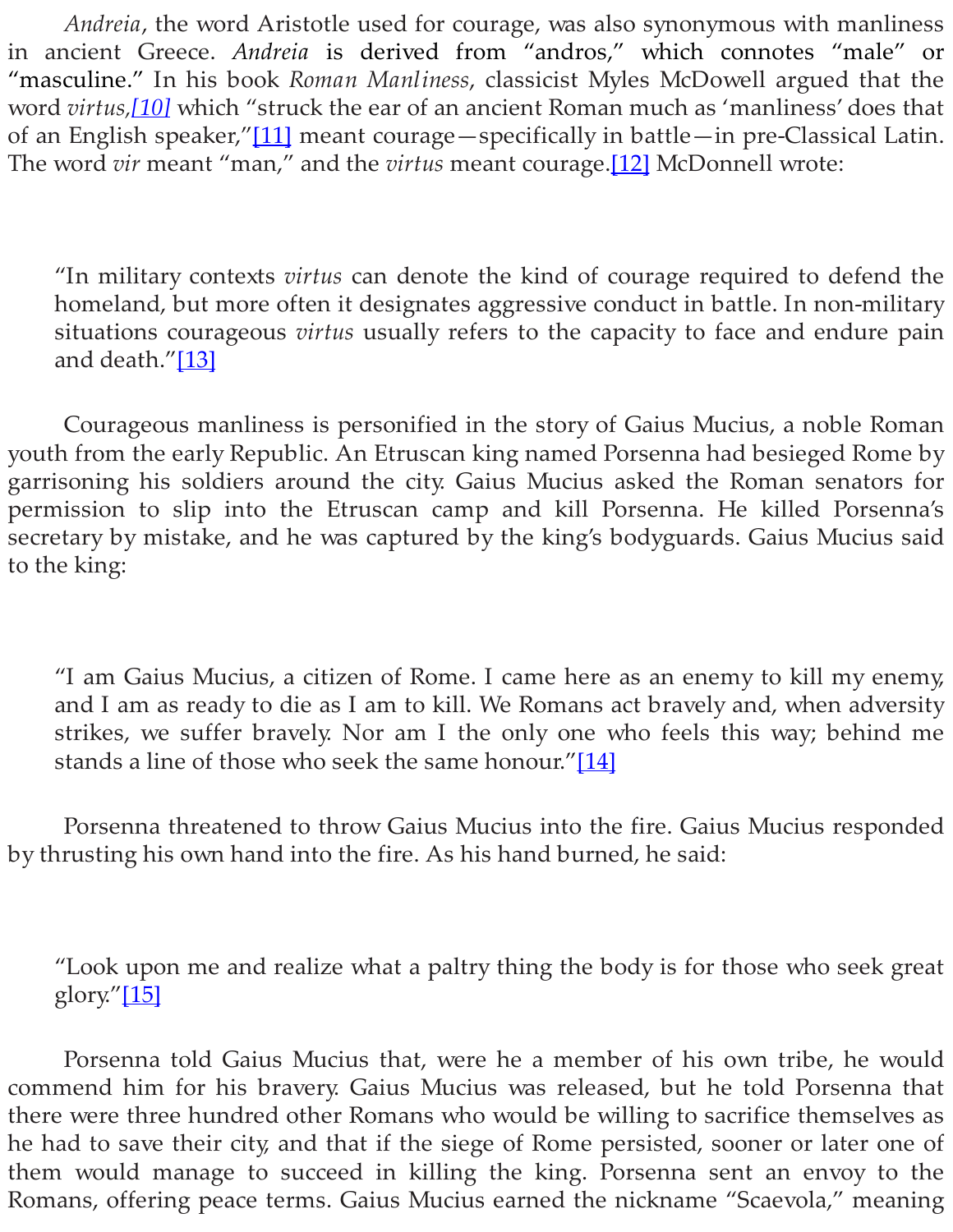"left-handed," after losing his right hand to the fire.

For both Aristotle and the Romans, courage—and manliness—was the will to heroically risk life and limb against a danger to the people of one's own tribe, especially in the context of war with another tribe. Aristotle's most noble form of courage was a willingness to take a necessary risk to ensure the survival of the group. A demonstration of the willingness to risk one's own being for the gang proves loyalty and increases a man's value to the gang. When the chips are down, a man who shows this kind of courage can be counted on to give everything he has—even sacrificing himself—for the survival of the group. When a group is not facing a survival challenge, that group can afford to be metaphorical about courage and acknowledge lesser sacrifices. Until security is established, though, no group can afford to bother with niceties like "intellectual courage."

The word courage is used cheaply today. Any celebrity who gets sick and doesn't spend every day crying about it is lauded by tabloids for his or her "courageous battle" with cancer or chronic fatigue syndrome or depression or even "food addiction." There is nothing wrong with acknowledging the difficulties others face, but we can also acknowledge, as Aristotle and the Romans did, that courage in its highest and purest form involves the willful risk of bodily harm or death for the good of the group. Lesser risks require greater dilutions of courage.

Aristotle believed that heroic courage was the noblest form of moral courage, but he also noted that passion, spiritedness was "something akin to courage." In Plato's *Republic*, it is suggested that savage cruelty comes from the same part of man that inspires acts of great courage[.\[16\]](#page-97-15) Courage was a trained, mature, socially aware and cooperative form of spirit. Translator Allan Bloom identified the raw form of courage —*thumo[s\[17\]](#page-98-0)* or "spiritedness"—as "the principle or seat of anger or rage.["\[18\]](#page-98-1) Socrates likened the guardians of his city to "noble puppies," who would be gentle with the people they knew but be eager to fight ferociously against strangers and outsiders when necessary.[\[19\]](#page-98-2)

To get at the essence of what masculinity really is, let's remove the gilding of morality and nobility for a moment. While I do believe that some men demonstrate heroic tendencies at an almost instinctive level—like noble puppies—I will also say that before a man can be willing to take a risk for the group, he must be willing to take risks generally. Some men and women are described as being "risk-averse," and will go out of their way to avoid almost any kind of risk at all. Before we can have a willingness to take risks for the group—call that "high courage"—we must also possess some kind of "low courage" that amounts to a comfort with risk-taking. Risk-taking comes more naturally to some than to others, and it comes more naturally to men than it does to women. [\[20\]](#page-98-3) As strength is trainable, so is courage. But like strength, some have a greater aptitude for risk-taking than others. Males socialize each other—hell, they *taunt* and *goad* each other gleefully—into taking risks. When there is no heroic objective in sight, boys will dare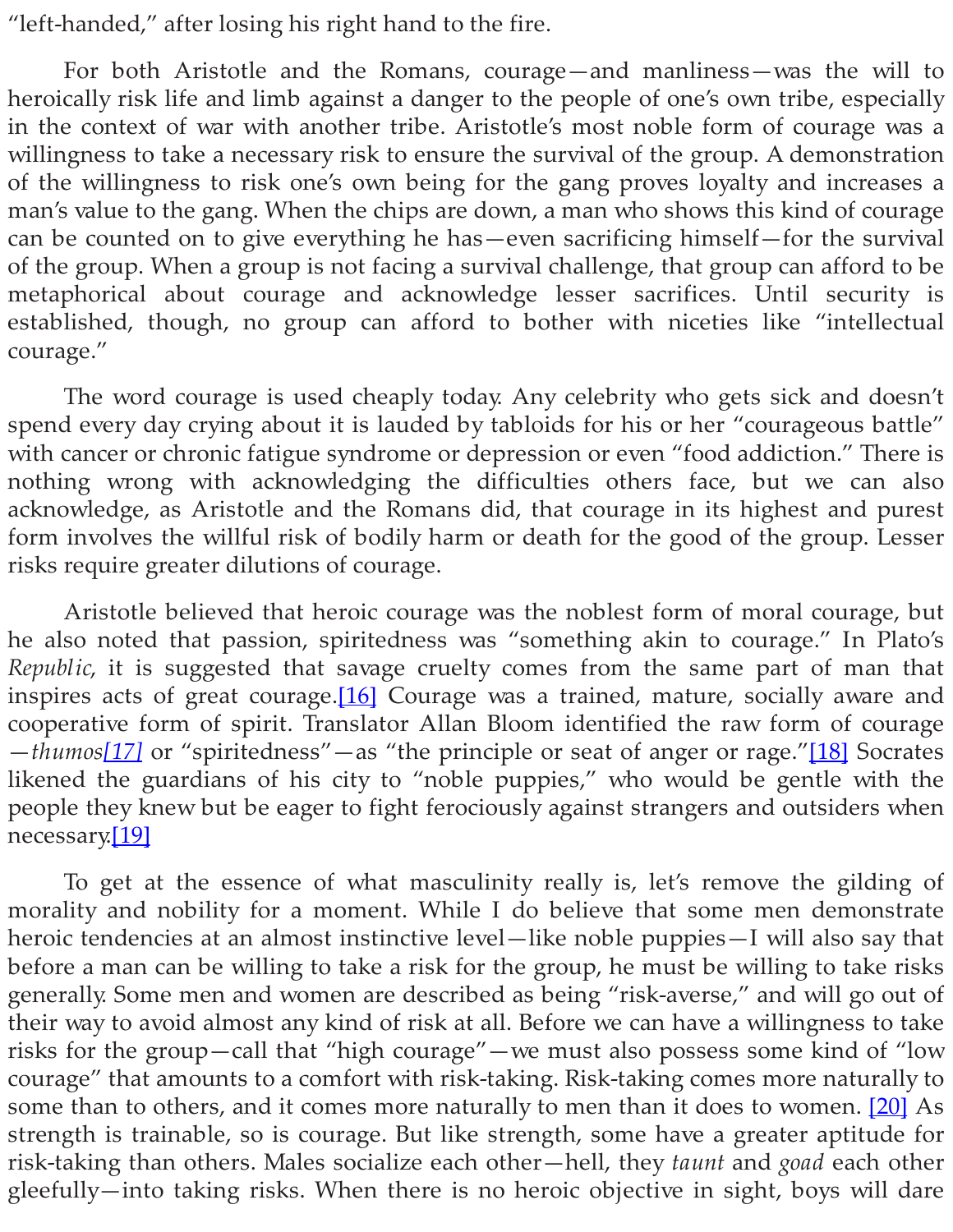each other to do all sorts of stupid things. However, a male who is comfortable with low risk taking is likely going to be surer of himself—and more successful—when the time comes to take a heroic risk.

When answering the question "what is masculinity?" it is also important to keep sight of the individual within the group. Heroic courage benefits the group, but as we have discussed there are benefits to gaining status within the group and men will fight for that status. This requires a less noble kind of courage. It requires a spiritedness on one's own behalf. The strength of man is not merely a tool to be used in the service of others. Men also use strength to advance their own interests and it is foolish to expect them to make endless sacrifices without personal gain of some kind, be it material or spiritual. We should expect men to fight for themselves, to compete with one another and to look after their own interests. Nothing could be more natural than a man who wants to triumph and prosper.

It is not the strongest man who will necessarily lead, it is the man who *takes* the lead who will lead. This intragroup courage is required for a man to assert his interests over the interests of other men within the group. At the most primal level, asserting your interests over the interests of another man requires a potential threat of violence. This is how men have always sized each other up, and this is how they size each other up today. This base, amoral courageous spirit is required to move ahead of other men within a hierarchy. It's the essence of competitive spirit. Nose-to-nose, men still look each other over and try to perceive whether—and to what extent—another man would be willing to press his interests.

If I push, will he give way? Will he push back?

This basic "push" is the spark of courage. If it isn't sufficiently present in a man, I doubt higher forms of courage would even be possible. There are many names for the kind of courage required to take risks to advance one's own interests. Most people would call it *balls.*

Another word is "gameness." Sam Sheridan wrote about it in *A Fighter's Heart.* Gameness is a term used in dogfighting to describe, "the eagerness to get into the fight, the berserker rage, and then the absolute commitment to the fight in the face of pain, of disfigurement, until death."

In dogfighting, two dogs will fight until they are broken up for some reason. The dogs will be pulled back behind "scratch lines" in their corners and released. Dogs who jump back into the fight—this is called "making scratch"—are said to be "game." Dogfighting is a test of this gameness. According to Sheridan, dogfighting is not meant to be a fight to the death. The dogs fight until one of them refuses to cross the scratch lines and continue the fight.[\[21\]](#page-98-4) It's like tapping out or saying "uncle."

Men evaluate each other for gameness, and this is the reason it was relevant in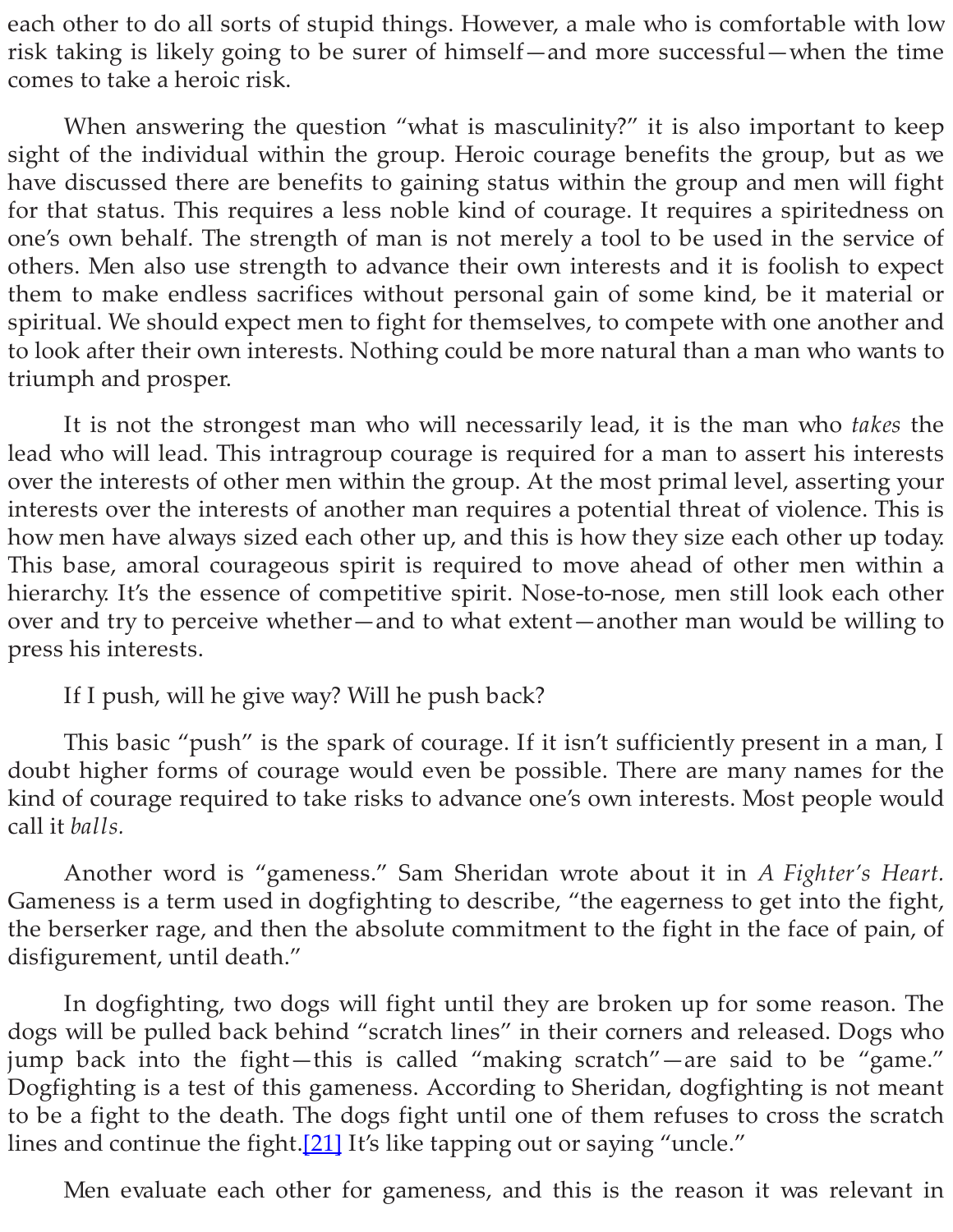Sheridan's book about amateur and professional fighting. This indomitable spirit is a major theme in every heroic journey. In sports, it's part of the comeback tale. A guy faces his toughest challenge and then, when all but a few have counted him out, he comes back —running on pure "heart"—and triumphs over his opponent. It's the climax of every Rocky story and it was a gimmick in most of Hulk Hogan's professional wrestling matches. In every *Die Hard* movie, John McClane manages to save the day only after he's been beaten and bruised and comes back from the brink of defeat. These heroes have a push inside that keeps them coming back again and again after others would have given up.

A man who is obviously game can step ahead of a man who is not, simply because he can expect the man who is less game to yield to him. Some people talk about masculinity by attempting to determine who is "alpha" and who is "beta" in a given situation.<sup>[\[22\]](#page-98-5)</sup> A good friend put it to me this way: "If you can treat another man like he is your kid brother, you are the alpha.["\[23\]](#page-98-6) The alpha will be the man with more push, and he will push ahead of the beta.

Feigning gameness can be an effective strategy, so long as no one calls your bluff. Gameness can be feigned through body language, through vocal inflection and through word choice. Creating a sense that you are ready to push as hard as necessary to get what you want is a way to establish authority, whether you are a prisoner, a businessman, a law enforcement professional, a parent or someone trying to discipline a dog. Most people will not test someone who is feigning gameness if the actor is convincing enough. Feigning gameness is a means of asserting one's will, and people do it all the time even in primitive societies. Failed attempts to feign gameness—trying to look tougher than you are, and not pulling it off—are what feminists point to when they talk about "performing masculinity" or putting on a "tough guise." What they are recognizing is the fact that men today still go through the ritual of establishing hierarchies and sizing each other up, even though most are untested and few will ever fight. It can seem silly to watch precisely because it is divorced from the deadly serious tactical reality of a survival scenario.

Feigning gameness can also unfortunately lead to delusional behavior. Many people affect the attitudes and postures of violence even though they have no experience with or expectation of physical violence. There is a fearlessness that comes with knowing you can say whatever you want because there is a large, heavily armed man standing behind you. People can talk tough without having to do the primitive math of violence, because they believe that law enforcement will either intervene and stop or punish an attacker. Delusional gameness relies on the deterrent of men and women who are prepared to use violence to enforce the law. Delusional gameness is only possible when there is almost no danger of violent escalation. In less secure, less luxurious times and places, assertiveness must be accompanied by physical courage and daring. When there is no expectation that you will be "saved" or that most people fear the violent retribution of the state, it is foolish to provoke a dangerous looking man unless you are prepared to fight him.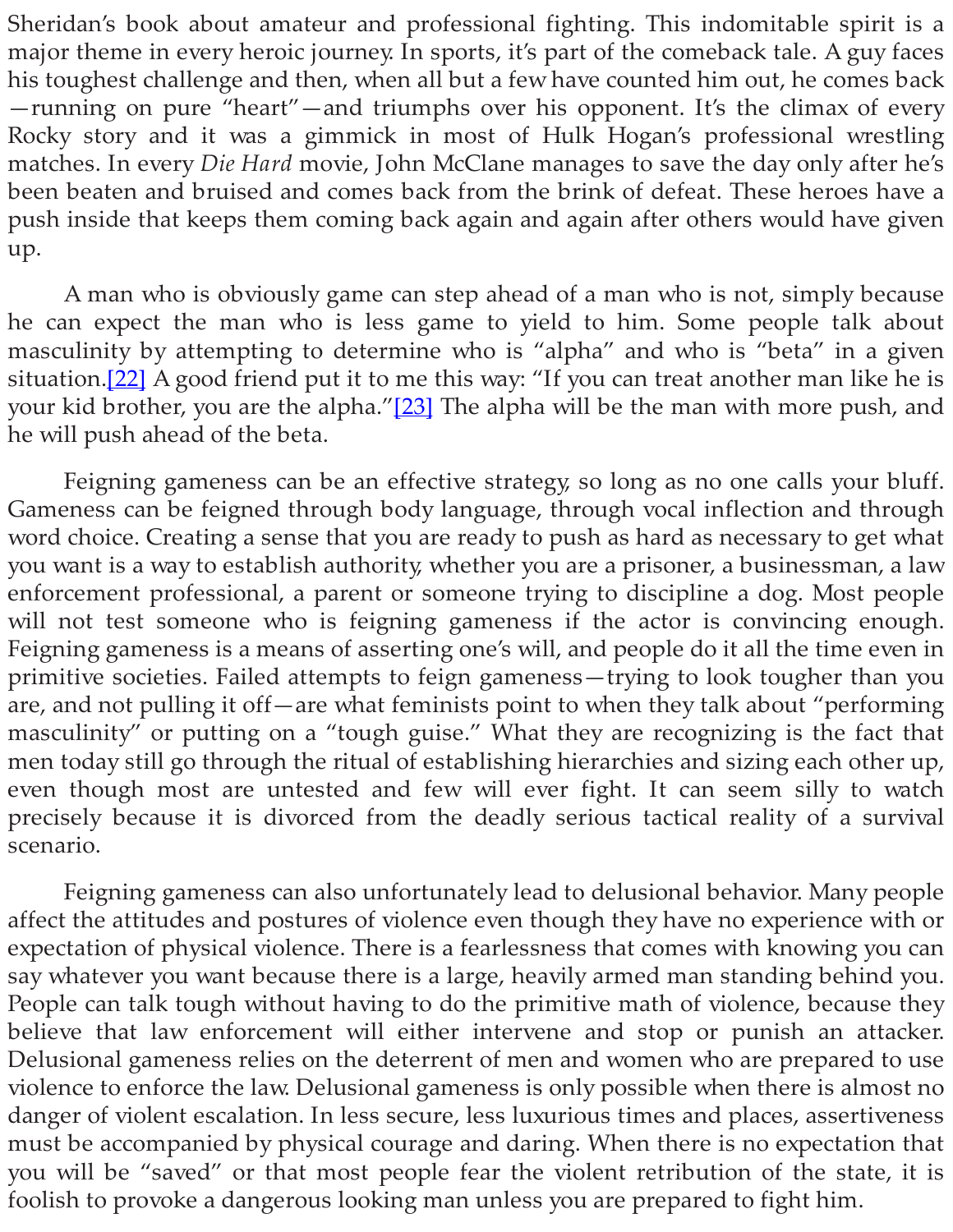The raw courage of gameness may correlate with the surety of greater size and strength to some degree, but many smaller men are as game as or more game than their larger counterparts. Flyweight fighters are a good example of men who are extremely game, though they are far less strong than many larger men who are less game. Weightclassed combat sports show that men of all sizes can demonstrate terrific gameness.

Both men and women can be game, but status for human females has rarely depended on a woman's willingness to fight. Demure, polite, passive women are attractive to men and are generally well-liked by other women. Even today, many men will jump at the opportunity to harm a man who harms a female stranger. Because of this, many women can be assertive or make displays of gameness with relative impunity, and some become delusional about their ability to make good on their threats or defend themselves if their taunts result in violence.

*Gravitas* is another old word that we still use to talk about manliness, especially in actors and politicians. We say a man possesses *gravitas* when he makes us believe we should take him seriously. We get our word "gravity" from the Latin *gravitas*; it means "heavy." The Romans used *gravitas* the same way we do—to say that a man or a thing is to be taken seriously. Contrasted with the frenzied imagery of a game pit bull, it balances out our sense of what manly courage is. Courage is not only the desire to leap into battle or move up in a hierarchy, it is also about defending position. Masculine men make it clear that they are to be taken seriously, that they have weight, that they won't be pushed around. Men want other men to know that they will be "heavy" to move, and must be taken seriously.

Courage is the animating spirit of masculinity, and it is crucial to any meaningful definition of masculinity. Courage and strength are synergetic virtues. An overabundance of one is worth less without an adequate amount of the other. In any gang of men fighting for survival, courage will be esteemed and respected in the living and it will be revered in the dead. Courage is a crucial tactical value. One can choose to be courageous, and even in its basest form, courage is a triumph over fear. It's associated with heart and spirit and passion, but it is also a drive to fight and win.

Courage is abstract, and it has many aspects, so I have summarized its definition as it relates to our attempt to understand The Way of Men and the gang ethos.

**Courage is the** *will* **to risk harm in order to benefit oneself or others. In its most basic amoral form, courage is a willingness or passionate desire to fight or hold ground at any cost (gameness, heart, spirit,** *thumos***). In its most developed, civilized and moral form courage is the considered and decisive willingness to risk harm to ensure the success or survival of a group or another person (courage,** *virtus***,** *andreia***).**

Comparing his own experiences as a fighter to watching dogs fight, Sam Sheridan wrote: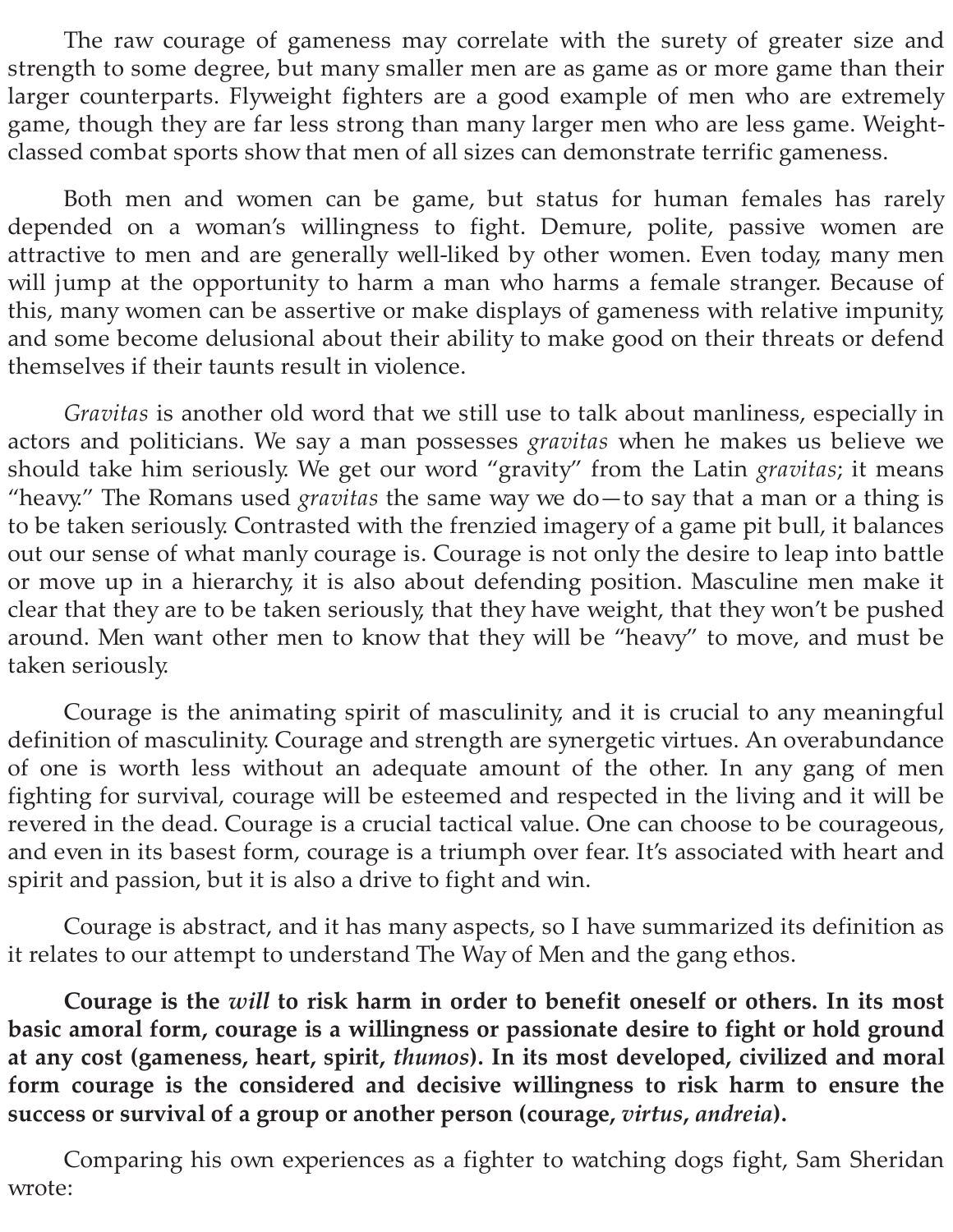"They writhe furiously like snakes, twisting and spitting and slavering, growling like bears. Fury epitomized. Their tails are wagging, this is what they are meant to do, and they're fulfilling their purpose, they're *becoming.* There is blood, but the dogs don't care, turning and pinning, fighting off their backs and then clawing their way to standing [..] any pain they feel is overwhelmed by the desire to get the other dog. I know that feeling."

Plato (or Socrates) also compared men to dogs. One of the great tragedies of modernity is the lack of opportunity for men to become what they are, to do what they were bred to do, what their bodies want to do. They could be Plato's noble puppies, but they are chained to a stake in the ground—left to the madness of barking at shadows in the night, taunted by passing challenges left unresolved and whose outcomes will forever be unknown.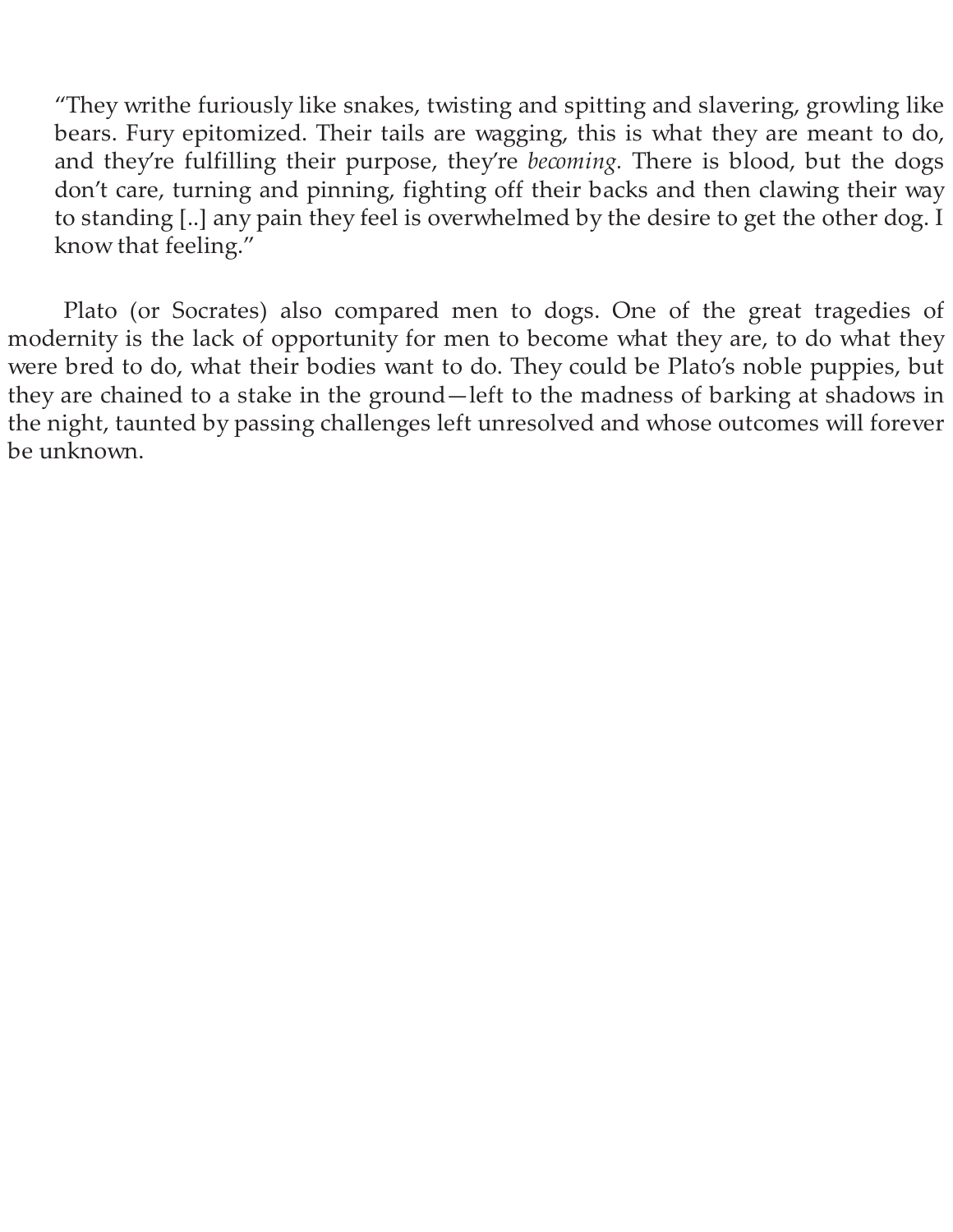## <span id="page-30-0"></span>**Mastery**

Men have always recognized themselves in animals. They have worshipped animals and claimed totemic lineage from animals. Men have traced their origins to gods who were like animals, part animal, or who could change into animals. Heracles was depicted wearing the skin of a powerful lion he killed. Norse berserkers wore the skins of wolves and bears to intimidate their enemies and inspire ferocious courage in battle. In the Aztec military, it was the elite Jaguar Warriors who went to the front. Military units and sports teams around the word adopt the names of formidable animals to represent their own gameness and strength.

Throughout this book, I have compared men to dogs and to chimpanzees. However, in sport and in war and in life, there is another manly virtue that is universally and specifically human because for the most part it requires human intellect.

Animals succeed or fail largely due to a combination of their circumstances and their inborn genetic fitness for a given situation. An animal who is stronger, nimbler or more game will triumph over an inferior animal. We have to project our own humanity onto animals to make them masters of strategy. In all but the most intelligent animals like higher primates and orca or dolphins, what we read as skill is most often instinct not the product of thinking or tinkering or trial and error. The desire and ability to use reason and to develop skills and technologies that allow one to gain mastery over one's circumstances—over oneself, over nature, over other men, over women— is a human virtue, although it is also man's Achilles heel.

If you ask men what it means to be good at being a man, you'll often get answers that start to sound like a set of minimum skill proficiencies in a job description.

While the job description for men undeniably changes according to time, place and culture, the primal gang virtue that unifies them all is "being able to carry your own weight."

Women are more comfortable with accepting the benevolent aid of the group because they have always required it. A healthy adult woman must accept aid from the group if she is to carry a child, give birth and care for an infant. And, especially when men have achieved a level of security and prosperity beyond mere survival, women have been evaluated by men based less on their utility than on more nebulous qualities like attractiveness and social charm. When they have the means, most men will happily support a woman who seems to be carefree, pretty and charming.

This has not been the case with men. It is far rarer for women or men to volunteer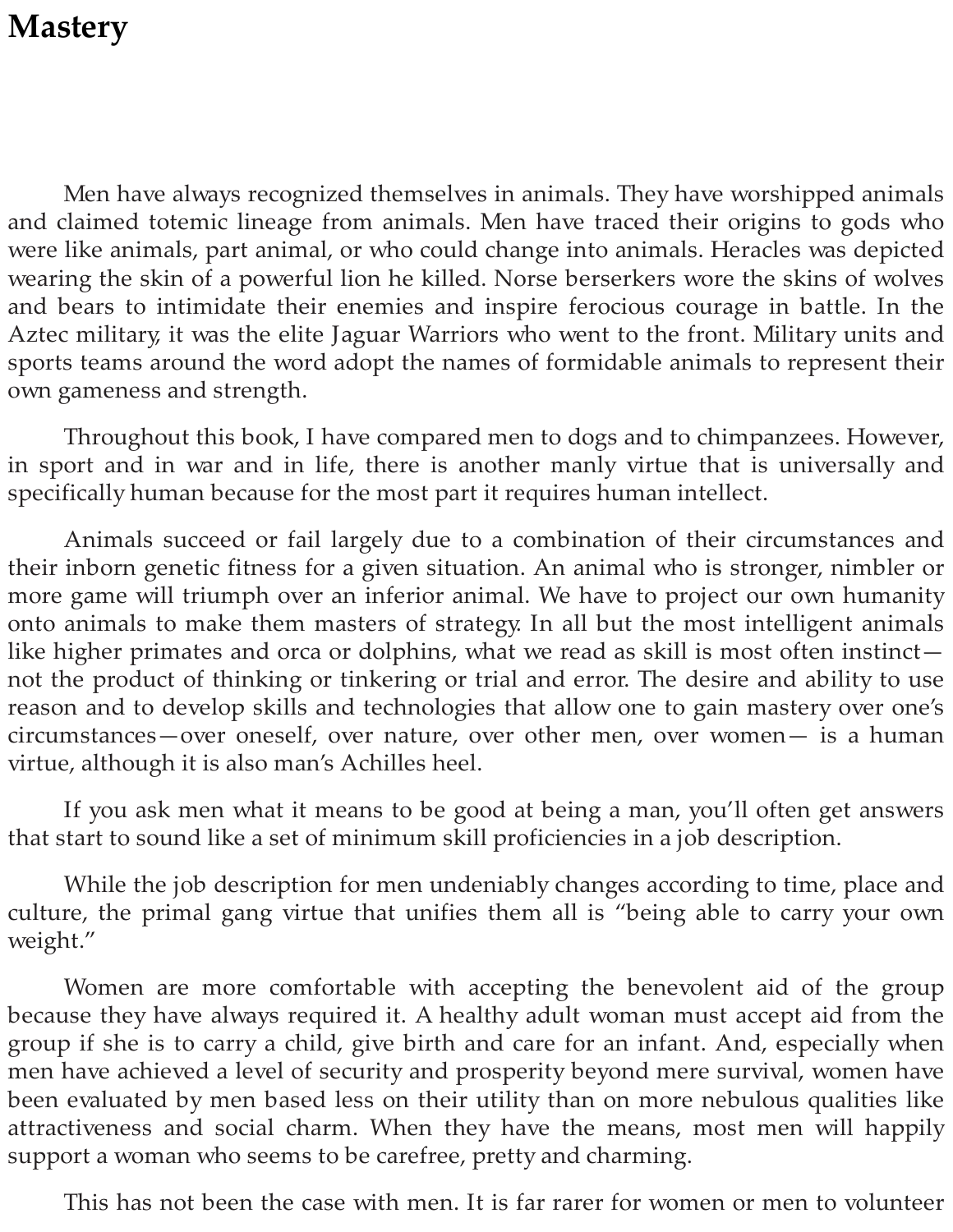to support a grown, able-bodied man. It is rarer still for them to support him without resentment. There is no point in an adult male's life when he can be excused from carrying his own weight, except when he is sick, injured, handicapped or old. Human societies accommodate all of these exceptions, but competency has always been crucial to a man's mental health and sense of his own worth. Men want to carry their own weight, and they should be expected to. As Don Corleone might put it, women and children could afford to be careless for most of human history, but not men. Men have always had to demonstrate to the group that they could carry their own weight.

Until you can function as a competent member of the group and carry your own weight, you are a supplicant and a drag on the collective. A child is a child, but an incompetent adult is a beggar. One of the problems with massive welfare states is that they make children or beggars of us all, and as such are an affront and a barrier to adult masculinity. It has become clichéd comedy for men and women to laugh at men who are concerned with being competent. The "men refuse to stop and ask for directions" joke never seems to get old for women, who are more comfortable with dependence, or socialist types, because reducing men to a childlike state of supplication and submission to state bureaucrats is required for big-government welfare states to function. Masculine loathing of dependence is a bulwark to the therapeutic mother state.

Dependency is powerlessness. Yet, men have always been cooperative hunters, and in a survival scenario they will fall into hierarchies based on strength and gameness. Men have a certain natural comfort with interdependency. Claims of complete independence are generally bullshit. Few of us have ever survived or would be able to survive on our own for an extended period of time. Few of us would want to. A child is completely dependent and powerless. It has no control over its own fate. Controlling one's own fate within the context of group give-and-take has to do with figuring out what you bring to the table and making yourself valuable to the group. The bare minimum required for moving from dependence to interdependence is competence and self-sufficiency—the ability to carry one's own weight.

Becoming an interdependent, rather than completely dependent, member of the group means *mastering* a set of useful skills and understanding some useful ideas. We send children to school to master a set of skills and a body of knowledge that we think they'll need to carry their own weight in society and function as adults. Most militaries send men to boot camp. At boot camp, men learn a basic skill set and body of knowledge necessary to function within the military. Boot camp graduates can theoretically be expected to at least carry their own weight in an offensive or defensive scenario.

Understanding The Way of Men means understanding how men evaluate each other as men, and how they accord status to men within the context of a primal history common to all men. The amoral masculine gang ethos is tactical and utilitarian. It's kind of like picking men for a sports team. Before people care about whether or not you're a good person, they want to know if you're a good player*.* Speculating about the morality of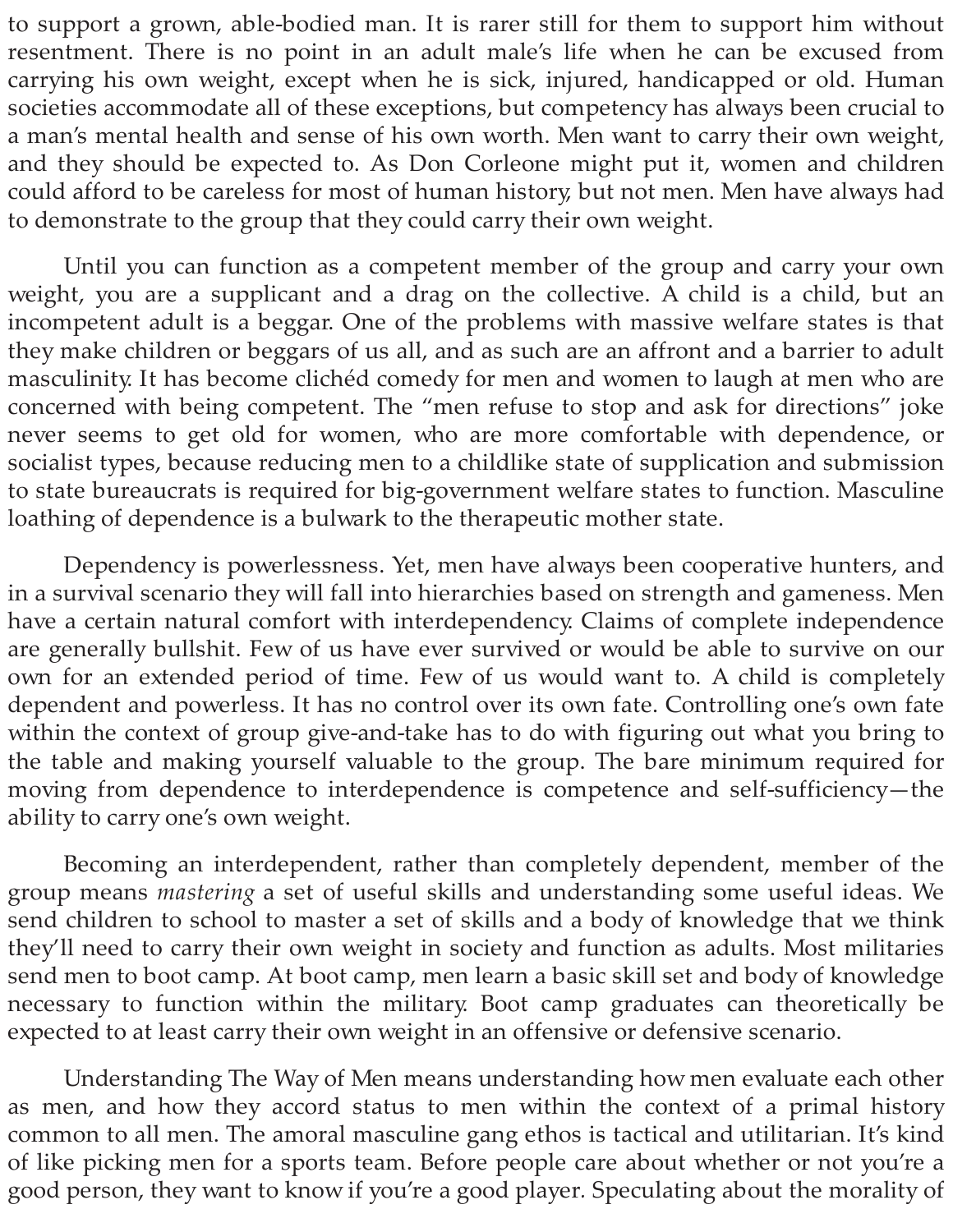professional athletes is a popular form of male social gossip, but when the athletes take the field, what matters most is how they can contribute to a team's success. Men want to know if they have the physical ability, the gameness and the mastery of the skills necessary to help the team *win.*

The Way of Men, the gang ethos, and the amoral tactical virtues are fundamentally about winning. Before you can have church and art and philosophy, you need to be able to survive. You need to triumph over nature and other men, or at the very least you need to be able to keep both at bay. Winning requires strength and courage, and it requires a sufficient mastery of the skills required to win.

Stated as a manly virtue:

**Mastery is a man's desire and ability to cultivate and demonstrate proficiency and expertise in technics that aid in the exertion of will over himself, over nature, over women, and over other men.**

Advanced levels of mastery and technics allow men to compete for improved status within the group by bringing *more* to the camp, hunt or fight than their bodies would otherwise allow. Mastery can be supplementary—a man who can build, hunt and fight, but who can also do something else well, be it telling jokes or setting traps or making blades, is worth more to the group and is likely to have a higher status within the group than a man who can *merely* build, hunt and fight well. Mastery can also be a compensatory virtue, in the sense that a weaker or less courageous man can earn the esteem of his peers by providing something else of great value. It could well have been a runt who tamed fire or invented the crossbow or played the first music, and such a man would have earned the respect and admiration of his peers. Homer was a blind man, but his words have been valued by men for thousands of years.

Women also earn their keep through mastery of one kind or another, and mastery is by no means exclusive to men, but mastery does have a lot to do with competition for status between men. If necessity is the mother of invention, it is the need to compete for status and peer esteem—to find a valued place in the group—that drives many inventors to invent. The drive to gain control over something is part of the drive to master nature.

Strength, courage, and honor make a tidy triad, because they are all directly concerned with violence. But the picture of how men judge men as men is incomplete without some concept of mastery. Strength, gameness, and competition for status are all present in animals, but it is the conscious drive to master our world that differentiates men from beasts. Whether you're a benevolent king or a ruthless gangster, a man with a special skill, talent or technology can be as valuable as or exponentially more valuable than your toughest thug. It is mastery more often than brute strength that allows the elite to rule. Masculinity can never be separated from its connection to violence, because it is through violence that we ultimately compete for status and wield power over other men. However, mastered skills and technology provide deciding advantages in fighting,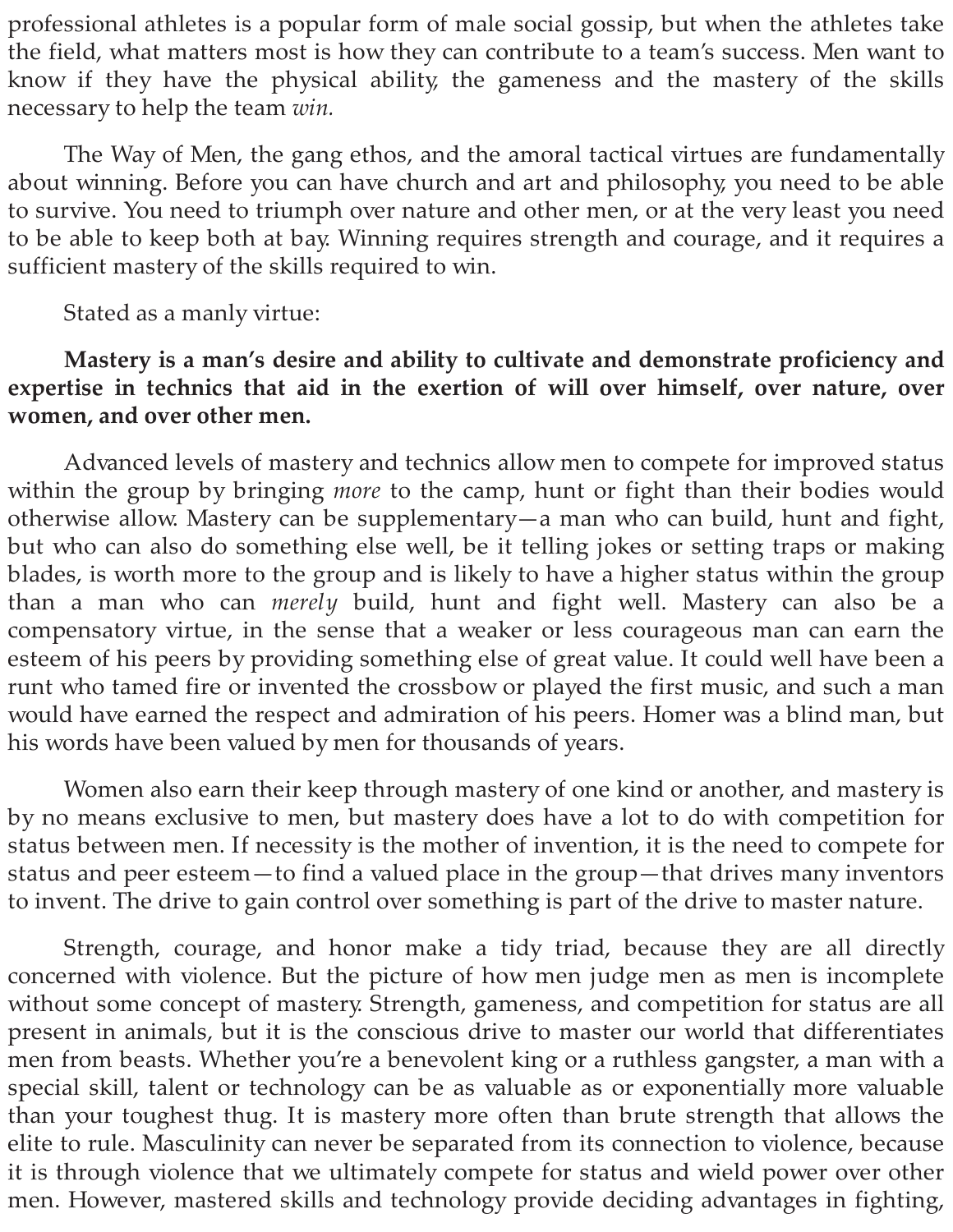hunting and surviving for human men.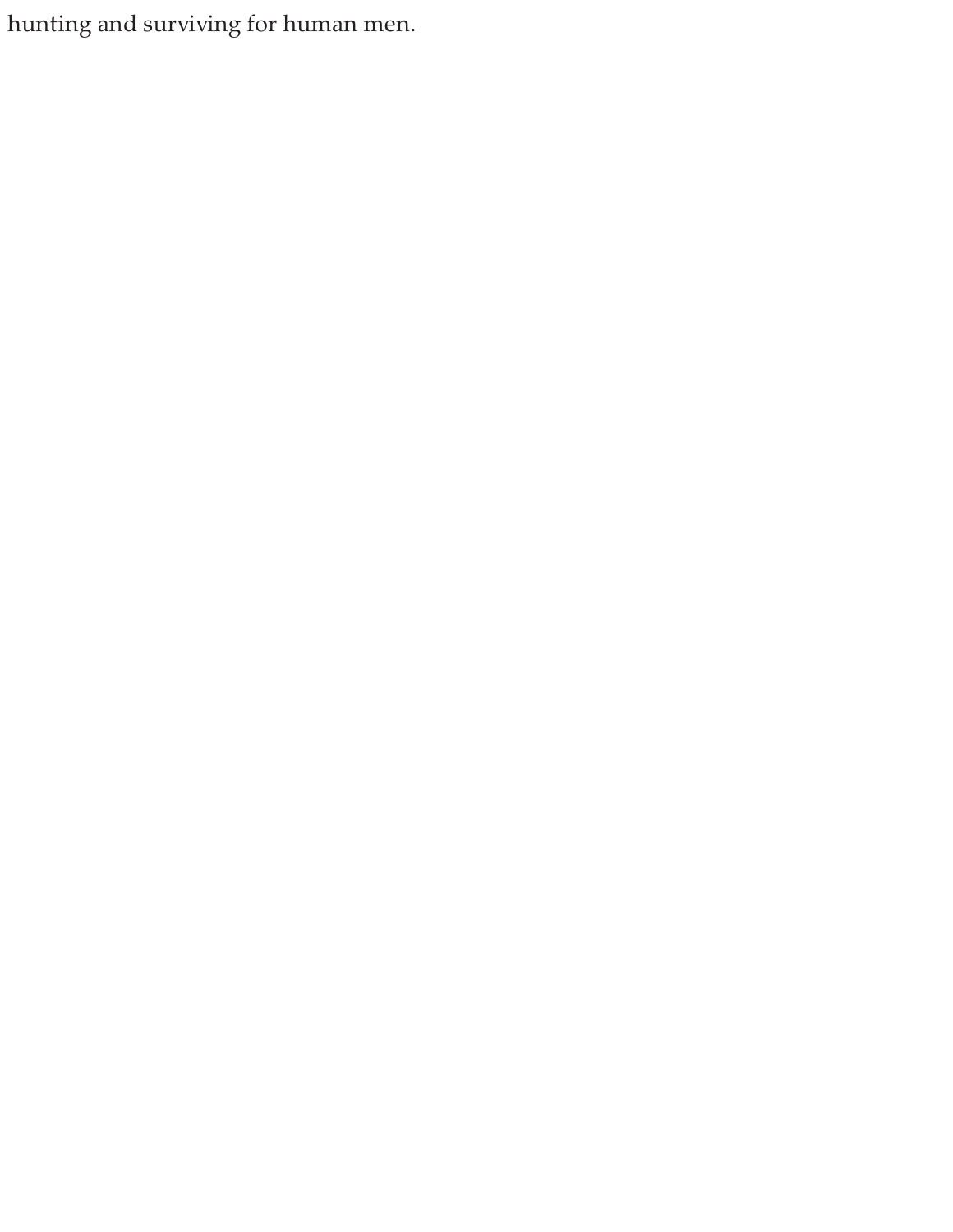## <span id="page-34-0"></span>**Honor**

The idea of honor shines an ancient light so warm and golden that everyone wants to stand in it. This is the most natural desire in the world, because honor in its most inclusive sense is esteem, respect and status. To be honored is to be respected by one's peers.

Thomas Hobbes wrote in *Leviathan* that what was honorable was, "whatsoever possession, action, or quality, is an argument and a signe of Power.["\[24\]](#page-98-7) Hobbes believed that honor existed in a free market, where value was accorded to men based on what men had to offer and the value that other men placed on it. For Hobbes, honor was a form of deference, an acknowledgement of power and influence over other men.

In our rudimentary gang of a few men depending on each other in a hostile environment, this definition of honor is directly related to the other three masculine virtues. In a hostile environment, strength, courage, and mastery are all absolutely necessary for survival and everyone in the gang understands this to be true because external threats are regular and imminent. Men who exhibit these traits will have greater value to the group and contribute more to the group's survival and prosperity. Deference acknowledges interdependency and loyalty.

In a relatively secure society, while power ultimately comes from the ability to use violence, there are so many middlemen involved that the person who wields the most power and influence may simply be the person with the most wealth or popularity. For instance, teen singing stars and talk show hosts can wield tremendous power and influence, but their power has little or nothing to do with the esteem of the fighting men who gave the word honor its heroic glow.

According to James Bowman, there are two types of honor. *Reflexive honor* is the primitive desire to hit back when hit, to show that you will stand up for yourself.

To expand on Bowman's theory, reflexive honor is the signal of the rattlesnake, communicating a reputation for retaliation summed up by the popular old motto *Nemo me impune lacessit*, or "No one attacks me with impunity." To protect one's honor is as defensive as it is offensive—even if attack is pre-emptive, as it often is. People are more likely to leave you alone if they fear harm from you, and if men give way to you because they fear you, you will gain a certain status among men. This is equally true for a group, and in a survival scenario it is generally a tactical advantage to appear to be fearsome. That is, it is tactically advantageous to cultivate a reputation for strength, willingness to fight and technical mastery.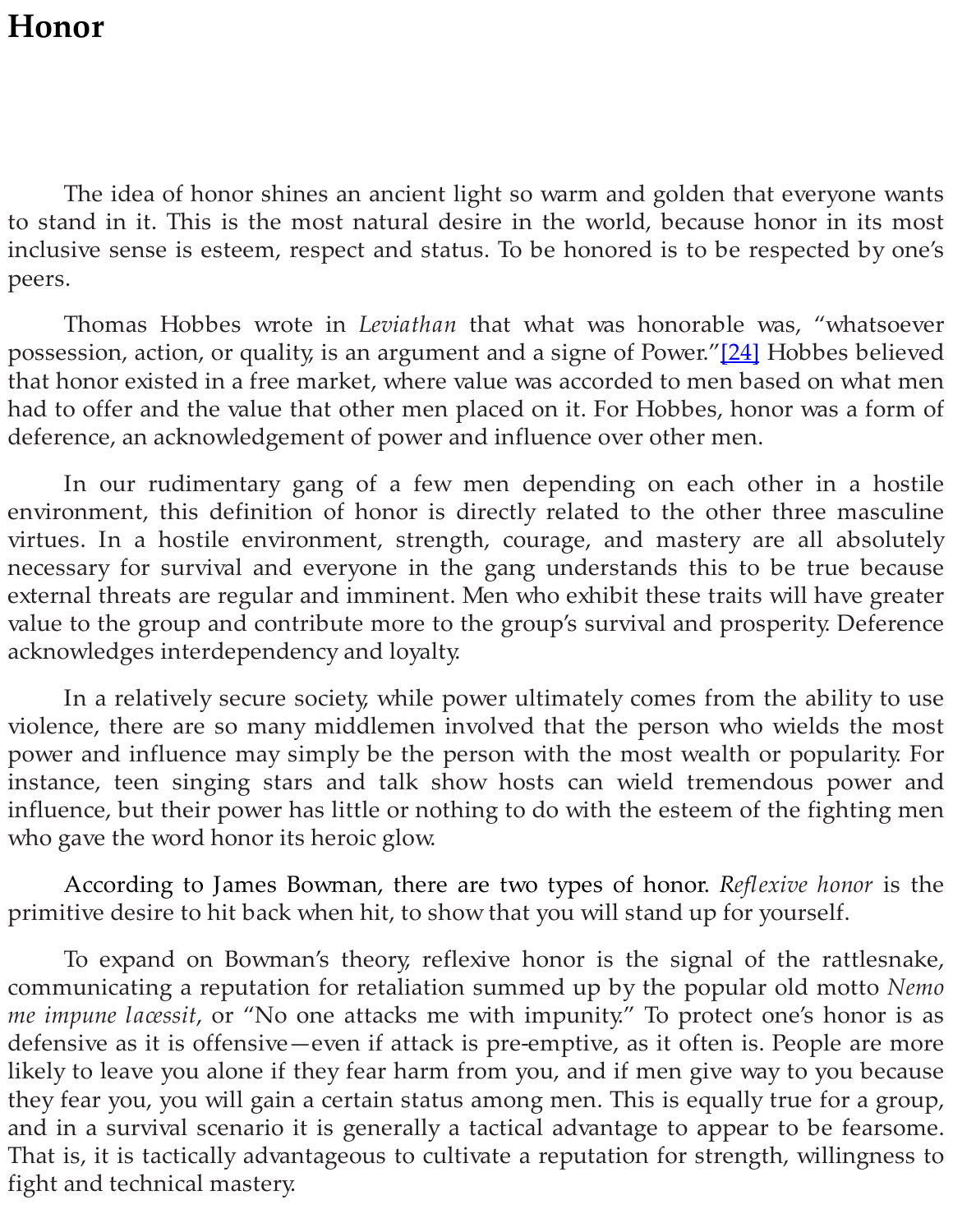A man once said, "If I allow a man to steal my chickens, I might as well let him rape my daughters." That's reflexive honor.

Bowman also recognized the idea of *cultural honor*, which he defined as a sum of the "traditions, stories and habits of thought of a particular society about the proper and improper uses of violence.["\[25\]](#page-98-8)

Bowman's definition of cultural honor has a moral cast to it. While Bowman links it to violence above, he notes throughout his book that there is a conflict, especially (but not uniquely) in the Western mind between manly public honor and private, moral honor that has as much to do with one's personal philosophy and a desire to be a good person as it does with one's reputation for violent retaliation in the eyes of men. While Bowman's view of cultural honor follows from reflexive honor, cultural honor is ultimately concerned with being a good man, not being good at being a man.

Because it is linked to morality and what is valued culturally, the cultural code of honor can morph into virtually anything. We see this in the way the blood is wiped from the blade of honor today. Honor is used to indicate almost any sort of general esteem, deference or respect. School recognition programs like The National Honor Society continue the meritocratic, hierarchical sense of honor—because study is an attempt at mastery—however gender-neutral and non-violent. The deference that Hobbes recognized in honor is now applied to abstract concepts that have little or nothing to do with traditional honor.

For instance, the slogan "Honor Diversity" is popular with gay rights advocates, who reject traditional, hierarchical ways of defining both honor and masculinity. "Honor Diversity" is an interesting slogan, because it essentially means "honor everyone and everything." If everyone is honored equally, and everyone's way of life is honored equally, honor has no hierarchy, and therefore honor has little value according to the economics of supply and demand. "Honor diversity" doesn't mean much more than "be nice."

If honor is to mean anything at all, it must be hierarchical. To be honored, as Hobbes recognized, is to be esteemed, and as humans are differently-abled and differently motivated, some will earn greater esteem than others. Americans have a strained relationship with the idea of honor. They have always been a little drunk on the idea that "all men are created equal" and politicians have spent two centuries flattering every Joe Schmoe into thinking his opinion is worth just as much as anyone else's—even when he has absolutely no idea what he is talking about. American men profess the creed of equality, but if you put a bunch of American men in a room or give them a job to do, they work out their *Lord of the Flies* hierarchies in the same way that men always have. The religion of equality gives way to the reality of meritocracy, and there's not too great a leap between Geoffroi de Charny's motto "who does more is worth more" and the rugged individualism of the American who was expected to pull himself up "by his own bootstraps."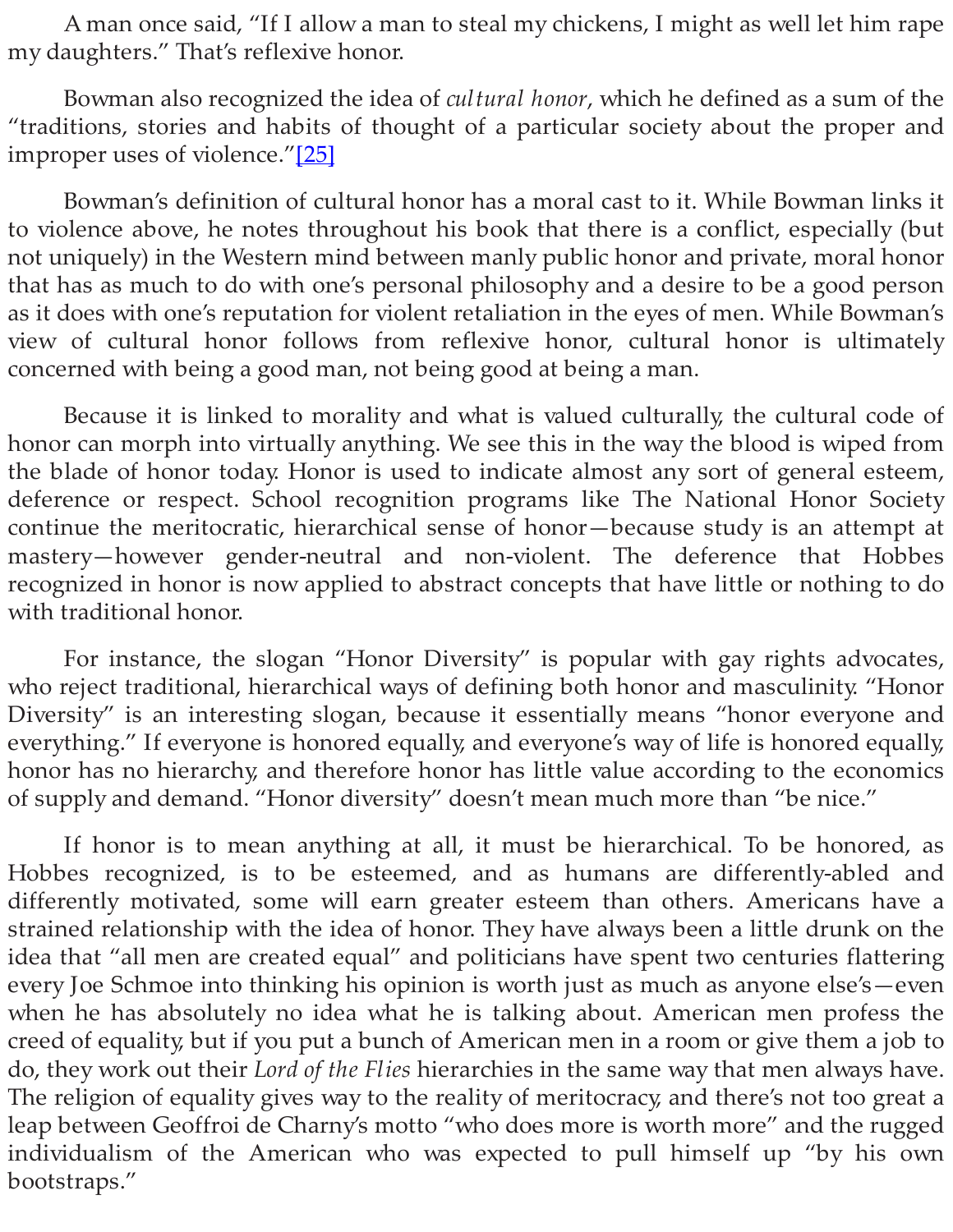To honor a man is to acknowledge his accomplishments and recognize that he has attained a higher status within the group.

If we stop there and say that honor is merely high group status, we still have a definition of honor that would be unrecognizable to the knights, the samurai, the ancient Greeks, and the ancient Romans who—among many others—give the idea of honor the noble, mythic quality that makes it so appealing.

The reason for this is simple.

Honor has always been about the esteem of groups of men.

It probably never occurred to Hobbes to include this *caveat*, because despite the occasional female monarch, he lived his entire life in a system designed to favor male interests. The thought of a system where females had an equal say has been unthinkable to all but a few before our time. Men have always ruled, and men have always determined what behaviors were honored and what behaviors were considered dishonorable. And while the specifics of these honor codes have changed as circumstances and prevailing moralities changed, the majority of men still acknowledged the fundamental tactical necessity of reflexive honor. They still judged each other as men according to the basic masculine virtues of strength, courage and mastery.

When the word "honor" is connected to the word "culture" and framed as a negative, social scientists seem to be more comfortable with a definition of honor similar to the one I'm presenting here. Recently, an article linking a higher rate of accidental death in males to risk-taking and honor culture in southern states<sup>[\[26\]](#page-98-0)</sup> received attention from mainstream news outlets[.\[27\]](#page-98-1) The researchers in question defined this honor culture according to cultural emphasis on "the relentless, and sometimes violent, defense of masculine reputation, which is presumably a social adaptation to an environment characterized by scarce resources, frequent intergroup aggression (e.g., raiding), and the absence of the rule of law." $[28]$  They hypothesized that men from honor cultures would be more likely to engage in risky behaviors because "risky behaviors provide social proof of strength and fearlessness." While the study revealed the biases of its authors by focusing on the white honor culture of Southern Ulster-Scots and avoiding any discussion of honor cultures among Latino prison gangs, African warlords or Islamic terrorists, the researchers seemed to agree that honor among men tends to be defined by a concern with maintaining a reputation for strength and courage (two of our other three masculine virtues).

Bowman and others have written that "honor depends on the honor group."[\[29\]](#page-98-3) The honor group is the male gang, and honor cultures are about status within a given gang of men. What the sociologists were essentially saying in their study of "honor states" is that some men care more about what other men think of them—specifically, their reputation for strength, honor and mastery—than others. Honor groups depend on a sense of shared identity. In a cosmopolitan scenario where frequent travel, fleeting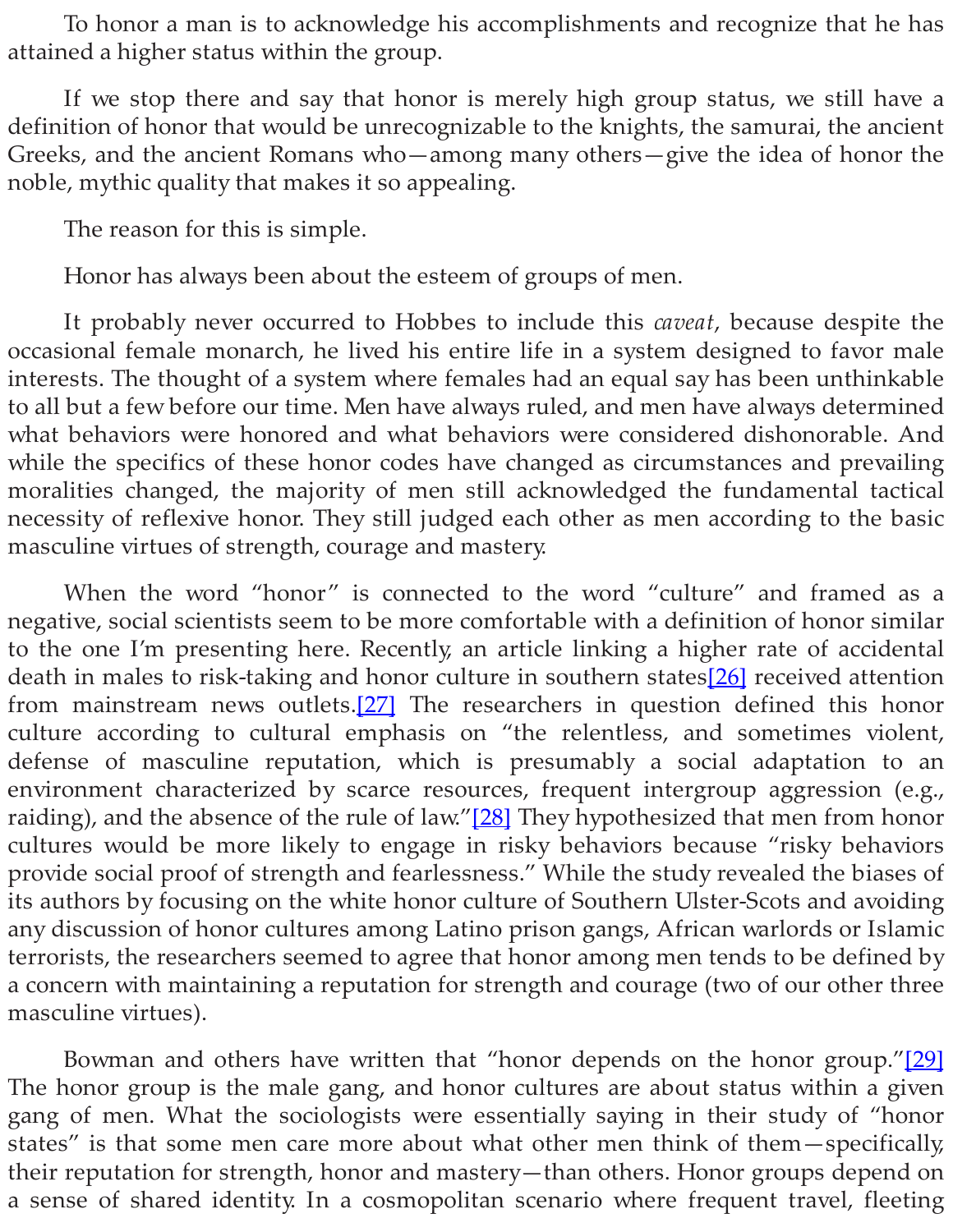connections and temporary alliances are the norm, the *us* vs. *them* never quite takes shape on the direct interpersonal level. Instead, the honor group is ritualized or metaphorical—as with sports teams and political parties and ideological positions. These allegiances can be abandoned easily, and personal accountability is minimal. Honor relies on face-to-face connections and the possibility of shame or dishonor in the eyes of other men. This partially explains why men who have grown up together in the same ghetto block or the same rural area, or who have spent time bunked together, will be more likely to be concerned with honor than more mobile men who travel a lot, or men who only spend time with other men in the presence of females.

As it relates to understanding the masculine ethos:

**Honor is a man's reputation for strength, courage and mastery within the context of an honor group comprised primarily of other men.**

Stated as a masculine virtue:

**Honor is a** *concern* **for one's reputation for strength, courage and mastery within the context of an honor group comprised primarily of other men.**

There are moral codes and cultural codes of honor that factor into men's estimation of the men within their honor groups, but the point here is to reduce masculinity to first principles without getting lost in a morass of variable cultural honor codes. What is common to the honor of the Mafioso and the honor of the knight, to the honor of American founding father Alexander Hamilton<sup>[\[30\]](#page-98-4)</sup> and the honor of any naked savage is a concern for one's reputation as a man of strength, courage, and mastery, and how it relates to a man's sense of worthiness and belonging within the context of a male honor group.

## **Understanding Dishonor**

Part of the reason that honor is a virtue rather than merely a state of affairs is that showing concern for the respect of your peers is a show of loyalty and indication of belonging—of being *us* rather than *them*. It is a show of deference. Hobbes noted that men honored each other by seeking each other's counsel and by imitating each other. Caring about what the men around you think of you is a show of respect, and conversely, not caring what other men think of you is a sign of disrespect.

In a survival band, it is tactically advantageous to maintain a reputation for being strong, courageous and masterful as a group. A man who does not care for his own reputation makes his team look weak by association. Dishonor and disregard for honor are dangerous for a survival band or a fighting team because the appearance of weakness invites attack. At the personal, intragroup level the appearance of weakness or submissiveness invites other men to assert their interests over your own.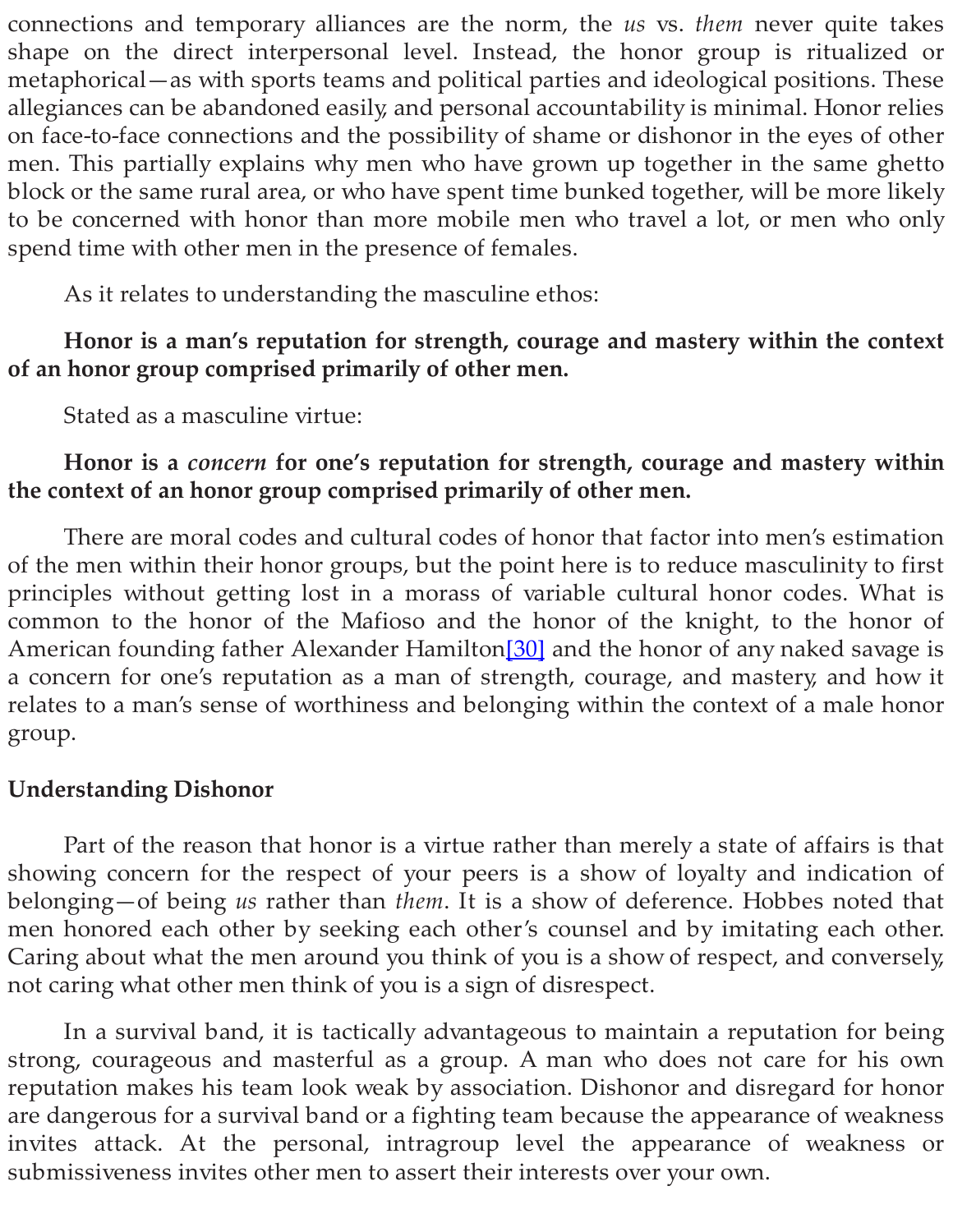The tactical problems presented by the appearance of weakness as a group explain, to some extent, the visceral response many men have to displays of flamboyant effeminacy. The word effeminacy is a bit misleading here, because this really *isn't* about women. The dislike of what is commonly called effeminacy is about male status anxiety and practical concerns about tactical vulnerabilities, and it is more accurate to discuss dishonor in terms of *deficient masculinity* and *flamboyant dishonor.*

#### *Deficient masculinity* **is simply a lack of strength, courage or mastery.**

Because masculinity and honor are by nature hierarchical, all men are in some way deficient in masculinity compared to a higher status man. There is always a higher status man, if not in your group, then in another, and if not in this way then in that way, and if not now, then eventually. No one is the strongest, most courageous *and* the smartest or most masterful man—though some men are closer to the ideal or perfect "form" of masculinity than others. Masculinity in the perfect ideal is aspirational, not attainable. The point is to be better, stronger, more courageous, more masterful—to achieve greater honor.

The men who possess the least of these qualities or suffer from an excessive lack of one in particular are the men who other men don't want to be. They are furthest from the ideal. So long as they don't openly despise the ideal or attempt to move the goalposts to appear "more masculine" by creating some new artificial standard, men will tend to include and help members of their gang or tribe who are unusually deficient in strength, courage or mastery. The lowest status men within a group are still usually included in the group unless they bring shame to the group as a whole—thus endangering the group, at least in theory—or fail so miserably that they become an excessive burden. Most high status men are not monsters, and most low status men don't want to be a burden on others (because dependency is slavery), so men who are not good at being men generally try to find some way to make themselves useful or at least tolerable to a given group of men. Think of the funny fat guys and the frail artists and the nurturing fellows who make sure everything is in order for the men of action. All large groups of men seem to have members who assume these kinds of low status roles while remaining part of the honor group.

Deficient masculinity is undesirable and results in low status. Men despise deficient masculinity in themselves because they would naturally rather be stronger, more courageous, and more masterful. Deficient masculinity rarely arouses *hate* or *anger* within a male group, though it may result in some general frustration.

### **Flamboyant Dishonor**

Deficient masculinity is trying and failing. Failure is part of trying, and while men tease and goad each other, no man who has become masterful at anything has achieved that mastery without a certain amount of failure along the way.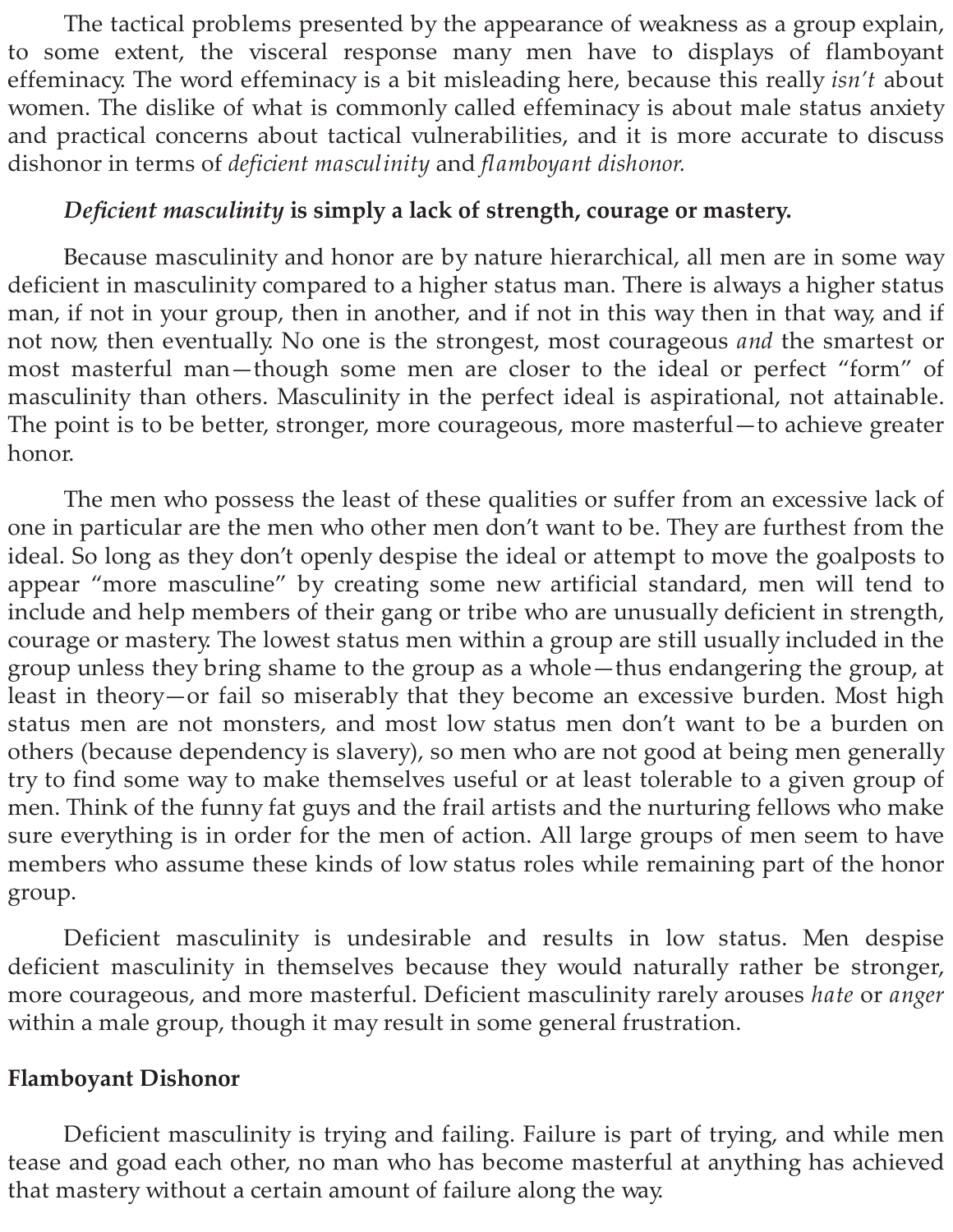Male groups are hierarchical, so while greater dominance is desirable, a certain amount of submission is essential to any co-operative group of men. Unless some men give way to others, you'll end up with too many chiefs and not enough Indians. Honor as a virtue means caring about what other men think of you, trying to earn their esteem, and asserting yourself as best you can to achieve the highest relative position within the group.

Flamboyant dishonor is not a failure of strength or courage. Men who are flamboyantly dishonorable are flagrant in their disregard for the esteem of their male peers. What we often call effeminacy is a theatrical rejection of the masculine hierarchy and manly virtues. Masculinity is religious, and flamboyantly dishonorable men are blasphemers. Flamboyant dishonor is an insult to the core values of the male group.

### *Flamboyant dishonor* **is an openly expressed lack of concern for one's reputation for strength, courage and mastery within the context of an honor group comprised primarily of other men.**

In 1994, Michael Kimmel wrote an essay which provocatively asserted that "homophobia is a central organizing principle of our cultural definition of manhood." He went on to clarify that this homophobia had little or nothing to do with homosexual acts or an actual fear of homosexuals. He wrote, "Homophobia is the fear that other men will unmask us, emasculate us, reveal to the world that we do not measure up, that we are not real men. We are afraid to let other men see that fear."[\[31\]](#page-98-5)

### Why call it homophobia?

The kind of masculine status anxiety Kimmel wrote about has much to do with the way men fumble to translate the honor of the small, bonded male gang into a complex modern society full of mixed messages and overlapping male groups. This fear is a fear of the unknown. In an established, tightly bonded male group, men know about where they stand in the hierarchy. There's nowhere to hide, so there is less fear of being revealed as a fraud, and like some kind of primal sports ranking system, men are constantly tested against one another and against external forces.

I've observed this in the few brief introductions I've had to Brazilian *jiu-jitsu*, in gyms where everyone rolls with everyone. Men find out quickly who is good, and who isn't. There is no hiding or pretending and it doesn't matter whether or not your Internet profile picture looks tough or if you put on a good show—because here is this guy who is choking you out. You are revealed as what you are, and all that remains is to improve. The only way you can increase your status within the group is to try harder and get better.

Flamboyant dishonor is a little bit like walking into that room full of men who are trying to get better at *jiu-jitsu* and insisting that they stop what they are doing and pay attention to your fantastic new tap-dancing routine. The flamboyantly dishonorable man seeks attention for something the male group doesn't value, or which isn't appropriate at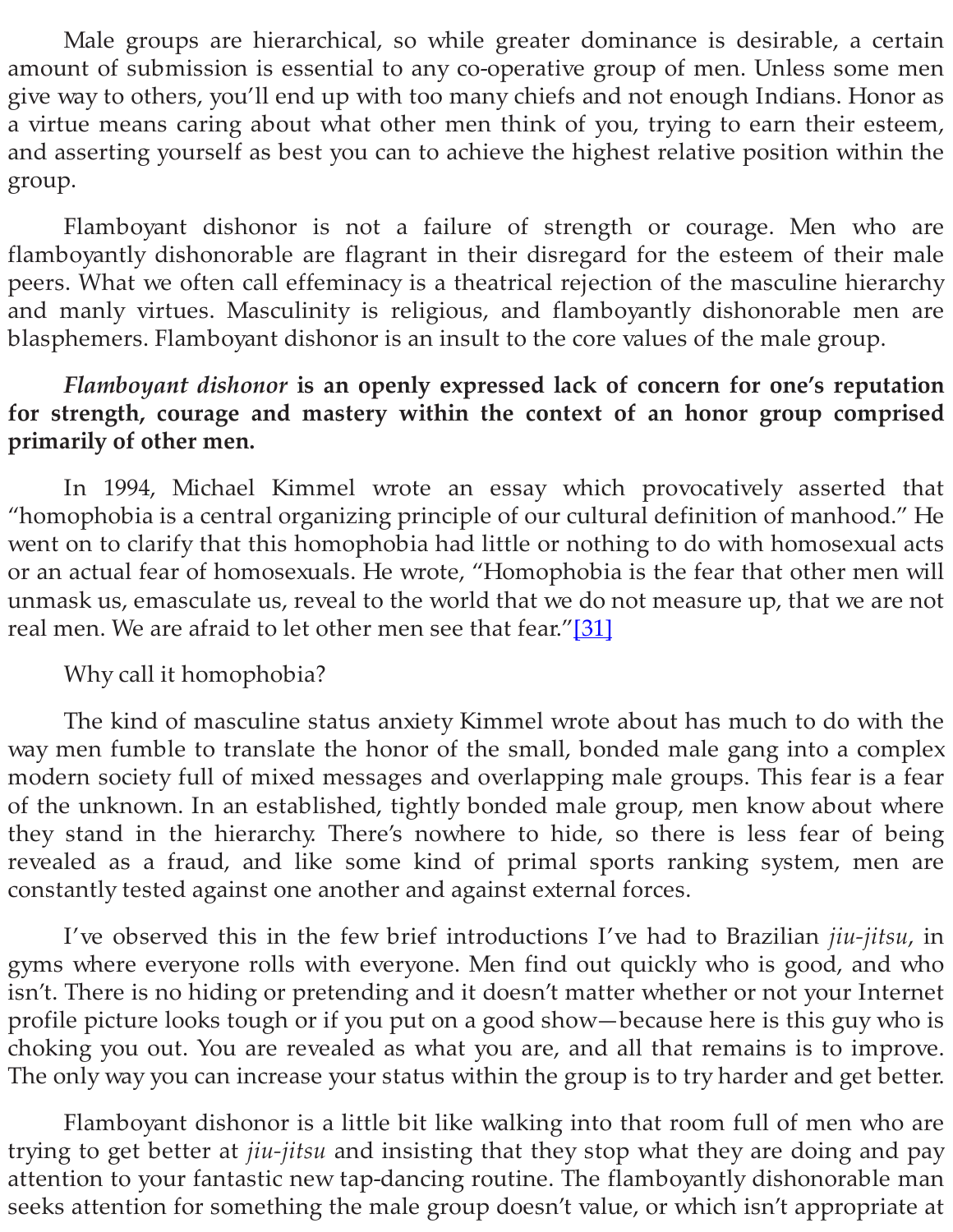a given time.

At the primal level, flamboyant dishonor presents tactical problems for the group. By outwardly and theatrically rejecting the core masculine values, particularly strength and courage, the flamboyantly dishonorable male advertises weakness and a propensity for submission to outside watchers. Any honest student of human (and in many cases, primate) body language will be forced to recognize that the postures, gestures and intonations of males generally regarded as effeminate are in fact postures, gestures and intonations that communicate submissiveness. Humans are complicated, and when push comes to shove, stereotypically effeminate males are not always as submissive as their body language would seem to indicate. However, submissiveness is what they advertise.

This submissiveness correlates with male homosexuality, and the problems men have with male homosexuality—aside from concerns about unsolicited advances—are mostly related to the perception of an over-willingness to submit to other men. There are extremely submissive or flamboyantly dishonorable effeminate heterosexual men. Kimmel, for instance, is heterosexual but flamboyantly dishonorable. His wrists are limp, his gestures are airy, his demeanor is precious, and he has devoted his entire career to the open rejection of the manly virtues and a persistent devaluing of male honor codes. I do not need to insult him. None of these qualities are negative according to his own views, and I am certain he is proud of his life's work. He is a perfect example of a heterosexual male who flagrantly rejects the gang virtues of strength, courage, mastery, and honor.

The man who flamboyantly rejects the honor codes of the group can obviously not be trusted to "snap to" in a state of emergency. Dishonor is disloyalty. A man who not only openly refuses to strive to be as strong, courageous and competent as he can, but who flaunts these codes theatrically for all to see is a weak link. He makes his peers seem more vulnerable for tolerating vulnerability, and more cowardly for tolerating cowardice. He brings shame on the group, and with shame comes danger, because public displays of weakness and cowardice invite attack.

This tactical reasoning goes a long way toward explaining why men who function successfully within male honor groups make a big show of rejecting and distancing themselves from males who are flamboyantly dishonorable. By expelling effeminate males from the gang or by shaming them and pushing them to the fringes of a particular group, the group projects strength and unity. The group demonstrates that "we do not tolerate unmanly men here."

The shunning of homosexuals and perceived homosexuals is generally justified with appeals to divine or natural laws. That's spin that absolves men of responsibility for social cruelty to members of their own tribe. When men reject effeminate men they are rejecting weakness, casting it out, and cleansing themselves of its corrosive stigma.

In many societies that have openly tolerated effeminacy, flamboyantly effeminate males have been relegated to a half-man, half-woman status and given a special role. The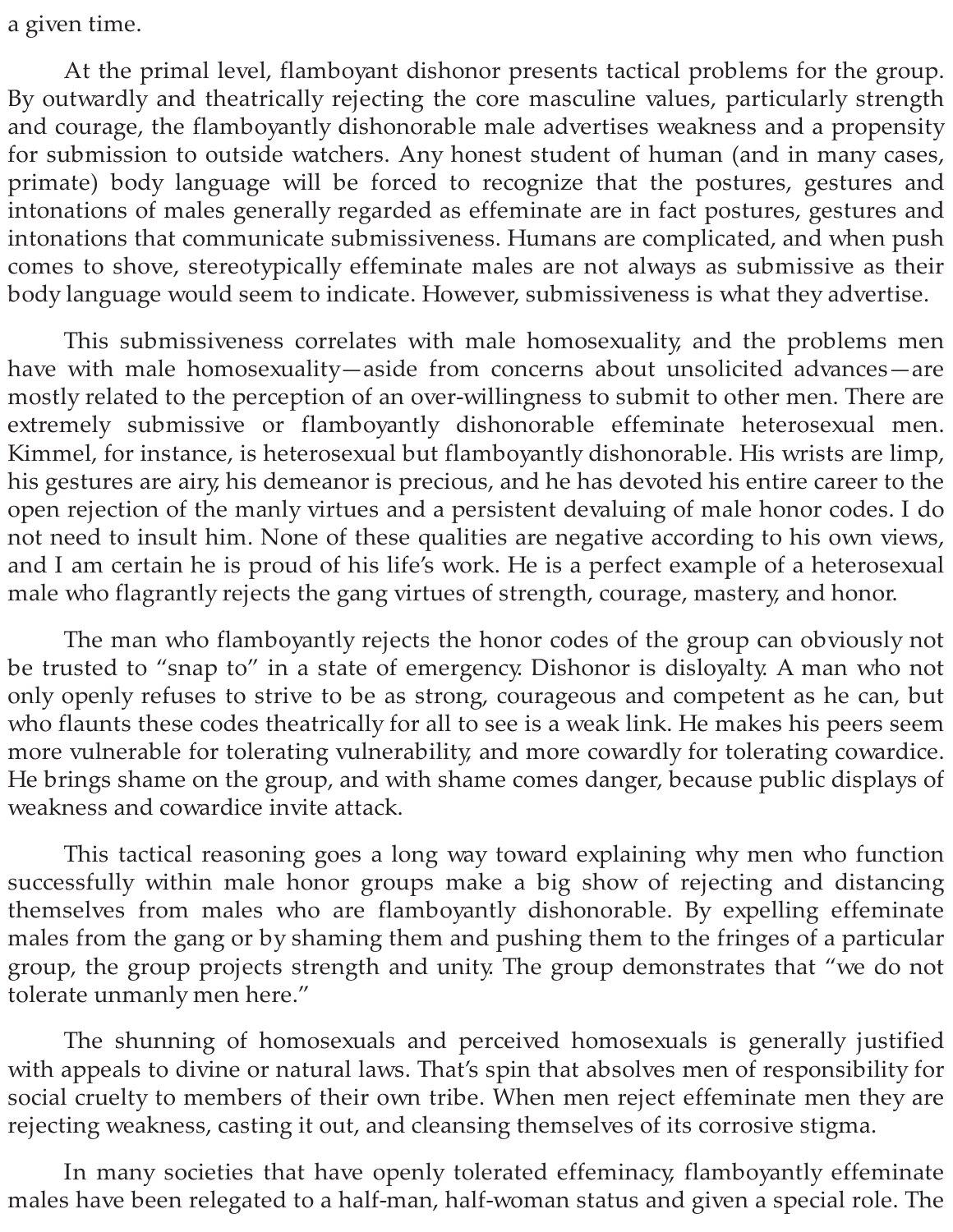Native American *berdake*, for example, were regarded as neither man nor woman. They were usually men, they dressed differently to distinguish themselves from men, they generally did what was considered woman's work within the village, and they were often regarded as serving a "mediating role between men and woman.["\[32\]](#page-98-6) Indian *hijras* are another example of flamboyantly dishonorable (or gender non-conforming, if you prefer the feminist lingo) males who are accepted in society so long as they accept a special gender status and exist apart from normal men.

Honor is a powerful concept because it is connected to every man's primal need to demonstrate that he is of value to the group—that he is more of an asset than a liability. Women have a separate value to men and that has nothing to do with their ability to demonstrate strength, courage or mastery. Men who are deficient or handicapped in some way can deliver value in other ways. Most men care about being seen by other men as being strong, courageous and competent because these tactical virtues have been essential to their role as men and their very survival for most of human history. In a war or in an emergency, these virtues would still be of primary importance, and all other virtues would be comparatively incidental.

In less dire times, as opportunities for men to demonstrate the tactical virtues decrease, honor broadens its scope. Men still struggle to show other men that they are worthy. They still struggle to show that they are worth having around, worthy of belonging to the group—a valued member of "us." When there is less hunting and fighting to do, men attempt to increase their value to other men by showing that they are good people or good citizens—good members of the tribe. They try to show that they are good men. Earning and keeping a reputation as a good man overlaps conceptually with honor because it is another way to add value and show worth to other men. Honor as a virtue is a demonstration of group loyalty, so it naturally expands to include other demonstrations of loyalty to the values of the group—from piously praising the tribal gods to "standing up for what is right" according to the group's ethical codes.

Still, honor at is root is about showing men that you are good at being a man and good at filling man's first role on the perimeter. Showing other men that you are a good man is an outgrowth of that. Being a good man is related to honor, but it is not the root of honor. We care what other men think of us, first and foremost, because men have always depended on each other to survive. It is triumph over nature and triumph over other men—it is survival and prosperity and life itself—that give honor the golden glow which draws men to it and repels them from dishonor.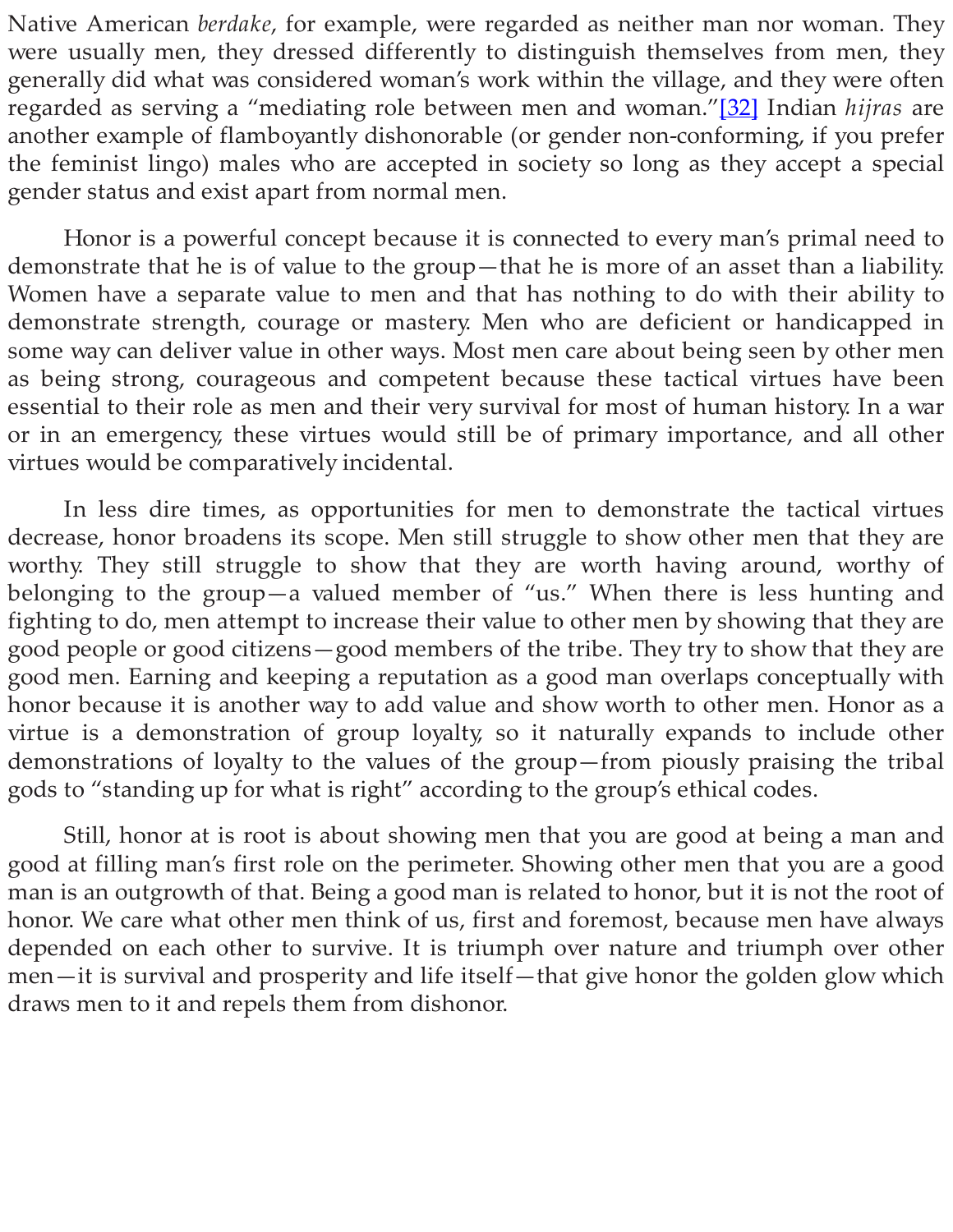# **On Being A Good Man**

*"We see men of all kinds of professed creeds attain to almost all degrees of worth or worthlessness under any of them. This is not what I call religion, this profession and assertion; which is often only a profession and assertion from the outworks of the man, from the mere argumentative region of him, if even so deep as that. But the thing a man does practically believe (and this is often enough without asserting it even to himself, much less to others); the thing a man does practically lay to heart, and know for certain, concerning his vital relations to this mysterious Universe, and his duty and destiny there, that is in all cases the primary thing for* him, and creatively determines all the rest. That is his religion; or, it may be, his mere skepticism and no-religion: the manner it is in which he feels himself to be spiritually related to the Unseen World or No-World; and I say, if you tell me what that is, you tell me to a very great extent *what the man is, what the kind of things he will do is."*

—Thomas Carlyle, On Heroes, Hero-Worship and the Heroic in History.

Reducing masculinity to a handful of tactical virtues may seem crude, thuggish and uncivilized. What about moral virtue? What about justice, humility, charity, faith, righteousness, honesty, and temperance?

Aren't these manly virtues, too?

Men aren't heartless monsters and they aren't machines. Men think about more than hunting and killing and defending. Men are capable of compassion as well as cruelty.

Thinking men ask "why." It's not always enough to win. Men want to believe that they are *right*, and that their enemies are *wrong.* To separate *us* from *them*, men find moral fault in their enemies and create codes of conduct to distinguish themselves as good men. One of the finest examples of this is the Christian knight—an ascetic committed to piety and violence, fighting in shining armor for goodness with God on his side. Most men would agree that it is better to be a good man who stands up to bad men. They would rather be heroes than villains. Most men want to see themselves as good men fighting for something greater than survival or gain.

When you ask men about what makes a *real* man, a lot of them will get up on their high horses and start talking about what it means to be a *good* man.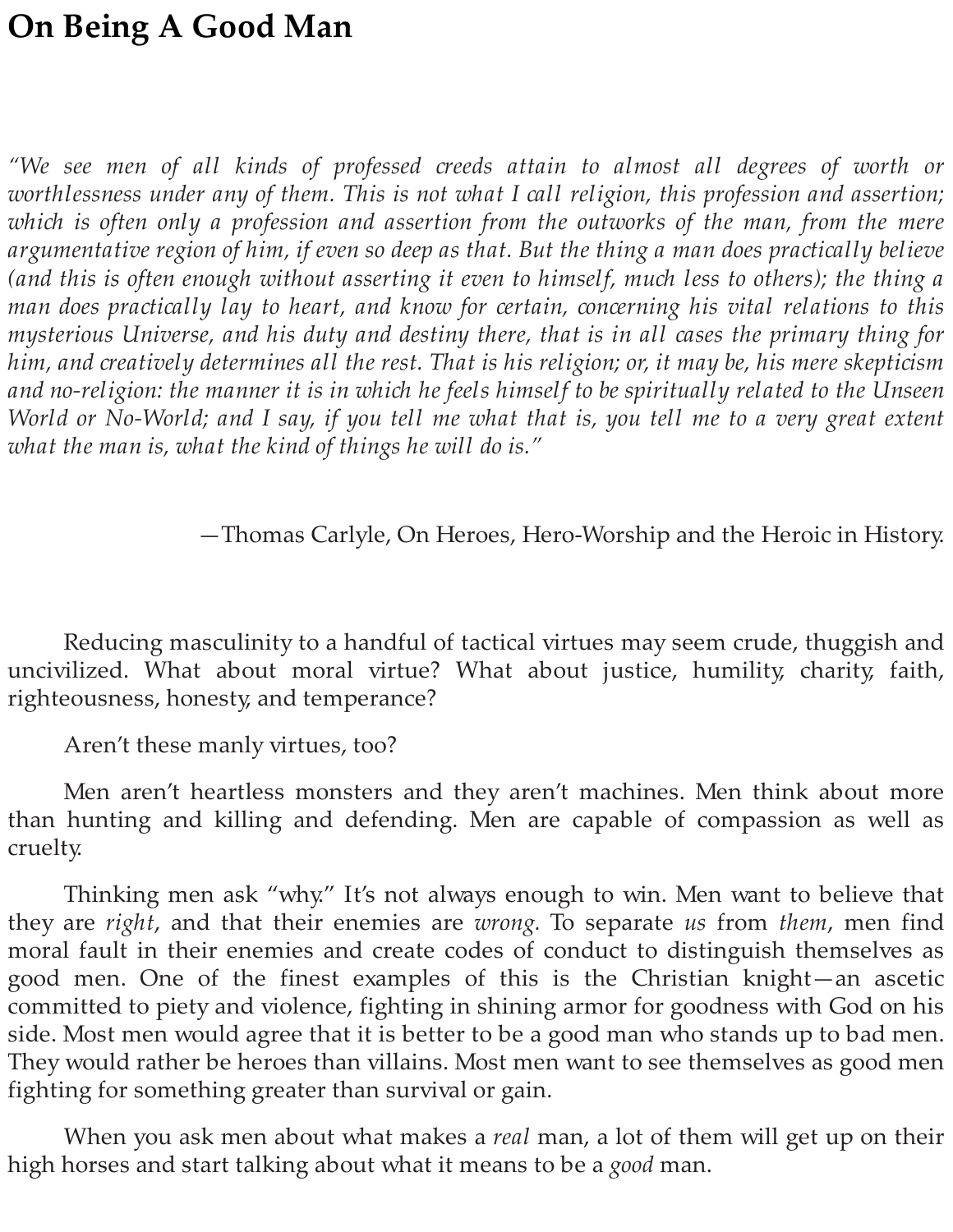"A real man would never hit a woman."

"A man who doesn't spend time with his family can never be a real man."

"A real man takes responsibility for his actions."

"A real man pays his debts."

"Real men love Jesus."

However, if you ask the same men to list their favorite "guy movies," many of them will include films like *The Godfather, Scarface, Goodfellas,* and *Fight Club*.

Don Corleone, Tommy DeVito, and Henry Hill were all ruthless racketeers. Scarface was a murdering drug lord. Tyler Durden was basically a domestic terrorist. There are scores of popular gang and heist flicks, among them: *Oceans 11* (and *12*, and *13*), *Snatch*, *Smoking Aces*, *The Italian Job*, *Heat*, *Ronin*, *The Sting, The Usual Suspects, Reservoir Dogs* and *Pulp Fiction*[.\[33\]T](#page-98-7)he calculating, morally ambiguous hitman for hire has found an especially sympathetic place in the cinematic pantheon of manliness: *The Professional, The Matador, In Bruges, The Mechanic, The American, Collateral, Road to Perdition, No Country for Old Men. Hitman* was both a film and a video game. Two of the best-selling video game franchises during the last decade were *Assassin's Creed* and *Grand Theft Auto*. *Sons of Anarchy,* a show about a motorcycle gang, is currently popular on television. Are its characters unmanly because they are outlaws? What about Tony from *The Sopranos* or Al Swearengen from *Deadwood*?

Was Darth Vader a pussy?

Despite the moral posturing, men are attracted to these characters precisely because they *are* manly. Bad guys tend to operate in brutal, indelicate, and unmoderated boys' clubs, and they seem to be *particularly* concerned with the business of being a man. Gangsters are status conscious, aggressive, tactically-oriented, ballsy, brother-bonded men's men. The loner hitmen are portrayed as capable but careful smooth operators who are masters of their dangerous craft. They are not good men, but they are good at doing the kinds of things that have been demanded of men throughout human history. They are not good men, but they are good at being men.

Before film, men and boys were thrilled by tales of outlaws, pirates, highwaymen, and thieves. Whether these stories were romanticized or spun as cautionary tales, they captured the male imagination with adventurous accounts of daring and mischievous virility.

In Shakespeare's *The Life of Henry the Fifth*, the King promised his enemies that unless they surrendered, his men would rape their shrieking daughters, dash the heads of their old men, and impale their naked babies on pikes. Today, if a military leader made a promise so indelicate, he would be fired and publicly denounced as an evil, broken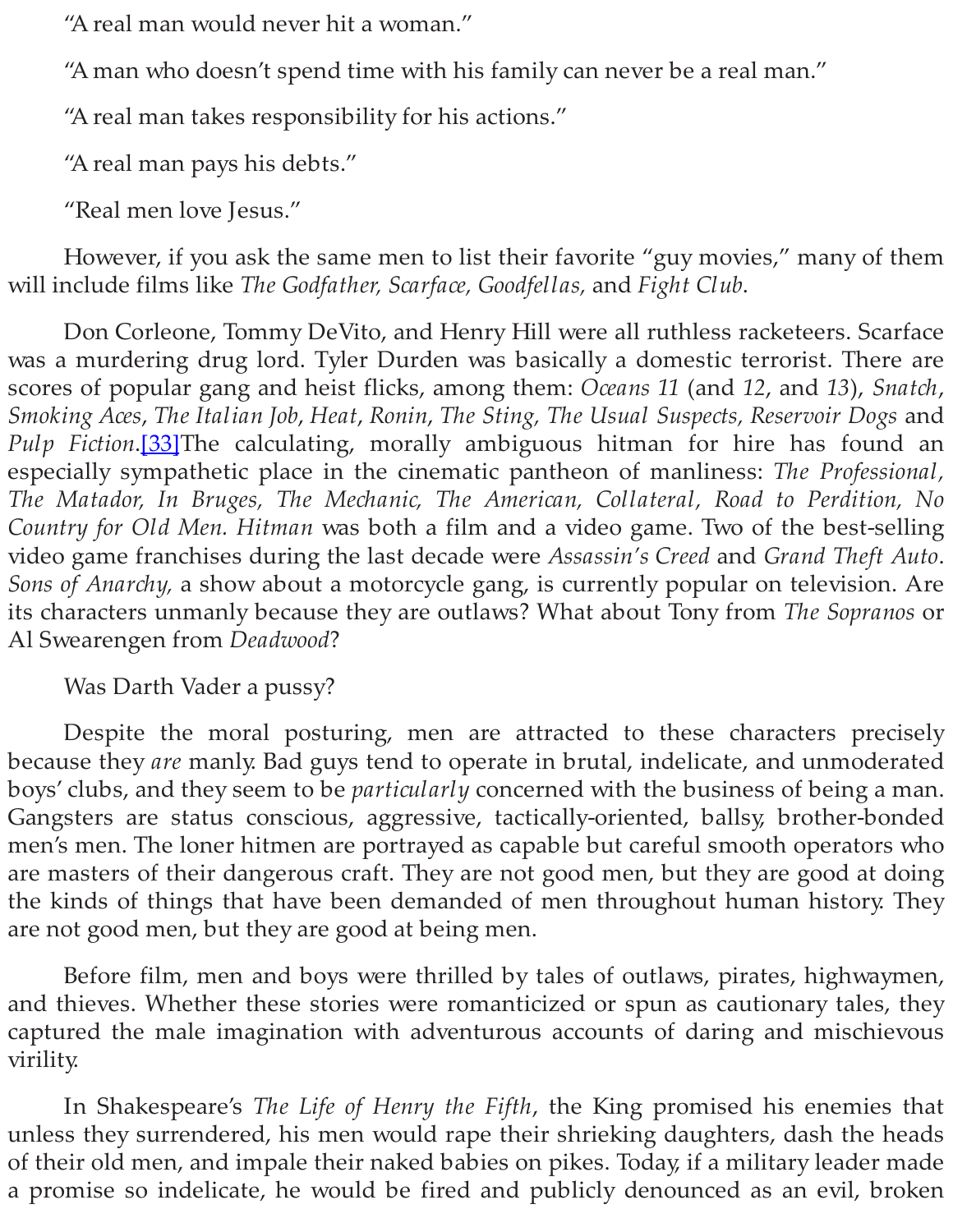psychopath. I can't call Henry an unmanly character with a straight face.

Consider also the case of the prisoner. Do you truly believe that men who negotiate a violent, all male world every day are less manly than a nice guy who works 9 to 5 in a cubicle farm and spends his free time doing whatever his wife tells him to do?

What about suicide bombers? I'd say that hijacking a plane with a box knife and flying it into a building takes *balls of steel*. I don't have to like it, but if I'm being honest with myself, I can't call those guys unmanly. Enemies of my tribe, yes. Unmanly, no. Remember that there are hundreds of thousands of men and boys who regard suicide bombers as brave, martyred heroes who took substantial risks and made the ultimate sacrifice for a cause. We think of them as *evil* and flatter ourselves by calling them *cowardly* because they aren't on our team, because they don't share all of our values, and because they endanger our collective interests.

We want our external enemies to be defective and unsympathetic. Many have written about our tendency to dehumanize our foes. Emasculating them is another aspect of that—it adds insult to injury. We also want to puff ourselves up and psych them out. It's good strategy. Insulting a man's honor—his masculine identity—is a good way to test him. It's a good way to get his blood up. It's a good way to pick a fight.

We want our villains within to be equally unsympathetic. Portraying bad men as unmanly men is a good way to dissuade young men from behaving badly. Making your own cultural heroes seem bigger than life men elevates group pride and morale. It makes sense to want your young men to emulate men who champion your people's values, and young men especially tend to choose the stronger horse.

Cultures have wrestled with the idea of what it means to be a good man for thousands of years. Waller R. Newell, a professor of political science and philosophy, collected a broad range of thinking on the topic for his book *What is a Man? 3,000 Years of Wisdom on the Art of Manly Virtue.* Newell criticized those who came of age in the 1960s for establishing a cultural orthodoxy prone to believing that "nothing just, good, or true" had happened before their time, and for causing the "disappearance of the positive tradition of manliness through relentless simplification and caricature.["\[34\]H](#page-98-8)e showed what he referred to as an "unbroken pedigree in the Western conception of what it means to be a man," which he defined as "honor tempered by prudence, ambition tempered by compassion for the suffering and the oppressed, love restrained by delicacy and honor toward the beloved.["\[35\]](#page-98-9) His sourcebook was filled with selections from Plato, Aristotle, Marcus Aurelius, Francis Bacon, Geoffrey Chaucer, William Shakespeare, Benjamin Franklin, Ralph Waldo Emerson, Winston Churchill, John F. Kennedy, and many others.

There is a movement to reclaim this idea of virtuous manhood—to show young men how to be good and manly men. In 2009, venture capitalist Tom Matlack started a "fourpronged effort to foster a discussion about manhood," called *The Good Men Project. The*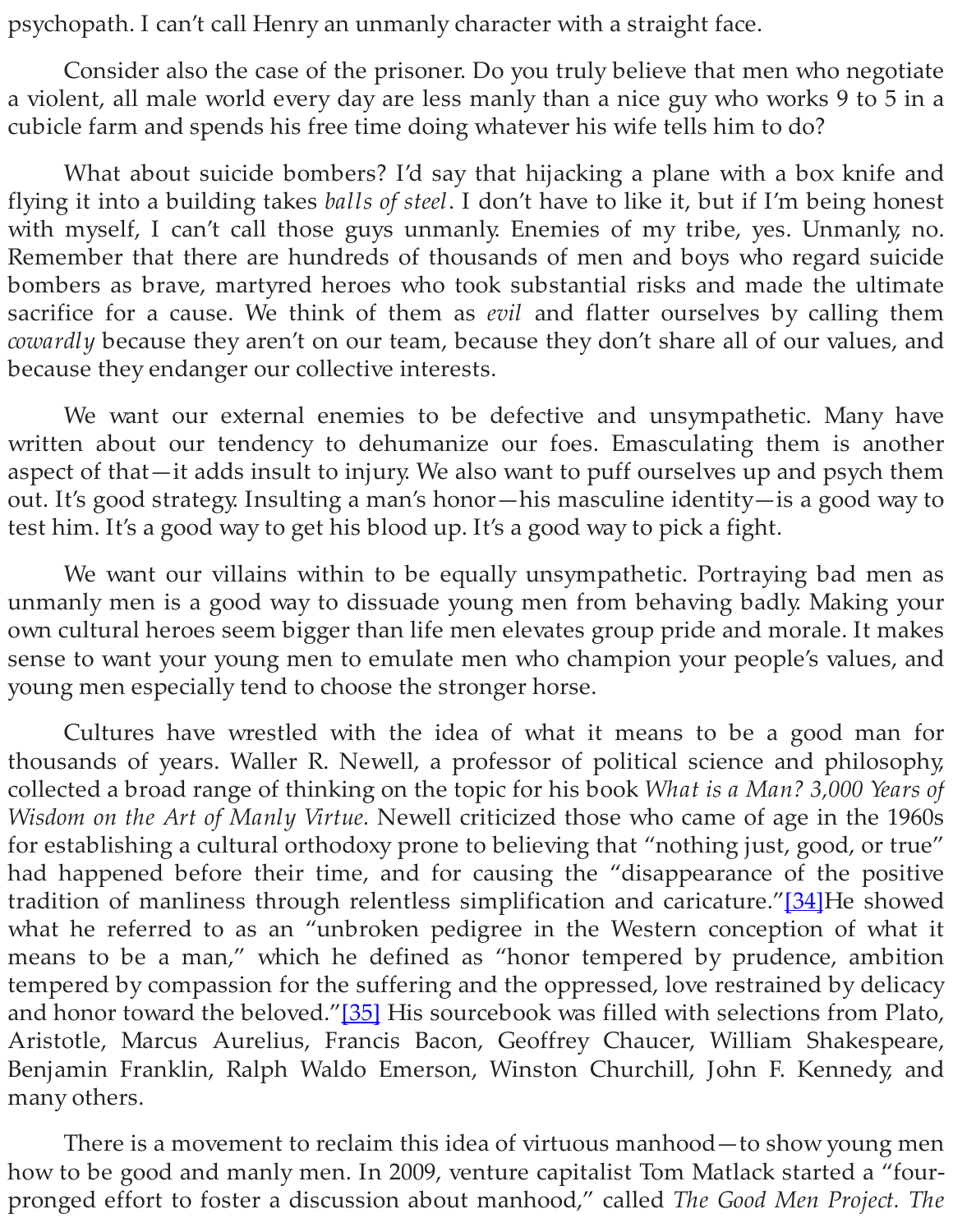*Good Men Project* currently exists as a foundation, an online magazine, a documentary film, and a book. The book is filled with stories of men who are struggling to be *good men* in the 21<sup>st</sup> Century, and trying to figure out what that means.

*The Art of Manliness* website was founded by Brett McKay and his wife Kate in 2008, and boasts some 90,000 subscribers[.\[36\]T](#page-99-0)he McKays have published two books offering their take on the subject of manliness: *The Art of Manliness* – *Classic Skills and Manners for the Modern Man*, and *The Art of Manliness - Manvotionals: Timeless Wisdom and Advice on Living the 7 Manly Virtues.* The site itself reveres good, manly historical figures like "Rough Rider" Theodore Roosevelt, and it has a nostalgic feel to it. It's a bit like a Boy Scout handbook for adult males, offering advice and "how to" articles to help out men who are trying to be good protectors, providers, husbands, and fathers. An *Art of Manliness* workout isn't just a workout; it becomes "hero training."

I asked Brett McKay about what he thought the difference was between being a good man and being good at being a man. He said that being good at being a man means, "being proficient in your ability to earn and keep your culture's idea of manhood." He elaborated, noting that while there were cross-cultural similarities, "Being good at being a man for the Kalahari bushman means being able to be persistent and hunt successfully. Being good at being a man for a man living in suburban Ohio probably means holding a job down to support a family, being able to fix things around the house, or if he's single, being adept at interacting with women." McKay told me he thought being a good man was simpler.

He wrote: "developing virtues like honesty, resilience, courage, compassion, discipline, justice, temperance, etc. A man can be a very virtuous and upright man, but be horrible at "being good at being a man." Maybe he can't hunt or he's terrible around women or can't use a hammer to save his life. It's also possible to have a man who's good at being a man, but isn't a good man. You can be the best hunter or mechanic in the world, but if you lie, cheat, steal, you're not a good man."<sup>[\[37\]](#page-99-1)</sup>

McKay seemed to say that being good at being a man is like fulfilling a job description, defined by what your culture needs (or wants) men to do, and being a good man has more to do with the kind of moral virtues that Newell advocated. A man can fail at the job of being a man, but still be a good person. I use person here, because these moral values are fairly gender neutral. Perhaps, along these lines of thinking, being a good man is a matter of balancing the cultural demands of manhood with a private commitment to moral uprightness.

McKay's positive prescription for manliness is a welcome change from mainstream "men's magazines," which are more interested in creating sociopathic metrosexual superconsumers than writing positively about manhood. I'd agree with McKay that being good at being a man is rather like a job description, and that the description changes a great deal from culture to culture.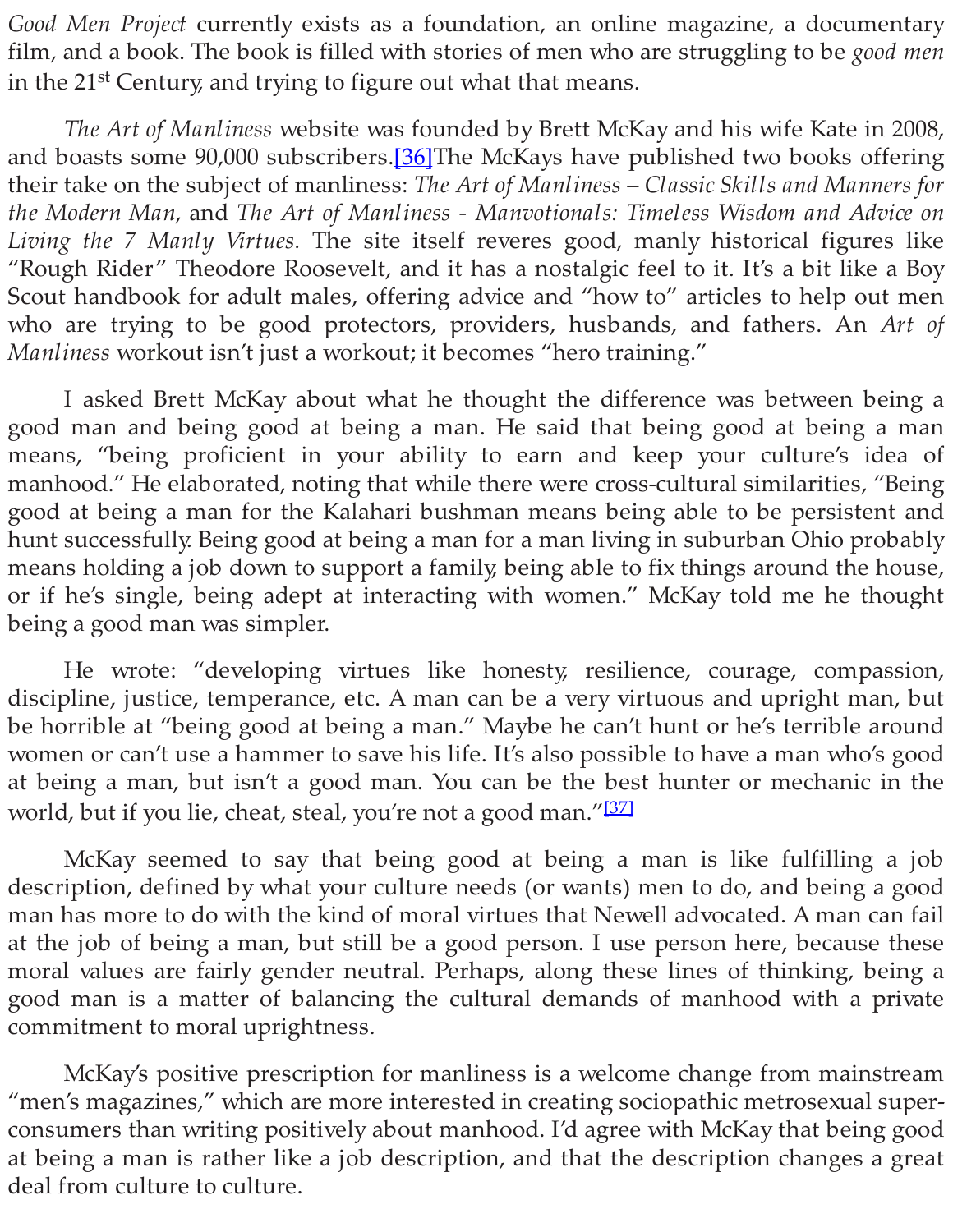However, stopping there plays into the hands of those who say that being a man can mean anything anyone wants it to mean. Is manliness so flexible a concept that a community can re-write the job description however they wish? Not if we accept any model of human nature that acknowledges differences between male and female psychology. Over the past few decades, Americans have transitioned to a service economy and educators treated boys like naughty girls with attitude problems. Males have become less interested in educational achievement, less engaged in political life, less concerned about careers, and more interested in forms of entertainment that feature vicarious gang drama—like video games and spectator sports.[\[38\]](#page-99-2)

Further, if the "job description" of being a man is written in such a way that the qualities which make a good man are basically identical to the qualities that make a good woman, then those qualities are more about being a good person than anything else. It is good to be honest, just, and kind, but these virtues don't have much specifically to do with being a man. Manliness can't merely be synonymous with "good behavior."

I was raised by a decent family in rural Pennsylvania. I went to Sunday school. I was taught to be polite and respectful to others. I over-tip even when I get crappy service in restaurants, I hold doors for little old ladies, and I'm honest to a fault. When I treat people poorly, I feel bad about it—unless they really had it coming. Like many men, I rebelled against my parent's values when I was younger. However, perhaps like Brett McKay or Tom Matlack, when I later began thinking seriously about masculinity and what it meant, the following phrase kept popping into my head: "I can't think of anything better to be than a good man."

I still can't. My first attempts to describe the value of traditional masculinity in print were laced with the kind of homespun morality I grew up with.

I respect men who try their damnedest to be good men—even when I don't agree with them concerning every little detail about what that means. A lot of men choose careers in law enforcement, firefighting, teaching, or even the military because they truly want to be good men. Wars, laws, and policies aren't always just, but I have to tip my hat to the men who rescue civilians and pull kids out of burning buildings. Only broken hysterics refer to all soldiers and cops as "cannon fodder" or "pigs" or "tools."

However, unless self-sacrifice and restraint are to be masculinity's defining qualities —unless masculinity is to be an ascetic discipline and nothing more—there is a point somewhere down a road of diminishing returns that being a good man is no longer a good trade. There's a point where a man who wants to "feel useful" ends up "feeling used." When the system no longer offers men what they want, how long can you expect them to perform tricks for a pat on the head? How long until the neglected, starving dog turns on its master?

I agree with Newell that there is a long, proud tradition of moral masculinity in the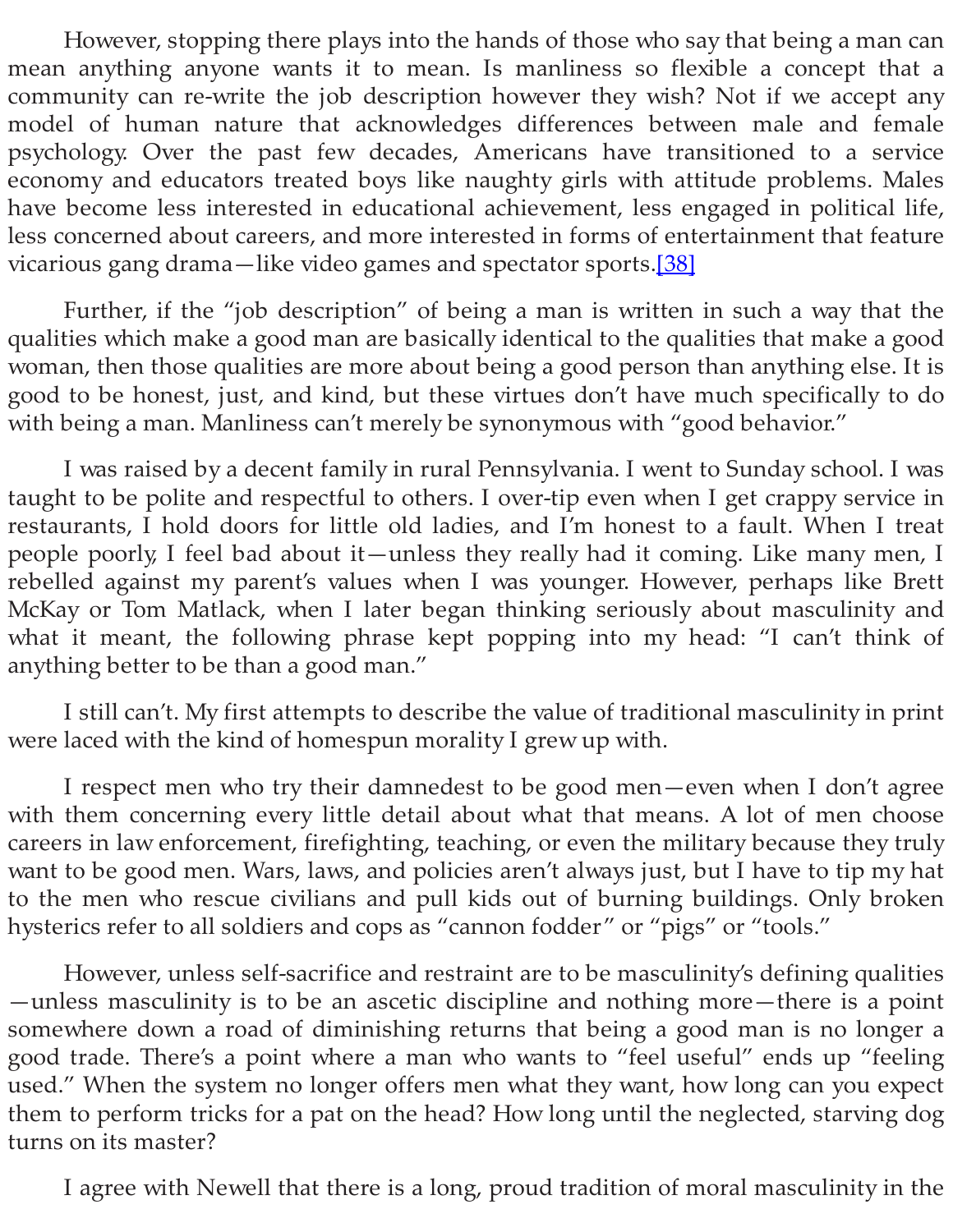West, and from what I can gather, there are comparable traditions in the East. Muslim men pray five times a day because they, too, want to be good men in their own way.

However, Newell's pitch itself contains a built-in duality: honor *tempered* by prudence, ambition *tempered* by compassion for the suffering and the oppressed, love *restrained* by delicacy—and so forth. Civilized religious and secular attempts to show men how to be good men all seem to include these kinds of checks and balances. These "good man" codes tell men to be manly—but not *too manly*. They advocate restraint. Restraint of what? It seems as though in one hand we have morality and in the other we have something else—a kind of maleness that must be guarded against.

If we allow the moralizers of masculinity to define masculinity for us, we either give ourselves over to the "one true code of masculinity" and become completely ethnocentric about it—which would be the historical norm—or we end up with an endless number of "masculinities," get bogged down in the details of their myriad contradictions and declare, as one famous transgendered sociologist has, "that masculinity is not a coherent object about which a generalizing science can be produced.["\[39\]I](#page-99-3)t is true that if a word or concept can mean anything, it means nothing. Raewyn "Bob" Connell wrote that "claims about a universal basis of masculinity tell us more about the ethos of the claimant than anything else.["\[40\]C](#page-99-4)onnell was a feminist pacifist who advocated the de-gendering of society, as well as a man who wanted to be a woman. He eventually de-gendered himself. His claims about the non-existence of a universal basis of masculinity also revealed *his* own ethos.

All men and women have emotional and material interests when it comes to how masculinity is constructed or deconstructed. True objectivity on this subject is a more or less successful pose. We all have a horse in the race.

For whatever it is worth, scientific evidence for biological *differences* between the sexes and cross-cultural *commonalities* between men has continued to build since Connell published *Masculinities* in 1995, and it is not difficult to find repeated themes in the "hegemonic masculinities" of cultures across the world and throughout history. It is far more difficult to find "masculinities" that have nothing in common. Technologies and customs vary, but the similarities between cultural ideas of manhood offer more in the way of explaining what it means to be good at being a man than the ephemeral differences. What they have in common has more to do with the gang—with hunting and fighting, with drawing and defending the boundary between *us* and *them*—than it has to do with any culturally specific moral or ethical system.

It's dishonest to pretend that men who don't meet a given set of moral standards are unmanly men. Men may say that immoral men are not real men, but their behavior including the public admiration for the virility of roguish and criminal types—shows that they don't quite believe this.

To truly understand The Way of Men, we must look for where the masculinity of the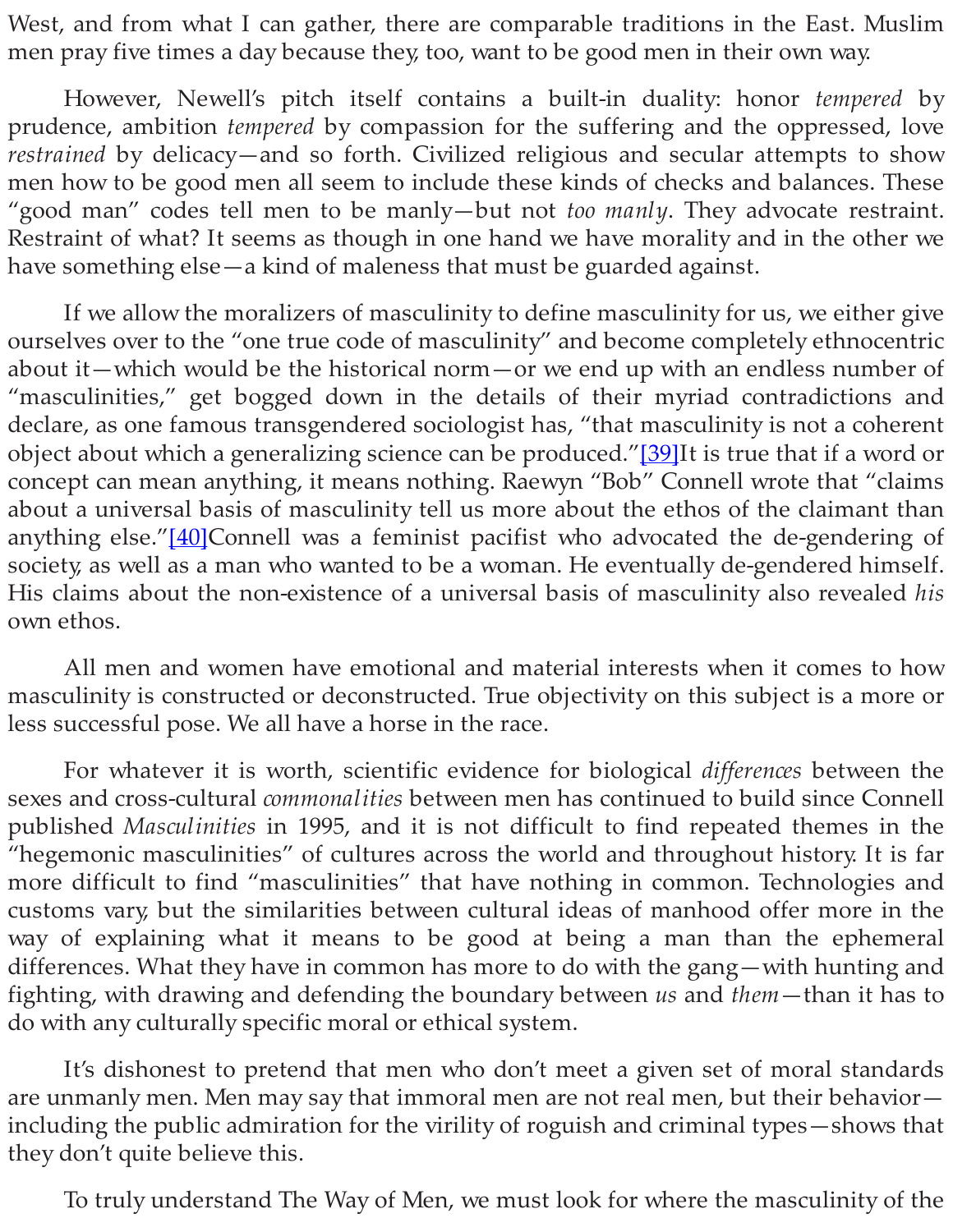gangster overlaps with the masculinity of the chivalrous knight, where modern ideas overlap with ancient ones. We must look at the phenomenon of masculinity *amorally* and as dispassionately as we can. We must find what Man knows for certain, concerning his vital relations to this mysterious Universe. The "religion" of Man is not a moral code, though a man may follow his own code to his death. A man struggles to maintain his honor—his reputation as a man—because some part of him is struggling to earn and maintain a position of value, his status and his sense of belonging within the primal gang. Men want to be good men because good men are well regarded, but being a good man isn't the same as being good at being a man.

### **There is a difference between being a good man and being good at being a man.**

**Being a good man** has to do with ideas about morality, ethics, religion, and behaving productively within a given civilizational structure. Being a good man may or may not have anything at all to do with the natural role of men in a survival scenario. It is possible to be a good man without being particularly good at being a man. This is an area where men who were good at being men have sought counsel from priests, philosophers, shamans, writers, and historians. The productive synergy between these kinds of men is sadly lost when men of words and ideas pit themselves against men of action, or vice versa. Men of ideas and men of action have much to learn from each other, and the truly great are men of both action and abstraction.

**Being good at being a man** is about being willing and able to fulfill the natural role of men in a survival scenario. Being good at being a man is about showing other men that you are the kind of guy they'd want on their team if the shit hits the fan. Being good at being a man isn't a quest for moral perfection, it's about fighting to survive. Good men admire or respect bad men when they demonstrate strength, courage, mastery or a commitment to the men of their own renegade tribes. A concern with being good at being a man is what good guys and bad guys have in common.

\* \* \*

Given enough time, every gang will create some sort of moral code or system of rules to govern its members. Men want to believe they are in the right, and they distinguish themselves by cobbling together some idea of what it means to be right.

In early *mafia* culture, honour meant loyalty "more important than blood ties." Mobsters swore not to make money from prostitution or sleep with each other's wives. [\[41\]](#page-99-5) They were expected to be family men and were discouraged from womanizing. If the quote "A man who doesn't spend time with his family can never be a real man," seemed familiar, that's because it was from *The Godfather.*

*Yakuza* gangs modeled themselves after samurai, and increased their social standing within the larger community by showing generosity and compassion toward the weak and disadvantaged.[\[42\]](#page-99-6)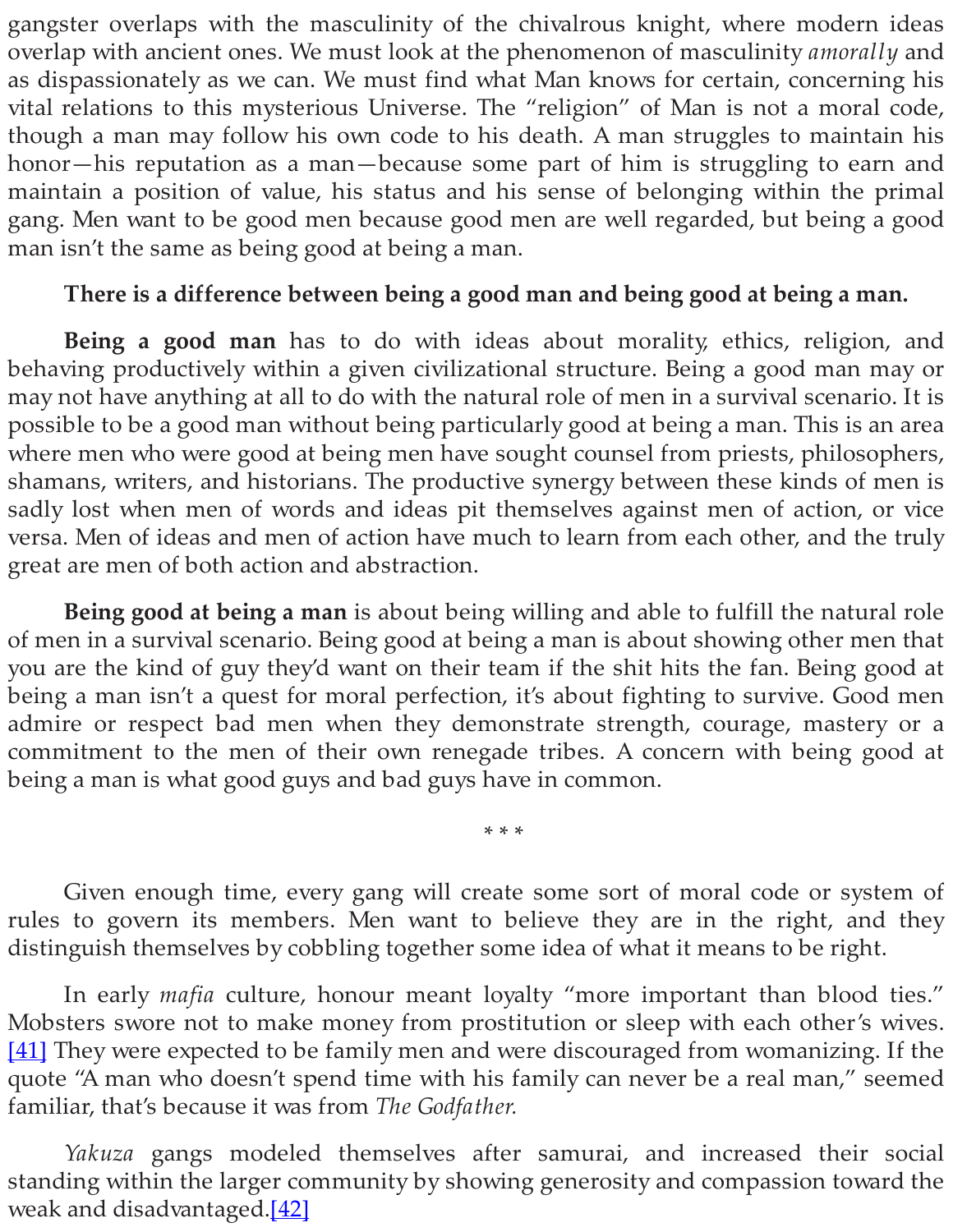One Mexican gang, known as *La Familia Michoacana* recently preached "family values," passed out their own version of the Bible and used some of their profits to help the poor[.\[43\]](#page-99-7) The leaders of *La Familia* are known to have been influenced by the "macho Christian writing of contemporary American author John Eldredge."[\[44\]](#page-99-8)

In dire times, men who are not good at being men won't last long enough to worry about being good men. Strength makes all other values possible. As Han said in *Enter the Dragon:* "Who knows what delicate wonders have died out of the world, for want of the strength to survive?"

Men who have accomplished the first job of being men—men who have made survival possible—can and do often concern themselves with being good men. As the bloody boundary between threat and safety moves outward, men have the time and the luxury to cultivate civilized, "higher" virtues.

Gangs of men with separate identities and interests of their own are always a threat to established interests. To protect the interests of those who run our civilized, highly regulated world, men and women are mixed to discourage gang formation. Feminists, pacifists, and members of the privileged classes recognize that brother-bonded men who are good at being men will always be a threat, but forget that some of those men are necessary to create and maintain order in the first place. There is a call to do away with what even the United Nations has deemed "outmoded stereotypes" of masculinity that are associated with violence. $[45]$  "Outmoded" is a word you'll see frequently in academic writing about masculinity. So-called experts talk about manhood like it was last year's fad, in part because they subscribe to convenient but discredited blank slate theories about gender being "as lightly linked to sex as are the clothing, the manners, and the form of head-dress that a society at a given period assigns to either sex." $[46]$ 

Both men and women have attempted to refashion men to suit their dream of a perfect world. No matter what creed they profess, whether they want to make "Democratic Men" or "Fierce Gentlemen" or "Inner Warriors," they can't seem to escape the gravitational pull of some basic ideas about the underlying *religion* of men.[\[47\]](#page-99-11) To appeal to men, they speak of strength and courage. The moralizers and reimaginers of masculinity play on a man's primal concern with his status within the male group, concern for his reputation, his distaste for being seen as weak, fearful, or inept—they appeal to his sense of *honor*. Their moralized and reimagined interpretations of strength and courage are simply tamed and pacified versions of the old gang virtues, suited to civilized life in a time of peace, plenty, and the sharing of political and economic power with women.

To protect and serve their own interests, the wealthy and privileged have used feminists and pacifists to promote a masculinity that has nothing to do with being good at being a man, and everything to do with being what they consider a "good man." Their version of a good man is isolated from his peers, emotional, effectively impotent, easy to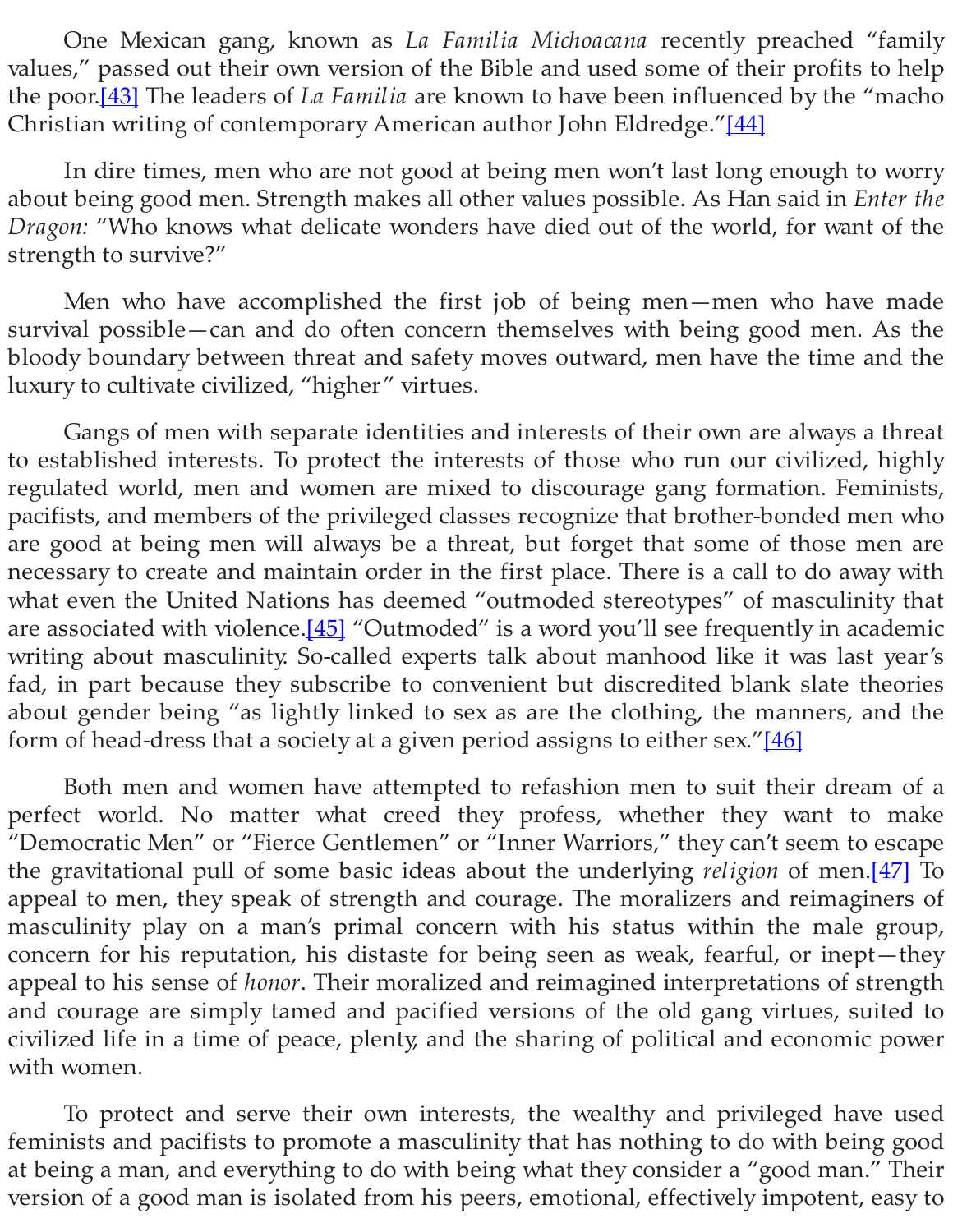manage, and tactically inept.

## **A man who is more concerned with being a good man than being good at being a man makes a very well-behaved slave.**

There has always been a push and pull between civilized virtues and tactical gang virtues. However, the kind of masculinity acceptable to civilized societies is in many cases related to survival band masculinity. Civilized masculinity requires male gang dramas to become increasingly controlled, vicarious, and metaphorical. Human societies start with the gang, and then grow into nations with sports and a climate of political, artistic, and ideological competition. Eventually—as we see today—average men end up with economic competition and a handful of masturbatory outlets for their caged manhood. When a civilization fails, gangs of young men are there to scavenge its ruins, mark new perimeters, and restart the world.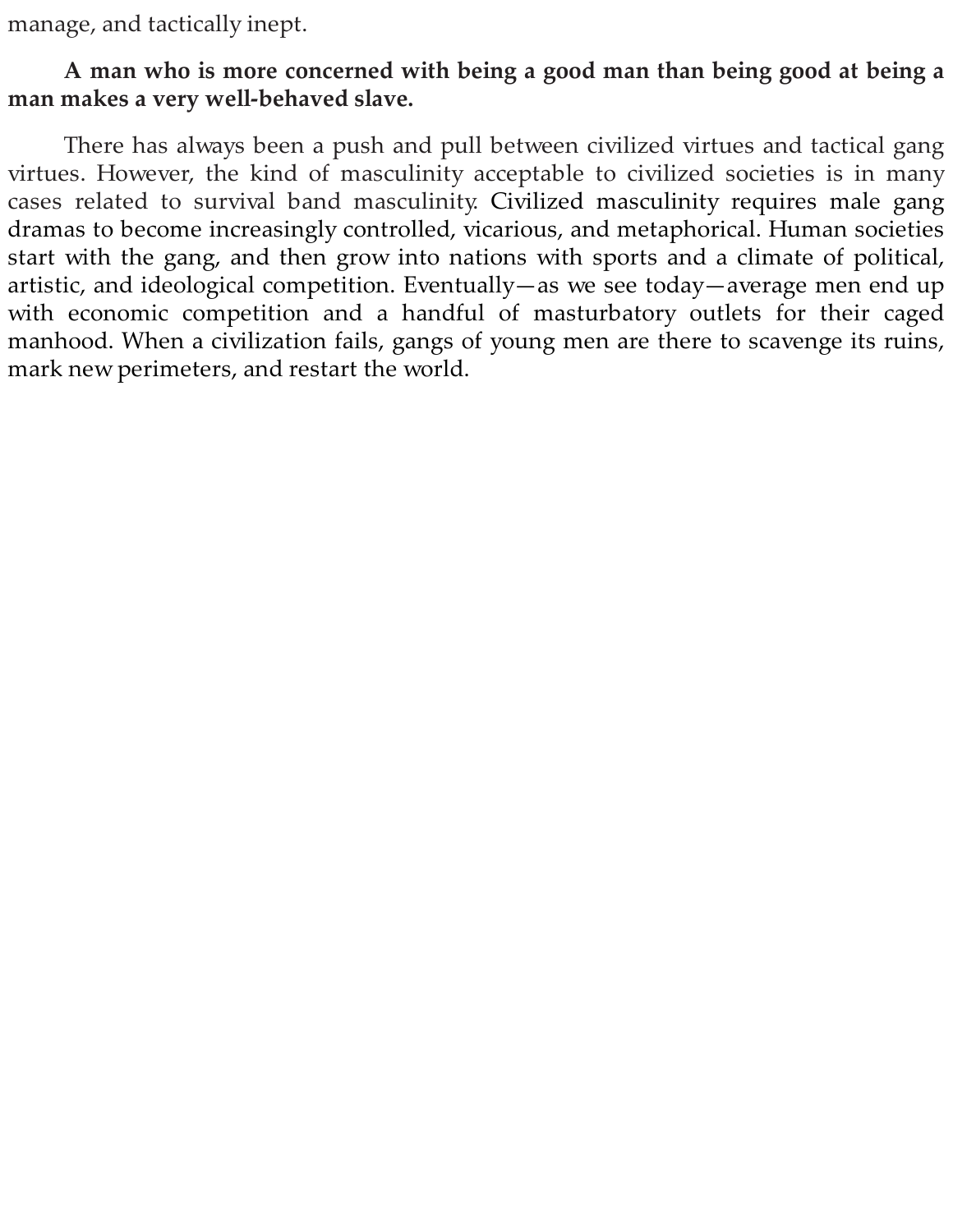# **Thug Life: The Story of Rome**

*"Remove justice, and what are kingdoms but gangs of criminals on a large scale? What are criminal gangs but petty kingdoms? A gang is a group of men under command of a leader, bound by a compact of association, in which the plunder is divided according to an agreed convention.*

*If this villainy wins so many recruits from the ranks of the demoralized that it acquires territory, establishes a base, captures cities and subdues people, it then openly arrogates itself the title of* kingdom, which is conferred on it in the eyes of the world, not by the renouncing of aggression but *by the attainment of impunity"*

—St. Augustine, City of God. 4-4.

AS THE STORY GOES, Rome was founded by a gang.

The Romans believed that Romulus and Remus were the distant descendants of Aeneas, who wandered the Mediterranean with a small band of survivors after the ruin of Troy. These exiled Trojans—the few remaining ambassadors of a proud but defeated tradition—were guided by the gods to Latium, where they intermingled with the Latin people of Italy. The former Trojans thrived there, and founded the settlement of Alba Longa—just southeast of modern Rome.

Many generations passed, and the eldest son of each king took the throne until Amulius ousted his older brother Numitor. Amulius murdered Numitor's sons and forced his daughter Rhea Silvia to become a Vestal Virgin, assuring that the exiled Numitor would have no heirs to challenge his own. However, Rhea gave birth to twin boys, and rather than admit an indiscretion, she claimed that they were fathered by Mars, the god of war. King Amulius didn't buy her story. He had her chained and ordered her sons to be drowned in the Tiber river. The men charged with this task left the boys exposed in the swampy shallows of the flooded river and assumed the current would carry them to their deaths. According to legend, it was there that they were rescued by a thirsty she-wolf and suckled on her hairy dugs. The grandsons of Numitor were then discovered by shepherds who took the boys in and raised them as their own.

Thanks in part to a vigorous country life, Romulus and Remus grew into strong young men known for hunting and for fearlessly confronting "wild beasts." They also gained a reputation for attacking robbers, taking their loot and sharing it with all of their shepherd pals. The generous twins were also fun to be around, and their merry band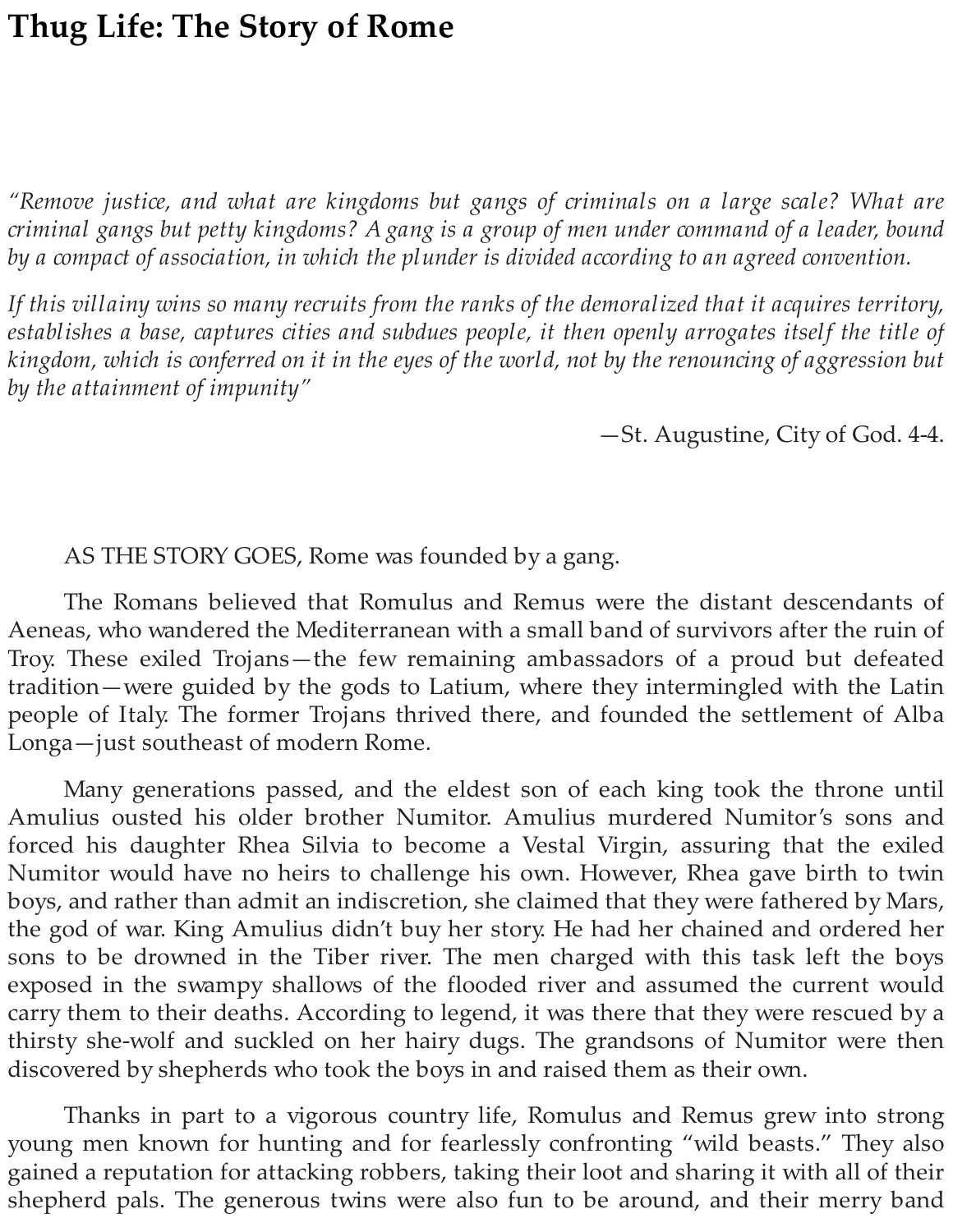grew.

During a festival, they were ambushed by the bitter robbers and Remus was brought before the King Amulius on poaching charges. While Remus was in custody, Numitor suspected who the twins really were.

Meanwhile, Romulus organized his band of shepherds to kill Amulius and free his brother. The shepherds entered the city separately and gathered together at the last moment to overwhelm Amulius' guard. Romulus succeeded in killing the tyrant king, and after learning his true heritage, he restored the kingship to his grandfather Numitor.

The reunited twins then decided to found a city together on the land where they were raised. However, the two men quarreled over its naming and the dispute became heated. The brothers challenged each other, and in the end Romulus triumphed, killing his beloved twin brother.

Romulus and his friends then set to work organizing the government of the new city that bore his name.

According to the historian Livy, one of the first things that Romulus did after making some rudimentary fortifications was to establish the religious rites that would be celebrated by the people of Rome. In addition to the rites honoring the local gods, Romulus chose to observe the Greek rites of the heroic god-man Hercules, known for his great strength and for his "virtuous deeds."[\[48\]](#page-99-12)

After identifying a constellation of gods and setting a rough spiritual course for his tribe, Romulus advertised the city of Rome an asylum where all men, freeborn or slave, could start a new life. A motley collection of immigrants from neighboring tribes travelled to Rome, and he selected the best men to help him rule. These men were made *senators* and designated "fathers" (*patres)* of the Roman tribe. Their heirs would be known as patricians. With the city fathers, he created order through law.

Lacking women, the men of Rome knew their city would die with them. Romulus sent out envoys to surrounding communities to secure wives for his men. Their offers of marriage were refused, however, because the young men of Rome had no prospects, no reputations and were generally regarded as a dangerous band of low-born men. Insulted, Romulus and his men hatched a scheme, and invited the people of neighboring communities to a festival. During the festival they seized the unmarried girls. Their parents were furious, and the other tribes affected made war with Rome, but Rome prevailed over all militarily except the Sabines, with whom the women themselves helped to make peace to save both their fathers and their new husbands. The Sabines decided to join the Romans, and it was through this successful "rape" of the Sabine women that Romulus ensured the future of his new tribe.

Romulus continued to strengthen and defend his tribe through calculated military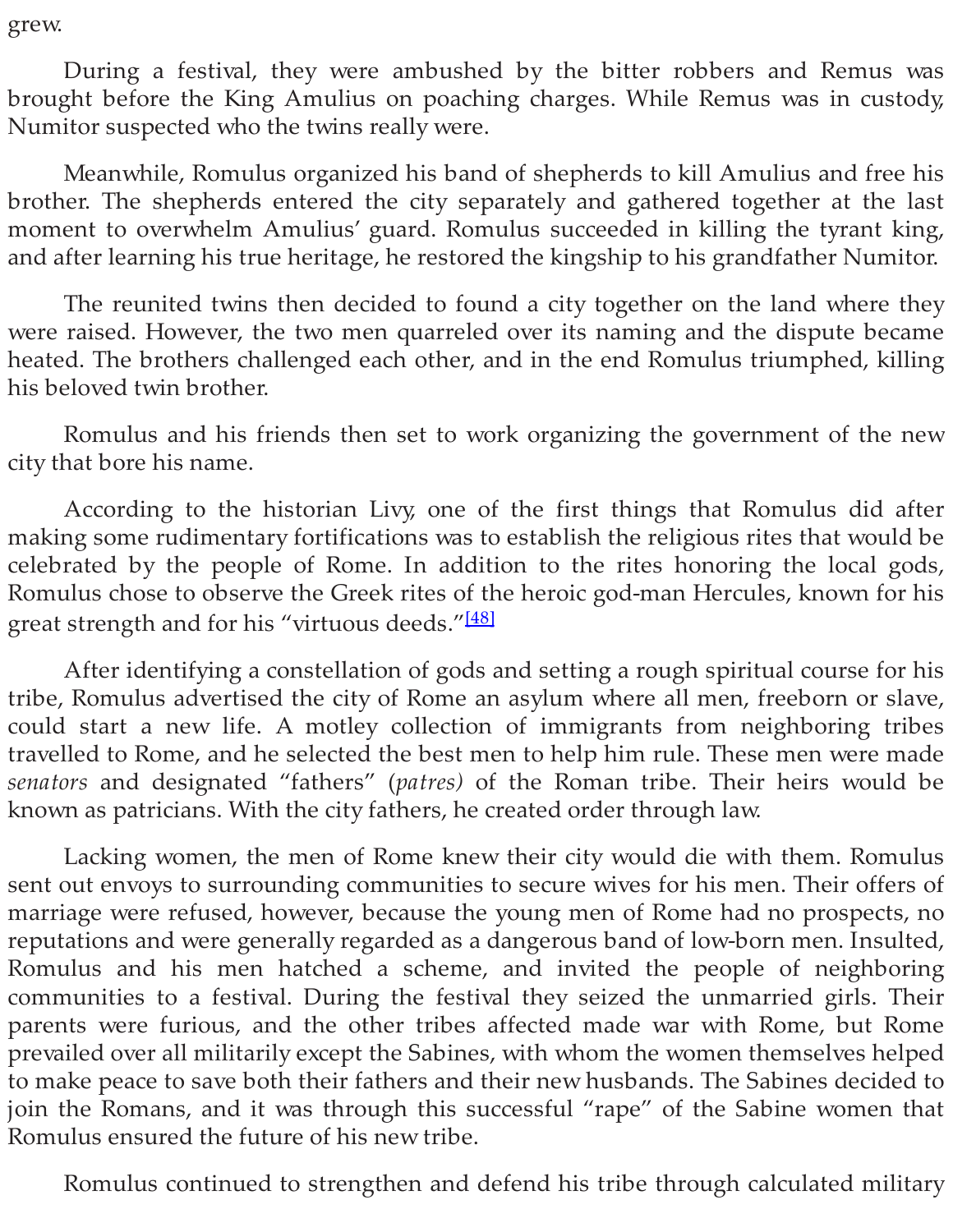action, and he was loved by the rank and file of his men-at-arms. These rough men— Romulus's big gang—secured the city and made its growth possible. They were Rome's guardian class, and their unbeatable fighting spirit would characterize the Roman people for centuries.

One day, as he prepared to review his troops, Romulus disappeared with a violent clap of thunder. Livy suspected that he was torn apart at the hands of his senators, who were contentious and tended to conspire, as men close to power often do. The Roman people preferred to remember Romulus as a great man of divine lineage who lived among the people as one of them, who was known for his meritorious works and courage in battle, and who finally took his rightful place among the gods.

There are many founding myths of cities, and countless myths that establish a totemic lineage of a particular people. In the absence of certain recorded history, this is the myth that Romans chose to believe about themselves. It is the spirit of the tale that endures, and it can tell us something about The Way of Men.

Romulus and Remus were betrayed and abandoned. They were left to die and saved by a wolf. Livy admits that the wolf might have easily been a country whore, but it doesn't really matter—they were raised wild. Romulus and Remus were raised "country." They had practical know-how and they knew the value of a hard day's work. They were given a simple upbringing, uncomplicated by court politics or the soft moral equivocation that attends urban commerce. They were virile and upright youth.

The early life of Romulus and Remus is a Robin Hood story. They roughed up other men, seized their stolen loot and shared it with their poor friends. They were alpha males, natural leaders of men. They were tough, but they weren't bullies. They were the kind of men who other men look up to and want to be around. They were the kind of guys who men choose to lead of their own free will. They had heroic qualities, but they were as flawed as any men—and when the brothers fought for status, as brothers often do, one of them had to lose.

Romulus' "merry men" were basically a gang. They were a rowdy bunch of country boys who came out of nowhere to attack a king and upset the *status quo*. When Romulus staked out his territory and announced that it would be an asylum, he attracted hooligans with little money or status of their own. Some were former slaves. Some could have been wanted men. They had little to lose, everything to gain, and no real investment in the communities they came from. Rome was *Deadwood*; it was The Wild West. Romulus organized these unruly men and established a hierarchy. He founded a culture, a religion, a group identity.

Like any bunch of young men, Romulus' thugs had reproductive interests. Romulus tried the nice route, sending ambassadors out to inquire about getting his men some wives, but his men were laughed out of town. No father of means was going to send his daughter out to some camp to marry a man with no prospects. So Romulus *took* the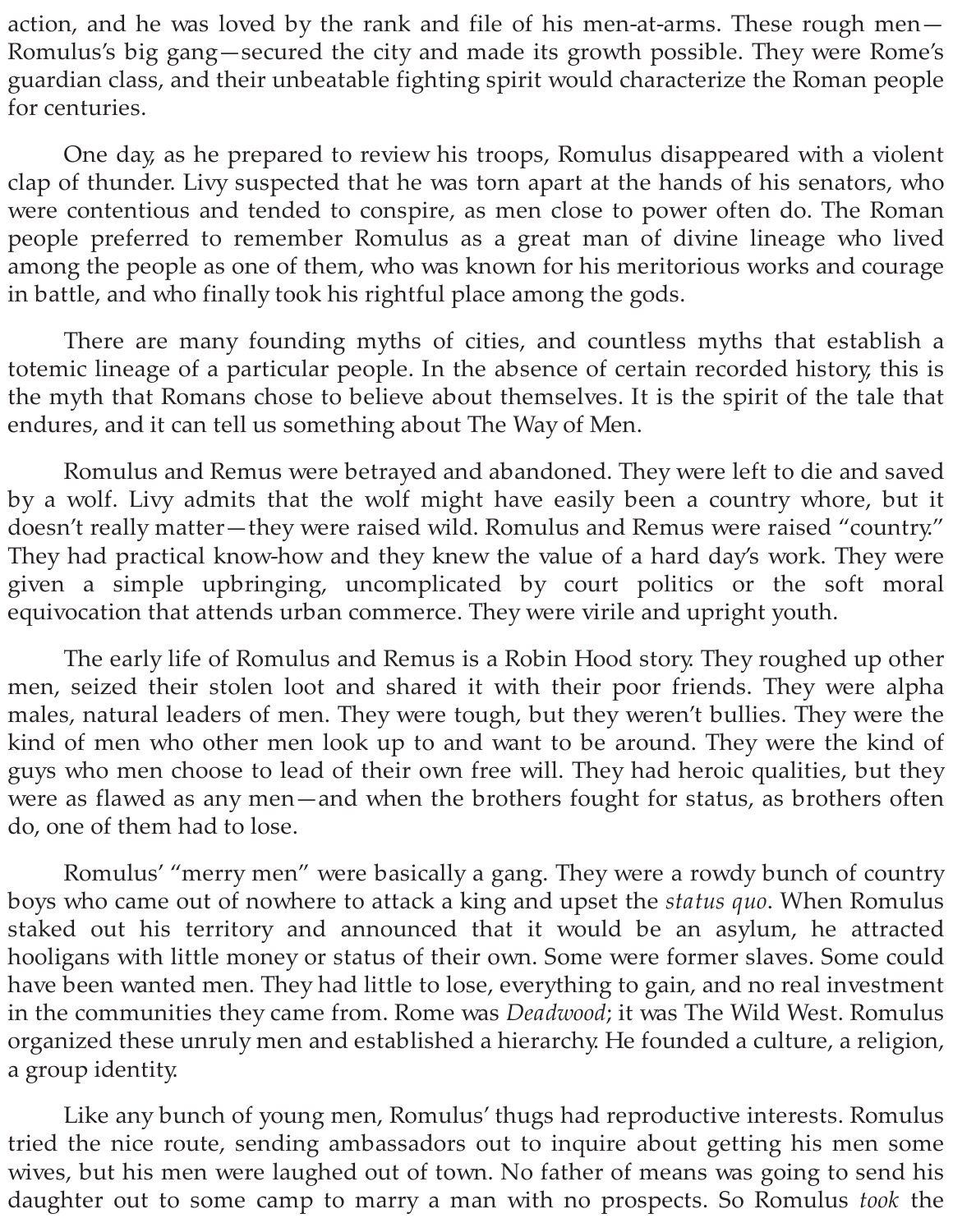women. The Romans were able to keep the women and start families because they were strong and effective fighters. They didn't give in. They fought for a new future, and they won.

The Roman tribe used violence and cunning to expand its borders, and men from many tribes became Romans. The expansion of Rome served the interests of the descendants of the tribal fathers: the patrician class. However, Roman economic and military power also benefitted many other citizens and non-citizens living within Roman territory. Protected by Roman might, men were able to specialize and live their lives as laborers, craftsmen, farmer and traders. Many men were able to live relatively nonviolent lives. The Roman definition of manliness expanded to include ethical virtues that were less specifically male, but more harmonious with a more complex civilization.

However, the Romans who rested in the lap of protection still hungered for the drama of violence. They became spectators of violence and bloodsport. Gladiators fought each other to the death to entertain the Roman tribe, and the people crowded into massive stadiums like the Circus Maximus to watch chariot races highlighted by gory wrecks. There were chariot racing "color" gangs who brawled after the events like today's soccer hooligans. Political figures, landowners and merchants employed gangs of armed young men to intimidate their opponents, tenants, and business rivals.

Rome was founded by a gang, and it behaved like a gang. To paraphrase St. Augustine, it acquired territory, established a base, captured cities, and subdued people. Then it openly arrogated itself the title of Empire, which was conferred on it in the eyes of the world, not by the renouncing of aggression but by the attainment of (temporary) impunity. Rome slowly collapsed from the inside as it became a giant, pointless, corrupt economic machine. The Roman machine, like the American economic machine, could no longer embody the virile ethos of the small bands of rebellious men responsible for its creation. Gangs of armed young men existed throughout its rise and fall, and there were gangs long after the glory of Rome was left in ruin.

The story of Rome is the story of men and civilization. It shows men who have no better prospects gathering together, establishing hierarchies, staking out land and using strength to assert their collective will over nature, women, and other men.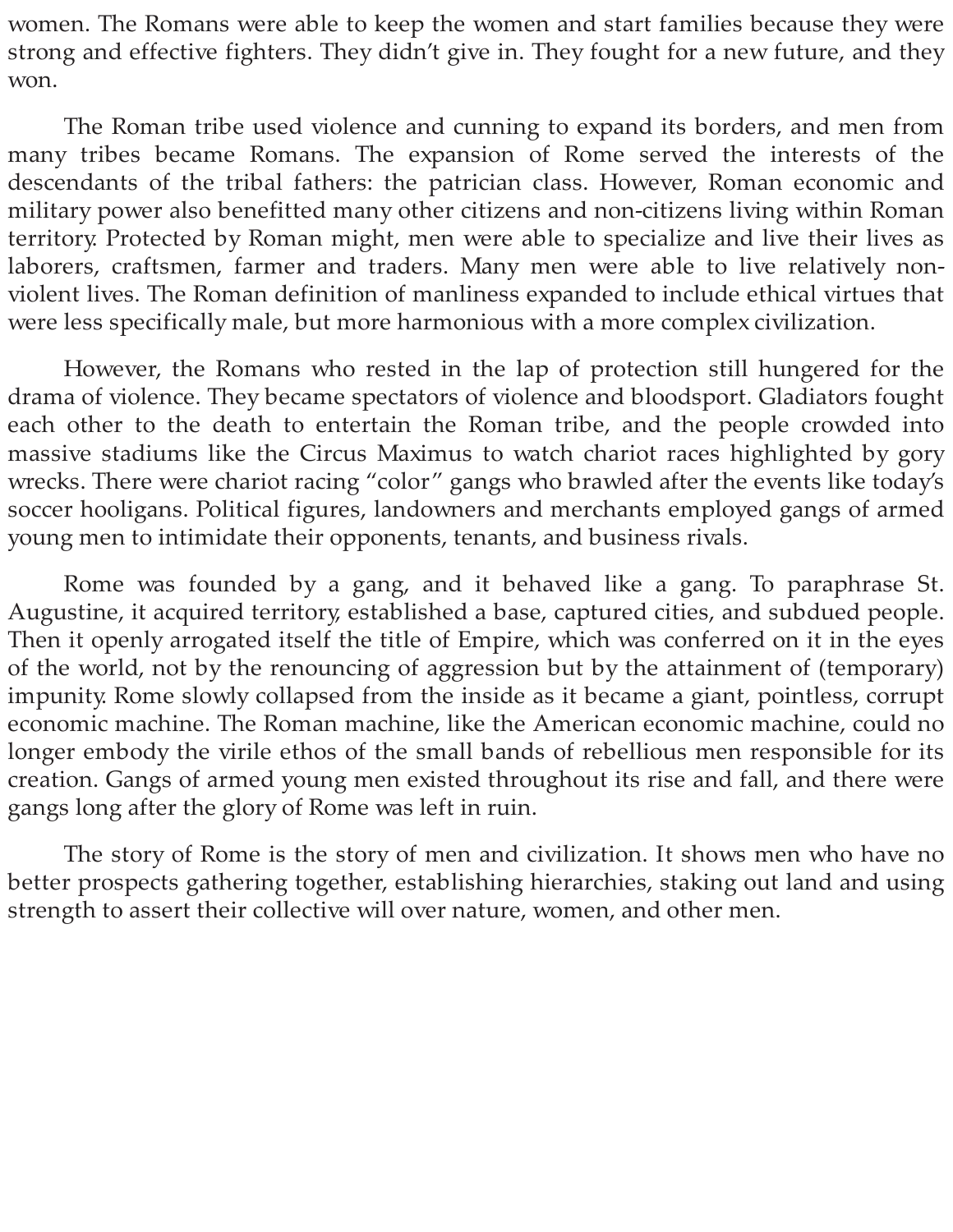# **A Check to Civilization**

What are men supposed to do when there's no land to settle and no one to fight?

One of the basic ideas of evolutionary psychology is that because human evolution occurred over a very long period of time, and then an explosion of technology thrust us into the modern world in a comparatively short period of time (recorded history), humans are more adapted physically and psychologically to the world as it *was* than they are to the world as it *is* today.

Our minds and bodies are adapted to function in a harder world. The situations that make us happy, depressed or afraid have some sort of relationship to our ability to function in what some call the Environment of Evolutionary Adaptedness. The choices we make in the modern world may seem "illogical," but they reflect the kinds of choices we would have made to survive thousands of years ago. Think of all the time, energy and resources we spend on sex even when we have no intention of reproducing. Logic's got nothing to do with it.

Our primal bodies and minds still make their calculations based on the old data. Maybe this is a bug or maybe it's a feature—just in case shit goes down.

The first job of men has always been to keep the perimeter, to face danger, to hunt and fight. Men gather in bands and form a strong group identity. Men run through this pattern over and over again, whether it's logical or not.

Drawing on their understanding of primates, evolutionary biologists Richard Wrangham and Dale Peterson came up with a theory about male gang behavior they dubbed, perhaps unflatteringly, *male demonism*.

"Demonic males gather in small, self-perpetuating, self aggrandizing bands. They sight or invent an enemy "over there" —across the ridge, on the other side of the boundary, on the other side of a linguistic or social or political or ethnic or racial divide. The nature of the divide hardly seems to matter. What matters is the opportunity to engage in the vast and compelling drama of belonging to the gang, identifying the enemy, going on the patrol, participating in the attack.["\[49\]](#page-99-13)

Calling this phenomenon "demonism" puts an immoral spin our species' basic survival strategy. It's a strategy that worked for us for a very long time, and a strategy that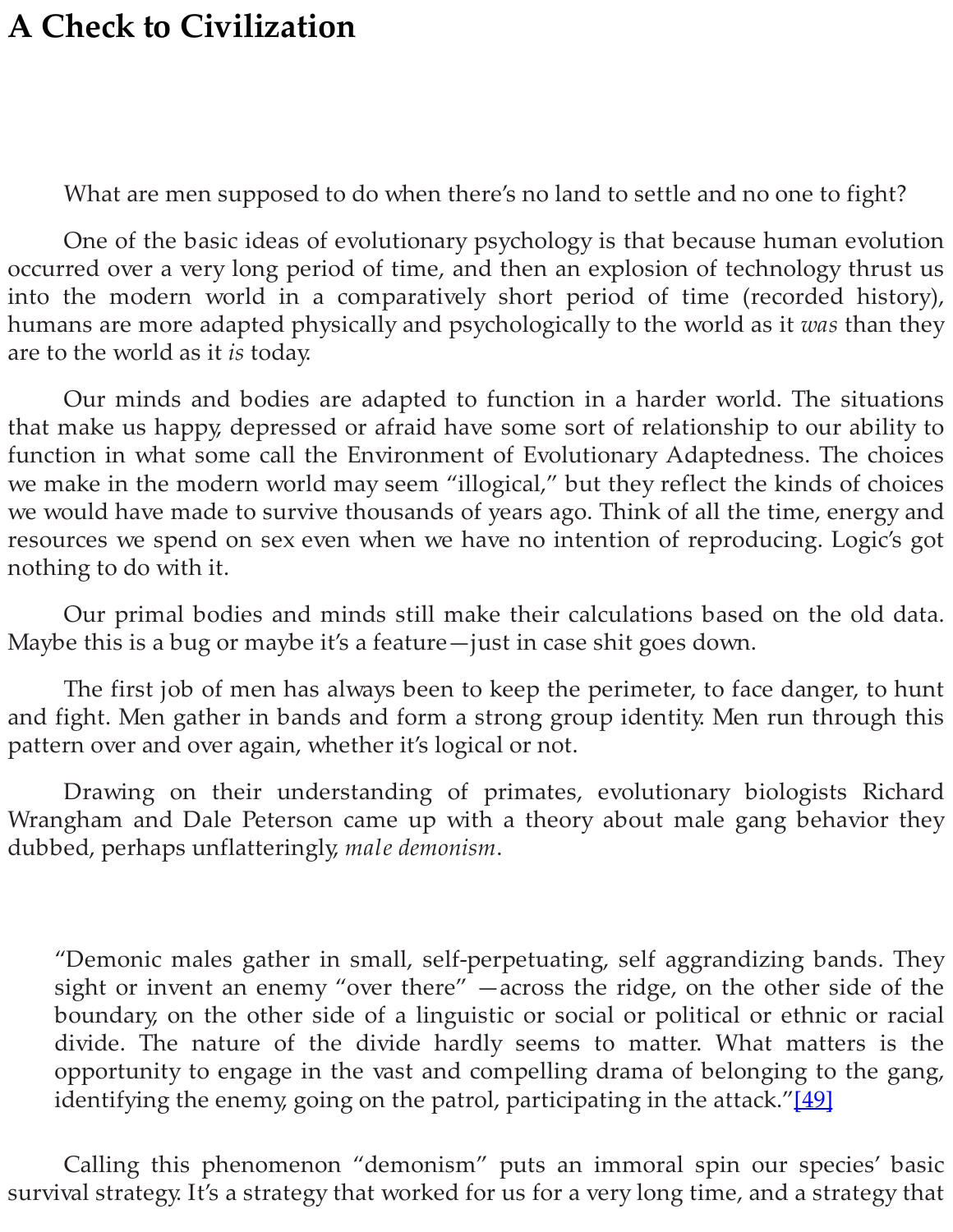we'd snap back to in an emergency.

But, once you've founded Rome…what then?

Sometimes there is a good reason to make war, to identify *them* and mobilize *our men* against *theirs.* Sometimes there isn't. Every generation of young men can't be guaranteed a great crisis or war simply to give them an opportunity to explore their "demonic" primal nature or give their lives a sense of meaning. Starting wars for the sake of narrative seems frivolous, though I wonder if we do it subconsciously…out of sheer boredom. Sometimes men pick fights just for something to do—just to *feel* something like the threat of harm and the possibility of triumph.

Most of the time, men seek out substitutes for fighting. In tribal societies, this was probably easy enough. Hunting is something like fighting, and that's why men still do it even though they don't have to. Play fighting—sparring—is part of learning to fight, and men ritualize play fighting with sport.

In 1906 William James called for a "moral equivalent of war." Putting aside the question of whether war is moral or immoral, the phrase "moral equivalent of war" captures our need to suppress and redirect primal masculinity in peacetime. James acknowledged that men seemed to be perpetually in want of some "campaigning" way of life. As a pacifist, he suggested that all young men be drafted for a certain period in a "war against nature" where they could toil and suffer together as fishermen, coal miners, road-builders and so forth.

The idea of a war on nature wouldn't play very well today, but if it were tweaked a bit, it might be the most honest and realistic way to reimagine masculinity. James laughed at the now-vindicated fears of his contemporaries who believed that without a sufficiently warlike nationalism, the United States would degenerate into a society, "of clerks and teachers, of co-education and zo-ophily, of consumer's leagues and associated charities, of industrialism unlimited, and feminism unabashed." However, he also warned that "a permanently successful peace-economy cannot be a simple pleasureeconomy."[\[50\]](#page-99-14)

William James' plan for peace might have worked for a while, though I doubt any plan for peace is viable in the long term. The problem with outlawing violence is that doing so requires violence, and the problem with outlawing war is that doing so requires universal simultaneous agreement to outlaw war—otherwise the peaceful doves end up sitting ducks.

Whether it would have worked or not, men were never shipped off to fight a war against nature—but we still keep ourselves engaged with "equivalents" of war. Like energy, gang masculinity isn't created or destroyed. This "demonism" is part of what men are and what they've evolved to do. It's always there; it just takes on different forms.

If a civilization is to grow and prosper, the tendency of men to break into gangs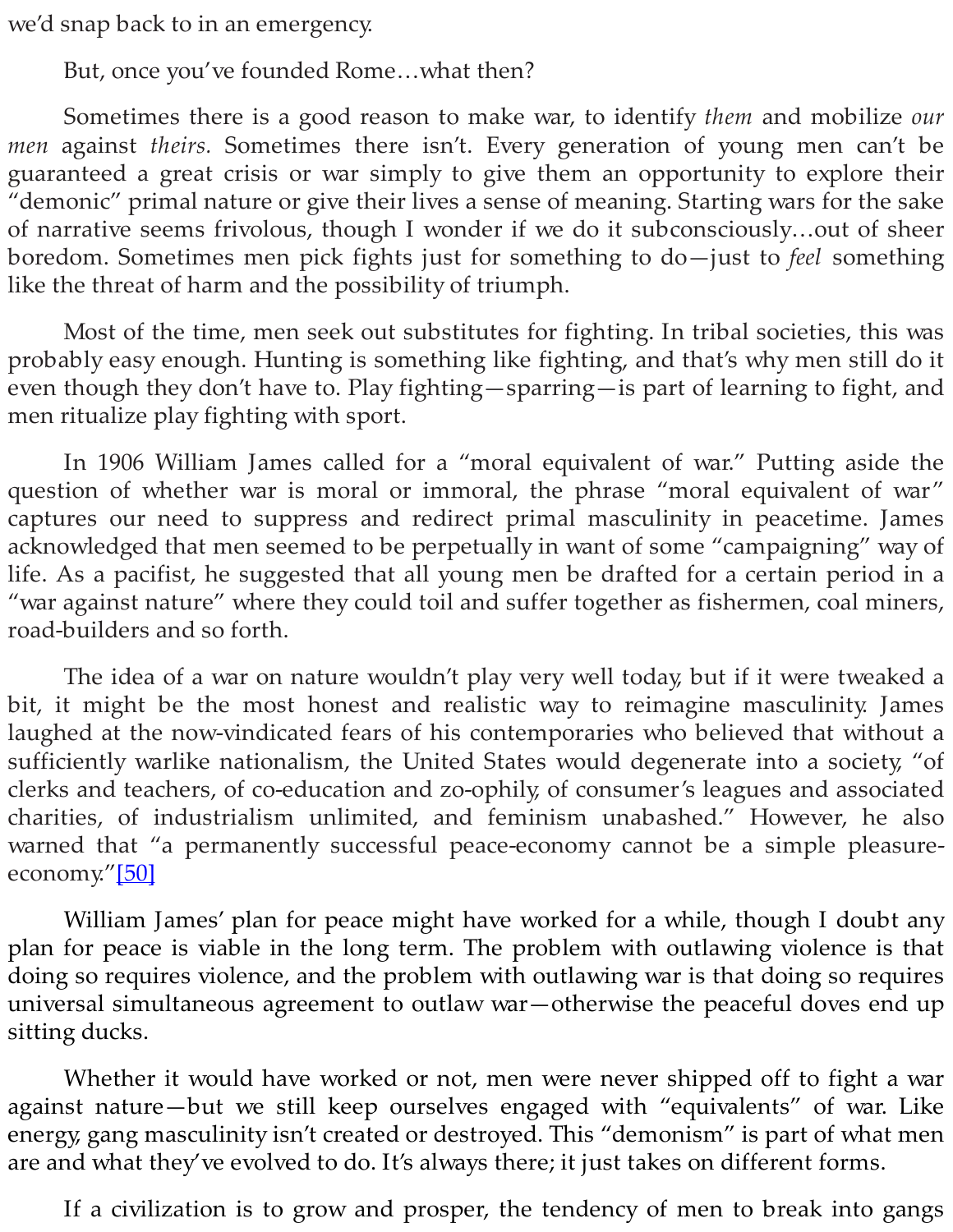becomes an internal security threat. Gangs of men always pose a threat to established interests. "Equivalents" of gang masculinity have the potential to keep men invested in a given society, and to keep them from tearing it apart. Viable substitutes for the masculine "campaigning way of life" keep men from asserting *their own* interests over the interests of the whole, or of those in power.

**When men are materially invested in a society—when they believe there is more of what they want to gain by working for the group than by working against it—men will control and redirect their energies in the service of a prosperous society.**

**When men are emotionally invested in a society—when they feel a strong connection to the group, a strong sense of** *us***—men will control and redirect their energies in the service of a peaceful society as long as the most aggressive men (the men who are better at being men) are provided with desirable "equivalents" to gang aggression.**

As prosperity and security increase, and the need for men to hunt, struggle and fight decreases, the male desire to engage in gang activity can be controlled and channeled though simulation, vicariousness, and intellectualization.

# **Simulated Masculinity**

- Primal gang aggression and gang bonding are directly simulated through participation in military service, police service, and similar "guardian" activities.
- Primal gang aggression and gang bonding are experienced through participation in ritualized and symbolic gang activities like team sports or cooperative gaming.
- Primal aggression, competitiveness and the need to prove masculinity to the group are channeled through participation in individual sports, survival games, or individual competitions that require demonstrations of strength, courage, or mastery.

# **Vicarious Masculinity**

- Males watch other males participate in wars, guardian work, and survival games.
- Males watch other males participate in team or individual sports.
- Males watch other males demonstrate strength, courage, mastery, or honor.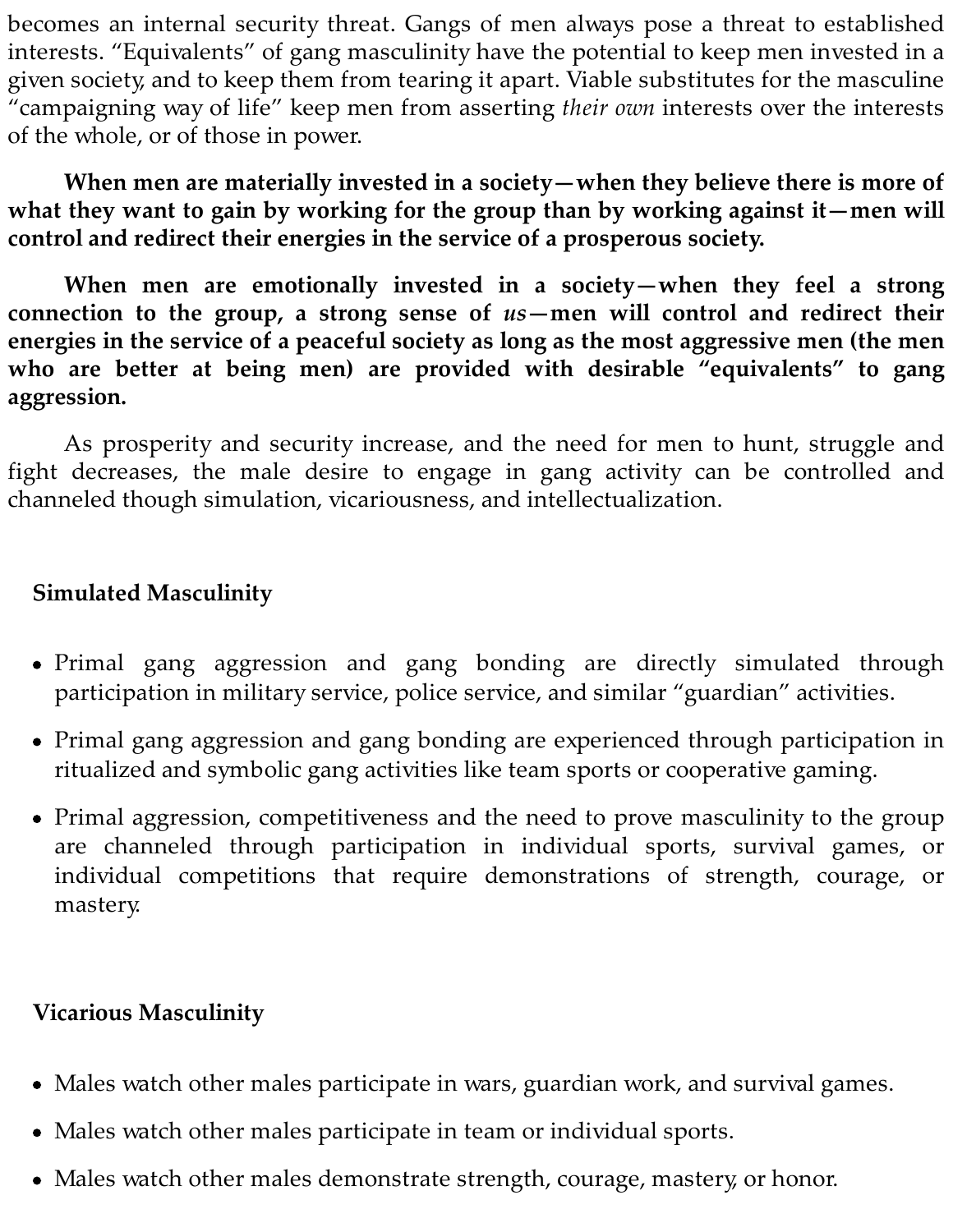- Males study the history of males who participated in wars, guardian work, survival games, who participated in team or individual sports, or who have demonstrated strength, courage, mastery, or honor.
- Males read literature and stories about males who participate in wars, guardian work, and survival games, who participate in team or individual sports, or who have demonstrated strength, courage, mastery, or honor.
- Males watch films or plays about males who participate in wars, guardian work, and survival games, who participate in team or individual sports, or who have demonstrated strength, courage, mastery, or honor.

# **Intellectualized Masculinity**

- **Economic aggression and gang activity** men or groups of men compete to outwit each other through economic competition. They demonstrate strength and courage by testing each other to see who is going to back down first and who is going to press his interests furthest. One example is a commissioned salesman selling an automobile to an informed buyer. Economic masculinity is demonstrated by taking risks and believing that you are competent enough to prevail. Companies benefit from intellectualized masculinity when men are more productive because they are encouraged to compete against each other.
- **Political/ideological aggression and gang activity** men form political or ideological teams and compete to win debates and battles of wit and strategy. Examples include political strategy, philosophical debate, academic or scientific debate, religious debate and the guys who spend hours on message boards and comment threads trying to prove they are right about almost anything.
- **Metaphorical masculinity** for religious, ideological, or personal reasons, men turn masculinity inward. External battles become metaphors for internal battles, and the focus is on self-mastery, impulse control, disciplined behavior and perseverance. Men struggle to be good men, to be rational men, to be good fathers, to be good citizens, to be faithful men, to invent and create, to achieve goals.
- **Ascetic masculinity** the self-mastery and self-discipline of metaphorical masculinity lead to a tunneled focus on self-denial and the rejection of natural male desires for sex, food, worldly things, virile action, or violence.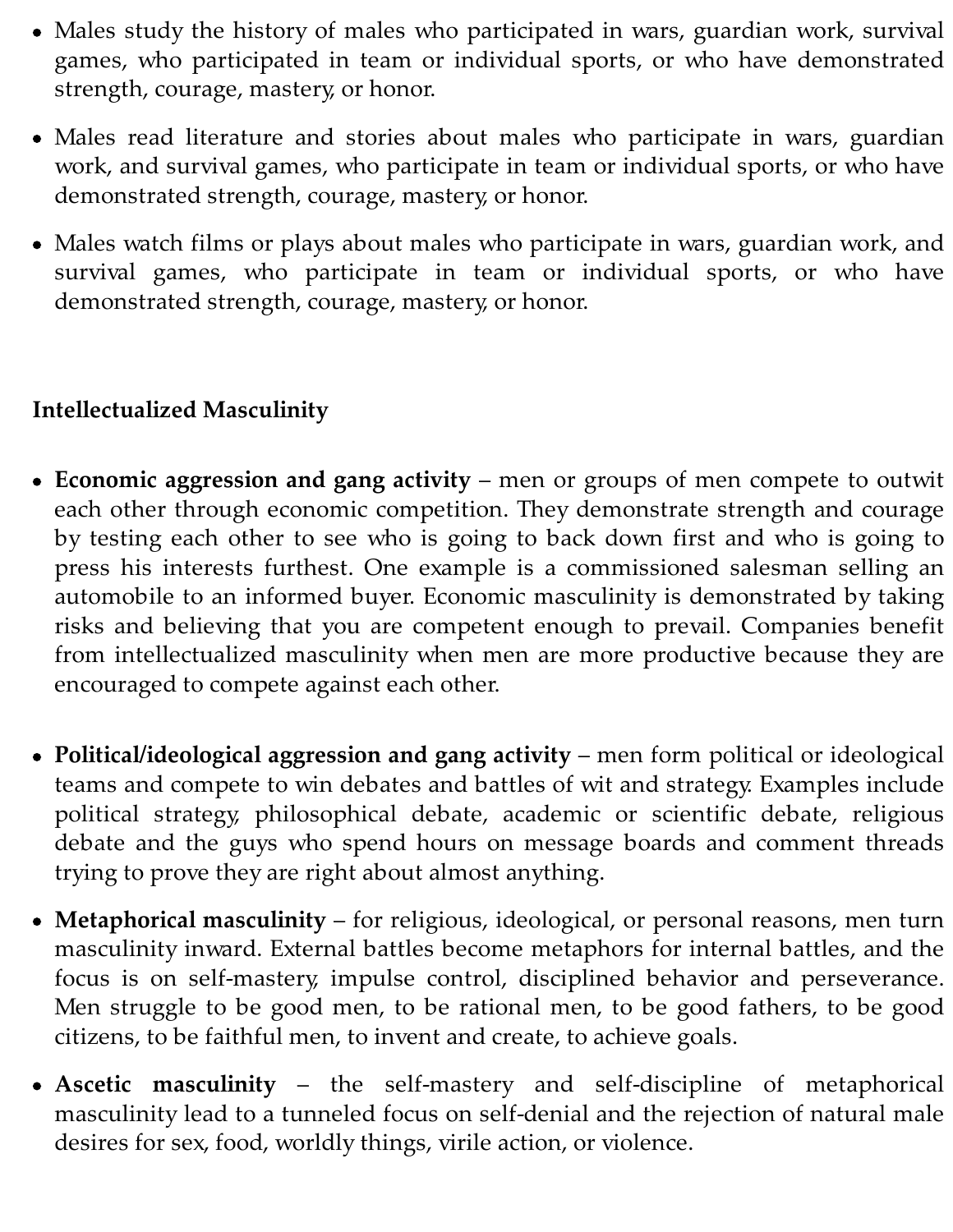I first envisioned simulated, vicarious, and intellectual masculinity as a progression running in one direction. My thinking was that as societies become safer and more prosperous, masculinity is simulated, then mostly vicarious, then mostly intellectualized. That makes some sense in the very big picture, but it doesn't work exactly like that.

Most or all of these substitutes for gang masculinity have been present in every kind of social organization and civilization. There have almost always been sports, and men who enjoyed watching sports and other contests of strength, speed, or agility. Primitive and civilized peoples alike have told stories of great deeds and reflected on what it meant to be a good man. Humans have been trading and negotiating for a long time, and there have almost always been priests and monks and ascetics.

Further, most or all of these methods of channeling gang masculinity can be present in and important to any given man. There are and have always been pious warriors and athletes. Manly men are generally expected to be good men, to exercise selfrestraint, and to behave ethically. Men who we see as men of action will still take political sides or debate with one another. Men who play sports usually enjoy watching them. Overcoming internal struggles is essential to overcoming external struggles, to surviving, and to achieving anything.

So, both individual men and civilizations can and do channel masculinity through simulation, vicariousness, *and* intellectualization at any point in their development. What changes is emphasis and opportunity.

Because gangs are a threat to order unless they are organized in the service of a civilization, opportunities for the direct experience of gang masculinity—participation in war-making, protecting and defending—will generally be available to a smaller proportion of the male population as the big gang that runs the civilization through one means or another "attains impunity." Some men will fight, but fewer. Modern technology speeds this up. If you have the ability to attack safely and *indirectly* with remote drones, few men will ever have to kill anyone *directly*.

The plenty produced by modern technology also reduces the opportunity for men to engage in "wars on nature," as James put it. Fewer and fewer men will be required to work actively with their hands as they would have in a primitive survival gang. Agriculture will replace group hunting, and machine-driven agribusiness or state-run agriculture will turn the trade of farming into a low-skill "job" that requires no emotional investment from men. Hunting gives way to the conveyor-belt slaughterhouse, and the efficiency of that system ensures that even fewer men will be required to participate in the hunting process. Hunting survives for most men only as a sport. We get our meat from the supermarket. For most of us today, what we do to get the money to buy the meat has little or nothing to do with hunting. It doesn't have to happen this way, but it has.

As *opportunities* for men to do what they evolved to do decrease, greater *emphasis* is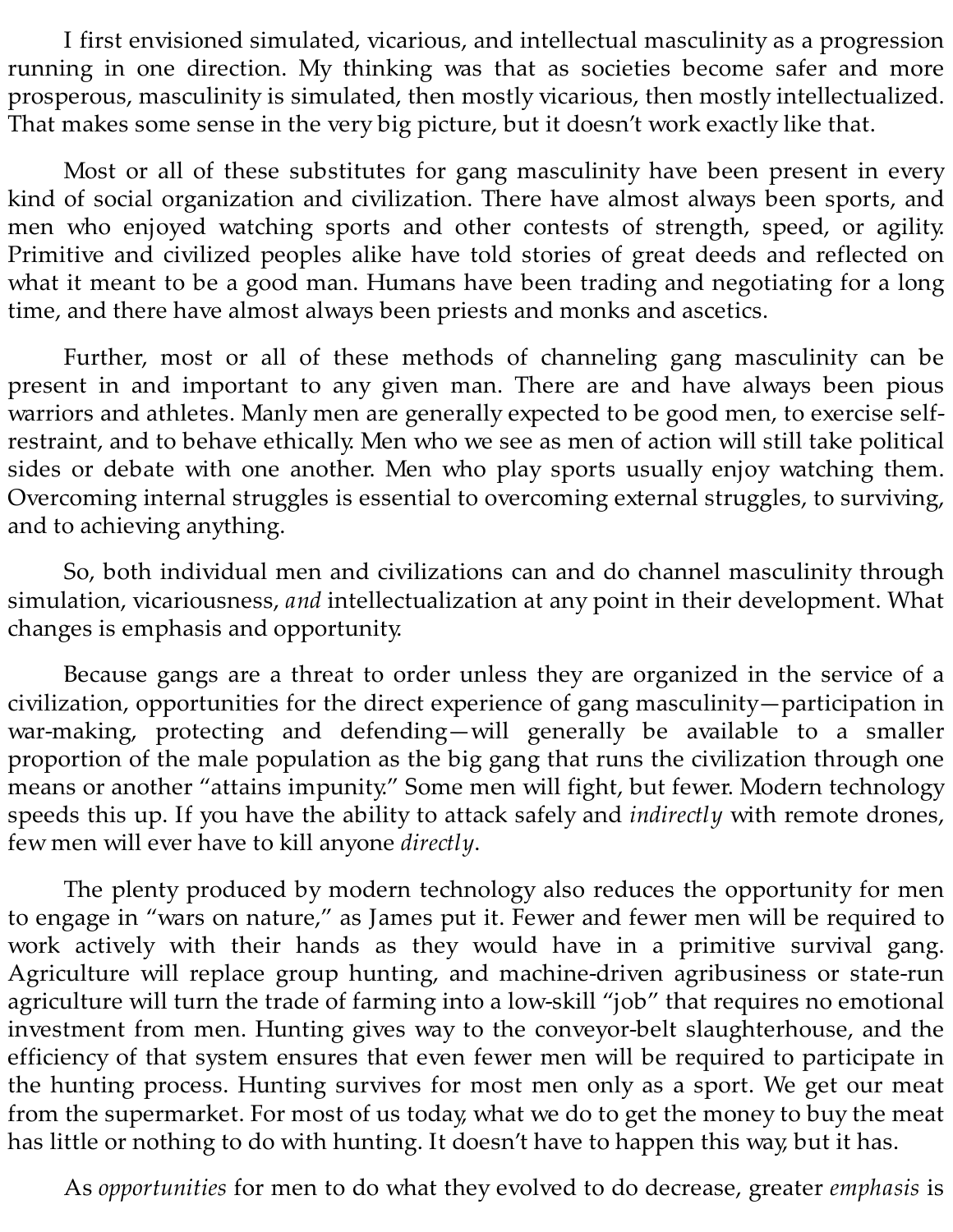placed on simulated, vicarious, and intellectualized channels of masculinity to maintain order and cultural unity. Men still get to *feel* like men, but the threat that men pose to order, to established interests, and to the interests of women is mitigated.

Men compete for status and they want to earn peer approval, so the channels for masculinity that appeal to them will be related to their natural aptitudes and temperament. Guys with thin frames and high metabolisms may not make the best powerlifters, but they usually make good runners. Likewise, intellectuals and verbally gifted men take especially well to intellectualized channels of masculinity.

Most men are talented evenly enough that they can remain engaged by a mix of simulated, intellectualized and vicarious forms of masculinity so long as they are otherwise invested in a given civilization.

A minority of men need extremely frequent opportunities for vital, immediate equivalents to hunting and war as they can get to keep them productive, and to keep them from self-destructing. Charles Darwin thought that these "restless" men were a "great check to civilization," but that they could "make useful pioneers." $[51]$  These men tend to get into a lot of trouble in higher civilizations—they fill our prisons and often have problems with substance abuse—whereas they'd probably do pretty well in a survival scenario.

Another small number of men are happy to live almost completely in their heads, and are easily satisfied by intellectual pursuits and abstract demonstrations of masculinity. Just as jocks brag that real men play sports because they are good at them, abstract thinkers will pretend they have conquered their baser instincts by simply doing what *they* are naturally good at. Men compete for status, and they want to feel like they are winning.

Once you recognize this, debates between men about the true nature of masculinity become amusingly predictable. Engineers think manhood is all about technology, liberal arts majors think it is about civilized virtue, and athletes think masculinity is all about strength, speed and perseverance. Effeminate males think they are more "evolved" than their brutish brothers, and thus, the truly better men. In a balanced, unified, patriarchal society that provides opportunities for the majority of men to put their talents to use, all of those guys can be right—at least partially. They can all demonstrate strength, courage, mastery and honor to their peers in different ways, and they can all feel valued by a set of peers. Ideally, those guys could cultivate a modicum of respect for their different roles though since status seeking is the way of men, men with healthy egos will usually believe that their own role is just a little more important, and a little bit better.

Unfortunately, we've reached a level of civilization, technology and plenty that—to protect order and established interests—opportunities for vital, immediate equivalents to hunting and war are increasingly rare. Weapons technology has made war too deadly and too easy for men willing to use that technology to get what they want at all costs. Lawyers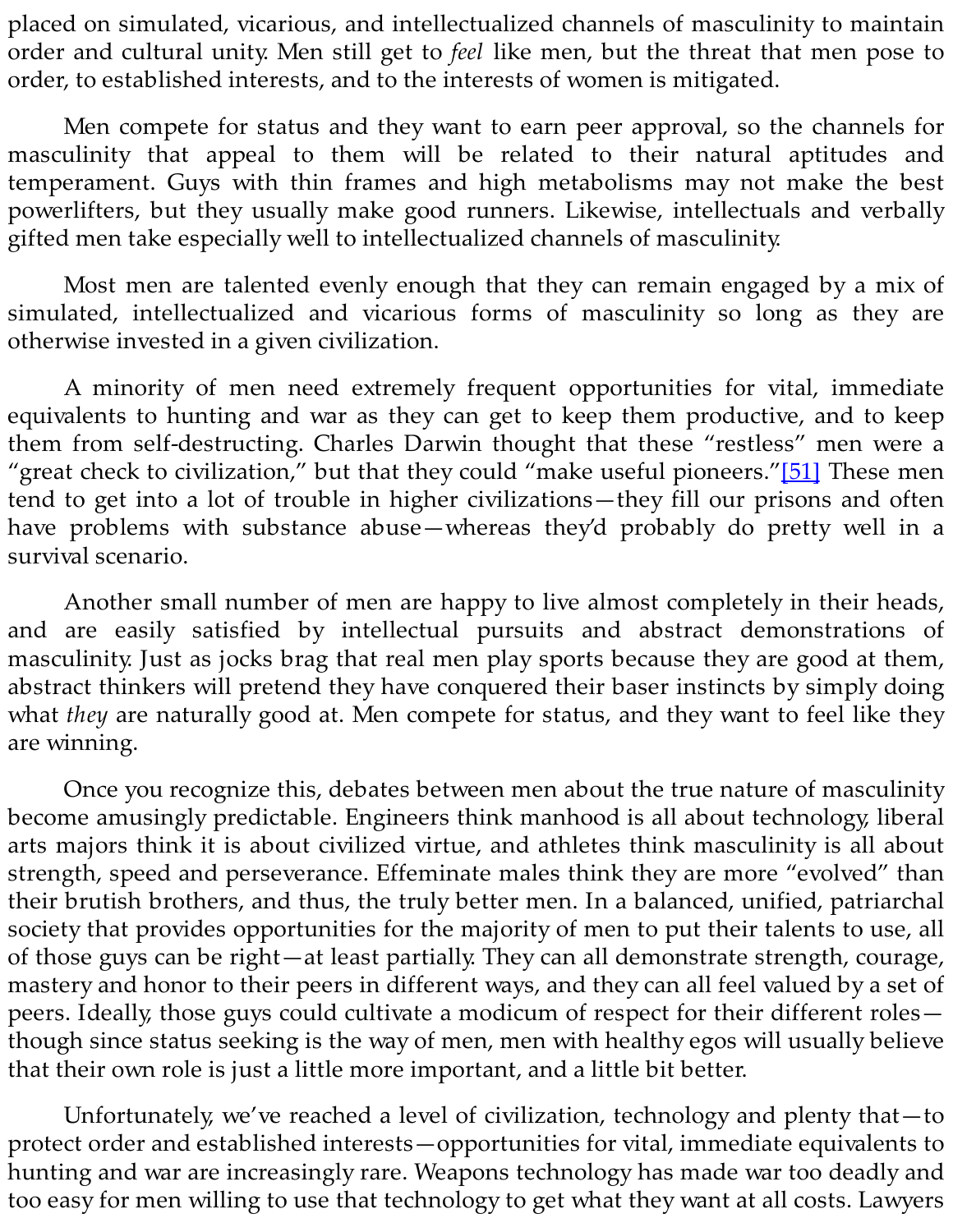and insurance companies—and more technology—have made dangerous, exciting and engaging jobs safe, easy and boring. Only a select few guardians, workers in shrinking and outsourced fields and men who favor intellectual channels of masculinity are satisfactorily engaged in activities where they feel like they are risking, struggling, and winning. Everyone else is just playing around, and they know it. Men are dropping out and disengaging from our slick, easy, safe world. For what may be the first time in history, the average guy can afford to be careless. Nothing he does really matters, and—what's worse—there is a shrinking hope of any future where what he does *will* matter.

Pornography is not the same as sex. It's a substitute for it. Would pornography lose its appeal without the possibility of sex? Will war and survival simulations be enough without even the remotest possibility of war or strife? Will they simply become empty, depleting, and depressing?

This is one reason why people love zombie movies and "disaster porn" so much. The apocalypse—any apocalypse—offers an opportunity. As the back cover of *The Walking Dead* comic book reads, "In a world ruled by the dead, we are forced to finally start living."

The compromise between modern civilization and manliness promoted by intellectuals is, predictably, an increased emphasis on intellectualized channels for masculinity. There are a few problems with this.

For starters, not all men are intellectuals, so they are going to suck at that game. No one likes losing all the time—ask any nerd or fag who has been bullied. If only a minority of men are intellectuals, and intellectualized masculinity is all we have, the majority of men are going to feel like they are losing all the time. If you want to create a society of listless antisocial losers, convince the majority of your men that they're already losing, and that no matter what they do, they will never be able to win.

What's the point in trying if you know the game is rigged?

*For the satisfaction of knowing you are contributing to the greater good?*

That's just the kind of stupid thing an intellectual would say.

Another problem with the complete intellectualization of masculinity is that intellectualized masculinity is pretty much equally accessible to women. Demonstrating your manliness to other men doesn't mean much if women are doing all of the same things that men are doing. "Intellectual courage" isn't particularly specific to men or the role of men. Women can be equally "intellectually courageous." Women can screw each other over in business just as well as men can—maybe even better. Women can demonstrate self-mastery, they can be good citizens. Women can be morally upright and while as a group they lag in the sciences, there are women who can compete with men in every academic field. Intellectualized masculinity is only workable when masculinity is intellectualized differently than femininity and men are not forced to compete with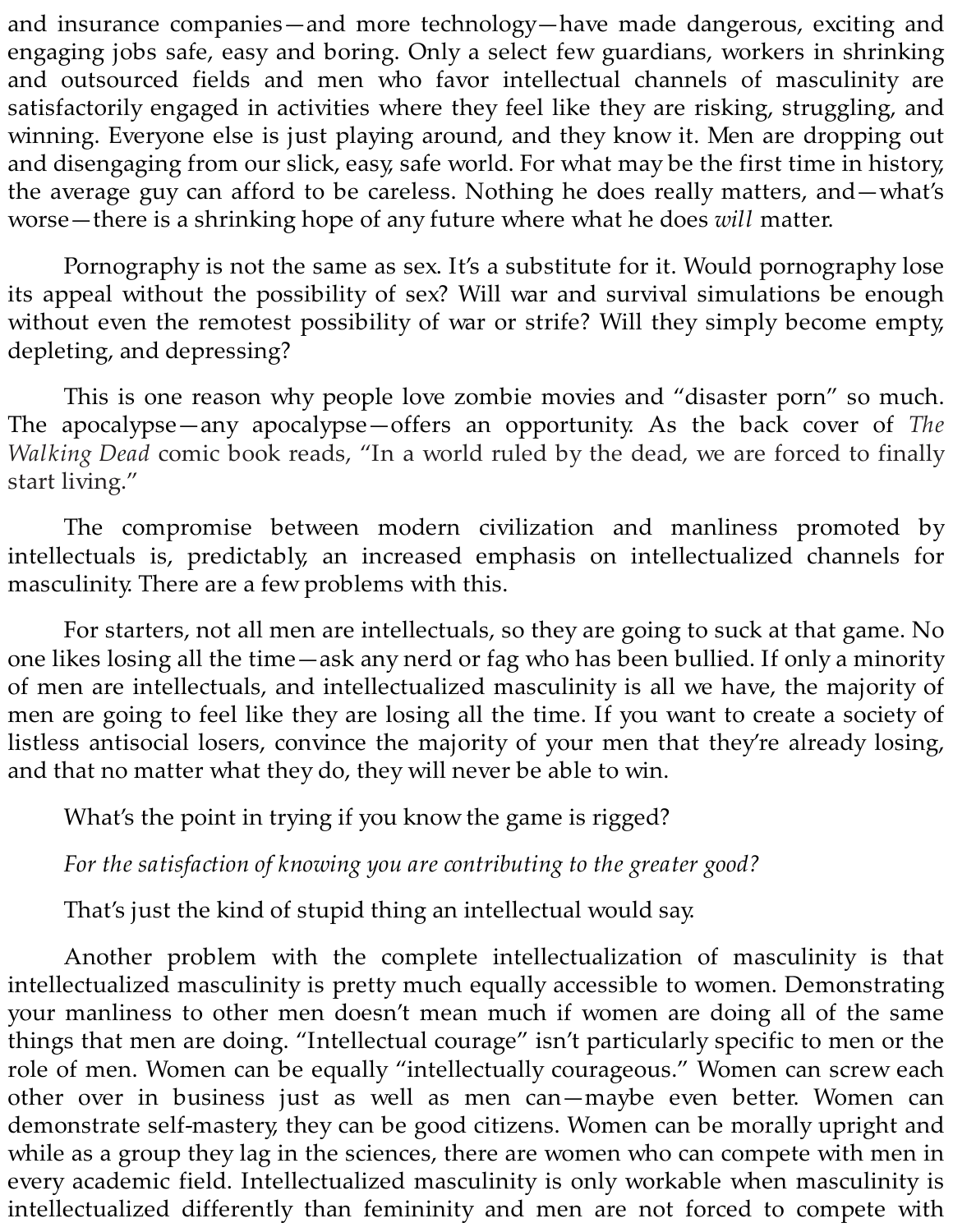women. If men are subconsciously trying to demonstrate their worthiness as men to other men, and then find themselves competing with women, it kind of blows the whole illusion.

## **The introduction of women into a field of competition short-circuits its viability as a substitute for male gang activity.**

Competition doesn't satisfy the same primal need in most men when women are involved—no matter how the women behave, or how rational the reason for including them may seem. As a general rule, if you introduce women into the mix, men either shift their focus from impressing each other to impressing the women, or they lose interest altogether and do just enough to get by.

Feminist demands for absolute equality and the integration of the sexes into war and its equivalents—combined with the looming threat of technological mass destruction and the desire of globalist elites to protect their investments against ornery gangs of men —have pushed the intellectualization of masculinity into a terminal phase: *repudiation*. Accepting the nature of men as it is and offering them equivalents to war is no longer acceptable to women or globalists. Their shared agenda has become the complete repudiation of the idea that men should want to do the things they've been selected to do.

Boys are scolded even for their violent fantasies—for the violent stories they want to hear, the violent books they want to read, the violent games they want to play. Male "demonism" is punished, pathologized, and stigmatized from cradle to campus. Even the good guys are treated like bad guys for ganging up, for being "xenophobic," patriotic, or too exclusive. Video games, fighting sports, and movies are decried for being "too violent." Football is deemed "too dangerous" by many overprotective parents. Everyone is supposed to agree that violence is never the answer—unless that violence comes from the cutting edge of the State's axe.

Only those natural ascetics and intellectuals will truly be satisfied by the repudiation of gang masculinity as a substitute for gang masculinity. For most men, this repudiation of the role of men and our species' basic survival strategy will feel—rightly like self hatred and oppression. The Way of Men is to gang up and fight each other, or fight nature. Teaching men to despise that is teaching them to despise their history, to hate their own talents and to reject their natural place in the world.

### **The repudiation of violent masculinity is the murder of male identity.**

It's handicapping them and condemning them to a life of losing by cutting off their best chance at winning. Cultural repudiation of The Way of Men extinguishes the dream of virile action and makes its equivalents seem hollow and base. It erases the secret hope of men—the fantasy that one day they will be tested, that one day they will be thrust into a dire world at the bloody edge between life and death where everything they do will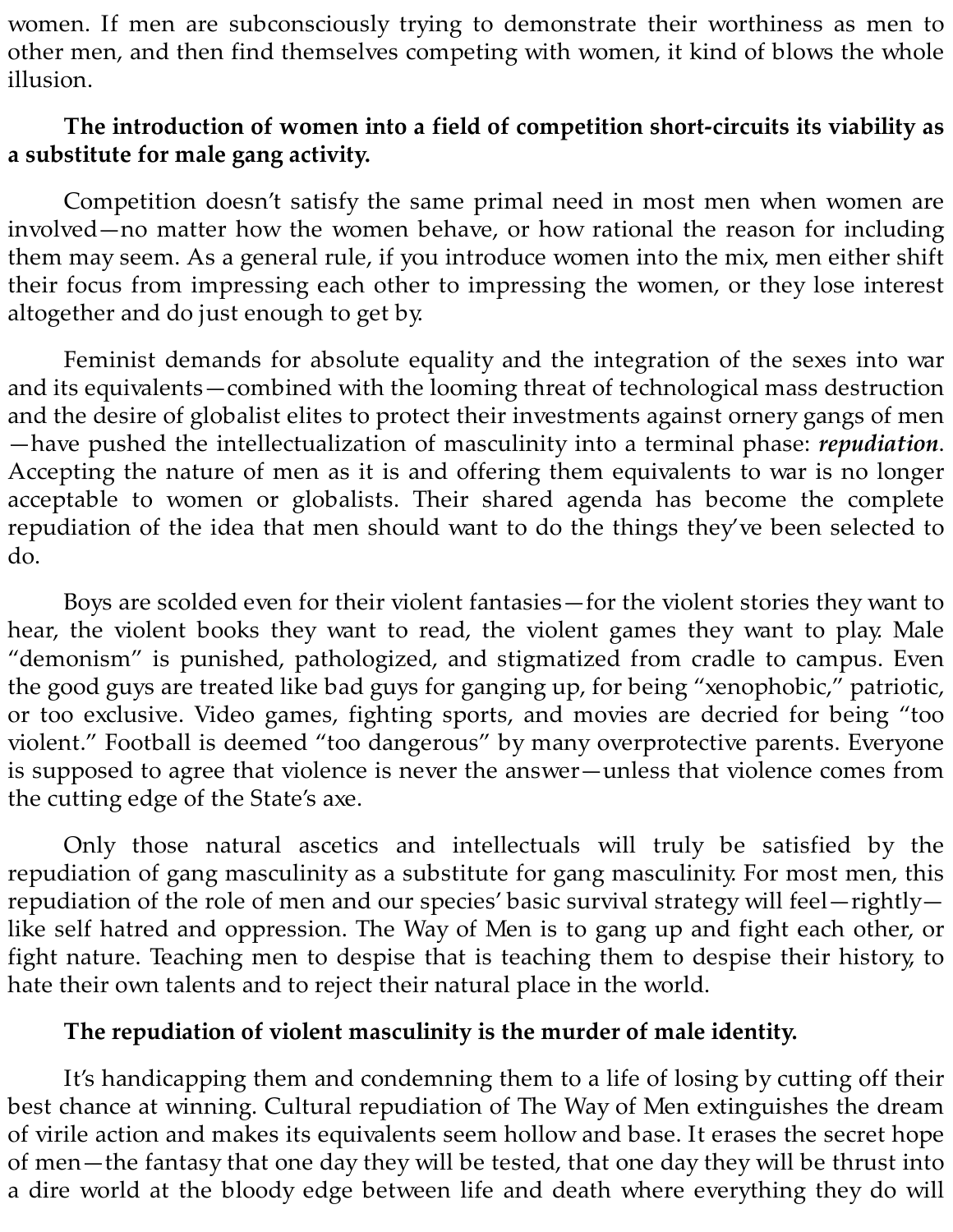really matter.

In a recent column for *Asia Times*, Spengler argued that cultures facing their own imminent demise implode or lash out. They operate under a different standard of rationality, like a man who has been diagnosed with a terminal illness. Our modern idea of rational behavior fails to comprehend that kind of spiritual crisis. He wrote:

"Individuals trapped in a dying culture live in a twilight world. They embrace death through infertility, concupiscence, and war. A dog will crawl into a hole to die. The members of sick cultures do not do anything quite so dramatic, but they cease to have children, dull their senses with alcohol and drugs, become despondent, and too frequently do away with themselves. Or they may make war on the perceived source of their humiliation."[\[52\]](#page-99-16)

The restless men who sense that they will never be pioneers—who will never build the fire, keep watch over the camp or fight for their lives—may turn out to be the check of civilization. Look at what hopeless, directionless, angry young black men have done to the cities that were never theirs. See how well the once-proud Aztecs reacted to the rape of their cities and foreign rule. White men are equally capable of bringing down a future they have no place in—a future built on dreams that are not their own.

The emotional needs of men are not being met by a world that repudiates The Way of Men, but so long as their material needs are being met, men may choose not to make war against the world. As long as they have enough stuff, enough food, enough distractions—men may be content to dull their senses, tune out, and allow themselves to become slaves to the interests of women, bureaucrats and wealthy men.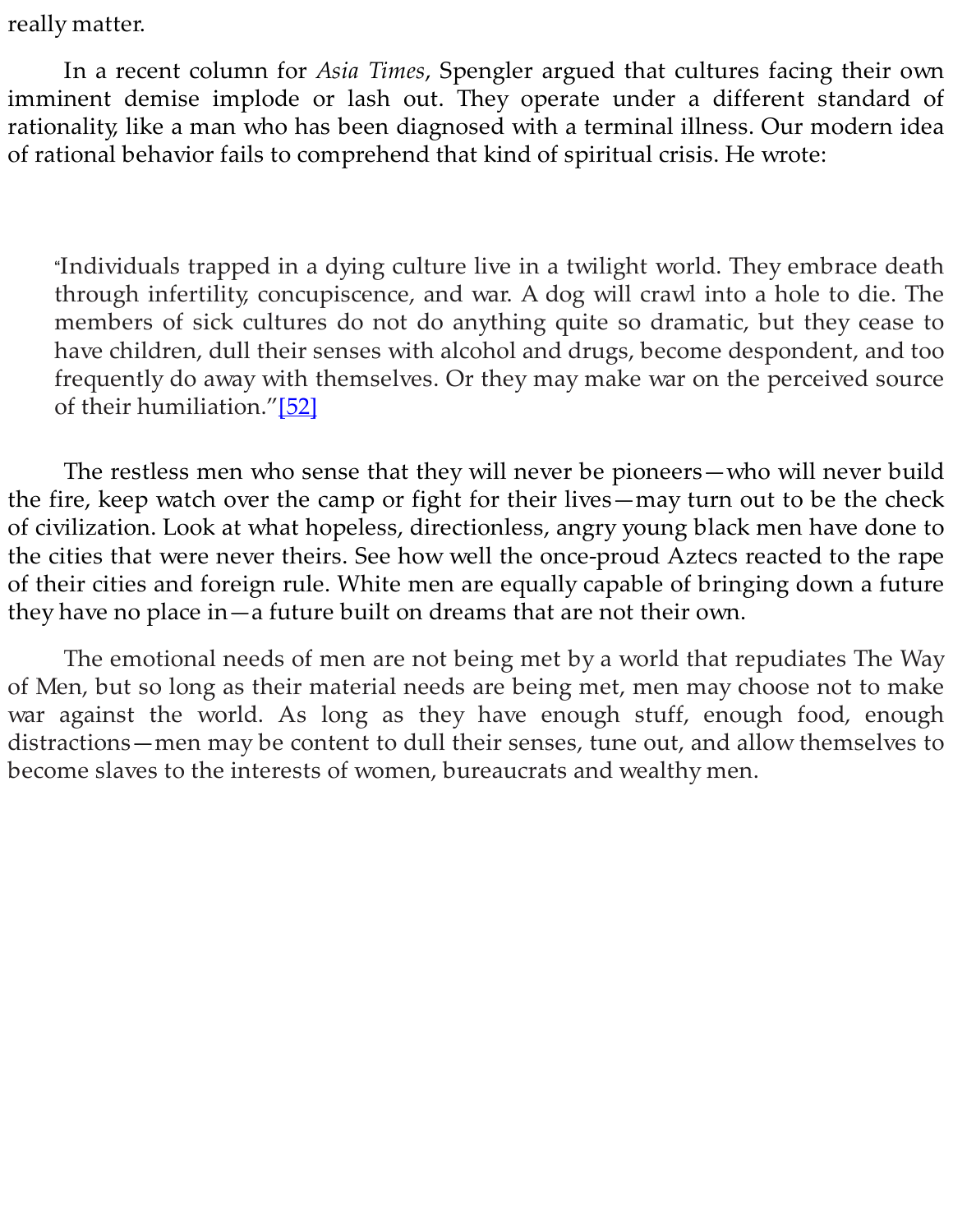# **The Bonobo Masturbation Society**

What would happen if men got spoiled, gave up and gave in to women completely? How would that society operate?

The evolutionary theory of parental investment suggests that because reproduction is costly, members of the sex which makes the lesser parental investment will compete for sexual access to whichever sex makes the greater parental investment. In humans and most mammals, females are forced to make the greatest investment in reproduction.

Human females carry their children for nine months, and they are highly vulnerable and less mobile during the later stages of pregnancy. Giving birth itself is traumatic, and death during childbirth was more common in the past than it is today. After birth, the mother remains especially vulnerable for a short period, and a human child is extremely vulnerable for several months, and will remain vulnerable for several years. Nursing is another investment required of human mothers until recently.

Human males have it comparatively easy. We can pass on our genes in a matter of minutes, and then skip town unless we are persuaded to stick around by females, social controls or shotgun-wielding fathers.

Human males evolved to compete for access to females because female reproductive investment is a valuable prize. Males can exist in the all-male world of the gang, but females quite literally represent the future. Men create a perimeter and establish security. They create a rudimentary hierarchy, order and seminal culture of *us* vs. *them*. To perpetuate the *us*, they need women. So they try to figure out how to get women, and how to get "access to their reproductive investment."

Major West, a character in the zombie movie *28 Days Later*, tells a story reminiscent of the founding of Rome. He gives the rationale for the rape of the Sabine women in just a few lines:

"Eight days ago, I found Jones with his gun in his mouth. He said he was going to kill himself because there was no future. What could I say to him? We fight off the infected or we wait until they starve to death... and then what? What do nine men do except wait to die themselves? I moved us from the blockade, and I set the radio broadcasting, and I promised them women. Because women mean a future.["\[53\]](#page-99-17)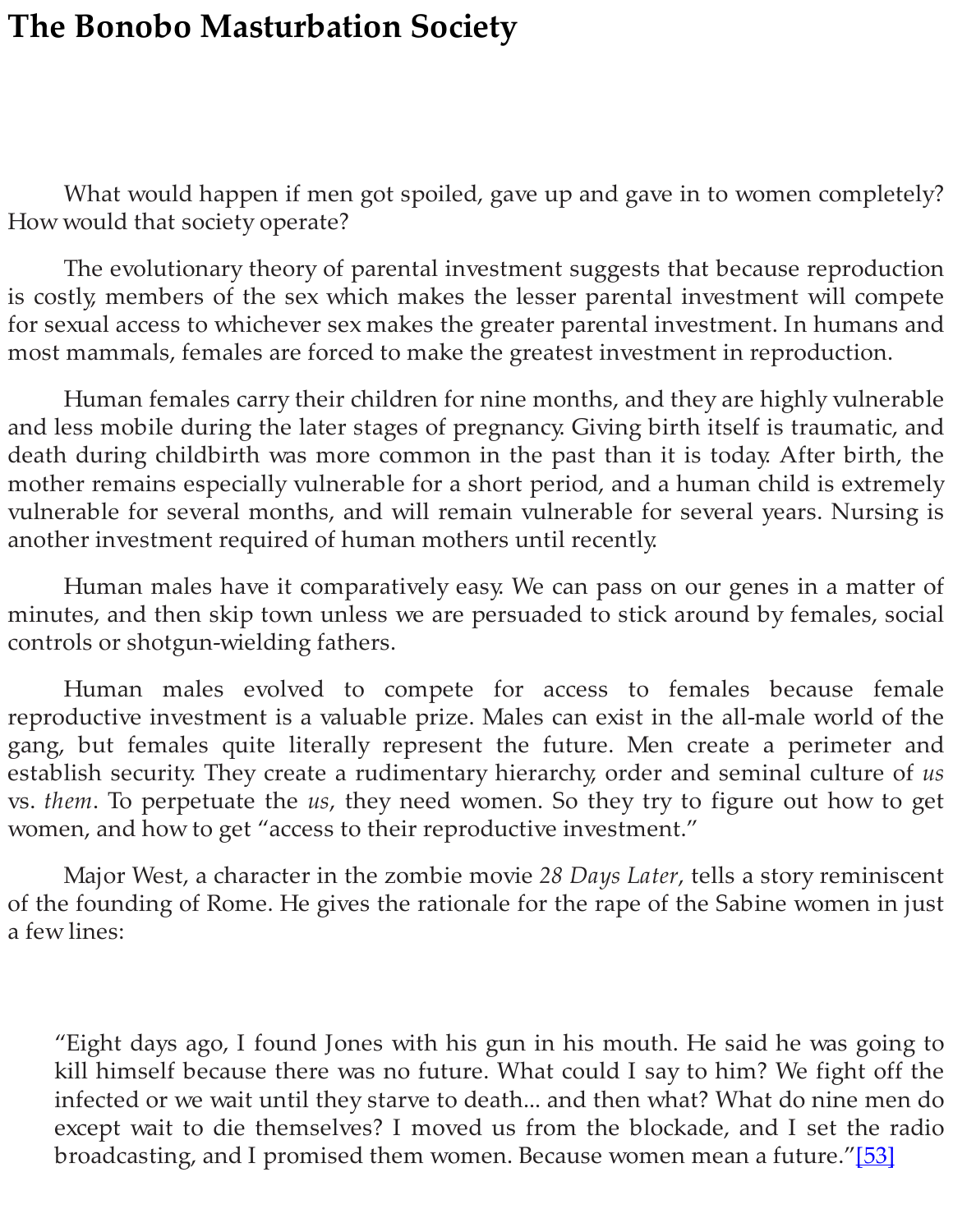The Way of Men is the Way of The Gang, but a gang of men, alone, has no future. The all-male gang ends with the death of the last man. Men want to be remembered, they want their tradition to survive, and they want sex. Ultimately, these psychological mechanisms and desires will allow them to pass on their genes. When there is competition for resources—including women—it is good strategy for a gang of men to create a patriarchal hierarchy, eliminate neighboring rival gangs, take their women, and protect the women from rival gangs. This is exactly what many primitive tribes do. This is the basic strategy of the gang.

What happens when competition for resources is radically reduced?

What happens when women get *their* way?

Two of our closest primate relatives, chimpanzees and bonobos, illustrate some of the differences between the way of males and the way of females.

Wrangham and Peterson argued that in spite of cultural determinist theories and a lot of wishful thinking about peaceful pre-historic matriarchies—the evolutionary, archaeological, historical, anthropological, physiological and genetic evidence overwhelmingly suggests that humans have always been a patriarchal, male-bonded party-gang species that engaged in regular coalitionary violence. This was a brave conclusion, because both authors seemed to be whole-heartedly against violence. As selfdescribed evolutionary feminists, they offered suggestions as to how we might end male violence now that men have the means to wreak havoc well beyond what their primitive ancestors could do with powerful arms and simple tools. Aside from selective breeding to reduce violent alpha tendencies in males—a program that seems to be underway, albeit accidentally—and the establishment of one world government, Wrangham and Peterson suggested that we look to the gentle bonobo apes for guidance.

Chimpanzees and bonobos are both close relatives of humans. Both have much in common with people, but when it comes to social structures, the chimps are more apt to live in small groups led by a hierarchical gang of males, whereas the bonobos tend to live in larger, more stable parties with a greater number of females and the females maintain coalitions that check male violence. Chimpanzees organize to the benefit of male reproductive interests, and bonobos organize to the benefit of female reproductive interests. Chimps follow The Way of Men. Bonobos follow The Way of Women.

### **The Chimpanzee Way**

Chimpanzees can mingle in larger parties if they are able to make alliances, and if food is plentiful. Chimps and humans prefer high-quality foods, and male chimps actively hunt for meat, especially red colobus monkeys. Chimpanzees compete for resources when they are scarce, so they break up into smaller gangs. This is a "partygang" social structure because of this flexibility in party size. Under stress, they revert to patriarchal gangs run by male relatives and bonded male allies. Females move (and are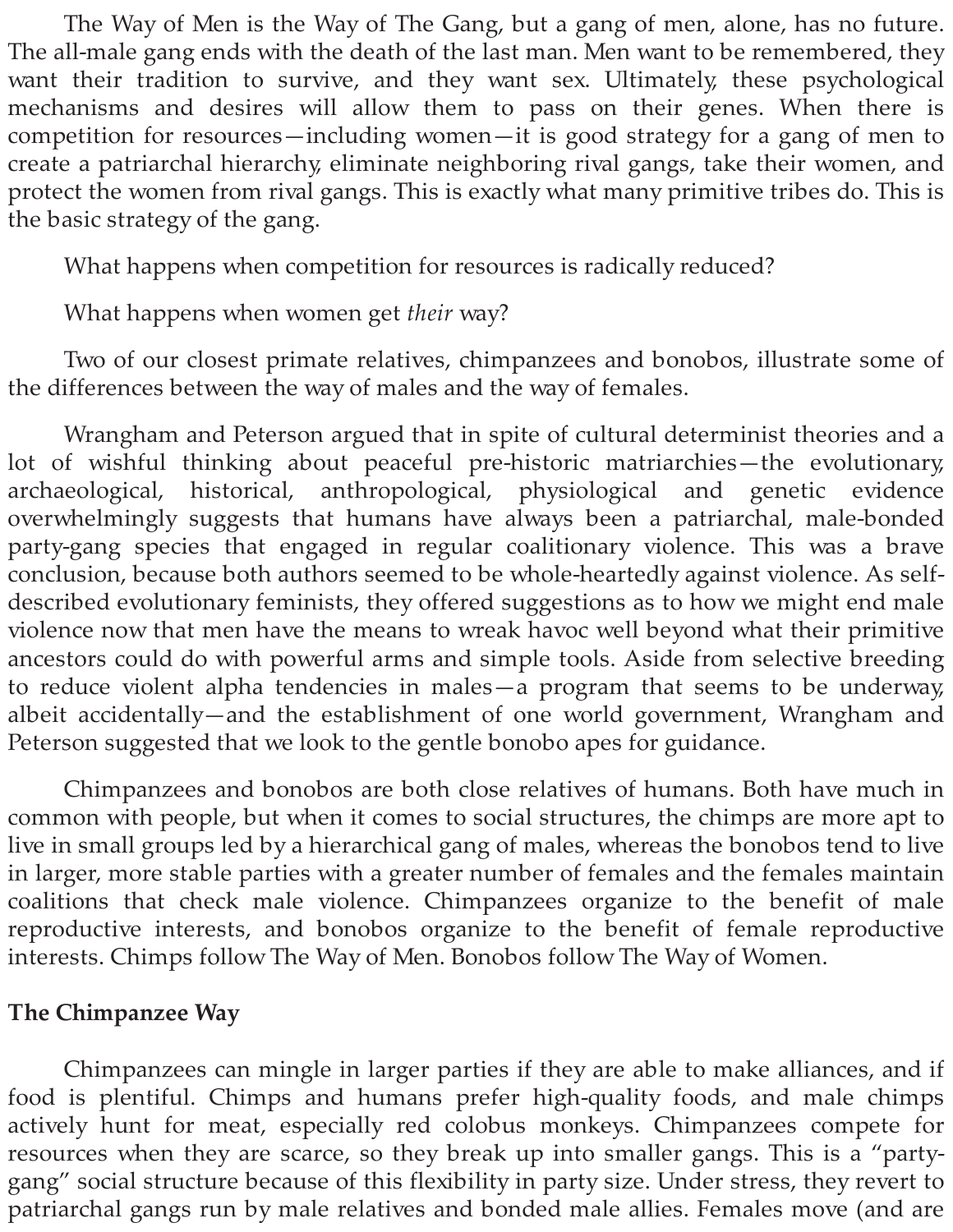moved) from gang to gang. Males compete for sexual access to females, but males also sometimes court the females and escort them away from the stress of male competition. Females who do not have children sometimes join males in hunting and raiding activities. Females are subordinate to males in the chimpanzee social hierarchy, and they are expected to demonstrate submission. When a young male comes of age, he will usually make a big show of it, and start pushing females around until they acknowledge him as an adult male. After he achieves that, he'll stop making such a big to do. However, chimpanzee males do batter females sporadically to maintain their status and show the gals what's what. Males who come of age spend a lot of time together, but also spend a lot of time competing for status with each other. Their contests are often violent, and on rare occasions two males have been known to form an alliance and murder the alpha male. Humans might recognize this as patricide or tyrannicide. For chimps, in-group competition is less important than competition with other groups. Chimpanzees and humans are the only two members of the great apes where males form coalitions to go out and raid or eliminate members of a neighboring gang. Alpha chimps will occasionally gather up other males, go out to the edge of their range, try to catch a member of another gang unaware, and murder him. This is similar to the "skulking way of war" common among primitive humans, who also engage in guerilla raiding<sup>[54]</sup>. Over time, males will pick off all of the other males of the neighbor gang, absorb the remaining females into their own group, and mate with them. Because chimpanzees hunt, defend and aggress as a coordinated gang, they have to be willing to put aside internecine competition and maintain close bonds with each other. Primatologist Frans de Waal wrote:

"…the chimpanzee male psyche, shaped by millions of years of intergroup warfare in the natural habitat, is one of both competition and compromise. Whatever the level of competition among them, males count on each other against the outside. No male ever knows when he will need his greatest foe. It is, of course, this mixture of camaraderie and rivalry among males that makes chimpanzee society so much more recognizable to us than the social structure of the other great apes."[\[55\]](#page-99-19)

#### **The Bonobo Way**

Bonobos eat many of the same foods that chimpanzees like, and they will eat meat when they find it. However, bonobos don't share their territory with gorillas, so they are able to eat the kinds of portable herbs that gorillas eat. Wrangham and Peterson believe that this is one of the key differences between chimps and bonobos. Bonobos have a staple food source that is easy to find. They don't have to compete for resources even when many foods are out of season, so they can more or less relax all year long in a peace of plenty. The males compete for status, but they seem less concerned about it because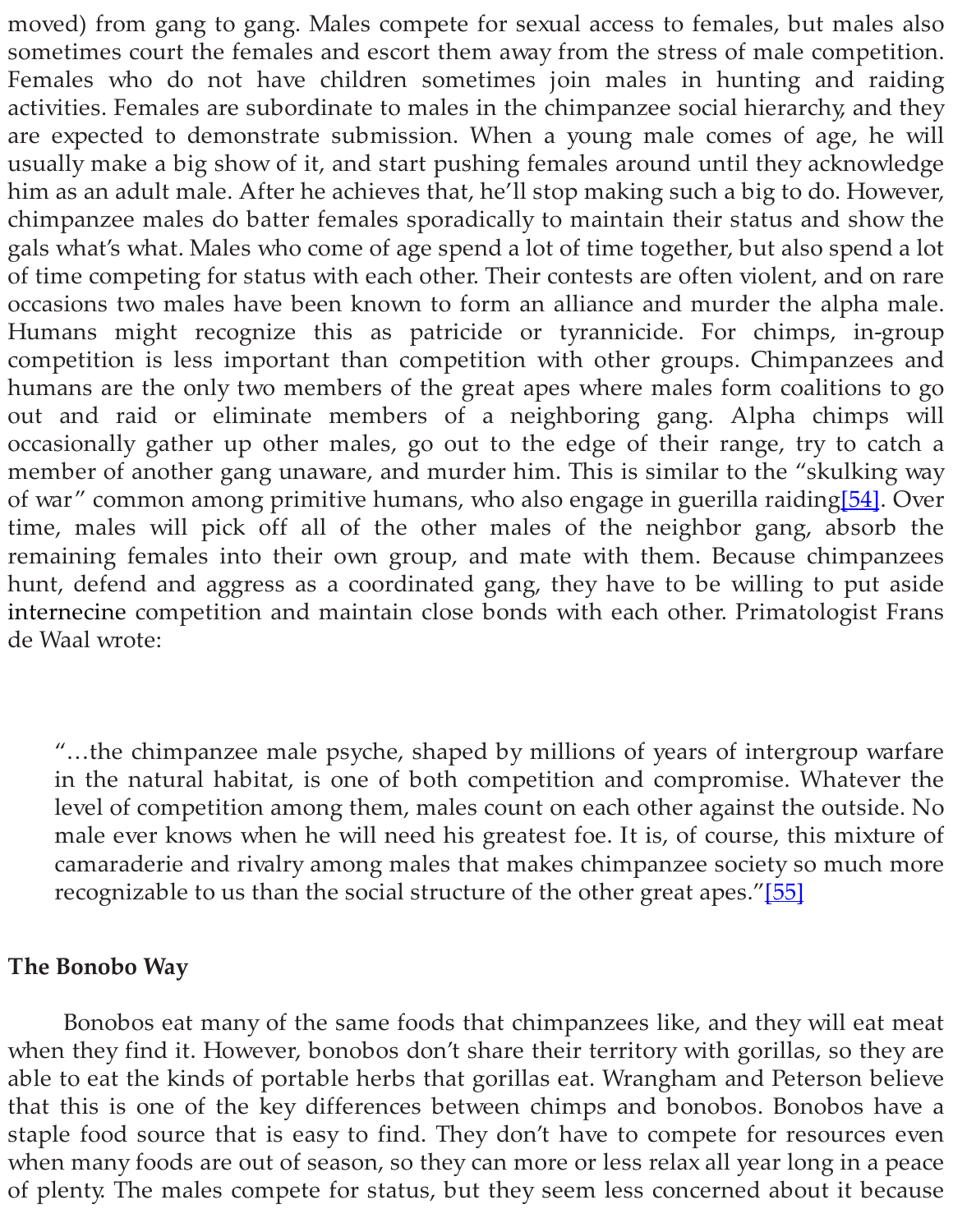status for bonobo males doesn't mean much. Bonobos don't compete for mates. Each male just waits his turn, and the females are happy to oblige anyone who comes knocking. For the bonobos sex is social, and bonobos have both homosexual and heterosexual sex. Bonobo males don't know who their kids are, because any of the kids could be their kids. The mother makes all of the parental investment. Bonobo males do know who their mothers are, and they remain bonded to them for life—they often follow their mothers around throughout adulthood, and mothers intervene in conflicts on a behalf of their sons. Males don't spend a lot of time together in bonobo groups, but females build strong friendships with one another. When males start trouble, the females band together to put a stop to it quickly. Bonobo females are in charge. When one group of bonobos comes in contact with another group, the female bonobos will be the ones who make the peace, and generally they will start engaging in *hoka-hoka* with each other *—*that's what natives call bonobo girl-on-girl action. Then the females will start mating with the males from the opposite group. The males just sit around and watch, shrug their shoulders and eventually join in.

#### **A Conflict of Interests**

Bonobos and chimpanzees are adapted to different environments, and their social structures follow from what those environments have to offer. Bonobo society favors female interests. Female coalitions hold sway over politics, and female bonding is more important than male bonding. Males are bonded to their mothers and don't know who their fathers are. Females stay together for life. In chimpanzee society, females are somewhat isolated and stay with their young when they are children, while males enjoy both rivalry and camaraderie, and stay with their fathers, brothers and male friends for life. Chimpanzee society favors male interests.

Wrangham and Peterson believe that bonobos offer a "threefold path to peace" because they have managed to reduce violence between the sexes, reduce violence between males, and reduce violence between communities.[\[56\]](#page-99-20)In response to the mass destruction inherent to modern warfare, many men have searched for ways to abandon the "warfare system"[\[57\]](#page-100-0) that attends patriarchy, and they have looked to women for guidance on coalition building and finding a more peaceful way to live.

Those who believe human warfare is somehow unnatural will find little objective support for this theory in history or the sciences. Human societies are complex, and aspects of both bonobo and chimpanzee patterns are familiar enough. But male aggression, male coalitional violence, and male political dominance have all been identified as "human universals"—meaning that evidence of these behaviors have been found in some form in almost every human society that has ever been studied.[\[58\]](#page-100-1)

Scientists only began to study bonobos as a separate and distinct species in the 1950s, because bonobos evolved in a small, sheltered range. Chimpanzees have a much larger range, and have adapted to more diverse environments. Humans and chimps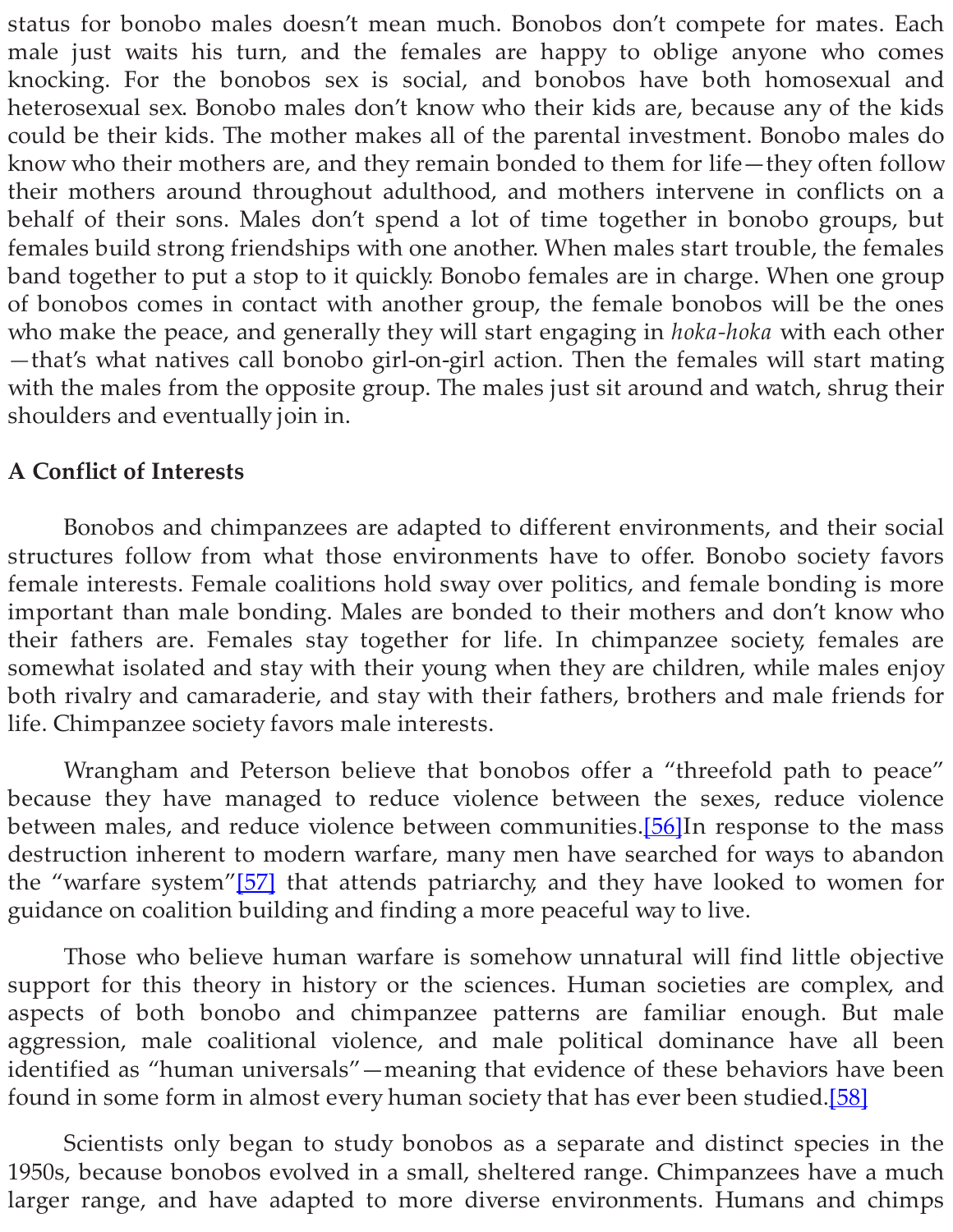clearly have more in common in terms of social organization. It is likely that while humans are smarter and have far more complex social arrangements than chimpanzees, male bonding and male coalitional violence have been constant features of human and pre-human societies.

The following table shows the differences between various aspects of chimpanzee societies and bonobo societies—it shows two ways, two extremes.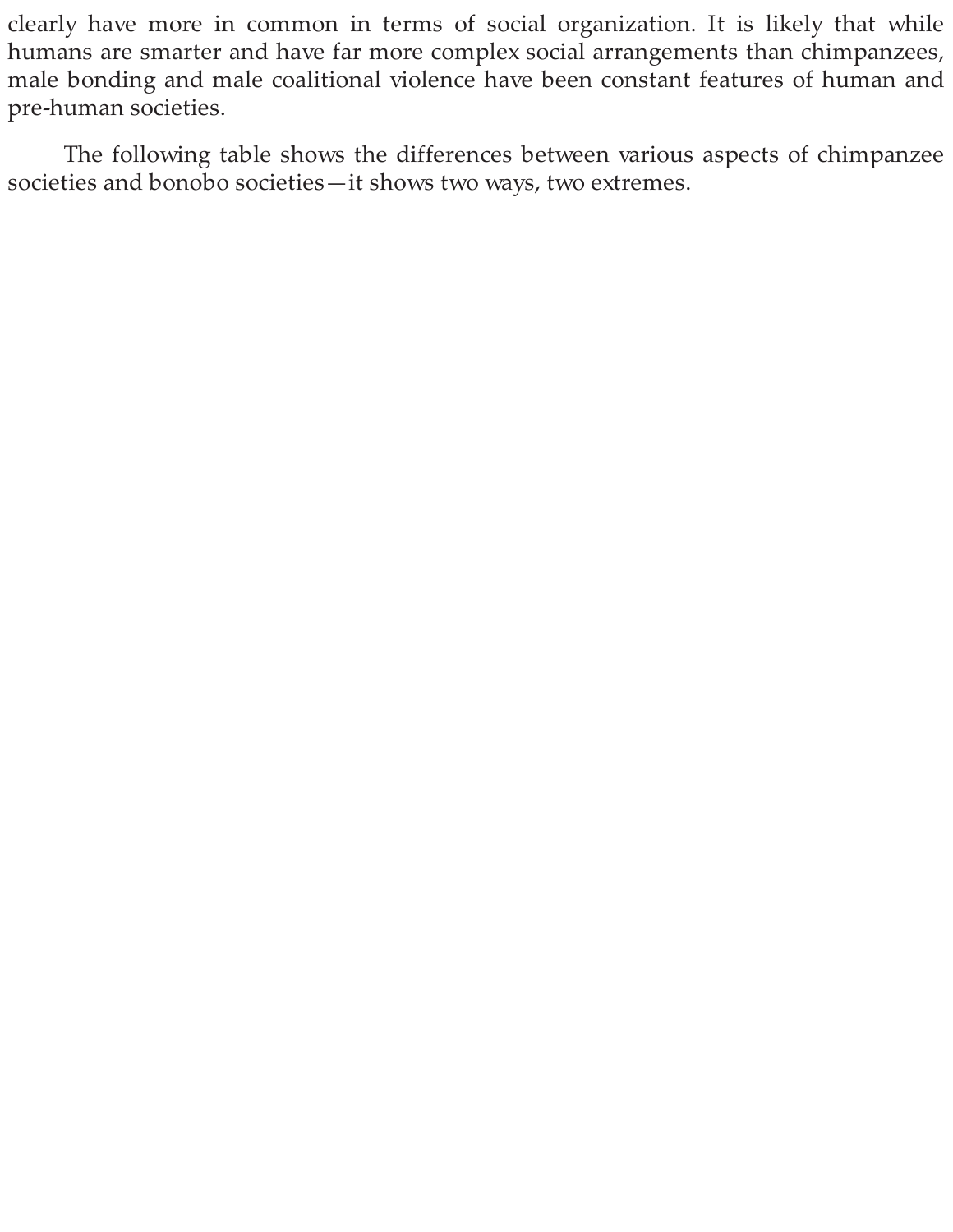# Male Interests vs. Female Interests

|                                       | Male Interests<br>(Chimpanzees)                                                                                                                              | <b>Female Interests</b><br>(Bonobos)                        |
|---------------------------------------|--------------------------------------------------------------------------------------------------------------------------------------------------------------|-------------------------------------------------------------|
| Resources                             | Variable, sometimes<br>difficult to obtain                                                                                                                   | Readily Available                                           |
| <b>Hunting Priority</b>               | High                                                                                                                                                         | Low                                                         |
| Male Alliances                        | Yes                                                                                                                                                          | No                                                          |
| <b>Female Alliances</b>               | No                                                                                                                                                           | Yes                                                         |
| Sexuality                             | For mating                                                                                                                                                   | For pleasure and<br>socialization                           |
| Homosexuality                         | Minimal, uncommon                                                                                                                                            | Frequent, common                                            |
| Political Dominance                   | Males                                                                                                                                                        | Shared, but female<br>coalitions have most<br>influence     |
| Males - Parent Bonding                | Father, Brothers,<br>patrilineal<br>Males spend time with<br>mothers during youth,<br>with males for the rest of<br>their lives, with females<br>for mating. | Mothers                                                     |
| Females - Parent Bonding              | Mothers, females may<br>leave gang                                                                                                                           | Mothers, matrilineal,<br>females generally stay<br>in party |
| <b>Males Batter Females</b>           | Yes                                                                                                                                                          | No                                                          |
| Males Rape Females                    | Yes, but rare                                                                                                                                                | Why bother?                                                 |
| Females acknowledge<br>Male Dominance | Yes                                                                                                                                                          | No                                                          |
| Range Defended                        | Yes                                                                                                                                                          | Sometimes                                                   |
| <b>Intergroup Raiding</b>             | Yes                                                                                                                                                          | No                                                          |
| <b>Border Patrols</b>                 | Yes                                                                                                                                                          | No                                                          |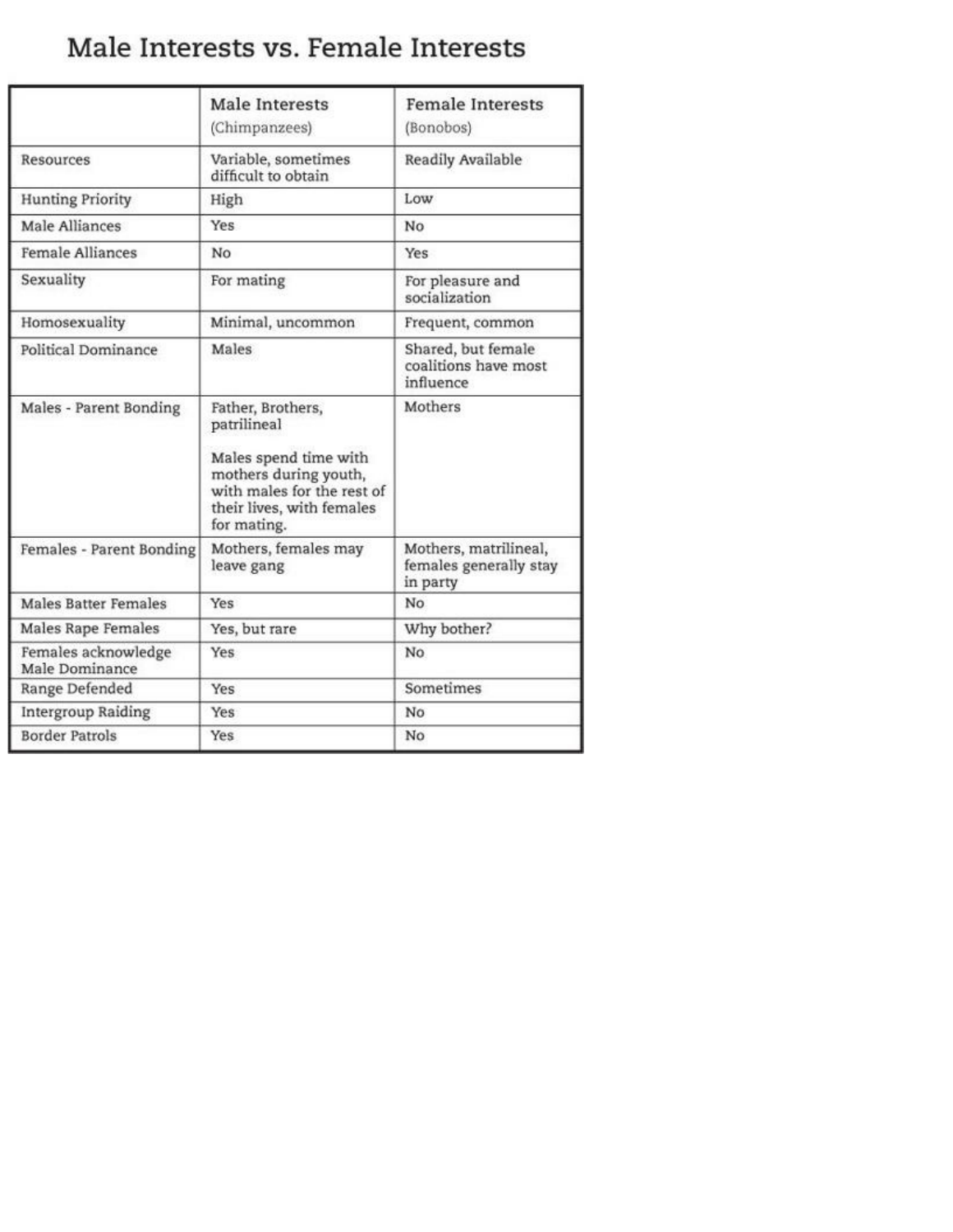Some researchers have suggested that bonobos aren't as peaceful as Wrangham and Peterson believed, but it does seem clear that they are more peaceful and matriarchal than chimps, and that their lifestyle is similar to what I've described.

As a metaphor for what happens to men living in a secure peace of plenty like our own, the bonobo way looks eerily familiar.

Aren't most men today spoiled mamma's boys without father figures, without hunting or fighting or brother-bonds, whose only masculine outlet is promiscuous sex?

Wars against men are known to fewer and fewer of us. Mandatory conscription for the Vietnam War ended the year before I was born. Since then, the United States has effectively created a class of professional contract soldiers who do the government's fighting in faraway lands. Average men know more about collegiate basketball than they know about a given overseas conflict.

Like the bonobos, we don't have to worry about hunger. We barely have a reason to get up off the couch. Until the recent extended recession, jobs were fairly easy to come by, and almost all of the men who wanted to work were able to get a job. Welfare and social assistance programs provide safety nets for many others, and few American men living today grew up in a home without a television. True hunger and poverty and desperation, the way people know it in Africa, is rare even for those who are officially considered poor. Diseases that wiped out populations in the past are treatable, and people recover fully from injuries that would have been fatal one hundred years ago. If anything illustrates the surreal plenty we live in today, it is the fact that we have problems like epidemic *obesity.* People are able to sit in their homes and eat until they are so fat they can't move.

Americans are obese in part because they simply don't *do* enough. It's hard to find a job doing the kind of back-breaking work our ancestors did. I know, because I'm the kind of person who thinks a temp job digging ditches sounds like fun. *I've actually looked.* Our bodies have a tremendous capacity for work when we are conditioned for it. The human body is made to work hard. When there is no work to do, our physical health deteriorates. Doctors have to tell people to walk like it is some kind of breakthrough exercise technology. Once, I watched in awe as a personal trainer authoritatively led a pair of forty-something adults on a walk around their own neighborhood. He was a seventyfive dollar an hour human dog-walker.

The rest of us go to the gym to "work out," which is just a substitute for doing physical work. People who answer emails for a living go to a special building where they trick their bodies into thinking they are actually doing the kind of work humans evolved to do. Activities like sandbag training and stone lifting and barefoot running are becoming popular. It's only a matter of time before someone comes up with a way to market a fitness craze where people run around spearing rubber mammoths.

The goal of civilization seems to be to eliminate work and risk, but the world has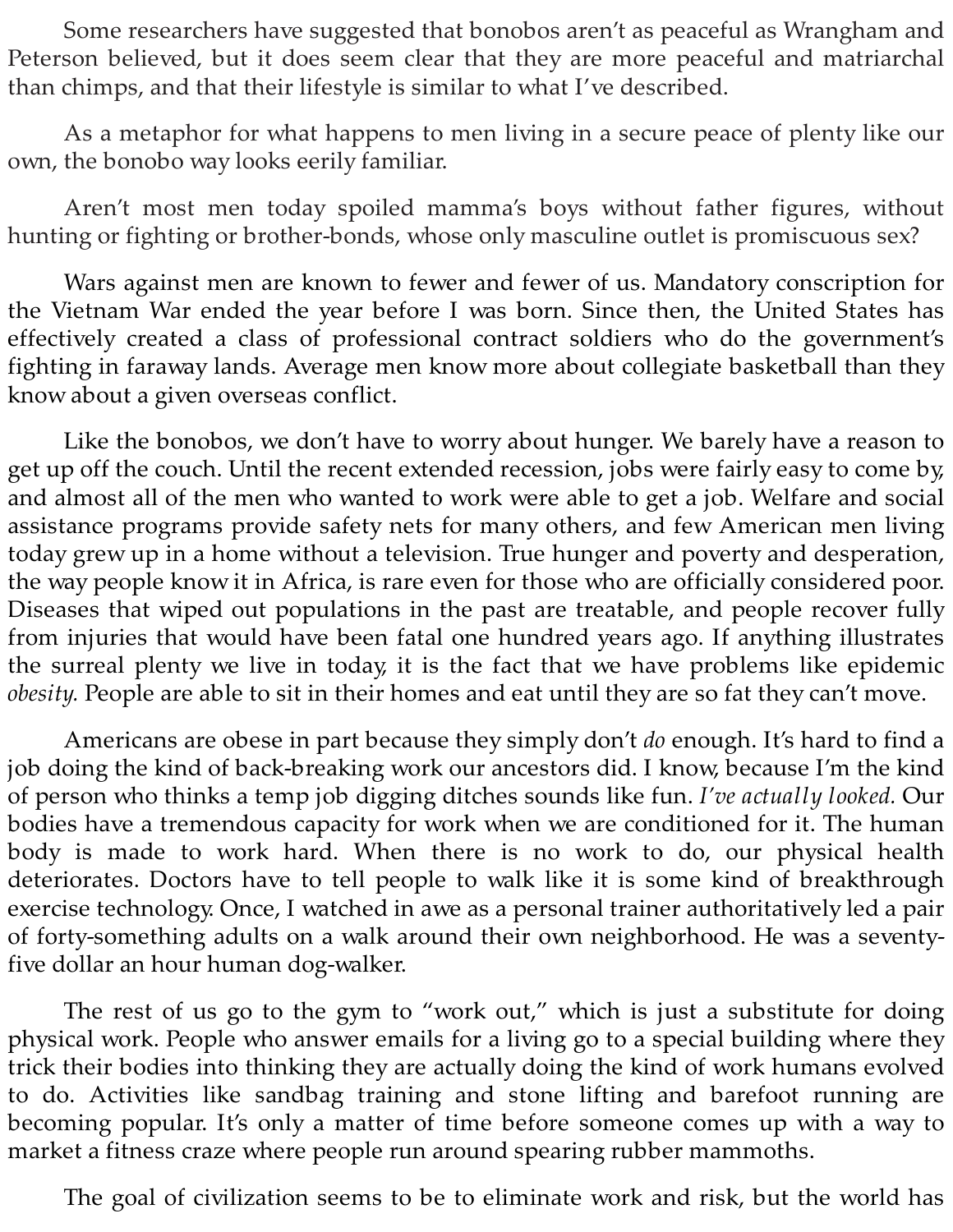changed more than we have. Our bodies crave work and sex, our minds crave risk and conflict.

It has always been striking to me that even in our most popular visions of the future, we have been unable to eliminate conflict. Take *Star Trek*, for instance. On the surface, *Star Trek* is a modernist, feminist, egalitarian dream. Men and women and people of all races work side-by-side in a one-world meritocracy that seeks peace across the universe. But our fantasy isn't the peace, it's the conflict. Without some conflict between *us* and *them*, there is no plot. On *Star Trek,* they're always fighting someone. Many are attracted to peaceful platitudes like the ones heard in John Lennon's "Imagine," but people aren't actually very good, or very interested, in imagining a future without conflict. If someone wrote a sci-fi show without conflict, would anyone watch?

We are pretty good, however, at imagining inventive ways to masturbate our primal natures with "safe" virtual, vicarious, and abstract pleasures.

Our society has almost no tolerance for unsanctioned physical violence. Children are expelled from school for fighting, and something as historically common as a weaponless, drunken brawl can land men in court or in jail.

As coalitions of females, pandering politicians and fearful men organize to childproof our world, to ban guns and regulate violent sports, men retreat to redoubts of virtual and vicarious masculinity like video games and fantasy football because it's all they have left.

People are also seeking out other non-violent forms of simulated risk and "safe" adventure. From skydiving and bungee-jumping to guided mountaineering and adventure races, men and women are coming up with more and more ways to simulate the primitive human experience. Women and men have similar drives in different degrees, and what I've noticed while participating in 5Ks and CrossFit and the "Warrior Dash" is that after the novelty of it wears off, attendance often becomes increasingly female. While some women participate competitively, many more women enjoy these experiences socially and emotionally, stopping along the way to cheer and encourage their struggling sisters. I get the sense that many husbands and boyfriends recognize the masturbatory, "feel-good" nature of these activities and shrug their shoulders, wondering why they would run through the mud in ninety degree heat *for no good reason.* From an evolutionary standpoint, it makes sense that women would tend to prefer and be more satisfied with "safe" and "fun" risk simulation, while men would long for real competition, real risk, and the potential of real status gains. The carefully orchestrated, sanitized, padded, insured and permitted exercise rarely compares to the fantasy of virile action and meaningful risk.

In video games, at least men experience *virtual* death.

As physical competition for resources has decreased, sex has become increasingly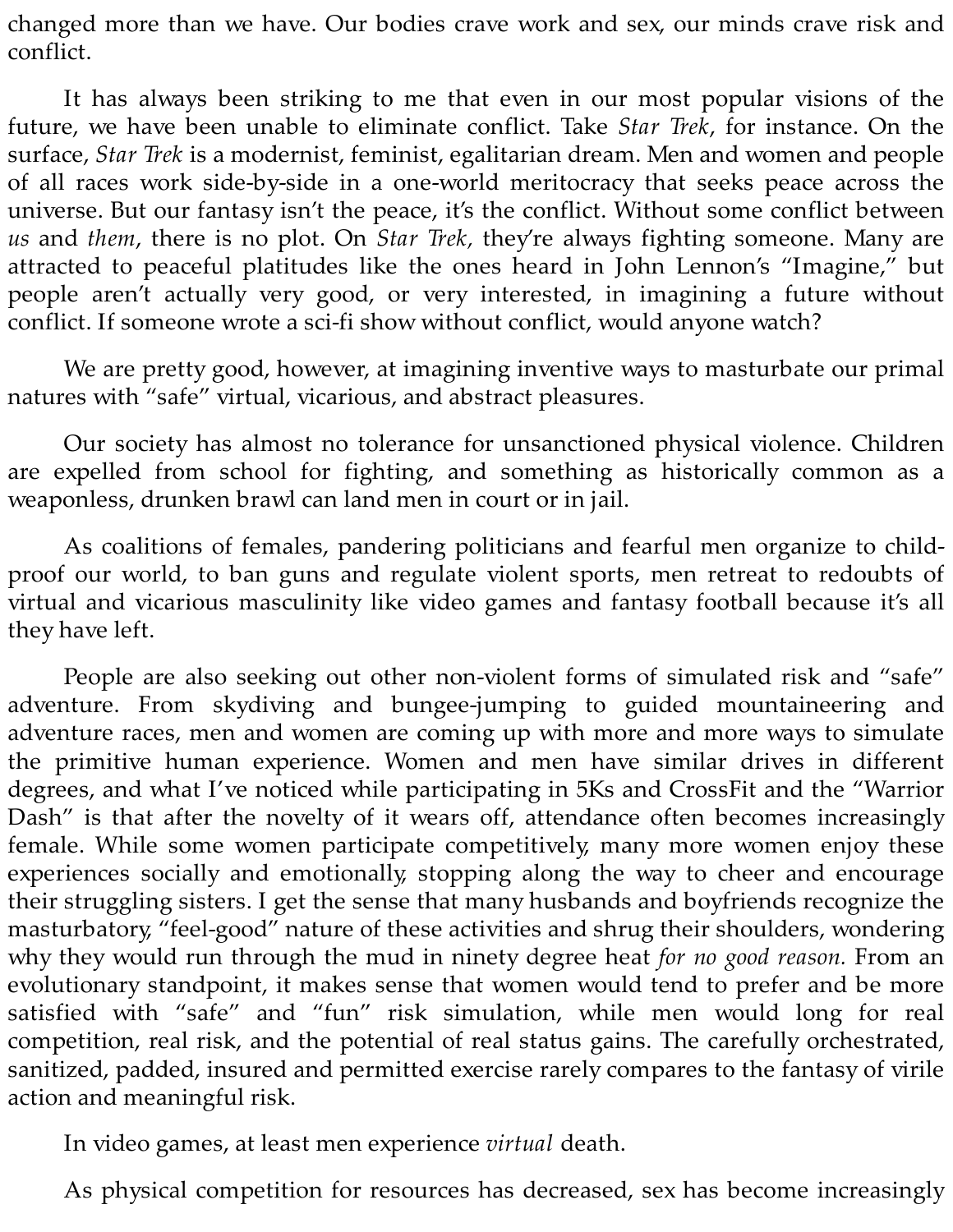social, as it is for the bonobos. Men and women hook up to satisfy their primal drive to reproduce. To the chagrin of masculinity's reimaginers, women still respond sexually to the kinds of "alpha" traits and behaviors in men that would have made them good hunters and fighters. Displaying strength, courage and mastery signals genetic superiority and high male status to women—even women who have no plans to reproduce. Men seek out women who appear to be hearty and fertile, and women trick men's monkey brains with lipstick, liposuction and breast implants. Sex today is increasingly disconnected from mating, and for many it has become a matter of "masturbating with someone else's body."

<span id="page-72-1"></span><span id="page-72-0"></span>In many cases, what that body offers is a disappointment compared to the risk-free sex that men can have virtually and vicariously through immediately available, high-quality pornography. In 2003, feminist Naomi Wolf<sup>[\[59\]](#page-100-0)</sup> and writer David Amsden<sup>[\[60\]](#page-100-1)</sup> wrote that the simulated sexual experience was turning many men off to sex with real women, who felt that they had to compete with pornography for the attention of men.

2003…wasn't that back when people actually still paid for porn, and a gigabyte still sounded like a big file? Today young men can download high definition pornography in moments and watch it on the same dazzling big screen television that they bought to watch the Super Bowl. *New York Magazine* followed up in 2011 with a story titled, "He's Just Not That Into Anyone" wherein the author reported faking an orgasm during real sex, but having no problems climaxing when watching porn. Some of the men he interviewed for the story told him that they were experiencing erectile dysfunction during real sex, and others told him they had to replay scenes from porn to get off while fucking their wives. Singer John Mayer confessed to *Playboy* magazine that there had probably been days where he had seen three hundred vaginas before getting out of bed. [\[61\]](#page-100-2)

<span id="page-72-2"></span>Our world isn't offering men more paths to virile fulfillment or vital experience.

What the modern world offers average men is a thousand and one ways to safely spank our monkey brains into oblivion.

Is it any wonder that some men ask themselves, in lucid moments between masturbating to various forms of vicarious sex and violence, what Betty Friedan wrote that educated housewives were asking themselves in the fifties:<sup>[\[62\]](#page-100-3)</sup>

## <span id="page-72-3"></span>**"Is this all?"**

We were born into a peace of plenty, a pleasure-economy, a bonobo masturbation society.

The future that our elite handlers have in store for us advertises more of the same. More detached pleasure, less risk, freedom from want, more masturbation. Reimaginers of masculinity offer us metaphorical battles to fight, but in the real world the most meaningful battles will be "fought" between elite bureaucrats and experts and wealthy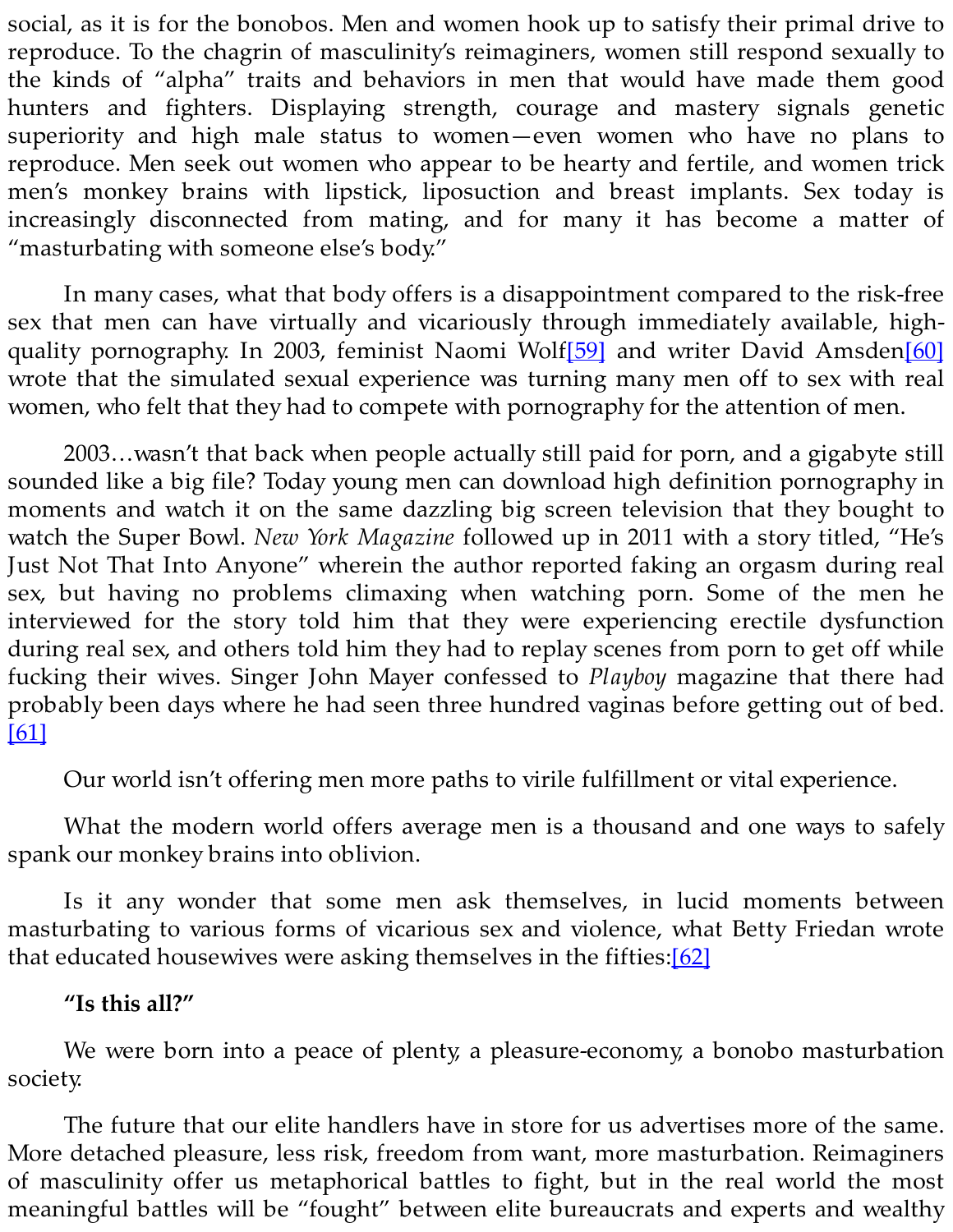managers who believe they know what is best, while the rest of us shuffle off to boring, risk-free jobs to do idiot work and stare at the clock, waiting to go home and furiously indulge ourselves in whatever form of vicarious or virtual primitive experience gets us off.

Cosmopolitan journalists from elite schools like Betty Friedan filled women's imaginations with fantasies of exciting big-city careers that only a few could ever hope to attain. For every woman living that fantasy today, there are a bunch of women scanning merchandise through a checkout line at some big-box retail store, or doing repetitive data-entry in some gray office. In the East, women are answering our phone calls or performing monotonous assembly line tasks in factories. This is called "progress." Many of those women would probably rather be spending more time actively engaged in the lives of their children, but they no longer have the choice to stay home.

The cost of civilization is a progressive trade-off of vital existence. It's a trade of the real for the artificial, for the convincing con, made for the promise of security and a full belly.

It has always been so.

The question is: "how much trade is too much?"

In the future that globalists and feminists have imagined for themselves, only a few people will actually do anything worth doing. A few people will be scientists, charged with uncovering the mysteries of the universe. A few people will be engineers who dream and design and solve problems. A few people will inhabit a privileged managerial class of financiers and bureaucrats, and they will make all of the decisions that matter for everyone else. They will captain companies and departments and build their great Leviathans out of legal papers and fake smiles. There will also be, as there is now, a glamorous creative class charged with devising our sedentary entertainments. There will be gladiators and chariot races. There will be drama and theater people, and there will be global village gossip.

<span id="page-73-0"></span>Still, everyone can't be a chief, and most of us will be Indians. Products need hordes of consumers and salespeople and customer service representatives and clerks and stock boys and loss prevention associates and midnight janitors. Anyone on the left hand side of the bell curve, anyone who makes the wrong choices at the wrong time, anyone who doesn't jump through the hoops or play the game, anyone who hasn't been "properly socialized," and anyone who turns down the wrong options for the right reasons will end up doing those drone jobs. As Matthew B. Crawford observed in his book *Shop Class As Soulcraft*, even so-called white-collar "knowledge work" is "subject to routinization and degradation, proceeding by the same logic that hit manufacturing a hundred years ago: the cognitive elements of the job are appropriated from professionals, instantiated in a system or process, and then handed back to a new class of workers—clerks—who replace the professionals.["\[63\]](#page-100-4) Being able to read and write at a college level doesn't mean the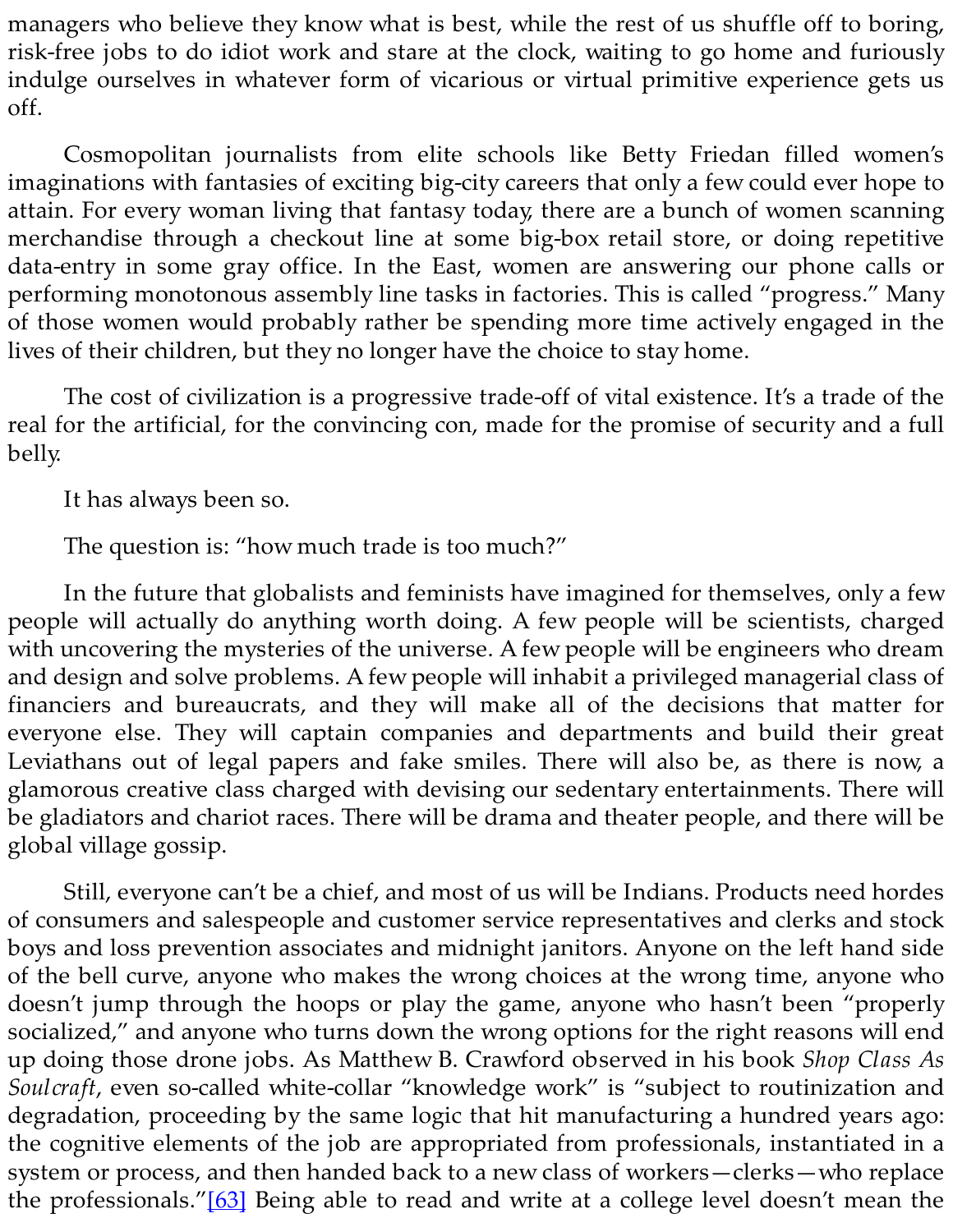job you do will require much more thinking or consequential problem solving than you would have to do as a shift manager at McDonalds. It will only save you from the greasy forehead.

Only a couple hundred years ago, many of these men now destined for clerkdom would have learned a trade from their fathers and mastered it, whether it was farming or some other kind of engaging work that they could be proud of. They would have been valued members of a smaller community of people who cared whether they lived or died. Some would have spent their lives with gangs of men on ships, but most would have been bound to provide for and protect their families—their own small clans. This was a workable compromise between gang life and family life. A few generations ago, these men would have had meaningful responsibilities and their actions would have had the potential to do more harm than merely hurting someone's feelings or causing them to be inconvenienced. They would have had pressing reasons to try to be good at being men, but also to be good men. Not so long ago, these men would have had dignity and honor.

In the future that globalists and feminists have imagined, for most of us there will only be more clerkdom and masturbation. There will only be more apologizing, more submission, more asking for permission to be men. There will only be more examinations, more certifications, mandatory prerequisites, screening processes, background checks, personality tests, and politicized diagnoses. There will only be more medication. There will be more presenting the secretary with a cup of your own warm urine. There will be mandatory morning stretches and video safety presentations and sign-off sheets for your file. There will be more helmets and goggles and harnesses and bright orange vests with reflective tape. There can only be more counseling and sensitivity training. There will be more administrative hoops to jump through to start your own business and keep it running. There will be more mandatory insurance policies. There will definitely be more taxes. There will probably be more Byzantine sexual harassment laws and corporate policies and more ways for women and protected identity groups to accuse you of misconduct. There will be more micro-managed living, pettier regulations, heavier fines, and harsher penalties. There will be more ways to run afoul of the law and more ways for society to maintain its pleasant illusions by sweeping you under the rug. In 2009 there were almost five times more men either on parole or serving prison terms in the United States than were actively serving in all of the armed forces[.\[64\]](#page-100-5)

<span id="page-74-0"></span>If you're a good boy and you follow the rules, if you learn how to speak passively and inoffensively, if you can convince some other poor sleepwalking sap that you are possessed with an almost unhealthy desire to provide outstanding customer service or increase operational efficiency through the improvement of internal processes and effective organizational communication, if you can say stupid shit like that without laughing, if your record checks out and your pee smells right—you can get yourself a J-O-B. Maybe you can be the guy who administers the test or authorizes the insurance policy. Maybe you can be the guy who helps make some soulless global corporation a little more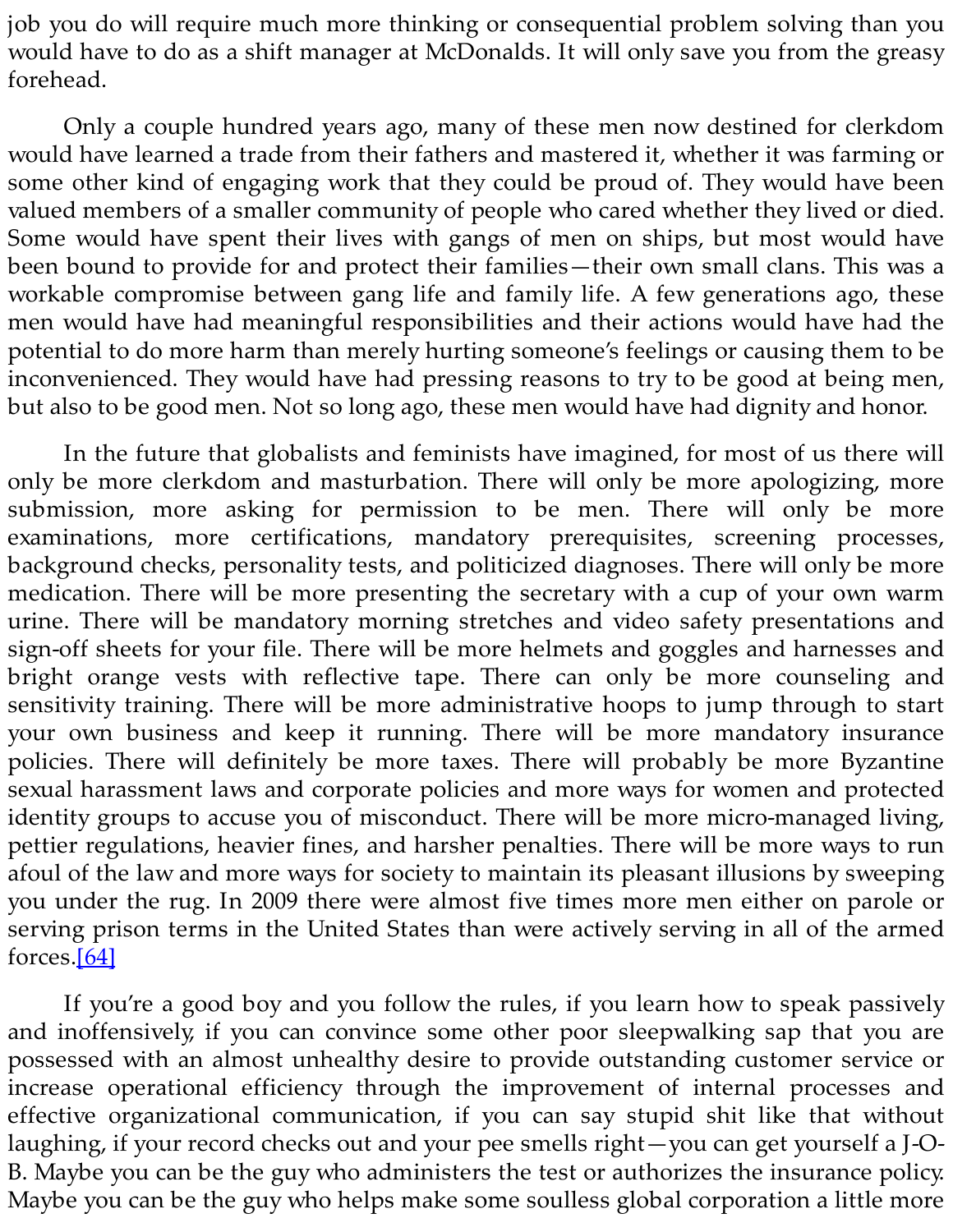money. Maybe you can get a pat on the head for coming up with the bright idea to put a bunch of other guys out of work and outsource their boring jobs to guys in some other place who are willing to work longer hours for less money. Whatever you do, no matter what people say, no matter how many team-building activities you attend or how many birthday cards you get from someone's secretary, you will know that you are a completely replaceable unit of labor in the big scheme of things.

No sprawling bureaucracy or global corporation can ever love you. They have public relations budgets and human resources departments to protect their interests and their bottom lines. There is no "us." A legal entity can't care if you live or die, or if you're happy.

If you're a good boy, if you're well groomed and have a J-O-B and you learn to say the right things, maybe you can convince a nice girl to let you give her a baby and help her pay for it. If that's not your thing, you can spend your money getting drunk or busy yourself trying to hump whatever piece of ass strikes your fancy. Sex, after all, is social in the bonobo masturbation society. You'll have the hard won "right" to rub yourself against whatever makes you feel good, as long as you follow the rules.

If you're a good boy, you can curl up in the womb of your safe little Soviet-nouveau bloc apartment with your comfy stuff and enjoy your measured indulgences, your gourmet food, your micro-brew. You can busy yourself trying to master the art of erasing your own carbon footprint, or you can do your part by biking to work, weaving recklessly through a barrage of trucks and cars that could crush you for the sheer thrill of it. Maybe you'll take a class and get your permit and after another clerk confirms that you are competent enough to be licensed and properly insured, you'll be able to do something really crazy like ride a motorcycle. Maybe you'll pay someone to let you play a game or run a race or put on a safety harness and climb fake rocks. If not, you can always watch someone else do it on TV. Maybe you'll get yourself worked up about some petty inequity or injustice and participate in some non-violent resistance. Maybe you'll convince yourself that you are making a difference by standing in the same place with other people and shouting angrily at people who don't care. If you prefer, you can get online and vent your confused, impotent, vainglorious rage by playing the anonymous tough guy on some blog or forum. Or you can just say "fuck it" and spend all of your money on video games that give you the vicarious thrill of slaughtering hordes of aggressive "others." You can obsess over your fantasy football team. And there are always hobbies. You can find yourself something harmless and inoffensive to pass the time. Perhaps gardening. You can start a band or tinker with cars. Become a movie buff. You can paint little figurines of warriors. You can even get dressed up in costumes and do live-action role playing.

Whatever you do, just find some way to busy yourself.

There's nothing wrong with any of these things. All of them are "fun." What is "fun," if not masturbating your primal brain a little? I like having "fun." There's no harm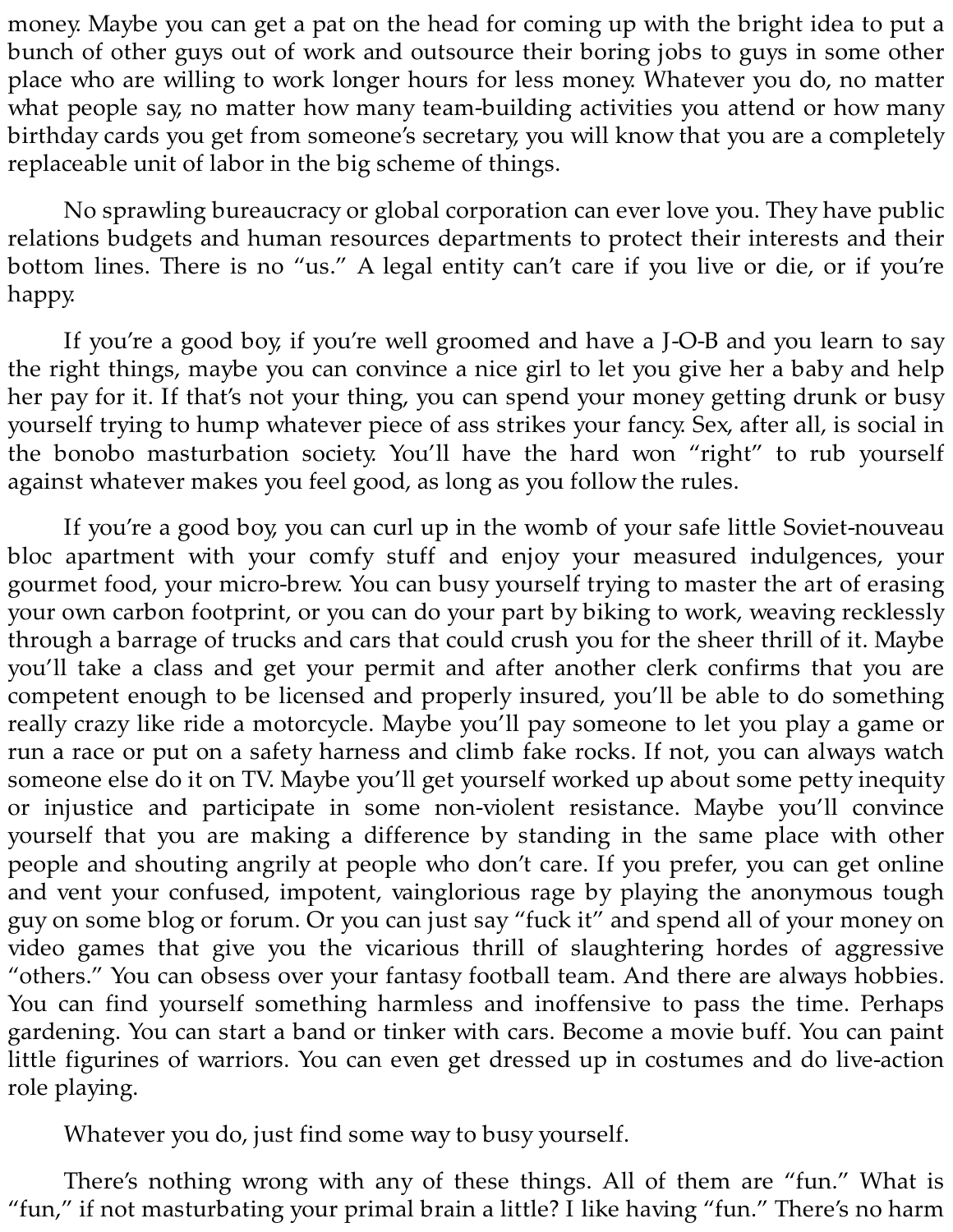in a little "fun" which is why it is called "fun"—and not something deadly serious, like "survival" or "war."

If that is all, if your life is all about chasing "fun," is that enough?

Is this level of civilization—is all of this peace and plenty—worth the cost?

How long will men be satisfied to replay and reinvent the conflict dramas of the past through books and movies and games, without the hope of experiencing any meaningful conflict in their own lives? When will we grow tired of hearing the stories of great men long dead?

How long will men tolerate this state of relative dishonor, knowing that their ancestors were stronger men, harder men, more courageous men—and knowing that this heritage of strength survives in them, but that their own potential for manly virtue, for glory, for honor, will be wasted?

We know what The Way of Men has been.

Is the way of the bonobo the only way that is left?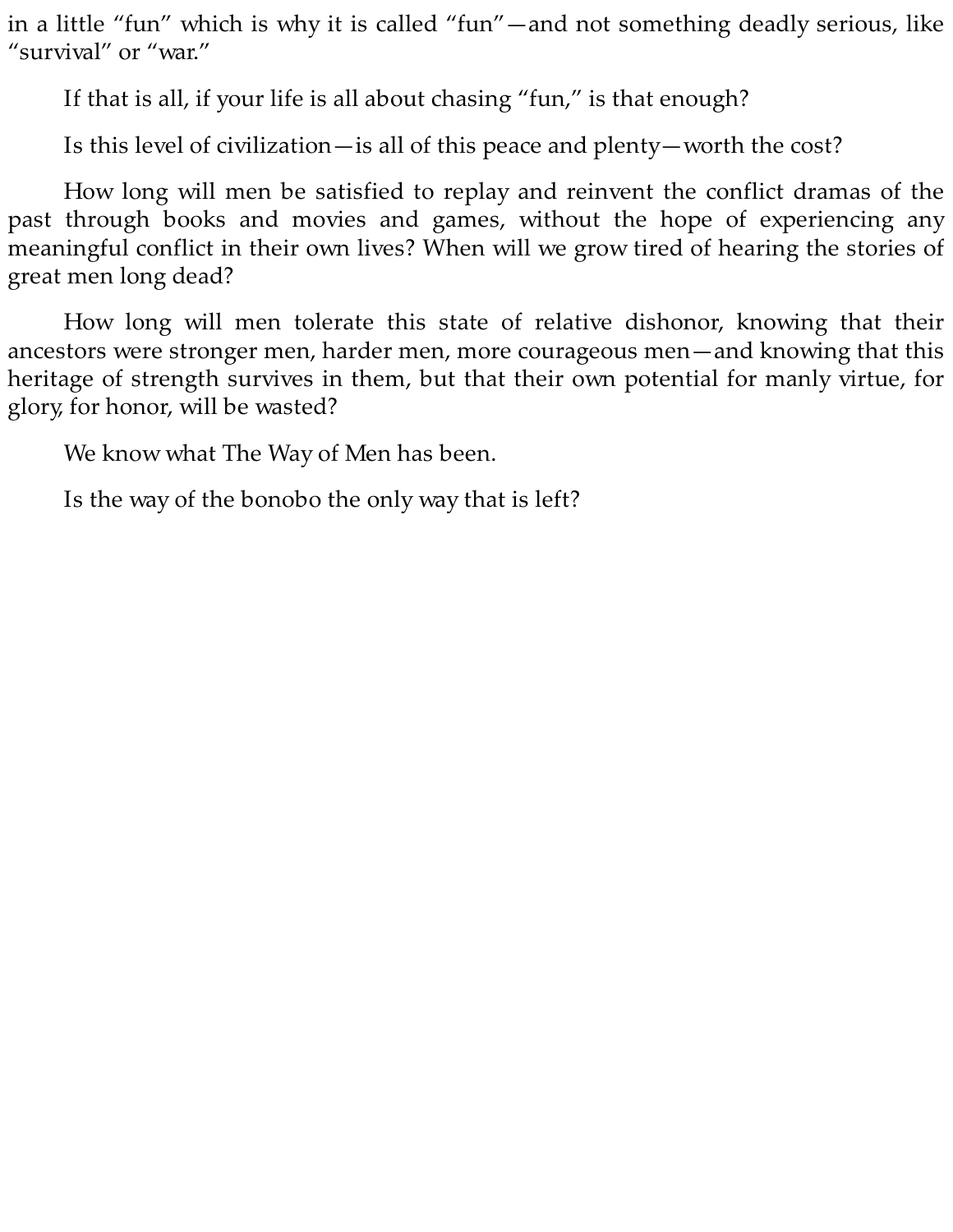# **What is Best in Life?**

*Day after day, day after day, We stuck, nor breath nor motion; As idle as a painted ship Upon a painted ocean.*

—Samuel Taylor Coleridge

"Rime of the Ancient Mariner"

The Epic of Gilgamesh is one of the earliest known works of literature, and it is the product of one of the earliest complex civilizations. It tells the story of Gilgamesh, a mortal man of tremendous natural strength and prowess. No man could stand against Gilgamesh until a goddess fashioned an equal for him named Enkidu—a wild hairy man of warlike virtue who "knew nothing of the cultivated land."

Enkidu was friends will the animals and ranged the countryside helping them, causing woe for trappers and shepherds in the area. The men conspired against him. They sent a naked harlot to tempt Enkidu and tell him of Gilgamesh, and of wonders found in the luxurious city of Uruk, so that Enkidu would leave the hills and stop threatening their livelihood. Enkidu was curious, and he longed for a friend who was his peer, another man who would understand him. He followed the harlot to the tents of the shepherds, and she clothed Enkidu and introduced him to bread and strong wine. He joined the shepherds and hunted wolves and lions for them. With Enkidu as their watchman, they prospered.

A man came to Enkidu and reminded him of Gilgamesh and the city of Uruk, where Gilgamesh was behaving like a tyrant. Enkidu decided to go to the city and challenge Gilgamesh. The two men fought each other, snorting and shattering doorposts and shaking the walls like two bulls. As they grappled, they gained respect for each other and the two men decided to become friends.

Enkidu and Gilgamesh lived together in the city as brothers, but Gilgamesh was tormented by his own great potential and longed to do something that would be remembered. Enil, father of the gods, had given Gilgamesh "the power to bind and to loose, to be the darkness and the light of mankind." Enkidu complained to Gilgamesh that his own arms had grown weak, and that he was "oppressed by idleness." To fulfill their destinies, they knew they had to leave the comfort of the city and suffer and fight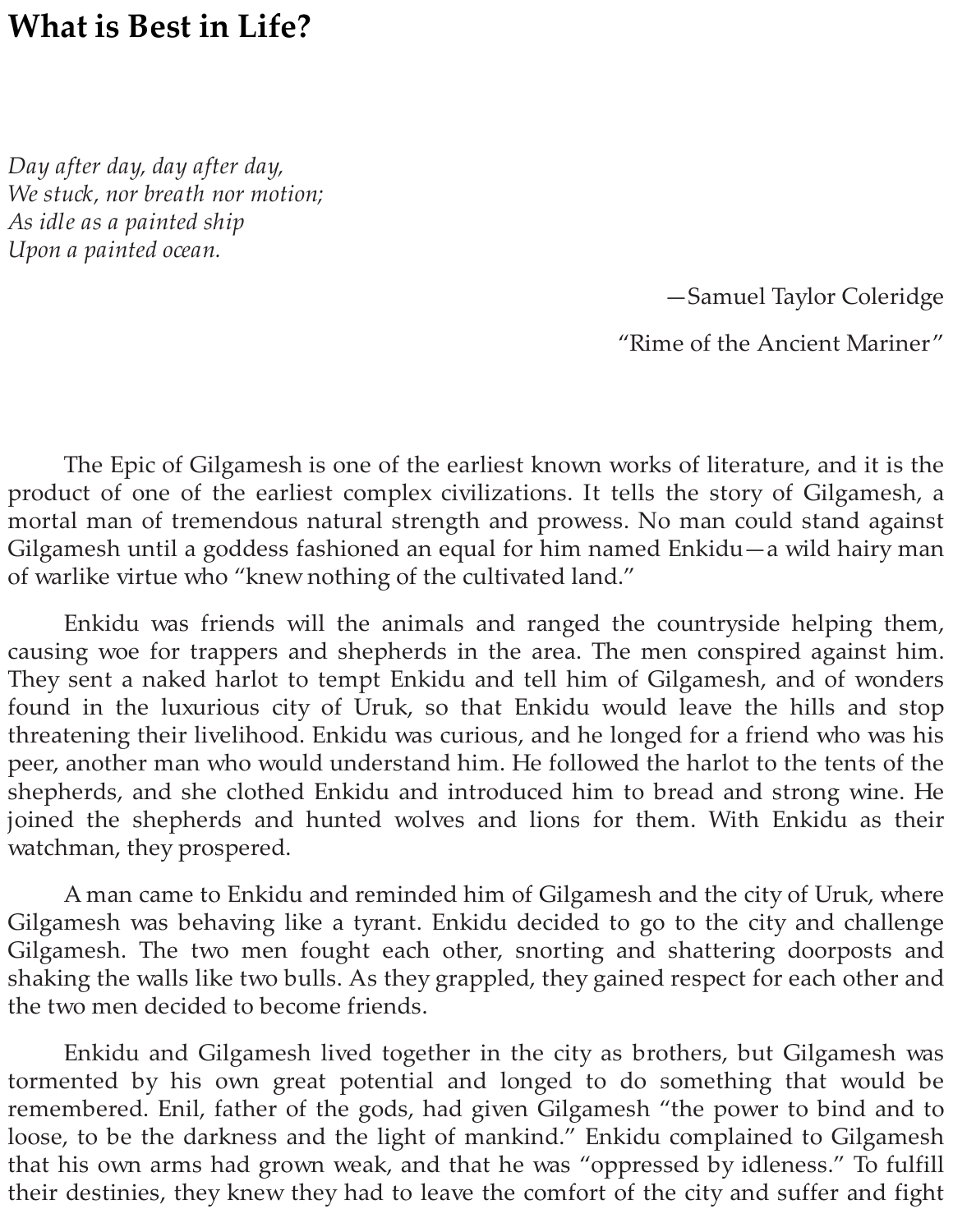evil together. Gilgamesh cried out to the god Shamash:

"Here in the city man dies oppressed at heart, man perishes with despair in his heart. I have looked over the wall and I see the bodies floating on the river, and that will be my lot also. Indeed I know it is so, for whoever is tallest among men cannot reach the heavens, and the greatest cannot encompass the earth. Therefore I would enter that country: because I have not established my name stamped on brick as my destiny decreed, I will go to the country where the cedar is cut. I will set up my name where the names of famous men are written; and where no man's name is written I will raise a monument to the gods.' The tears ran down his face and he said, 'Alas, it is a long journey that I must take to the Land of Humbaba. If this enterprise is not to be accomplished, why did you move me, Shamash, with the restless desire to perform it?["\[65\]](#page-100-6)

<span id="page-78-0"></span>If there is a "crisis of masculinity," this is it, and the problem is as old as civilization itself.

The true "crisis of masculinity" is the ongoing and ever-changing struggle to find an acceptable compromise between the primal gang masculinity that men have been selected for over the course of human evolutionary history, and the level of restraint required of men to maintain a desirable level of order in a given civilization.

Civilized life and technology offer many benefits to men. The simple, hardscrabble lives of our primitive ancestors may not have been as nasty, brutish or short as Hobbes believed, but it would be foolish to say that men have gained nothing from agricultural innovation or the division of labor. Without such changes there would have been no great works of art or literature, no great buildings or monuments, no printing press, no laptop for me to type on. Countless people have died throughout history from infections that anyone can cure today with cheap over-the-counter medications. We enjoy abundant foods and strong, imported wines and—perhaps most importantly—we have a steady supply of clean, drinkable water. Men wanted these things thousands of years ago when the Epic of Gilgamesh story was conceived.

Enkidu complained that he had grown weak and that he felt oppressed by the idleness of civilized life.

Men have known since Gilgamesh that civilization comes at a cost.

The manly virtues are raw and perishable. Males are on average naturally stronger, have a greater tendency to take risks, and they have a greater drive to master the world around them through technics—but all of these aptitudes require cultivation.

Muscles atrophy when improperly nourished and infrequently used. A man who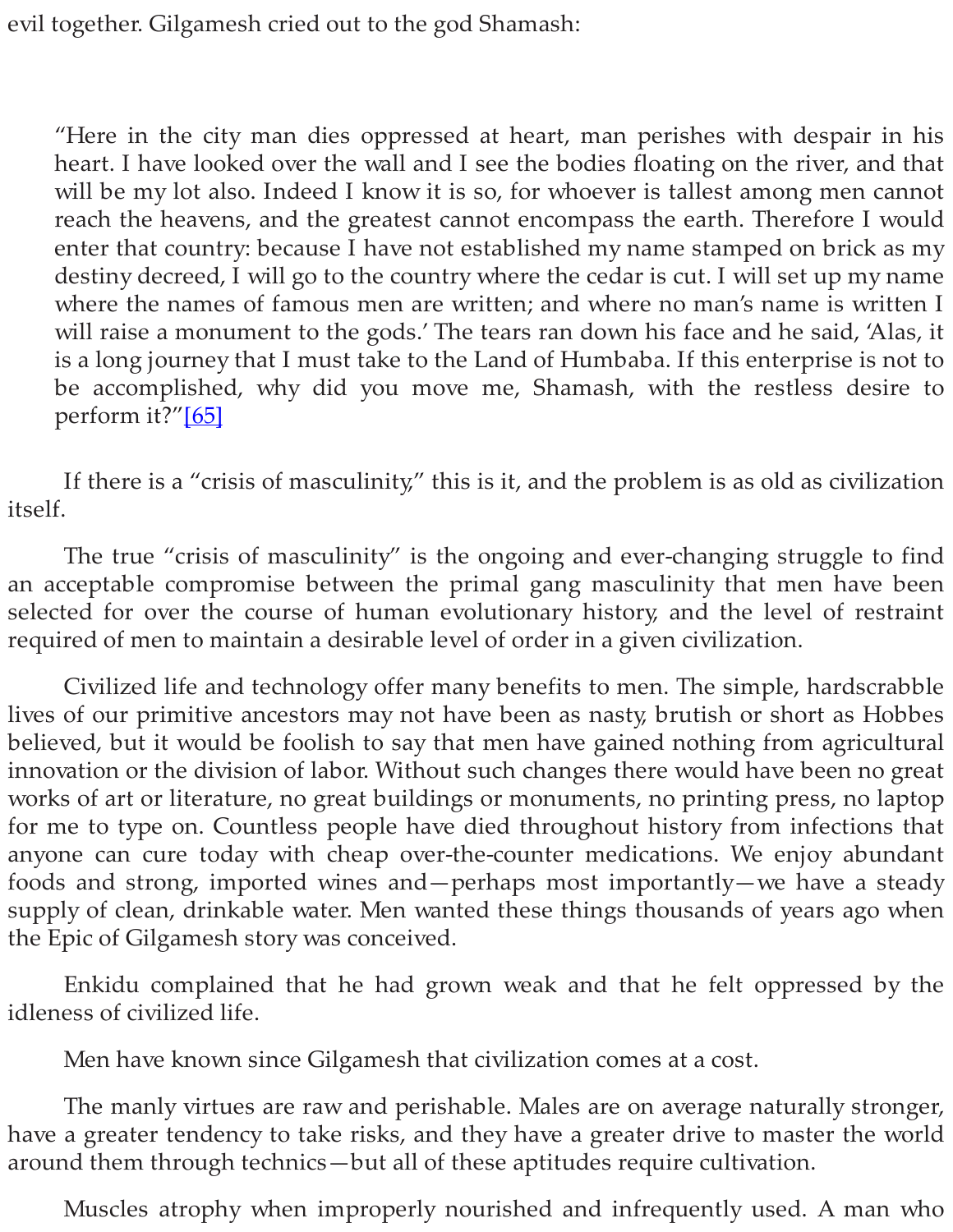never pushes his strength threshold will never even glimpse his physical potential, as anyone who has achieved substantial strength gains through physical training can attest. Strength is a "use it or lose it" aptitude.

<span id="page-79-0"></span>Men may be natural risk-takers, but the increased confidence and surefootedness that we recognize as manly courage is the product of constant testing. The chestthumping of untested men is hardly courage; Hobbes called it "vaine-glory", because "a well grounded confidence begetteth attempt; whereas the supposing of power does not."[\[66\]](#page-100-7) Or, to put it in the words of Tyler Durden, "How much can you know about yourself, [if] you've never been in a fight?" Modern men are not merely lacking initiation into manhood, as some have suggested, they are lacking meaningful trials of strength and courage. Few modern men will truly "know themselves," as men, in the way that their forefathers did.

Likewise, skills must be mastered and practiced to be truly useful. Talent will only get you so far. If you are never truly challenged in a meaningful way and are only required to perform idiot-proofed corporate processes to get your meat and shelter, can you ever truly be engaged enough to call yourself alive, let alone a man?

Later in the Epic of Gilgamesh, after Gilgamesh killed the Bull of Heaven and overthrew the monstrous Humbaba, his comrade Enkidu died. Gilgamesh was distraught, and he searched for a way to cheat his own death. He met a young girl who made wine, and she told him that there was no way for him to avoid death. She told him to fill his belly with good things, to dance and be merry, to feast and rejoice. She told him to cherish his children and make his wife happy, "for this too is the lot of man." $[67]$ 

<span id="page-79-1"></span>This *too*, is the lot of man.

In times of peace and plenty, when their bellies are full and they feel safe, women have always advised men to abandon manly pursuits and the way of the gang, to enjoy the safe pleasures of vicariousness and to join women in domestic life. When no threat is imminent, it has always been in the best interest of women to calm men down and enlist their help at home, raising children, and fixing up the grass hut. This is The Way of Women.

Men are people, too. It is not my intention to characterize men as soulless monsters who care about nothing but blood and glory. Men do love; sometimes more passionately and more unconditionally than women. Men can be tender and nurturing; any man who disputes that hates his father. Men write and tell stories and create things of remarkable beauty. All of these things can be part of being a man.

Men and women share much in common, but this book is not about the things that make men human, it is about the things that make them men.

Feminists dismiss biology and "outdated" ideas about masculinity and argue that men can change if they want to. Men do have free wills, and they *can* change to some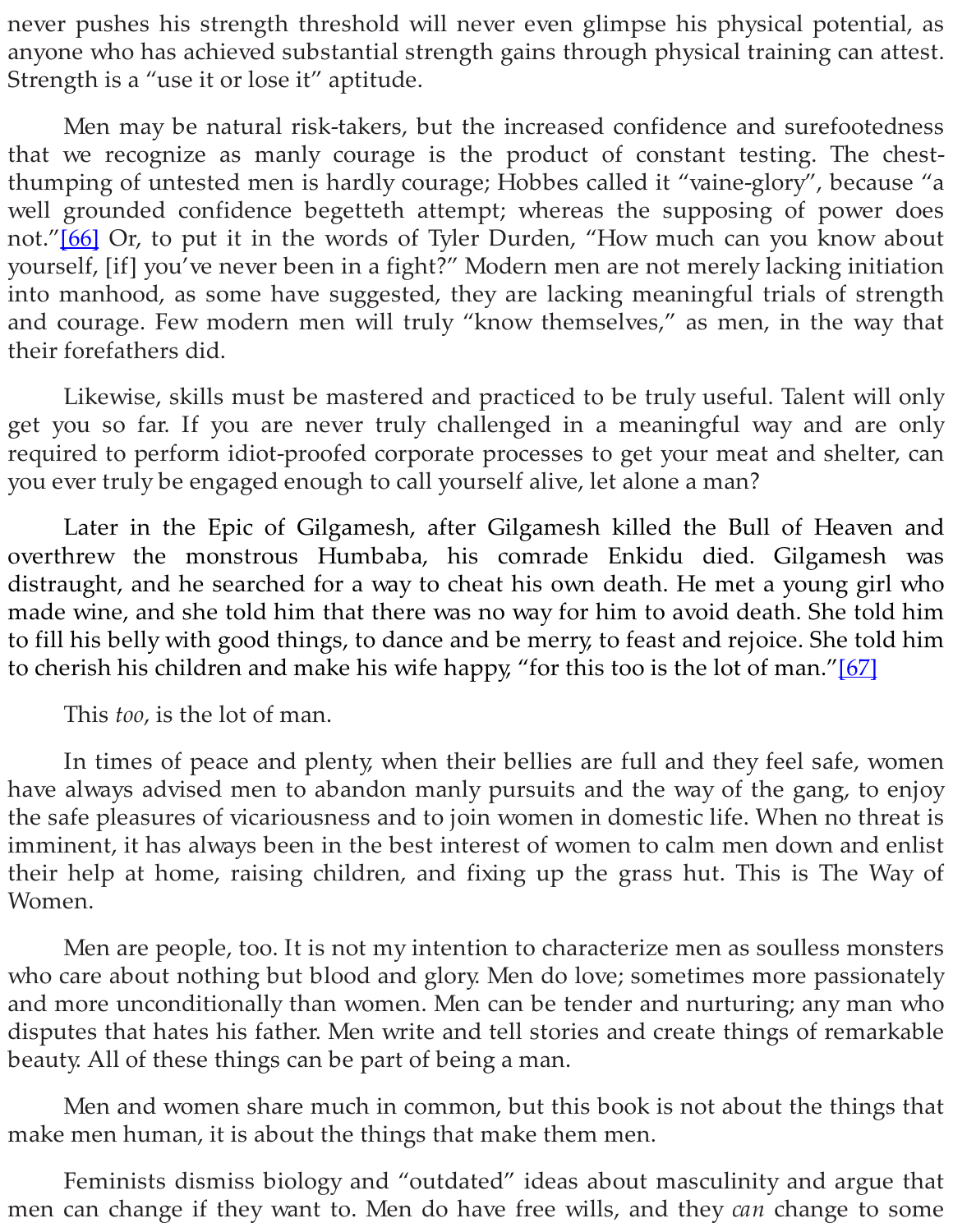extent, but men are not merely imperfect women. Men are individuals with their own interests, and they don't need women to show them how to be men. Women are not selfless spirit guides who have no interests or motivations of their own. Men have always had their own way, The Way of The Gang, and they've always inhabited a world apart from women.

"*Can* men change?" is the wrong question.

Better questions are: "Why *should* men change?" and "What does the average guy get out of the deal?"

When pressed to answer this question, feminists and men's rights activists never seem to be able to come up with anything but promises of increased financial and physical security and the freedom to show weakness and fear. Masses of men never rushed to the streets demanding the freedom to show weakness and fear, and they never braved gunfire or battle axes for the right to cry in public. Countless men, however, have died for the ideas of freedom and self-determination, for the survival and honor of their own tribes, for the right to form their own gangs.

Feminists, elite bureaucrats, and wealthy men all have something to gain for themselves by pitching widespread male passivity. The way of the gang disrupts stable systems, threatens the business interests (and social status) of the wealthy, and creates danger and uncertainty for women. If men can't figure out what kind of future they want, there are plenty of people who are ready to determine what kind of future they'll get.

They'll get a decorated cage.

They'll get a Fleshlight®, a laptop, a gaming console, a cubicle and a prescription drip.

They'll get some exciting new gadgets.

They'll get something that *feels* a little bit like being a man.

<span id="page-80-0"></span>Women will continue to mock them, and they'll deserve it.

Lionel Tiger wrote that men "don't get what they're about not to have.["\[68\]](#page-100-9) The world is changing, and men are being told that newer is always better, that change is inevitable, that the future feminists and globalists want is unavoidable. Men are being told that their future is logical, that it is moral, that it is better and that men had better learn to like it. But who is this new world really better *for?*

Civilization comes at a cost of manliness. It comes at a cost of wildness, of risk, of strife. It comes at a cost of strength, of courage, of mastery. It comes at a cost of honor. Increased civilization exacts a toll of virility, forcing manliness into further redoubts of vicariousness and abstraction. Civilization requires men to abandon their tribal gangs and submit to the will of one big institutionalized gang. Globalist civilization requires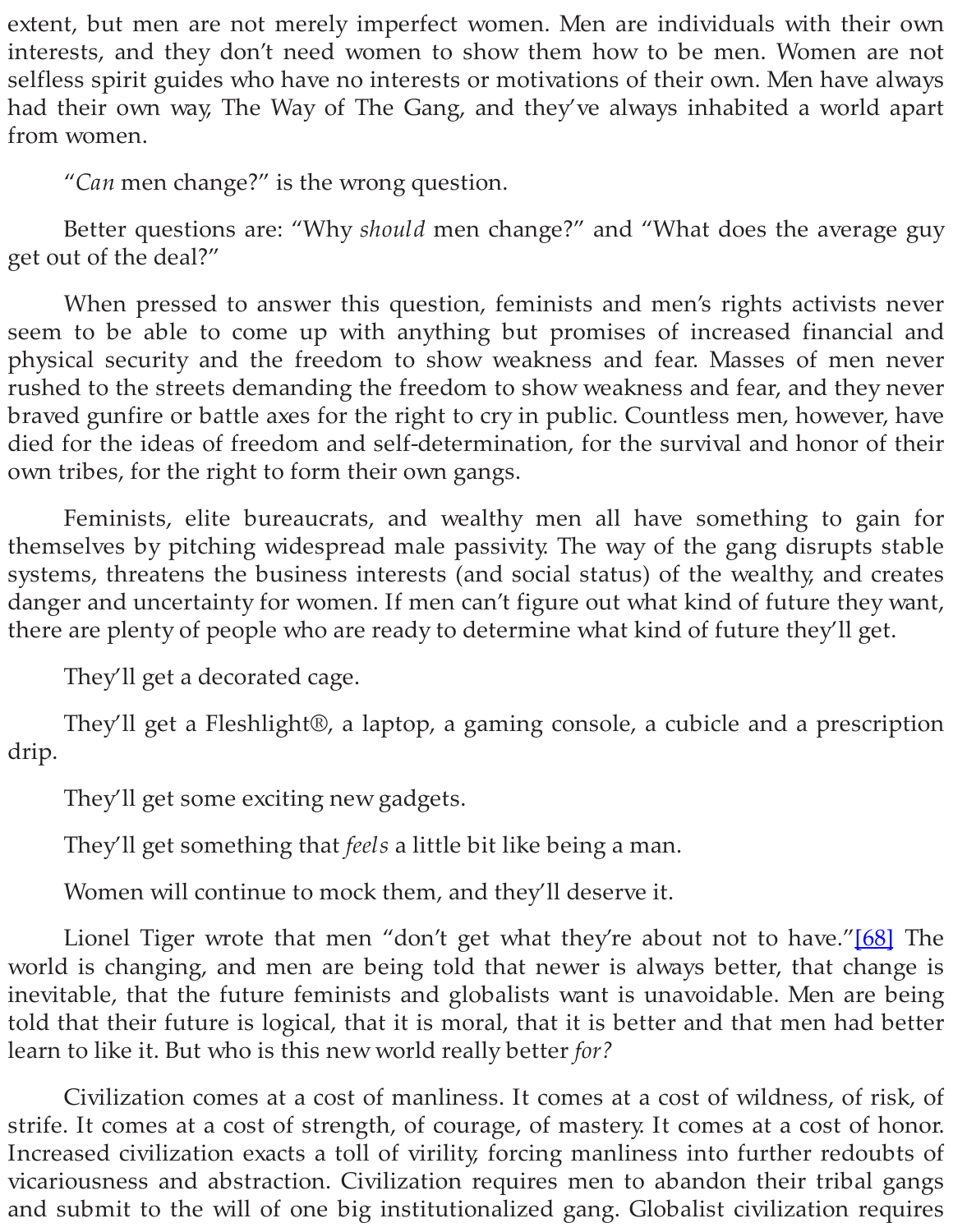the abandonment of the gang narrative, of *us* against *them.* It requires the abandonment of human scale identity groups for "one world tribe." The same kind of men who once saw their own worth in the eyes of the peers who they depended on for survival will have to be satisfied with a "social security number" and the cheerfully manipulative assurances of their fellow drones. Feminist civilization requires the abandonment of patriarchy and brotherhood as men have known it since the beginning of time. The future being dreamed for us doesn't require the reimaging of masculinity; it ultimately demands the end of manhood and the soft embrace of personhood that has long been the feminist prescription for this ancient crisis of masculinity.

This end of men, this decline of males, this new bonobo masturbation society of peace and plenty—this No Man's Land—is not inevitable. It will require the tacit or expressed consent of billions of men. Like every civilization, it must be built on the backs of men, and most of them must agree to abide by and enforce its laws. You can't have prisons without prison guards and you can't have security without some kind of police. Men will have to get up in the morning and go to their clerking jobs and smile and consume and continue to amuse themselves according to regulation. Civilization requires a social contract, and men have to keep up their end of the bargain for it to work.

This future can only happen if men help create it.

As I wrote in the opening chapter of this book, men must choose a way.

To make this choice, they must ask themselves:

## **What is best in life?"**

The "crisis of masculinity" poses exactly that philosophical question.

If you decide that true happiness for men lies in the elimination of risk, the satiation of hunger, the escape of labor and the pursuit of "fun," then our bonobo future may sound like some kind of One World Las Vegas.

I have come to the conclusion that the lot of man is to find a balance between the domestic world of comfort and the world of manly strife. Men cannot be men—much less good or heroic men—unless their actions have meaningful consequences to people they truly care about. Strength requires an opposing force, courage requires risk, mastery requires hard work, honor requires accountability to other men. Without these things, we are little more than boys playing at being men, and there is no weekend retreat or mantra or half-assed rite of passage that can change that. A rite of passage must reflect a real change in status and responsibility for it to be anything more than theater. No reimagined manhood of convenience can hold its head high so long as the earth remains the tomb of our ancestors. Men must have some work to do that's worth doing, some sense of meaningful action. It is not enough to be busy. It is not enough to be fed and clothed given shelter and safety in exchange for self-determination. Men are not ants or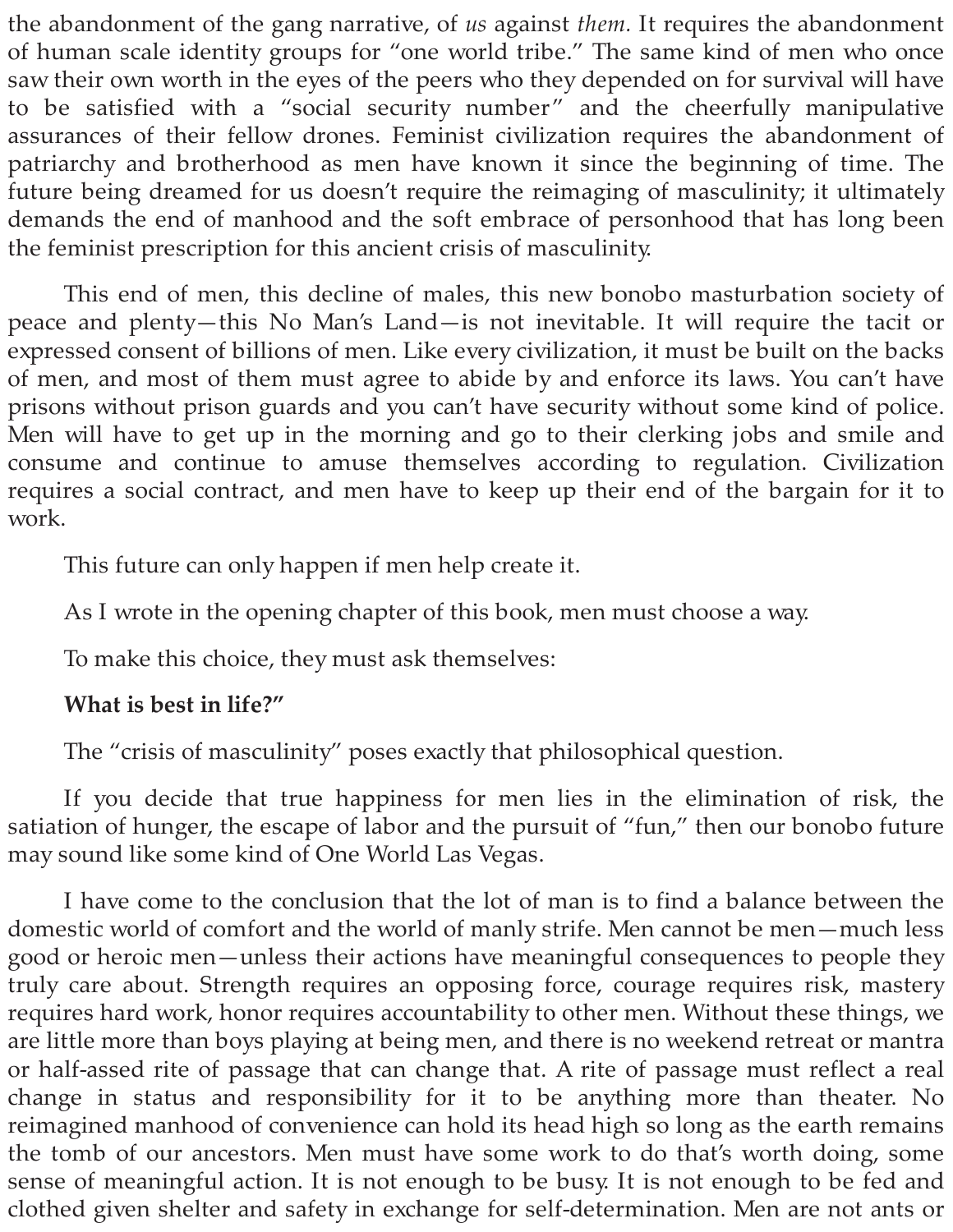bees or hamsters. You can't just set up a plastic habitat and call it good enough. Men need to feel connected to a group of men, to have a sense of their place in it. They need a sense of identity that can't be bought at the mall. They need *us* and to have *us,* you must also have *them.* We are not wired for "one world tribe."

I've been a non-believer all of my life, but I'd drop to my knees and sing the praises of any righteous god who collapsed this Tower of Babel and scattered men across the Earth in a million virile, competing cultures, tribes, and gangs.

<span id="page-82-0"></span>Honor as I understand the definition requires that kind of "diversity."

I don't say this because I think I'd personally fare better in a more primitive society. I spent the last six months reading and writing, not training for the zombie apocalypse.

I hope that men, to quote Guy Garcia, "yank at their chains and pull the entire temple down with them," $[69]$  because I hate to think that this is the end of The Way of Men. Everyone from schoolteachers to the United Nations is rushing to do away with "outmoded" models of masculinity, but they're not replacing it with anything better. In a review of Steven Pinker's book about violence, James Q. Wilson mentioned that the real change occurs when men care more about getting rich than getting bloody[.\[70\]](#page-100-11) It's tragic to think that heroic man's great destiny is to become economic man, that men will be reduced to craven creatures who crawl across the globe competing for money, who spend their nights dreaming up new ways to swindle each other. That's the path we're on now.

<span id="page-82-1"></span>What a withering, ignoble end…

Humanity needs to go into a Dark Age for a few hundred years and think about what it's done.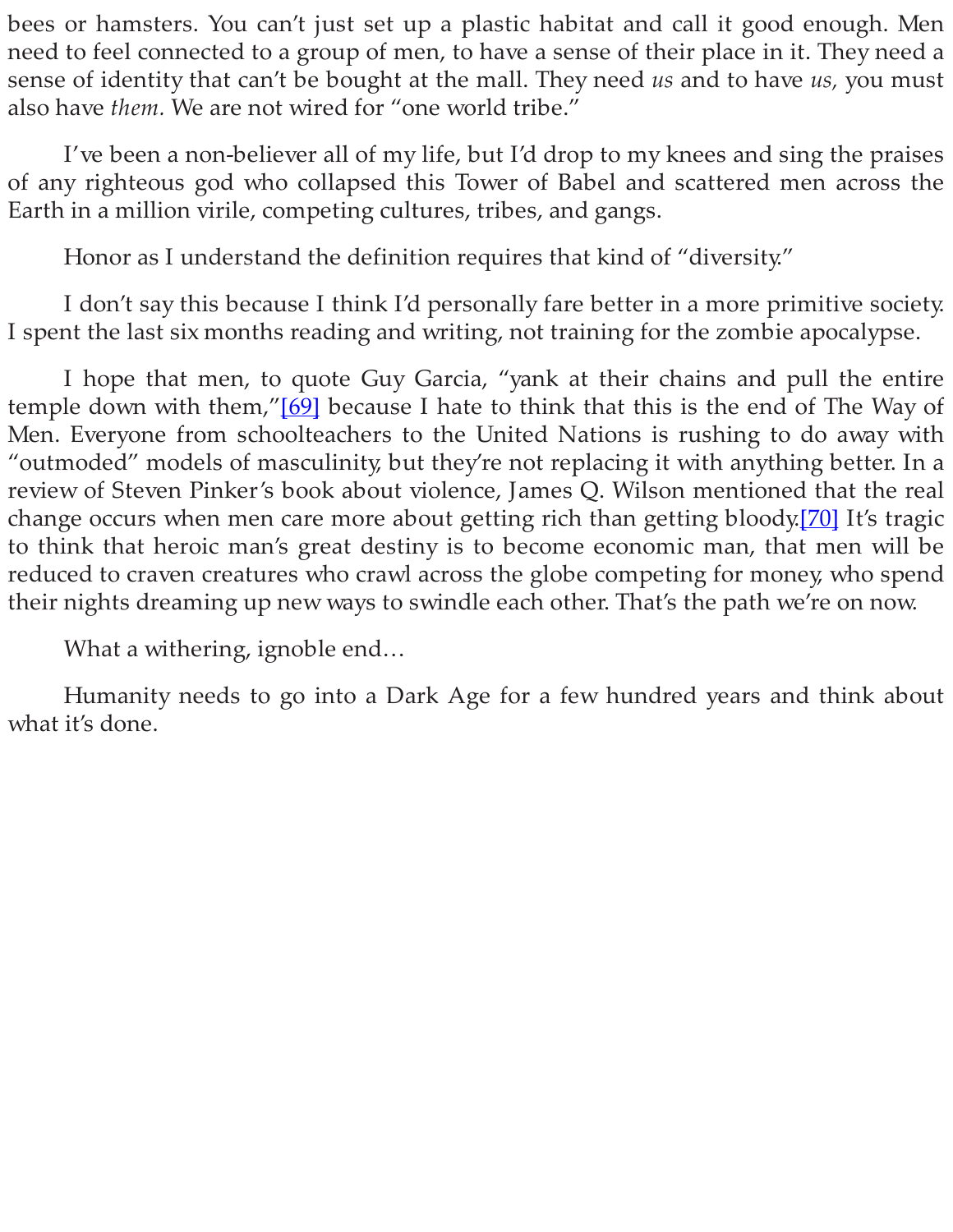# **Start the World**

*"I prefer to not to use the words, 'let's stop something'.*

*I prefer to say, 'let's start something, let's start the world'."*

—Peter Fonda, 2011

There is no democratic spur from our current path that can lead us back to The Way of Men.

The Men's Rights Movement seeks equity with women, and therefore points in the same direction as feminism. It wants to relieve men of making sacrifices on the behalf of women. It wants men and women alike to pursue individual prosperity without special, gendered obligations or clearly defined sex roles. The anger that drives the Men's Rights Movement comes from a sense that women aren't playing fairly, that they are cheating, that when given the chance they will use the rhetoric of equality to skew things in their own favor. The men are right about that. Women are re-designing the world in their own image. It is naïve for men to expect otherwise.

The Way of Men is to fight the external threat, and to fight other men. Sometimes men fight *over* women, but men have no history of fighting women. During times of peace and plenty it has always been the Way of Women to lure men to away from the volatile gang, to seek his investment in her reproductive endeavor, and to encourage him to seek refuge and comfort in domesticity. A comfortable man is less likely to take risks, and warriors have always known that too much comfort makes men soft. Men are not going to rise up and form one great political action committee to fight the influence of women. Men of means see too much immediate social and financial gain in catering to the interests of women. Politicians see a more politically and socially active population that must be appeased, and they will continue to fall all over themselves to get the female vote. Women are better suited to and better served by the globalism and consumerism of modern democracies that promise security, no-strings attached sex and shopping. For the most part, male bureaucrats cannot be counted on to help men who they don't know, when there is a political risk involved. Again, it is naïve for men to expect otherwise.

Another bulwark to social change on behalf of men is the reality of globalism. In America we are conditioned to think of corporations as "The Man," but that's a very Twentieth Century sense of things. Today's robber-barons and fat cats are figureheads that captain global enterprises which can basically function without them. The reigning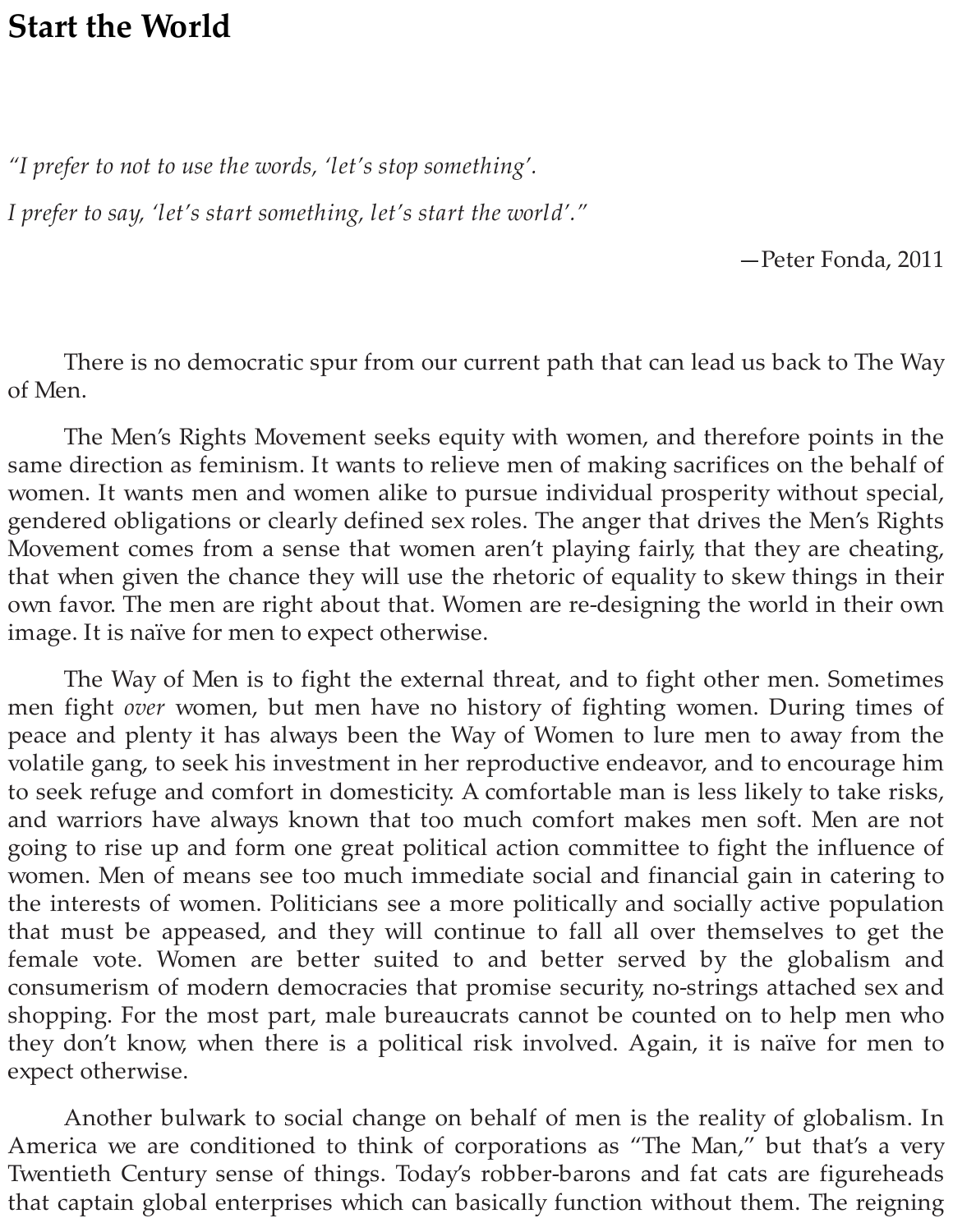presidents and CEOs are often as disposable as the workers. They come and go. There is no "Man." There is only the profit-driven, hydra-headed legal entity, whose workers make cost/benefit analyses to increase profit and further their own status and salary, usually with an eye on producing immediate, short-term results. Those workers don't care about what happens to a company in ten years, because if they are saavy and career-minded, they may well be working for a competitor by then. There is no "conspiracy" here, only people looking out for their immediate interests. If the legal department fears legal action, it will go through human resources and pre-empt it by initiating anti-sexist or anti-racist policies, or even soft affirmative action and public relations programs that reach out to litigious communities.

It is in the interest of corporate enterprises in most cases to champion anti-sexist (pro-feminist) and anti-racist policies because identity conflicts can be costly and inefficient. To the global corporation, people are interchangeable units of labor priced at different values. Your sexual or tribal identity is a nuisance and a source of potential liability. Only thin identities are advantageous—like the kind of music or movies you prefer. Thin identities are marketing niches. *Us* vs. *them* identities and different sex roles are problematic and cumbersome. But don't take my word for it, I'm a right-wing sexist. America's favorite left-wing anarchist, Noam Chomsky, wrote that "Capitalism basically wants people to be interchangeable cogs" and that differences among them are "usually not functional.["\[71\]](#page-100-12) Chomsky was talking about race, but his comments that corporations see people only as "consumers and producers" and that "any other properties they might have are kind of irrelevant, and usually a nuisance" can logically be applied to differences between men and women. The genderless feminist utopia of humans who are neither masculine nor feminine is more efficient from the utilitarian perspective of the global enterprise. Don't expect the billions of dollars that international corporations wield to move in favor of men any time soon.

<span id="page-84-0"></span>All of this is not to say that Men's Rights activists are wrong or useless, but that they can only perform triage and provide first aid. Men's Rights advocates can do things to make the situation better for men in the short term, like work for fairness in divorce proceedings and child custody cases and sexual harassment lawsuits. They can call attention to the lies and distortions of feminists, and they can work to discredit feminist "experts" on masculinity who repackage the same old 1970s boilerplate propaganda as "science" year after year. This is good work. Like what passes for conservatism today, it puts on a break that slows the degeneracy that feminists call "progress."

Women, individually, are not to blame for everything that has transpired over the past few hundred years. Individual women can certainly not be blamed for The Industrial Revolution. They can't be blamed for the trains, planes, and automobiles that make globalism possible. They can't be blamed for Marxism, or the birth control pill, or the Internet or the shopping mall. Women, as a group, can probably be blamed for abominations like reality television, and for a lot of bad music and art, and for making mainstream magazines almost unreadably gossipy and stupid. But individual women, a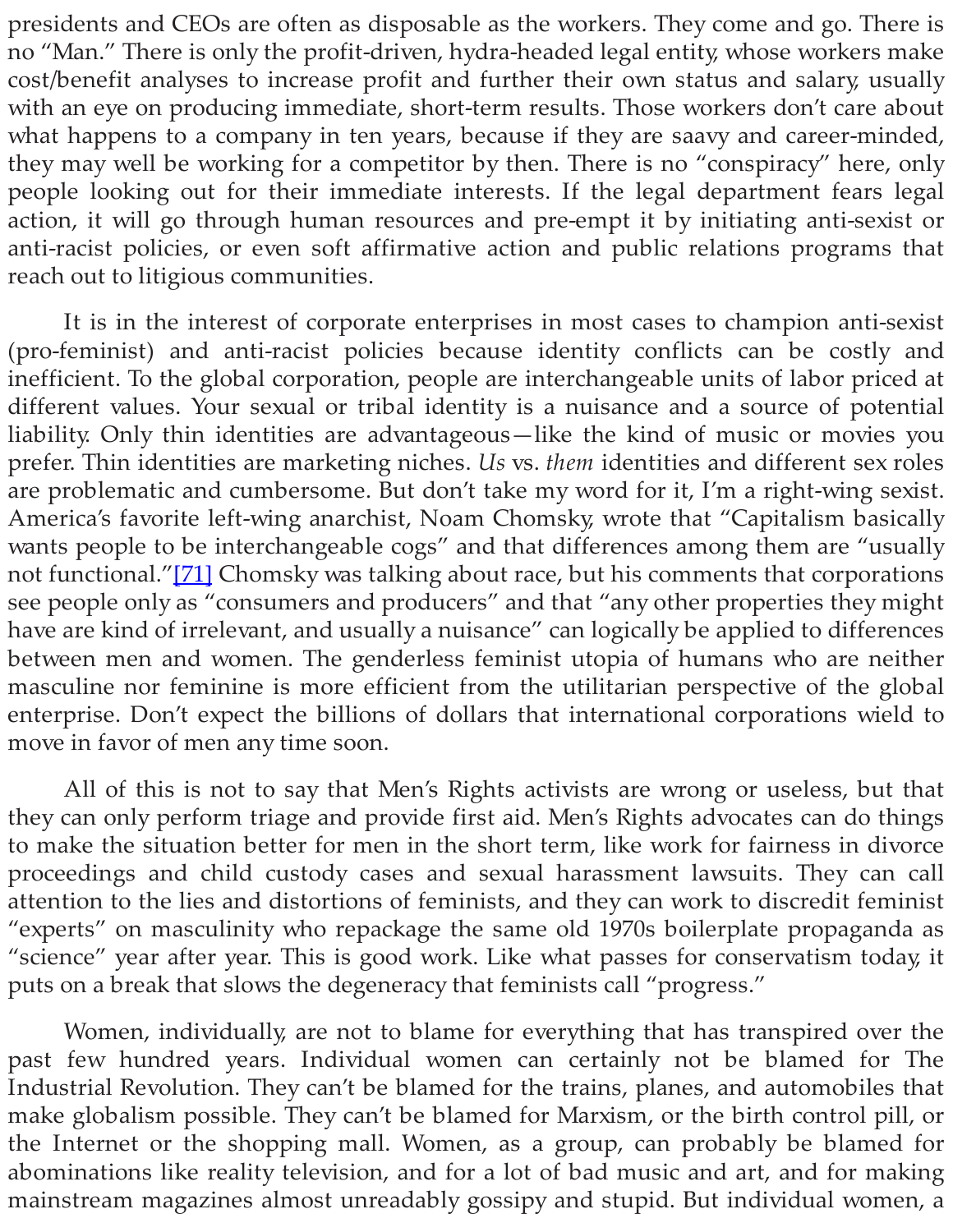few figureheads aside, can't fairly be blamed for a whole lot. Women are just acting according to their natures and skewing things in their interests, as they've always wanted to, and as men have prevented them from doing for most of human history. It's not as though men have been selfless creatures, historically speaking. Men and women alike can be tremendously generous and self-sacrificing, but on an average day we'll take care of our own interests first. That's the Way of People.

The point of this book is not to portray women as evil shrews. Women are humans who are slightly different from men, and given the opportunity they will serve their own slightly different interests and follow their own slightly different way. Women aren't evil, but they aren't angels, either. They are what they are. No matter how much sympathy some may have for the plight of modern men, women are not going to give up what they have so long as they believe it's worth having. They aren't going to rush to the polls to relieve themselves of advantages or support systems. As long as states offer women peace and plenty, women and big government will continue to enjoy a symbiotic relationship. Women can be sympathetic, but they're not dumb.

Any return to The Way of Men will fail to receive bipartisan support.

I also doubt that men will ever assert their interests as a sex through violent revolution. It's not realistic. There's no good pitch for it. Men aren't going to make the streets run red with their own blood for…well…what exactly would they even ask for? Men aren't going to rise up and storm the Capitol to demand the repeal of the Nineteenth Amendment. It would be easier to get them to riot in Washington D.C. to repeal the Sixteenth Amendment and end Federal Income Tax—something women could get on board with, too—and that isn't happening anytime soon. The closest thing they've managed in recent years was the Tea Party movement which, despite early media hysteria that it was a mob of angry white men, was quickly co-opted by women like Sarah Palin and Michelle Bachmann, who ended up turning it into something more like a tent revival potluck for heavily armed soccer moms.

Even if men were inclined to organize against the State in its current form, men would lose before they even started. The state has the ability to seek out and identify anti-state movements who plan to use violence, and has crushed organized armed resistance movements on numerous occasions. Men aren't dumb, either. Organized, armed resistance movements end in "death by cop" long before they gain the money, the numbers, or the momentum necessary to make themselves a viable threat. This ain't Africa or Central America.

But what if it were?

What if the United States *were* a little bit more like Mexico?

I worked with an illegal immigrant for a while, and he told me that while he loved his homeland and his culture, he didn't want to raise his family in a place without law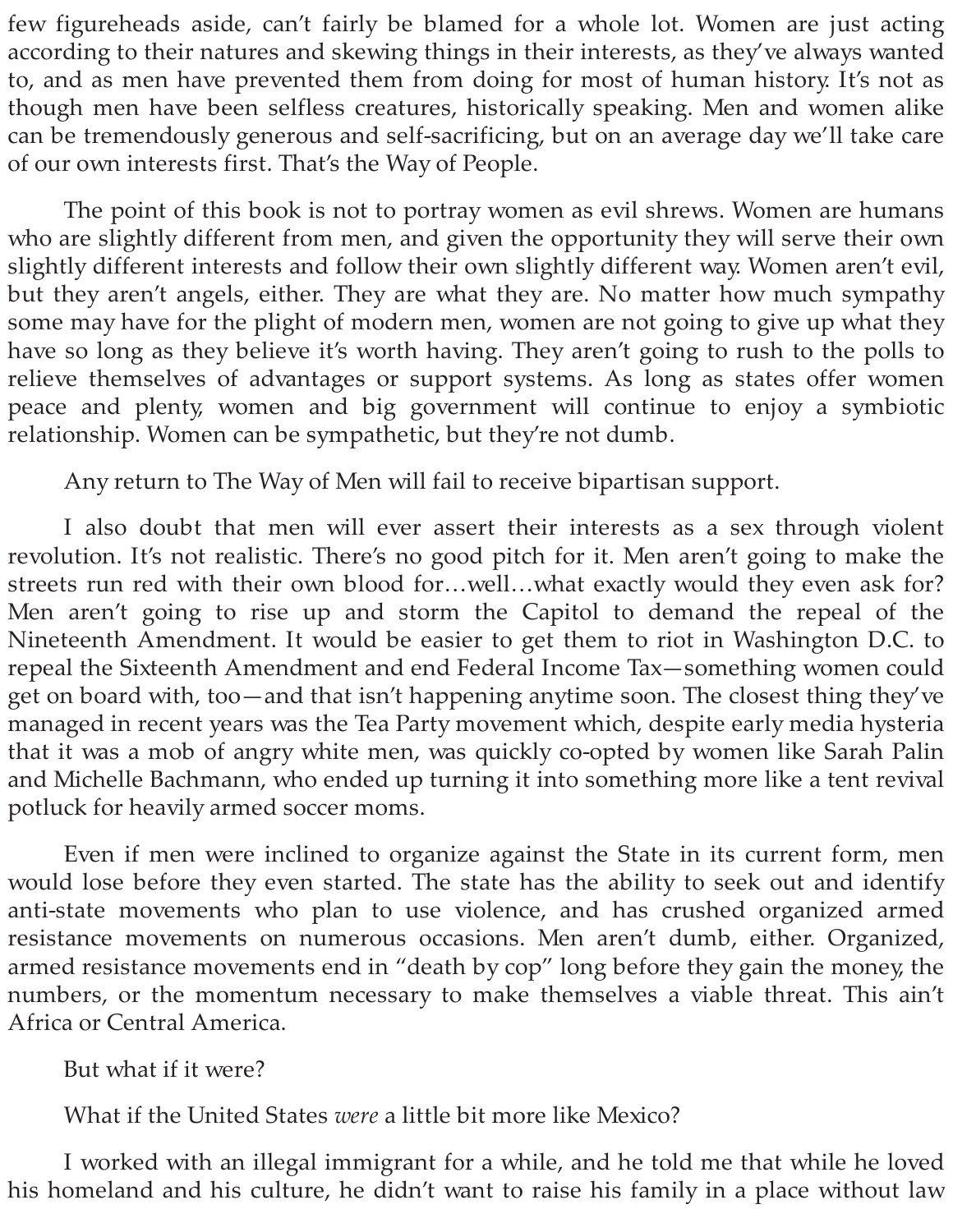and order. He told me stories about police shaking down drivers for cash instead of writing tickets. When I visited a border town a few years ago, it was striking how blurry the line was between the *Federales* and a gang. There was no "officer friendly." The *Federales* were a bunch of guys with assault rifles whose purpose was clearly to observe and intimidate. When they got a call, they jumped on the back of what looked like a Ford F150 with an aftermarket roll bar and made off in a cloud of desert dust. In other places, the *Federales* don't look so tough. It's not unusual for Mexican police to wear ski masks at work, for fear of gang retribution.<sup>[72]</sup>

<span id="page-86-0"></span>That retribution can be brutal, as it was recently in the border town of Guadalupe, where a female police chief went missing around Christmas in 2010.

"Erika Gandara was a former radio dispatcher for the police department in the town of 9,000, which is just across the U.S. border, one mile from Fabens, Texas. The previous police chief was murdered and decapitated; his head was found in an ice chest. Gandara, 28, a single woman with no children, was the only applicant for the job and its salary of \$580 per month.

<span id="page-86-1"></span>One policeman was murdered during Gandara's first week on the job. By the time she became chief, the entire force of eight patrolmen had either been killed or fled. She was the sole law enforcement representative in a Juarez valley town that was part of the war between competing drug cartels for access routes into the U.S.["\[73\]](#page-100-14)

<span id="page-86-2"></span>In September 2011, *Reuters* reported that violence was slowing down in Tijuana after years of bloodshed, in part because the gangs there had finally settled a turf war and one gang established near-complete control over the area. [\[74\]](#page-100-15)

If men are going to re-assert their interests and return to The Way of Men, they're not going to do it through a democratic movement or a social movement or an armed political uprising. They're going to do it in a way that looks a lot more like what *La Familia* was doing with John Eldredge's work*.* They're going to do it through gangs, in areas of the world where the State has lost power and credibility. They're going to take some of the ideas from surviving male traditions and repurpose them to create their own unique identities, their own *us*.

The current level of security we enjoy (or fear, depending on what side of the law you're on) is very, very expensive, and the United States is a very large territory. The quality of policing we have today is the direct result of our wealth and status as a major world power. Our police are on a payroll, and less money will mean fewer police, more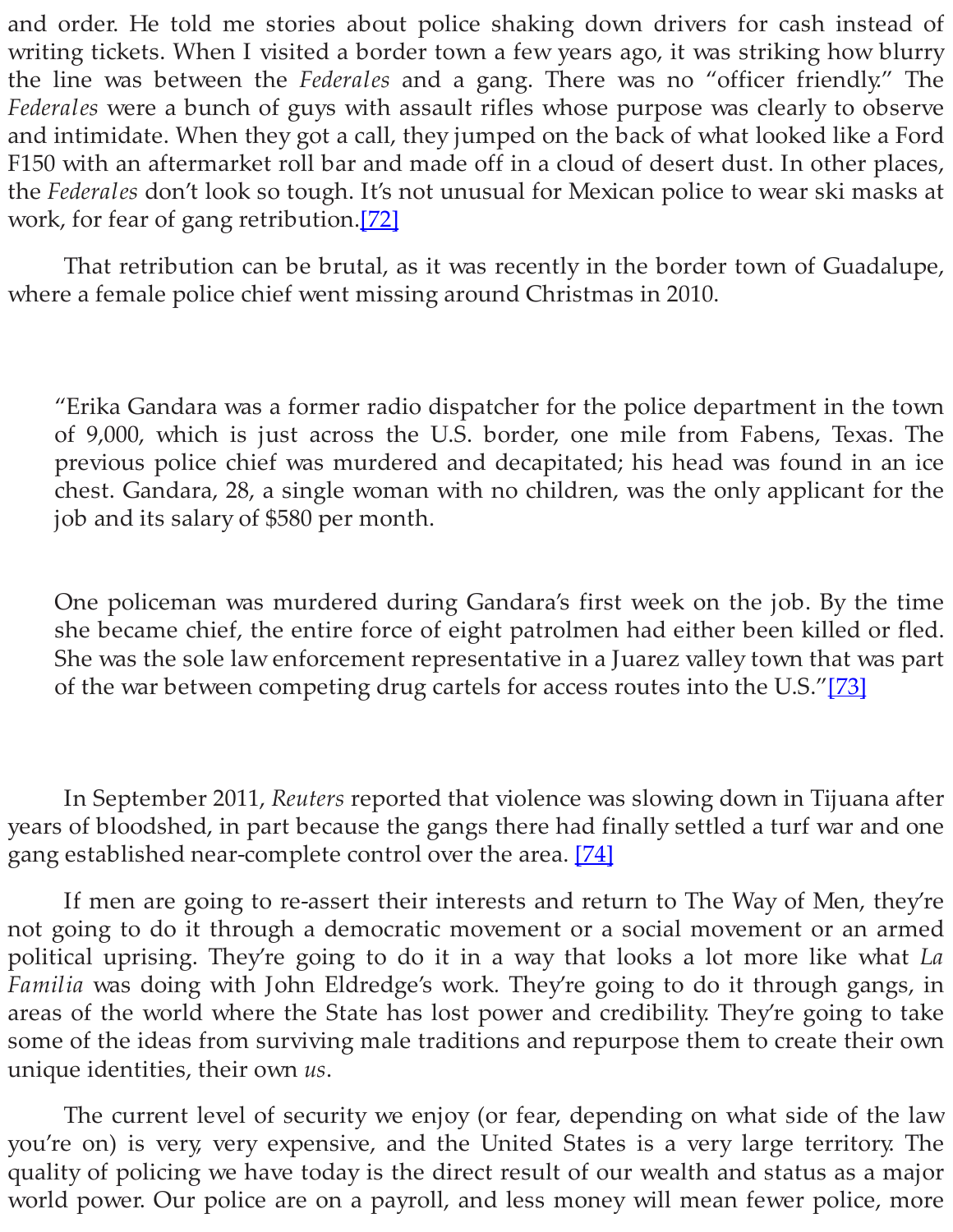<span id="page-87-0"></span>frustrated police, and more police corruption. As the power of the State wanes, nonstate actors gain breathing room and influence. The United States is far bigger than North Korea, and the United States is not China. Mao had to kill over forty million people to get the Chinese on the same page. Not including those who died in various famines, it seems to have taken Stalin *at least* three million deaths to keep the Soviets in order. His tyranny gave birth to the *Vory v Zakone*, or "Thieves in Law," who represent only a small portion of the crime syndicates currently active in modern Russia[.\[75\]](#page-100-16) Criminal gangs are active all over the United States, especially in border zones and ghettos where policing is inadequate or viewed as illegitimate and tyrannical, as it by many blacks who see the police as inherently racist, and in areas with high concentrations of illegal immigrants who see themselves as unfairly persecuted. For many, the State is already the "other."

In the film *Gran Torino*, Clint Eastwood's character Walt Kowalski confessed to Father Janovich that one of his "sins" was failing to pay taxes on a private sale he had made several years prior. He said, "It's the same as stealing." That's the country my grandfather lived in. Many people who grew up before the Vietnam era felt *that* connected to their nation. They were invested in it. The United States was *us*, or truer to the spirit of it, it was "we the people."

In the post-Vietnam era, it seems as though more and more people on the Left and the Right alike regard the government as "them." Whether they consider themselves Democrats, Republicans, or Independents of some kind, whether they make twenty thousand dollars a year or two hundred thousand dollars a year, most people today will pour over their tax returns looking for any way they can find to pay *less.* Few would give a second thought to claiming profits on a sale they've made using a craigslist ad. If you told them it was their civic duty, they'd probably give you the look they save for Jehovah's Witnesses. Small business owners usually find ways to cut corners, and many are happy to hide income or hire workers illegally or under the table to avoid paying taxes or dealing with complicated regulations. Every year average Americans download billions of dollars worth of pirated music and movies. Like smoking marijuana—the same pot that Mexican gangs are trafficking—these things have become socially acceptable practices at almost every level of society.

The Italians have a saying for this. *Tutti colpevoli, nessuno colpevole.*

It means, "If everyone is guilty, no one is guilty."

Walt Kowalski's America is long gone.

Globalism and nationalism have irreconcilable ends. Globalism is undermining our sense of national identity, our connection to the government. The American economy was placed in the hands of globalists—*all* recent administrations have promoted and said starry eyed things about the magic of the global economy—and now the economy is like a plate being balanced on a stick by a circus clown. There's a lot of funny money out there spinning around, and any number of factors could send us further into financial decline.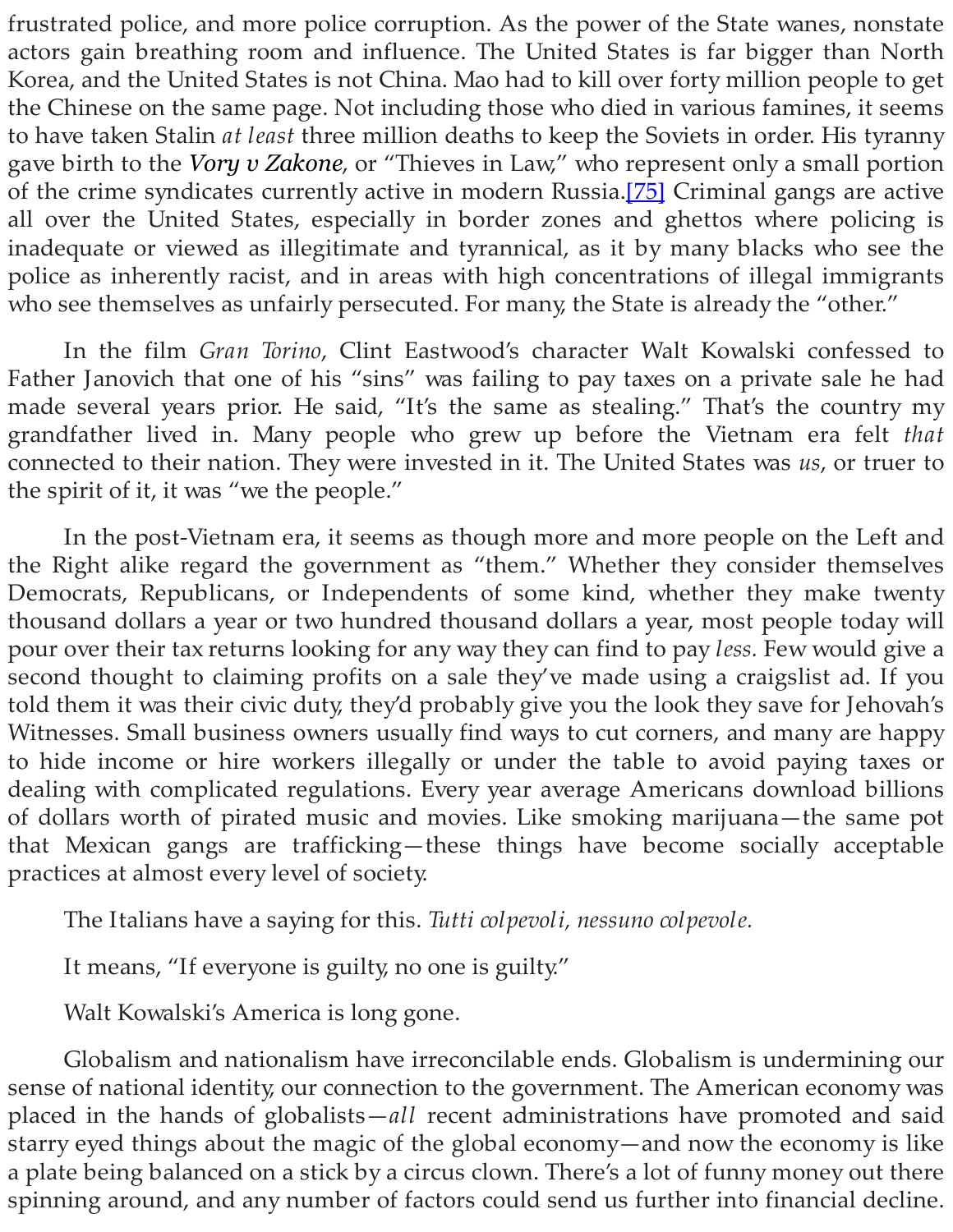We're dependent on cheap imported technology, cheap imported food, cheap imported fuel. A dramatic spike in gas prices or a major national disaster could easily turn a volatile place like Southern California into a war zone. States are selling their own toll highways to foreign nations for short term cash infusions. There's already a sense among people under forty that the money they pay into Social Security won't be there—or won't be worth anything—by the time they get old. People who work know they are throwing money into a black hole. Others are working the system and taking whatever they can get. Without endless economic growth, the United States won't be able to make good on its promises of endless prosperity and security. As things get worse and the State seems powerless to help, the State will seem less and less legitimate. People will lose their moral connection to it. Laws will seem more like revenue traps and shakedowns. The state will start to seem more like another extortion racket, and, as in Mexico, people will have a harder time telling the good guys from the bad guys. The U.S. of *us* will become the U.S. of *them* and we'll Balkanize from within. If not officially, then unofficially. It's already happening.

The new Way of Women depends on prosperity, security, and globalism.

Any return of honor and The Way of Men and the eventual restoration of balance and harmony between the sexes will require the weakening of all three.

One of my favorite books is Anthony Burgess' *The Wanting Seed.* It's a sci-fi novel that tells the story of a future when, due to overpopulation, the State encourages homosexuality and effeminacy and officially discourages reproductive families. Throughout the book, Burgess writes about a theory of cyclical history that moves through three phases: *Pelphase, Interphase*, and *Gusphase*. In the Gusphase, named after St. Augustine, humanity is viewed through the eyes of a stern father who expects men to be violent and untrustworthy. Men see only what Peterson and Wrangham would call the "demonic" in each other and those who seek order rule with an iron fist. After a period of security, people demonstrate that they can behave reasonably well, and men start to think that people are not so bad after all. Thinking shifts into the Pelphase mode, named for St. Pelagius, wherein men see each other as intrinsically good, peaceful, and perfectible through the gentle, guiding touch of social reform. However, this rose colored, "noble savage" view of man does not reflect his nature, either. Man can't always be trusted to always follow the rules. He plays the system and does what he wants, and that leads to distrust, disorder, and disillusionment. This is when, as Burgess put it:

<span id="page-88-0"></span>"Disappointment opens up a vista of chaos.["\[76\]](#page-100-17)

During the middle phase of the cycle, called Interphase, there is violence and chaos and tyranny. It's a great shake-up that brings about another Gusphase, and eventually, a new Pelphase, and the cycle continues.

Men will not reassert themselves in any meaningful way through additional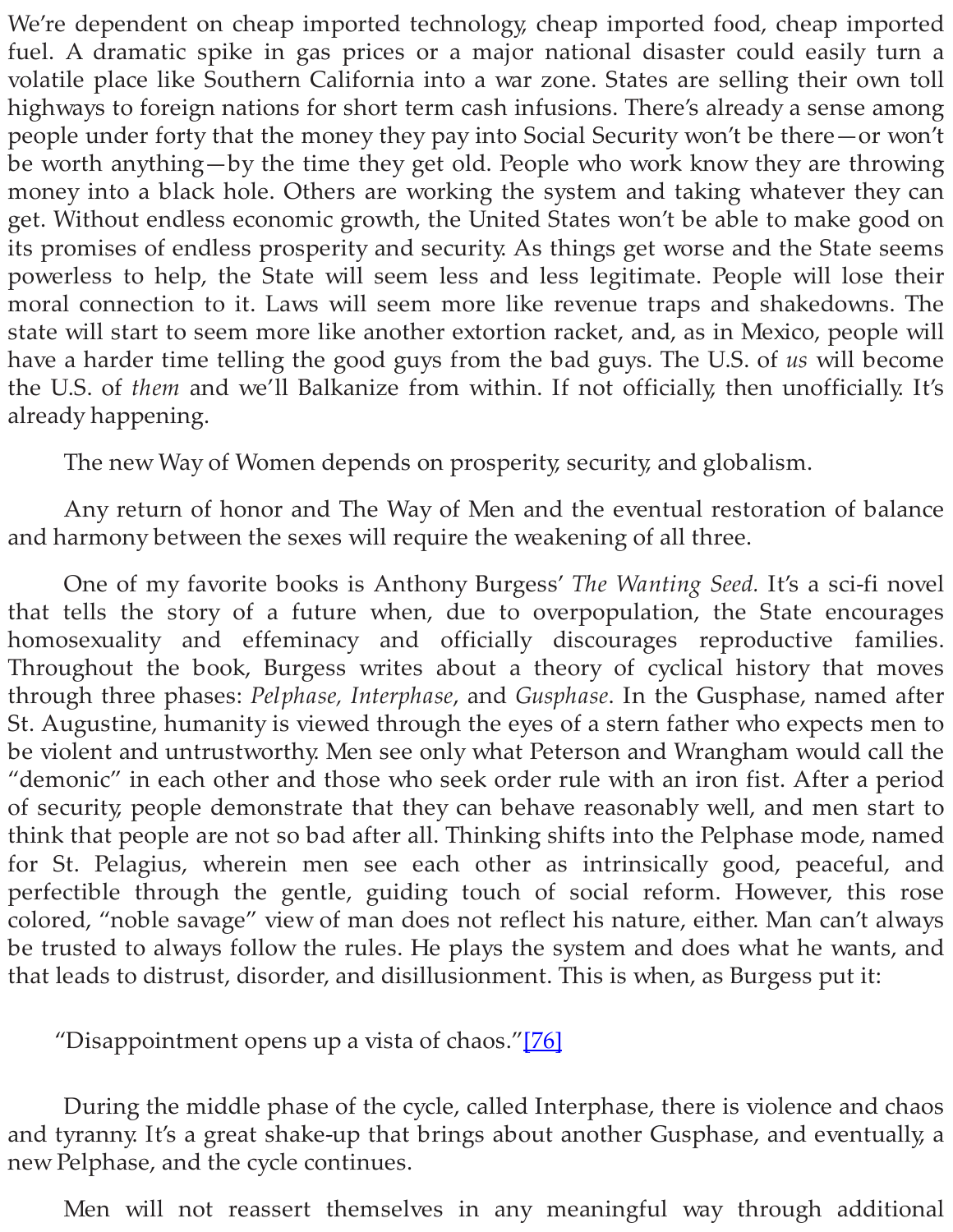tweaking of an optimistic Pelagian system that is based on a pleasant denial of human nature. Men will reassert their interests during the Interphase. When states weaken and become "hollow" as futurist John Robb[\[77\]](#page-101-0) believes they will, men will assert their interests through a return to their most basic social form. When the aching womb of the state can no longer provide the services or the security that keep men passive and dependent, localized groups of men who trust each other will build smaller networks to protect and further their own interests. In the presence of weak tyranny and the absence of strong nationalism, the shepherds will gather round their Robin Hoods, and they will found new tribes.

## <span id="page-89-0"></span>**In the chaos that follows disappointment, gangs of men can restart the world.**

*Their future*—the one world nanny state from cradle to grave, the global civilization of managers and clerks, the thin consumer identities, the bonobo masturbation society is already showing signs of stress. *Their future* is based on unsustainable illusions and lies about human nature. *Their future* requires too many men to deny their own immediate interests to serve an abstract "greater good" that is far beyond human scale. All over the world, the *Star Trek* future that was once considered "inevitable" is starting to look improbable. The European Union is struggling, the global economy is faltering, and every day more people are starting to acknowledge that America is in a decline from which it will not recover.

*Their future* is already falling. It just needs a push.

If you want to push things toward The Way of Men and start the Interphase, create disappointment.

Throughout 2011, "Occupy Wall Street" protesters camped out in public parks across the country. They were angry about something. They weren't sure what. Their messages were incoherent. They were desperate. They wanted the government to come to their rescue. They wanted the government to fix things. They wanted the government to stop "corporate greed" as if it is possible to demand that global corporations stop acting to maximize profit. The "occupants" still just barely believed the dream that the State is beholden to the will of the people. They still wanted to believe that the State cares what they want. They wanted to believe that the state wants them to be happy. They were emotionally attached to the idea that the government cares, but they already suspected that it doesn't.

It doesn't, because it can't. Like global corporations, States have escaped human scale. There is no "man" to fight. States are institutions whose ultimate goals are survival, perpetuation, and expansion.

When the protesters went home, they achieved nothing. Nothing changed, though a few talking heads offered reassurances that the protesters had been heard.

People need to stop looking to the State for help and direction. They must become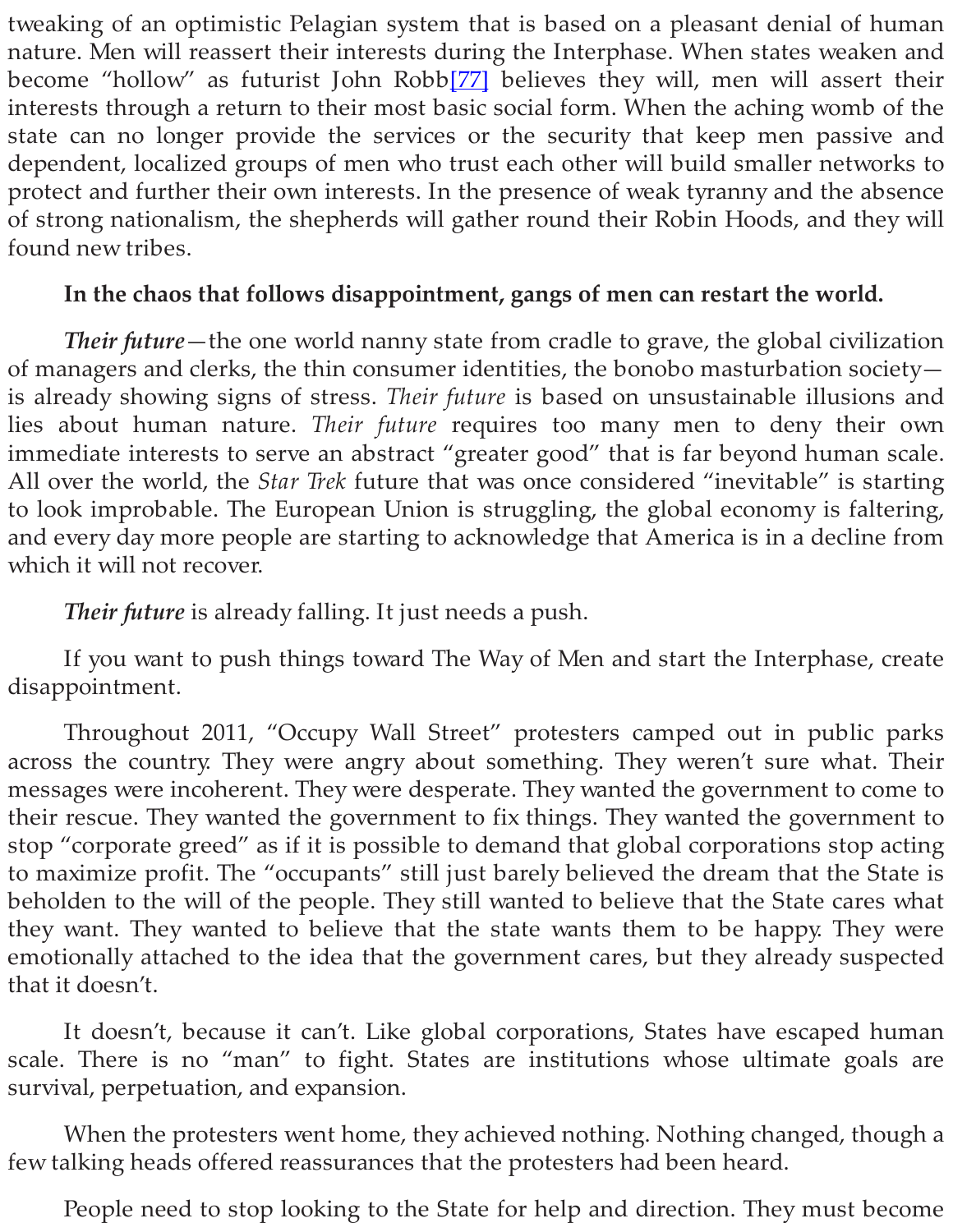disillusioned and disappointed. To push things in a direction that is ultimately—though not immediately—better for men, the emotional connection between the people and the state must be severed completely. When the body of the people is released from the head of the sovereign, chaos will ensue. In that chaos, men will find themselves. They will stop looking to the State for help, and start looking to each other. Together, men can create smaller, tighter, more localized systems

People say they want a world that's more rational, but a world that's out of step with human nature isn't more rational at all.

Men aren't getting more rational.

They're getting weaker.

They're getting more fearful.

They're giving up more and more control.

There is no high road.

The only way out for men is The Way of the Gang.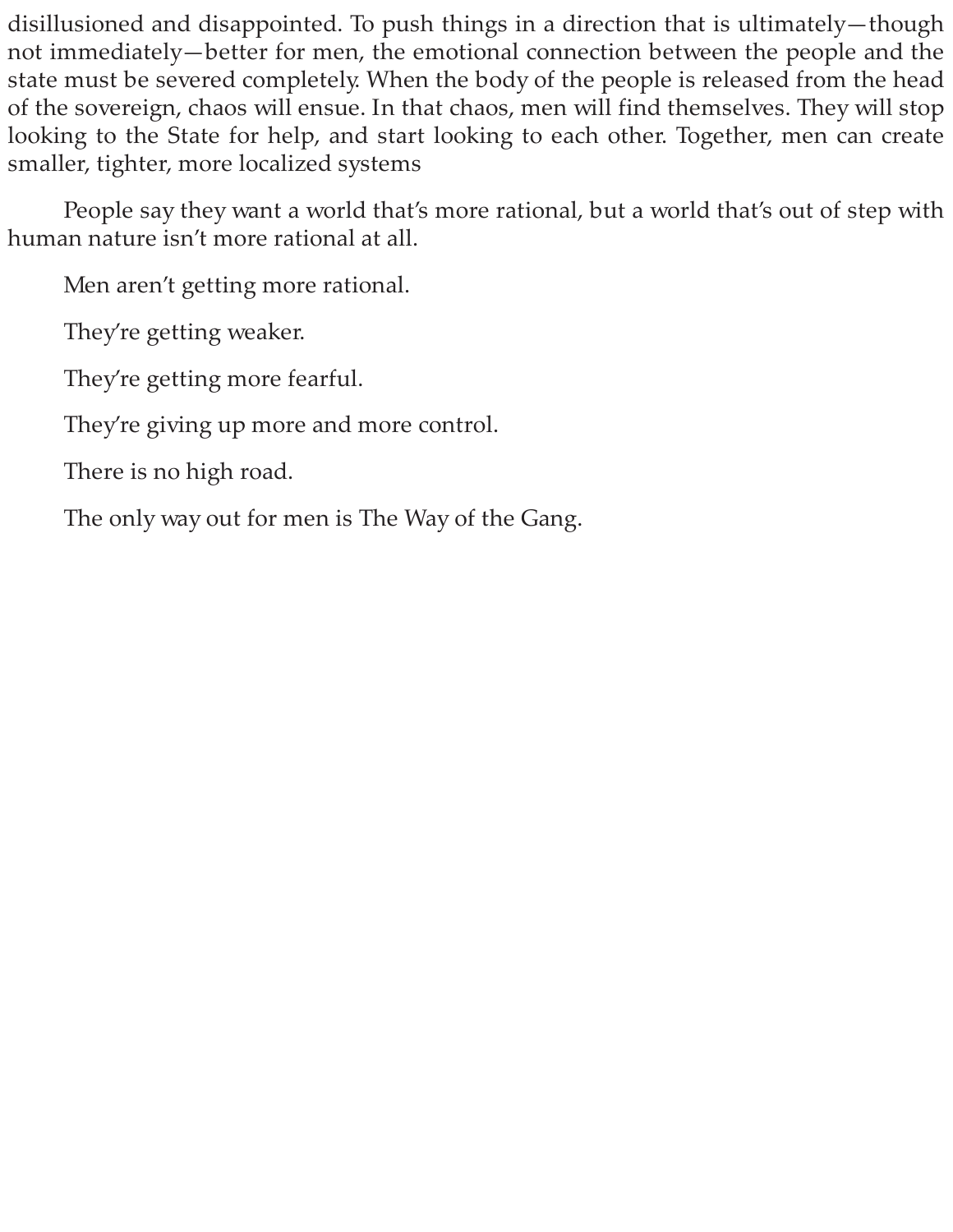# **How To Start A Gang**

*"Only where the state ends, there begins the human being who is not superfluous: there begins the song of necessity, the unique and inimitable tune."*

—Friedrich Nietzche, *Thus Spake Zarathustra*

Any return to The Way of Men is probably going to happen in hollow states through extra-legal means. Gangs form out of necessity, or to exploit opportunities. Gangs are going to gain the most traction in areas where State influence is weak, creating both necessity and opportunity. Furthermore, gangs are proto-states. Proto-states threaten the power of larger existing states, so when men form proto-states to assert their own interests, their actions will be outlawed by those states.

It is not my intent here to tell you how to start a criminal enterprise.

I have romanticized gangs somewhat to make a point about the nature of men, but I am not suffering from any delusion that modern gangs are run by "good guys" who take from the rich and give to the poor. I have every reason to believe that life in a gang today would be nasty, brutish, and short. I have every reason to believe that life in a gang existing inside a collapsed State would be nasty, brutish, and short. There is no shortage of evidence about gang brutality, infighting, human trafficking, rape, or murder almost for the sake of murder alone. Wrangham and Peterson called the gang impulse male "demonism" for some good reasons.

The conclusion I reached while writing this book was that the gang is the kernel of masculine identity. I believe it is also the kernel of ethnic, tribal, and national identity. The culture of the gang is, as author bell hooks wrote in a rather different context, "the essence of patriarchal masculinity."[\[78\]](#page-101-1)

#### <span id="page-91-0"></span>**If you want to follow The Way of Men, if you want to advance a return to honor and manly virtue, if you want to steel yourself against an uncertain future**—**start a gang.**

Honor requires an honor group, a group of men with similar values. Honor requires the possibility of dishonor in the eyes of peers whose respect you value. The cultivation of manly virtue is accelerated by completion and the expectations of male peers. And, if you want to become resilient to uncertainty and chaos, you need a circle of men who you trust and who you can depend on.

Some readers will inevitably respond: "My wife/girlfriend is awesome. She takes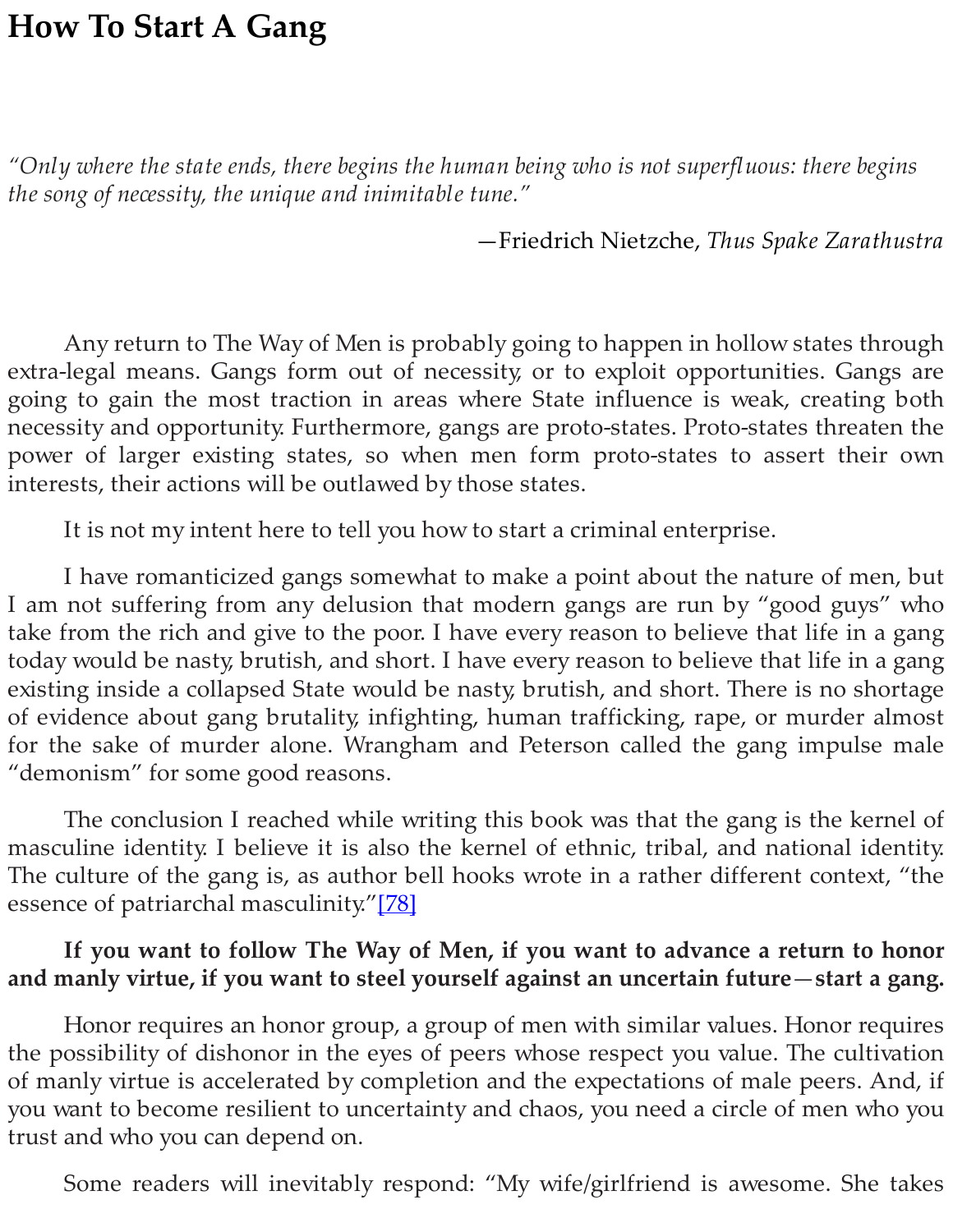boxing and shoots guns and fixes cars. She's my partner."

That's nice. But if your strategy for the future is holing up with ma and the chillins, your strategy sucks. I don't care if your girlfriend is a Certified Ninja, she's not worth eight men. *Kill Bill* was not a documentary. A strong and skillful woman will be worth more to you in a crisis than a *prima donna*, but she can't replace men in your life. No woman can take the place of men in a man's life.

It is evolutionarily sound for women to want to secure your commitment to them and attempt to place themselves at the center of your world. They'll want to be involved in everything you do, and they'll be on guard against perceived threats to their security and your commitment.

Men have been negotiating the "crisis of masculinity"—the push and pull between civilized domesticity and lure of gang life—for centuries. Men need to set boundaries and make time for men in their lives. It's important to their sense of identity, it's important to their sense of security and belonging, and it's good survival strategy. Part of the reason we are where we are right now is that men stopped depending on each other and started depending on the State. The family unit is not enough. A support network of ten is better than a support network of two.

To get a sense of how one might go about expanding that support network and "start a gang," here's a working definition of what a gang really is, based on the idea of men bonding, creating a group identity and setting up a perimeter:

#### **Gang - A bonded, hierarchical coalition of males allied to assert their interests against external forces.**

A gang is essentially a male group identity, it's an *us*. It's a go-to group of men allied against *them*.

In an emergency situation, the *us* is often defined by proximity. You've seen the movie. A bunch of unlikely characters get stuck together by unforeseen circumstances and are forced to work out their differences and learn to depend on each other. That could certainly happen, but depending on the luck of the draw isn't a great strategy. Picking your team is a better strategy.

## **Create Proximity**

The Internet is a good filter. It's a good way to find men who share some of your values. However, your friends on message boards and on social networking sites, scattered all over the world, are not going to be there for you when the proverbial shit hits the fan. Spend more time making contact with men who are geographically close to you. If you have close friends in your area, consider moving into the same apartment complex or within a few blocks of one another. Think about the way gangs start in inner cities. Men and boys have lived and died to defend tribes with territories as small as a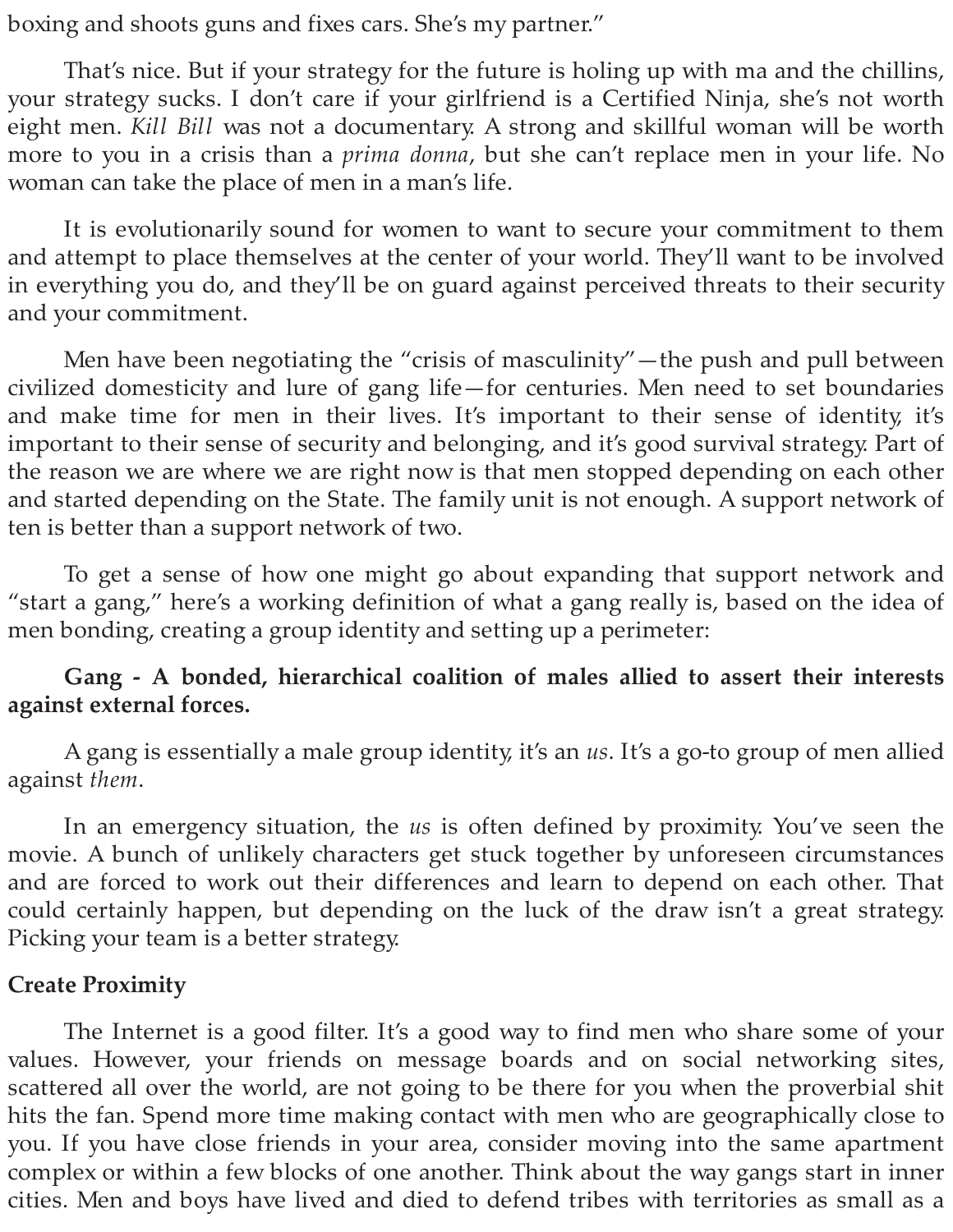few blocks. Proximity creates familiarity and shared identity. It creates *us*. Spreading our alliances across nations and continents keeps us reliant on the power of the State and the global economy. Men who are separated and have no one else to rely on must rely on the State.

# **Choose Your** *Us*

A lot of factors could define the boundaries of *us* against *them*. If your religion is important to you, that's a good place to start. Mormon men, for instance, would probably fall into a community gang fairly easily. If your ethnic heritage or race is something you feel strongly about, as is very often the case with gangs, then that might be your starting point. Familiarity and likeness make trust easier to establish. However, sports teams make out well enough with men from very different backgrounds. If a desirable superordinate goal—like *survival*—is introduced, it has been proven that men can put aside all sorts of differences.

Men with opposing viewpoints can respect each other and enjoy civilized debates, but when it comes to forming *us*, it's better to have a group of men who are on the same page about the issues most important to them.

If you have decided after reading this book that you want to return to The Way of Men, the men in your gang will have to be committed to undermining the globalist masturbation society, hollowing out the State, and reviving a culture of honor.

# **Create Fraternity**

A gang is a fraternity, a bonded brotherhood of men. That said; don't start trying to figure out your colors or your secret handshake just yet. These kinds of male cultural phenomena will occur organically as the result of shared history and identity. Only huge organizations like the Army can effectively sort a bunch of men into a group and artificially create a gang or brotherhood. It is possible for political movements to do this, but if they appear to be openly anti-government, their high profile is going to attract the attention of the authorities.

You don't need a formal group or a membership charter, and you don't need to elect a president. What you need is face time. You can bond with men online, but only to a point. People can hide online in ways that they can't in person. Men are tactical thinkers. They guard themselves. To get to know a man you need to spend time with him, you need to do things together, you need to build trust. Don't expect a casual acquaintance to have your back when you're in trouble. A solid friendship is just like any other relationship. It requires give and take. It requires some time and some history.

If you know some guys you can connect with, and who are on more or less the same page philosophically, make sure you make time for them. Set aside time to create that history and build that trust. Even women who are "like one of the guys" will have a chilling effect on that process. Men are not honest with each other in the same way when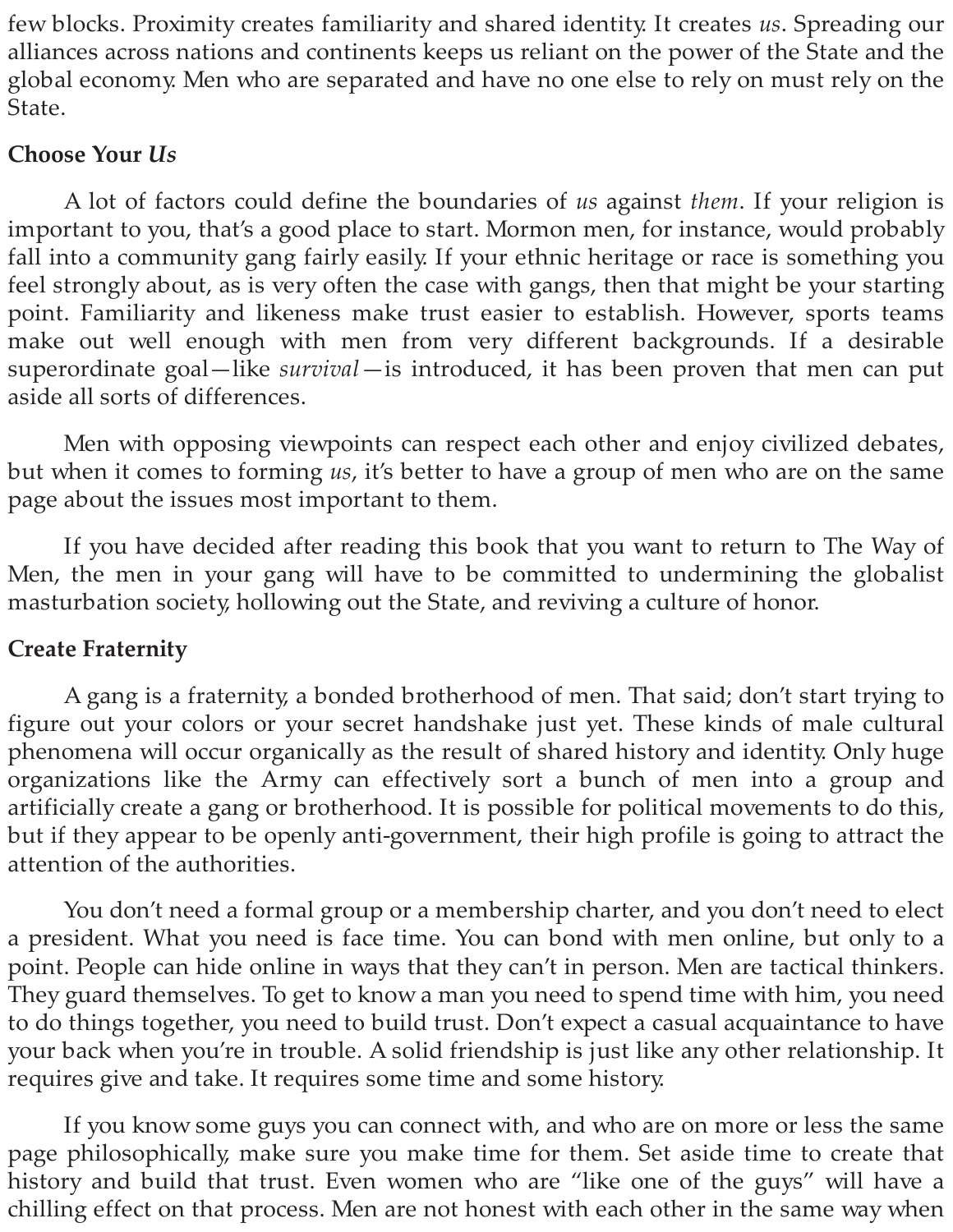women are present, and establishing trust requires honesty. Men are going to want to have girlfriends and wives and families and other connections with women in their lives, and that is all well and good, but as I said, you can't expect men who don't really know you to help you through tough times. Put in the effort. Eating and drinking together is fine, but it makes more sense to plan tactically oriented outings. You need to learn how to read each other and work together as a group. Go to the shooting range. Go hunting. Play paintball. Go to the gym. Take martial arts classes. Join a sports team. Take a workshop. Learn a useful skill. Fix something. Build something. Make something. Get off your asses and *do* something.

In harder times, the men that you do these kinds of things with are going to be the first men you call. They will be your gang. They will be your *us*.

I'm going to close this book with some Viking wisdom concerning male friendship from *The Sayings of Hár*, also known as the *Hávamál*.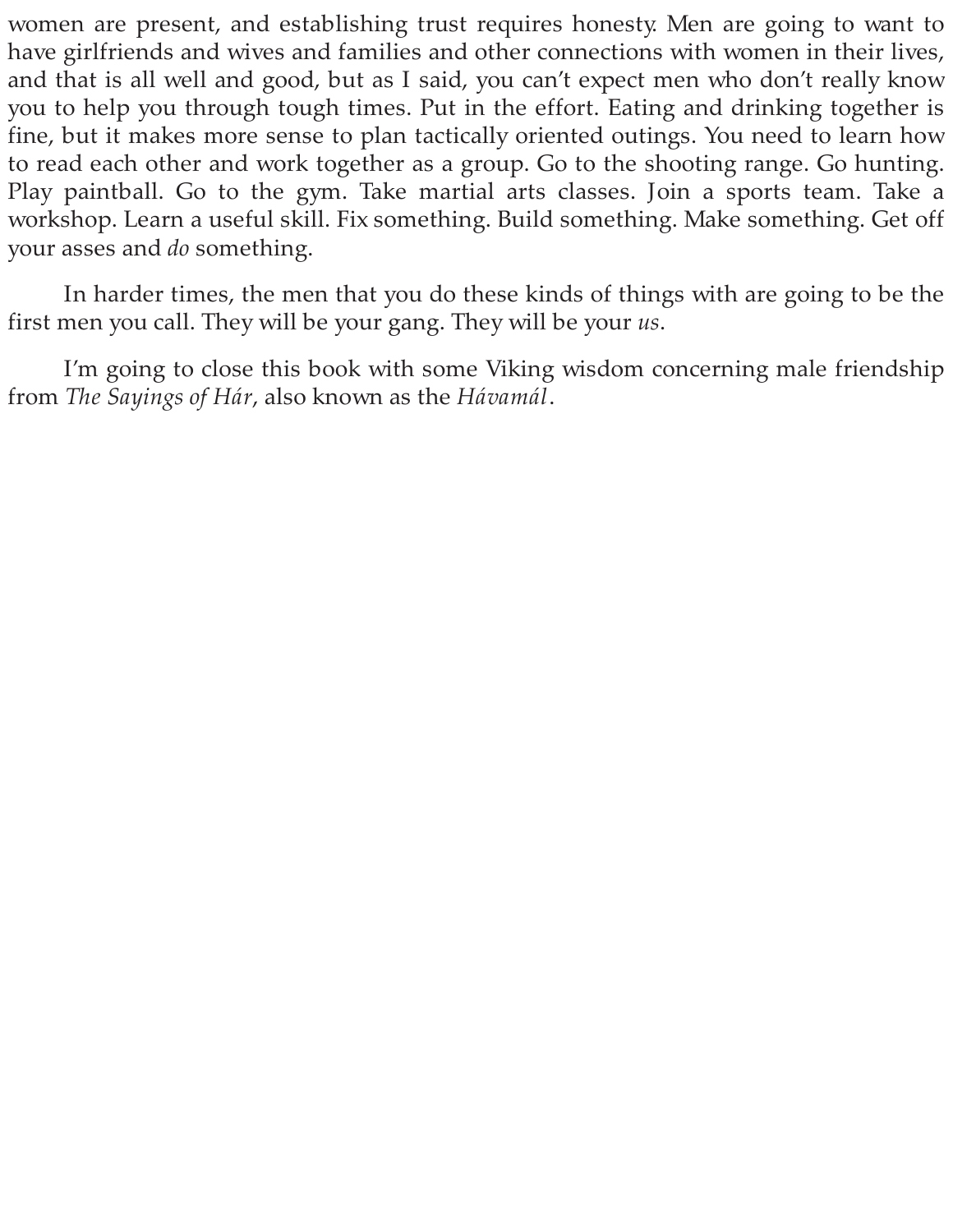*If friend thou hast whom faithful thou deemest, And wishest to win him for thee: Open thy heart to him nor withhold thy gifts, And fare to find him often.*

<span id="page-95-0"></span>*If faithful friend thou hast found for thee, Then fare thou find him full oft; Overgrown is soon with tall grass and bush The trail which is trod by no one.[\[79\]](#page-101-2)*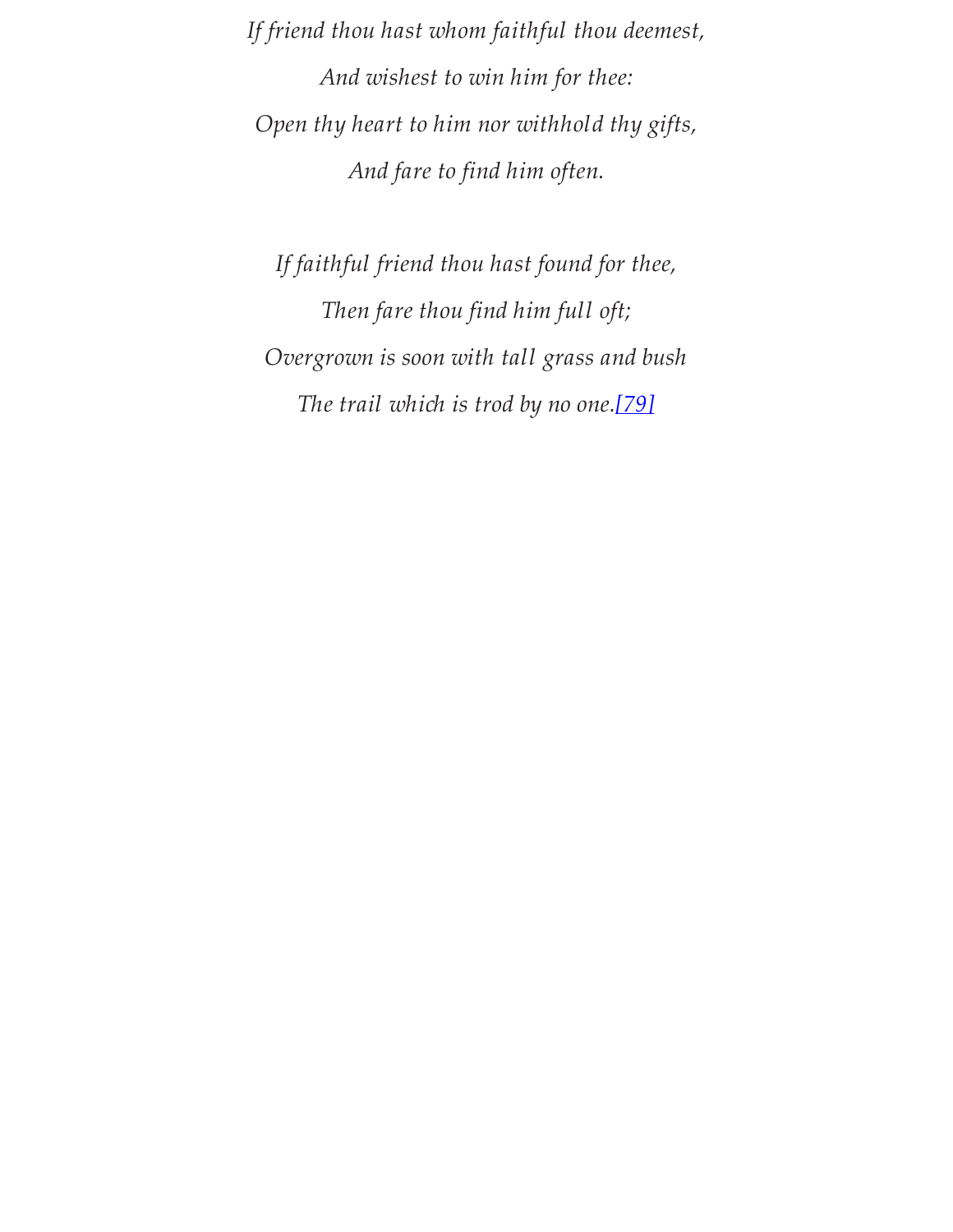# **Acknowledgments**

Writing this book required substantial sacrifices of my time, money, and attention; I'd like to thank my guileless compadre Lucio for his loyalty and support. My Vulcan friend Trevor Blake and I have been trading ideas about manliness over drinks and cigars for years, and his pages of notes provided much food for thought. When I thought I had finished the book the first time, writer Scott Locklin convinced me to gut it and rework it. *The Way of Men* is far better for that. I'd also like to thank Troy Chambers, Greg Johnson, and Jef Costello for their helpful notes and suggestions. I offer my thanks to Brett McKay for replying to my interview request. Few men spend as much time thinking about "The Art of Manliness" as he does.

All of the men I know have influenced my thinking about manhood—my father, my grandfathers, my friends, even men I have only met briefly or interacted with on occasion. All men have something to say about being a good man, and about being good at being a man. I'd like to thank Jesse and Max, my good pals and high ranking members of my apocalypse fireteam, for their perspectives on "what is best in life" and the finer points of alpha psychology.

Many thanks also to Bill Price and Richard Spencer for their interest in my work, and for helping me to build a larger audience of men who contributed to my thoughts on masculinity through comments and suggestions.

I consulted many books and articles while writing *The Way of Men.* Only a handful of them are cited. The book *A World of Gangs* by John Hagedorn was particularly influential. *Manliness* by Harvey C. Mansfield is also an important book.

Ideas about manliness that I partially or completely disagree with are dealt with in a short book titled *No Man's Land*, which was released for online in late 2011. The arguments in that book were included in the first draft of *The Way of Men*, but were cut to make the text lighter, faster, and more clearly about one idea. If this book left you wondering how my thoughts on masculinity fit into the larger contemporary debate about the subject, I urge you to read *No Man's Land* as a supplement to *The Way of Men.* Currently, you can download it for free at my web site: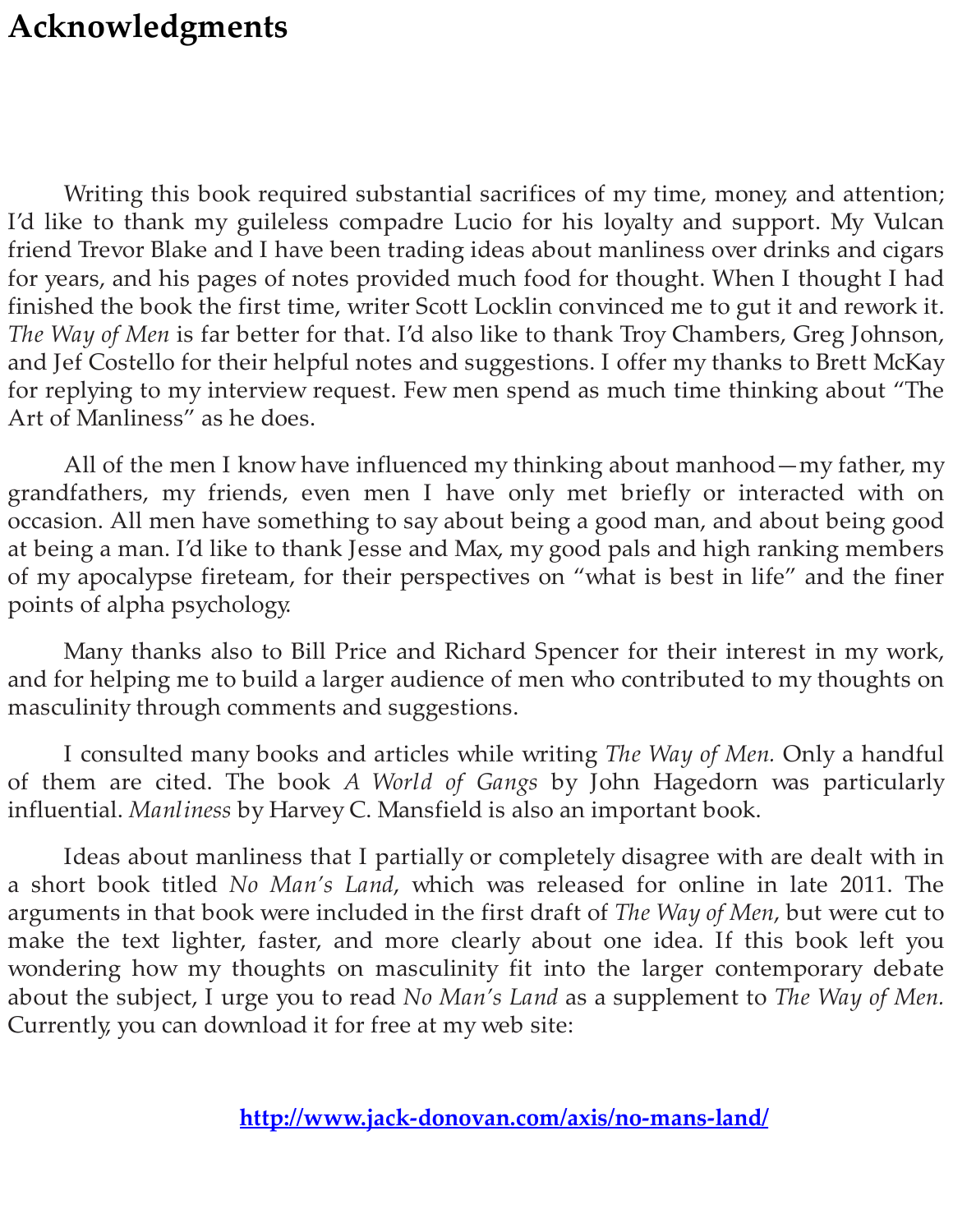[\[1\]](#page-9-0) Some studies have shown a major decrease in male testosterone over the last 20 years (see below). That drop may be due to something in the water but it's likely a result of widespread obesity. I'd bet it also has something to with a relative loss of social status and the proliferation of safe, sedentary lifestyles. If testosterone really has dropped in a few decades, it proves that men and women were *more* different in the past and that future studies claiming similarities between the sexes will be less relevant when looking at historical ideas about sex differences.

Travison, Thomas G., Andre B. Araujo, Amy B. O'Donnell, Varant Kupelian, and John B. McKinlay. "A Population-Level Decline in Serum Testosterone Levels in American Men." *The Journal of Clinical Endocrinology & Metabolism* 92.11 Jan. (2007): 196-202. Web. 5 Dec. 2011.

<http://jcem.endojournals.org/content/92/1/196.full>

[\[2\]](#page-11-0)Junger, Sebastian. *WAR*. Hachette Book Group, 2010. 242. Print.

[\[3\]](#page-11-1) W. -X. Zhou, D. Sornette, R. A. Hill and R. I. M. Dunbar. "Discrete Hierarchical Organization of Social Group Sizes" *Proceedings: Biological Sciences* , Vol. 272, No. 1561 (Feb. 22, 2005), pp. 439-444.

Also: Search "Dunbar's Number" or review articles about scientist Robin Dunbar.

[\[4\]](#page-15-0)McDonnell, Myles. *Roman Manliness : Virtus and the Roman Republic*. Cambridge University Press, 2006. 4. Print.

[\[5\]](#page-15-1) It is also true that manhood, by necessity, becomes increasingly metaphorical with age. An older man who can no longer compete with other men or hunt and fight will focus on developing other virtues.

[\[6\]](#page-20-0)Chee, Rosie. "Breaking the Myth: Increasing Testosterone In Females = Muscle Accretion, Strength Gains, And Fat Loss."Bodybuilding.com. 15 Oct. 2009. Web. 11 July 2011. [http://www.bodybuilding.com/fun/myth-of-women-lifting](http://www.bodybuilding.com/fun/myth-of-women-lifting-heavy2.htm)heavy2.htm

[\[7\]](#page-20-1) I use these terms interchangeably, as I believe average people do. There is an orthodoxy in academia that prefers to make a distinction between masculinity and manliness, and this distinction serves the ideology of feminists and cultural determinists. For more on this debate, Harvey C. Mansfield outlined his reasons for writing about manliness instead of masculinity in his 2006 book, *Manliness*.

[\[8\]](#page-20-2)Maffly, Brian. "U. biologist argues humans stood up to fight, not walk." *Salt Lake Tribune* 18 May 2011. Web. 11 July 2011. <http://www.ahorautah.com/sltrib/news/51831880-78/carrier-males-humans-standing.html.csp?page=1>

[\[9\]](#page-23-0)*The Nichomachean Ethics*. Trans. David Ross. Oxford World's Classics ed. N.p.: Oxford University Press, 1998. 63-73. Print.

[\[10\]](#page-24-0) It is from the Latin word *virtus* that we get the English word "virtue." This is due to the expansion of the concept of *virtus* in the later stages of the Roman Empire, where it absorbed a wider range of other values and became a kind of "moralized masculinity." McDonnell's thesis was that this was not always so, and he provided numerous examples from early Roman literature and records to prove that the early Romans equated *virtus* ("manliness") with martial valor.

[\[11\]](#page-24-1)McDonnell, Myles. *Roman Manliness : Virtus and the Roman Republic*. Cambridge University Press, 2006. 4. Print.

[\[12\]](#page-24-2) Ibid. 12.

[\[13\]](#page-24-3) Ibid. 31.

[\[14\]](#page-24-4) Livy. *The Rise of Rome*: Books One to Five (Bks. 1-5) Book 2: 12. (Kindle Locations 1482-1484). Kindle.

[\[15\]](#page-24-5) Ibid.

[\[16\]](#page-25-0)*Republic*. Trans. Allan Bloom. Basic Books, 1968. 89. Print. (Book 3: 410d-e)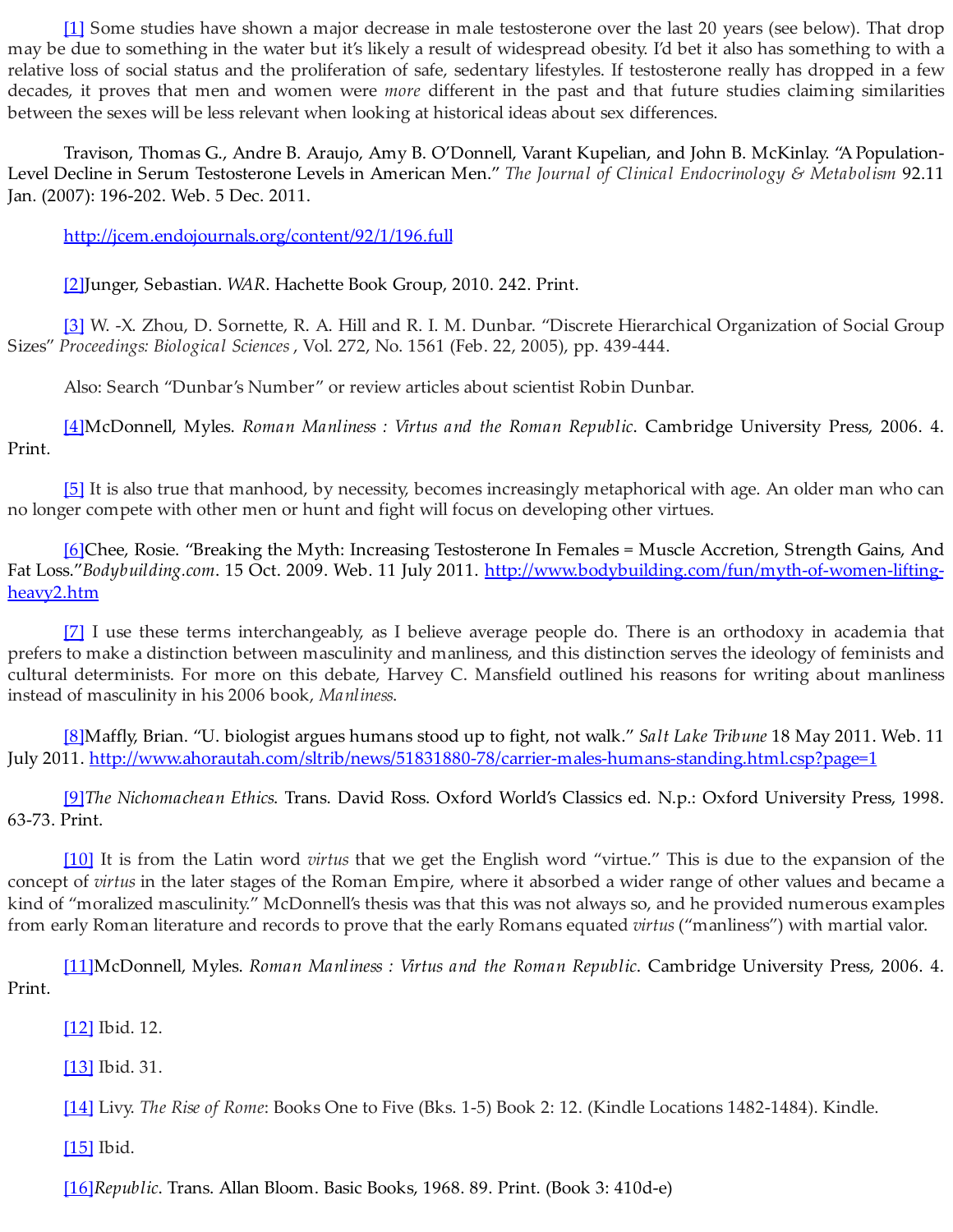[\[17\]](#page-25-1) Also transliterated "thymos." θύμος.

[\[18\]](#page-25-2)*Republic*. Trans. Allan Bloom. Basic Books, 1968. 449. Print. (Notes, Book 2: 33)

[\[19\]](#page-25-3)*Republic*. Trans. Allan Bloom. Basic Books, 1968. 52. Print. (Book 2: 373-376)

[\[20\]](#page-25-4)Kruger, Daniel J. "Sexual selection and the Male:Female Mortality Ratio." *Evolutionary Psychology* 2 (2004): 66-85. Web. 11 Aug. 2011. <http://www.epjournal.net/filestore/ep026685.pdf>

[\[21\]](#page-26-0)Sheridan, Sam. *A Fighter's Heart : One Man's Journey Through the World of Fighting*. Grove Press, 2007. 280. Print.

[\[22\]](#page-27-0) This is a common topic in the "manosphere" and the "game" community. I do not believe that alphas and betas are fixed types. I use these labels (as I have above) to describe dominant and submissive relationships between given sets of men. A man can be near the top of one hierarchy and near the bottom in another. One man's alpha can be another man's beta. This makes sense in our primate-based gang model, where members test each other and change roles. Even insular hierarchies shift, and the male on top today may not be in charge tomorrow.

[\[23\]](#page-27-1) h/t Max.

[\[24\]](#page-34-0)Hobbes, Thomas. *Leviathan*. 1651. Cambridge University Press, 1996. 65. Print.

[\[25\]](#page-35-0)Bowman, James. *Honor : A History*. Encounter Books, 2006. 6. Print.

[\[26\]](#page-36-0) Collin D. Barnes, Ryan Brown, and Michael Tamborski. "Living Dangerously: Culture of Honor, Risk-Taking, and the Nonrandomness of "Accidental" Deaths." *Social Psychological and Personality Science.* June 8, 2011 1948550611410440, first published on June 8, 2011. Online.

<http://spp.sagepub.com/content/early/2011/06/03/1948550611410440>

[\[27\]](#page-36-1)Carollo, Kim. ""Honor Culture" Linked to Accidental Deaths." *http://abcnews.go.com*. ABC, 15 Aug. 2011. Web. 28 Aug. 2011.

<http://abcnews.go.com/Health/honor-culture-linked-higher-rate-accidental-deaths-south/story?id=14292632>

[\[28\]](#page-36-2) Barnes *et al.*

[\[29\]](#page-36-3)Bowman, James. *Honor : A History*. Encounter Books, 2006. 38. Print.

[\[30\]](#page-37-0) Hamilton died from a wound suffered in a pistol duel with Vice President Aaron Burr in 1804.

[\[31\]](#page-39-0)Michael, Kimmel S. "Masculinity as Homophobia." *Reconstructing Gender : A Multicultural Anthology*. Ed. Estelle Disch. 3rd ed. McGraw Hill, 2003. 103-09. Web. 8 Sept. 2011.

<http://www.neiu.edu/~circill/F7587Z.pdf>

[\[32\]](#page-41-0)Schnarch, Brian. "Neither Man nor Woman: Berdache - A Case for Non-Dichotomous Gender Construction." *Anthropologica*34.1 (1992): 105-21. *JSTOR*. Web. 8 Sept. 2011.

<http://0-www.jstor.org.catalog.multcolib.org/stable/25605635>

[\[33\]](#page-43-0)The author's favorite (Godfathers I & II exempted), is a British gangster flick: *The Long Good Friday* (1980)

[\[34\]](#page-44-0)Newell, Waller R., ed. *What is a Man? 3,000 Years of Wisdom on the Art of Manly Virtue*. ReganBooks/HarperCollins, 2000. Print.

[\[35\]](#page-44-1)Ibid. XVIII.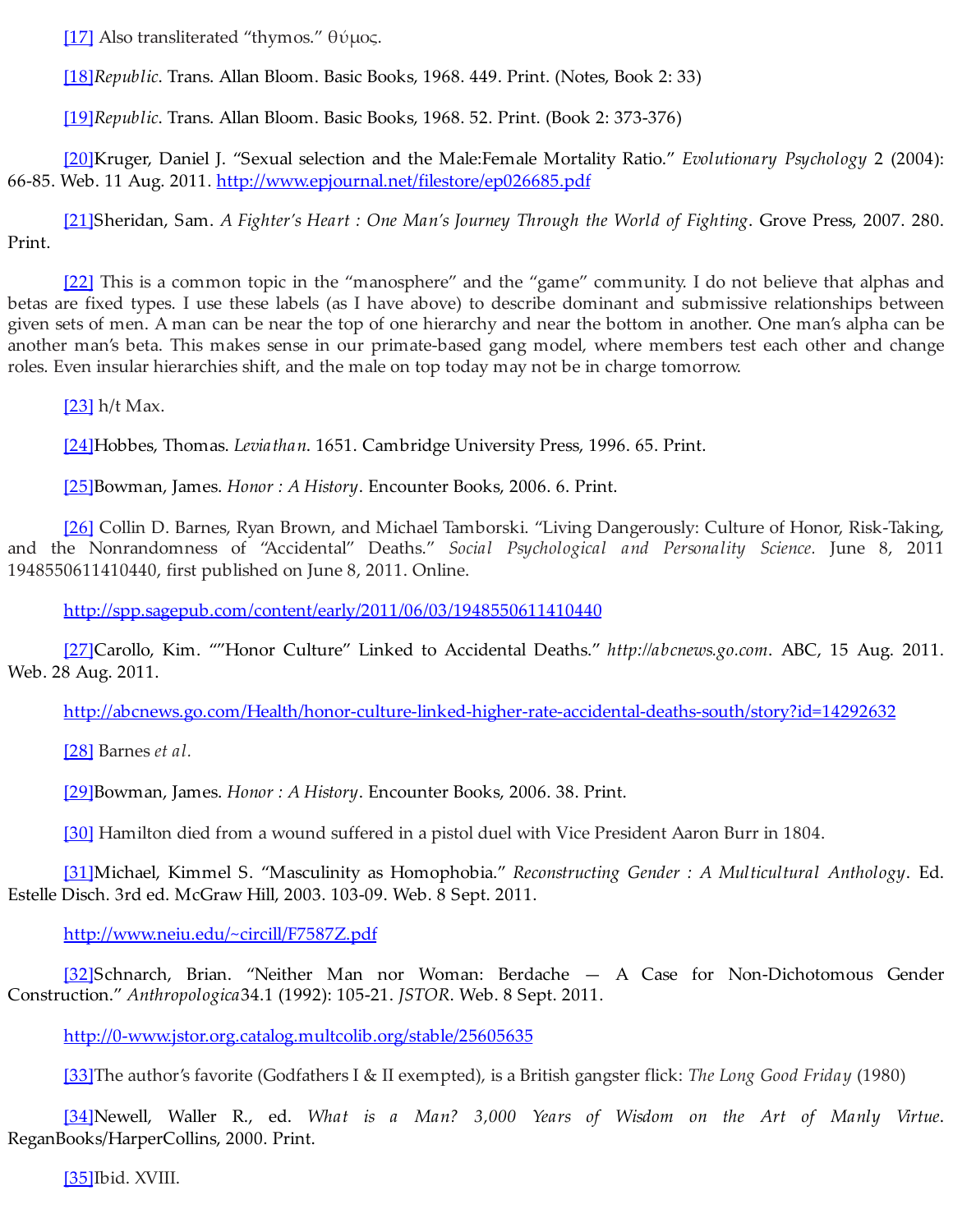[\[36\]](#page-45-0)"About Us." *The Art of Manliness*. Ed. Brett McKay. N.p., n.d. Web. 14 June 2011. <http://artofmanliness.com/about-2>

[\[37\]](#page-45-1)McKay, Brett. Message to the author. 30 June 2011. E-mail.

[\[38\]](#page-46-0) For more on this, read my short book *No Man's Land,* available online at:

<http://www.jack-donovan.com/axis/no-mans-land/>

[\[39\]](#page-47-0)Connell, Robert William. *Masculinities*. University of California Press, 1995. 67-86. Print.

[\[40\]](#page-47-1) Ibid. 69.

[\[41\]](#page-48-0)Dickie, John. *Cosa Nostra : A History of the Sicilian Mafia*. 2004. 31. Palgrave McMillan, 2005. Print.

[\[42\]](#page-48-1)Kaplan, David E., and Alec Dubro. *Yakuza : Japan's Criminal Underworld*. University of California Press, 2003. 17. Print.

[\[43\]](#page-49-0)Isikoff, Michael. "Feds Crack Down on 'Robin Hood' Drug Cartel." *The Daily Beast (Newsweek)*. N.p., 22 Oct. 2009. Web. 4 Oct. 2011. [http://www.thedailybeast.com/newsweek/blogs/declassified/2009/10/22/feds-crack-down-on](http://www.thedailybeast.com/newsweek/blogs/declassified/2009/10/22/feds-crack-down-on-robin-hood-drug-cartel.html)robin-hood-drug-cartel.html

[\[44\]](#page-49-1)Gibbs, Stephen. "'Family values' of Mexico drug gang." *BBC News*. BBC, 22 Oct. 2009. Web. 4 Oct. 2011. <http://news.bbc.co.uk/2/hi/8319924.stm>

[\[45\]](#page-49-2)"Message of the Secretary-General for 2011." *International Day for the Elimination of Violence against Women 25 November*. Ed. Ban Ki-moon. The United Nations, 25 Nov. 2011. Web. 9 Jan. 2012.

<http://www.un.org/en/events/endviolenceday/sgmessages.shtml>

[\[46\]](#page-49-3)Margaret, Mead. *Sex and Temperament: In Three Primitive Societies*. 1935. Harper Perennial, 2001. 262. Print.

[\[47\]](#page-49-4) For more on "Reimagining Masculinity," see *No Man's Land,* available online at:

<http://www.jack-donovan.com/axis/no-mans-land/>

[\[48\]](#page-52-0)Livius, Titus. *The Rise of Rome.* Oxford's World Classics.

[\[49\]](#page-55-0)Wrangham, Richard, and Dale Peterson. *Demonic Males : Apes and the Origins of Human Violence*. New York: Mariner Books/Houghton Mifflin Company, 1996. 248. Print.

[\[50\]](#page-56-0)James, William. "The Moral Equivalent of War." *Wikisource*. Originally published 1906. Web. 15 Sept. 2011. http://en.wikisource.org/wiki/The Moral Equivalent of War

[\[51\]](#page-60-0)Darwin, Charles. *The Descent of Man.* Orig. 1871. New Century Books. Kindle. Loc. 2623-2624.

[\[52\]](#page-63-0)Goldman, David P. (aka. "Spengler") "The fifth horseman of the apocalypse." *Asia Times Online* 13 Dec. 2011. Web. 6 Feb. 2012.

[http://atimes.com/atimes/Global\\_Economy/ML13Dj05.html](http://atimes.com/atimes/Global_Economy/ML13Dj05.html)

[\[53\]](#page-64-0)*28 Days Later*. Writ. Alex Garland. 2002. 20th Century Fox. DVD-ROM.

[\[54\]](#page-66-0)Keeley, Lawrence H. *War Before Civilization*. Oxford University Press, 1996. 1,016-172. Kindle.

[\[55\]](#page-66-1)de Waal, Frans. *Chimpanzee Politics*. 1982. Baltimore: Johns Hopkins Paperbacks, 2000. 1,055-58. Kindle.

[\[56\]](#page-67-0)Wrangham, Richard, and Dale Peterson. 205.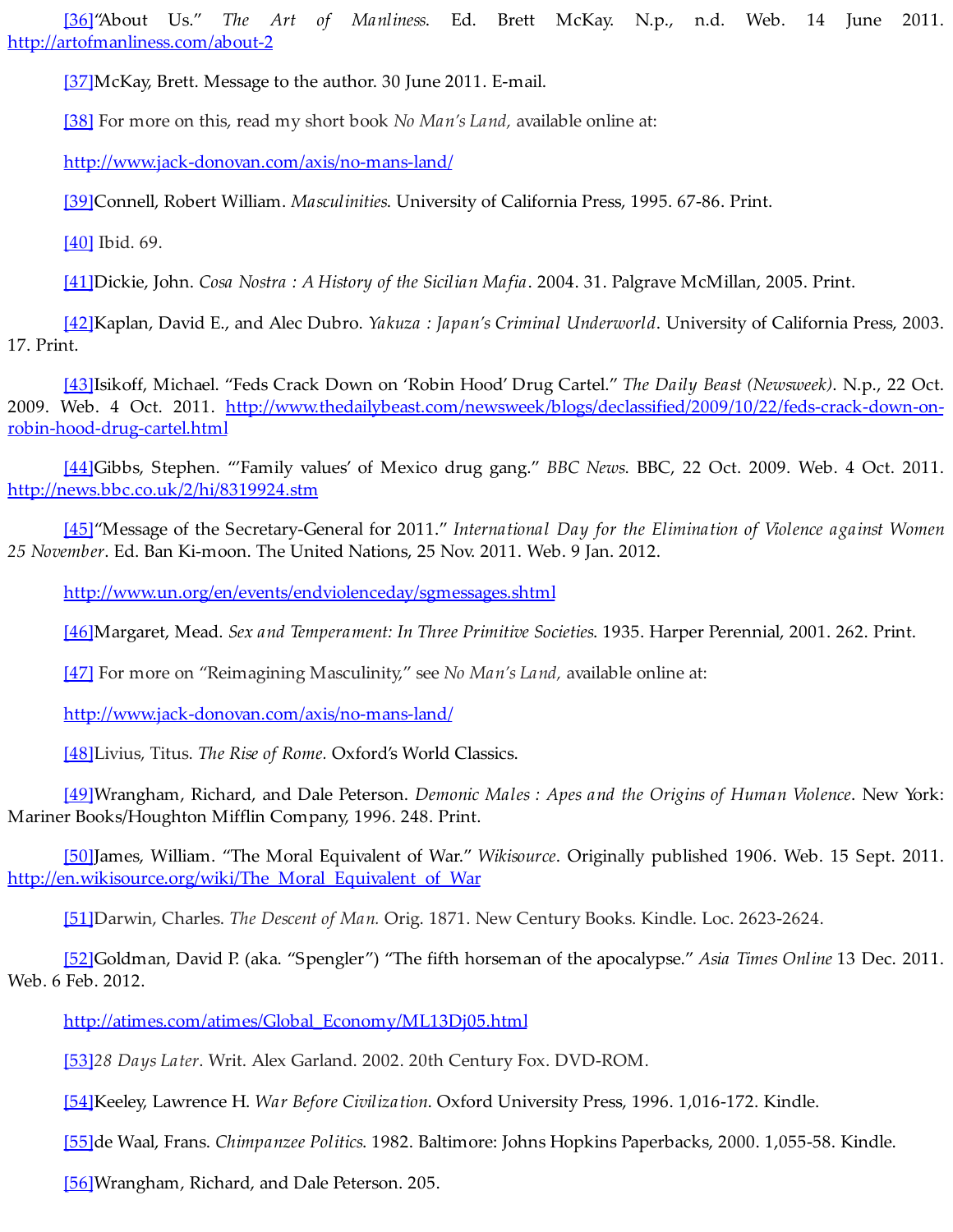[\[57\]](#page-67-1) Keen, Sam. *Fire in the Belly.* Bantam, 1991. Chapter 8, "A Brief History of Manhood." Print. 1,655-2,110. Kindle.

[\[58\]](#page-67-2)Brown, Donald E. "Human Universals." DePaul University, n.d. Web. 19 Feb. 2011. <http://condor.depaul.edu/mfiddler/hyphen/humunivers.htm>

<span id="page-100-0"></span>[\[59\]](#page-72-0)Wolf, Naomi. "The Porn Myth." *New York Magazine*. 20 Oct. 2003. Web. 18 Sept. 2011. [http://nymag.com/nymetro/news/trends/n\\_9437/](http://nymag.com/nymetro/news/trends/n_9437/)

<span id="page-100-1"></span>[\[60\]](#page-72-1)Amsden, David. "Not Tonight, Honey. I'm Logging On." *New York Magazine*. 20 Oct. 2003. Web. 18 Sept. 2011. [http://nymag.com/nymetro/news/trends/n\\_9349/](http://nymag.com/nymetro/news/trends/n_9349/)

<span id="page-100-2"></span>[\[61\]](#page-72-2)Rothbart, Davy. "He's Just Not That Into Anyone." *New York Magazine*. 30 Jan. 2011. Web. 18 Sept. 2011. <http://nymag.com/news/features/70976/>

<span id="page-100-4"></span><span id="page-100-3"></span>[\[62\]](#page-72-3)Friedan, Betty. *The Feminine Mystique*. 1963. Dell Publishing, 1983. 15. Print.

[\[63\]](#page-73-0)Matthew, Crawford B. *Shop Class As Soulcraft : an inquiry into the value of work*. Penguin Books, 2010. 44. Print.

<span id="page-100-5"></span>[\[64\]](#page-74-0)Glaze, Lauren. "NCJ 231681 : Correctional Populations In The United States, 2009." Office of Justice Programs. Bureau of Justice Statistics, 21 Dec. 2010. Web. 2 Oct. 2011.

<http://bjs.ojp.usdoj.gov/index.cfm?ty=pbdetail&iid=2316>

According to the document cited, in 2009 there were 3,911,300 men under "community supervision either on probation or parole" and 2,086,400 men "held in the custody of state or federal prisons or local jails." The total of both groups was 5,997,700 men. There were about 1,241,625 men on active duty in the armed forces during the same year.

<span id="page-100-6"></span>[\[65\]](#page-78-0)*The Epic of Gilgamesh*. Trans. N. K. Sanders. Penguin Classics, ePenguin, 1973. 61-72. Print. Loc 944-1091. Kindle.

<span id="page-100-7"></span>[\[66\]](#page-79-0)Hobbes, Thomas. *Leviathan*. 1651. Cambridge University Press, 1996. 42. Print.

<span id="page-100-8"></span>[\[67\]](#page-79-1)*The Epic of Gilgamesh*. Trans. N. K. Sanders. Penguin Classics, ePenguin, 1973. 102. Print. Loc 1483. Kindle.

<span id="page-100-9"></span>[\[68\]](#page-80-0)Tiger, Lionel. *The Decline of Males.* 1999. Golden Books. Print. 257.

<span id="page-100-11"></span><span id="page-100-10"></span>[\[69\]](#page-82-0)Garcia, Guy (2008-10-07). *The Decline of Men* (p. 268). HarperCollins e-books. Kindle Edition.

[\[70\]](#page-82-1)Wilson, James Q. "Burying the Hatchet." *The Wall Street Journal* 1 Oct. 2011. Web. 4 Oct. 2011. <http://online.wsj.com/article/SB10001424053111904332804576537813826824914.html>

<span id="page-100-13"></span><span id="page-100-12"></span>[\[71\]](#page-84-0)Chomsky, Noam. *Understanding Power: The Indispensable Chomsky*. The New York Press, 2002. 88-89. Print.

[\[72\]](#page-86-0)"Drug violence mars Mexico city." *BBC News*. Ed. Stephanie Gibbs. BBC News, Cancun, 19 Feb. 2009. Web. 4 Oct. 2011. <http://news.bbc.co.uk/2/hi/americas/7897345.stm>

<span id="page-100-14"></span>[\[73\]](#page-86-1)Harrigan, Steve. "America's Third War: As Drug Cartels Continue Stronghold, Female Mexican Police Chief Taken Near Christmas Still Missing." *FoxNews.com*. Ed. Steve Harrigan. 8 Feb. 2011. Web. 4 Oct. 2011. <http://www.foxnews.com/us/2011/02/08/americas-war-female-mexican-chief-police-missing-christmas>

<span id="page-100-15"></span>[\[74\]](#page-86-2)"Tijuana violence slows as one cartel takes control." *http://www.reuters.com*. Ed. Lizbeth Diaz. Reuters, 5 Sept. 2011. Web. 4 Oct. 2011. <http://www.reuters.com/article/2011/09/05/us-mexico-drugs-tijuana-idUSTRE7844EX20110905>

<span id="page-100-16"></span>[\[75\]](#page-87-0)Schwirtz, Michael. "Vory v Zakone has hallowed place in Russian criminal lore." *New York Times*. N.p., 29 July 2008. Web. 4 Oct. 2011. <http://www.nytimes.com/2008/07/29/world/europe/29iht-moscow.4.14865004.html>

<span id="page-100-17"></span>[\[76\]](#page-88-0)Burgess, Anthony. *The Wanting Seed*. W.W. Norton & Co., 1962. 19. Print.